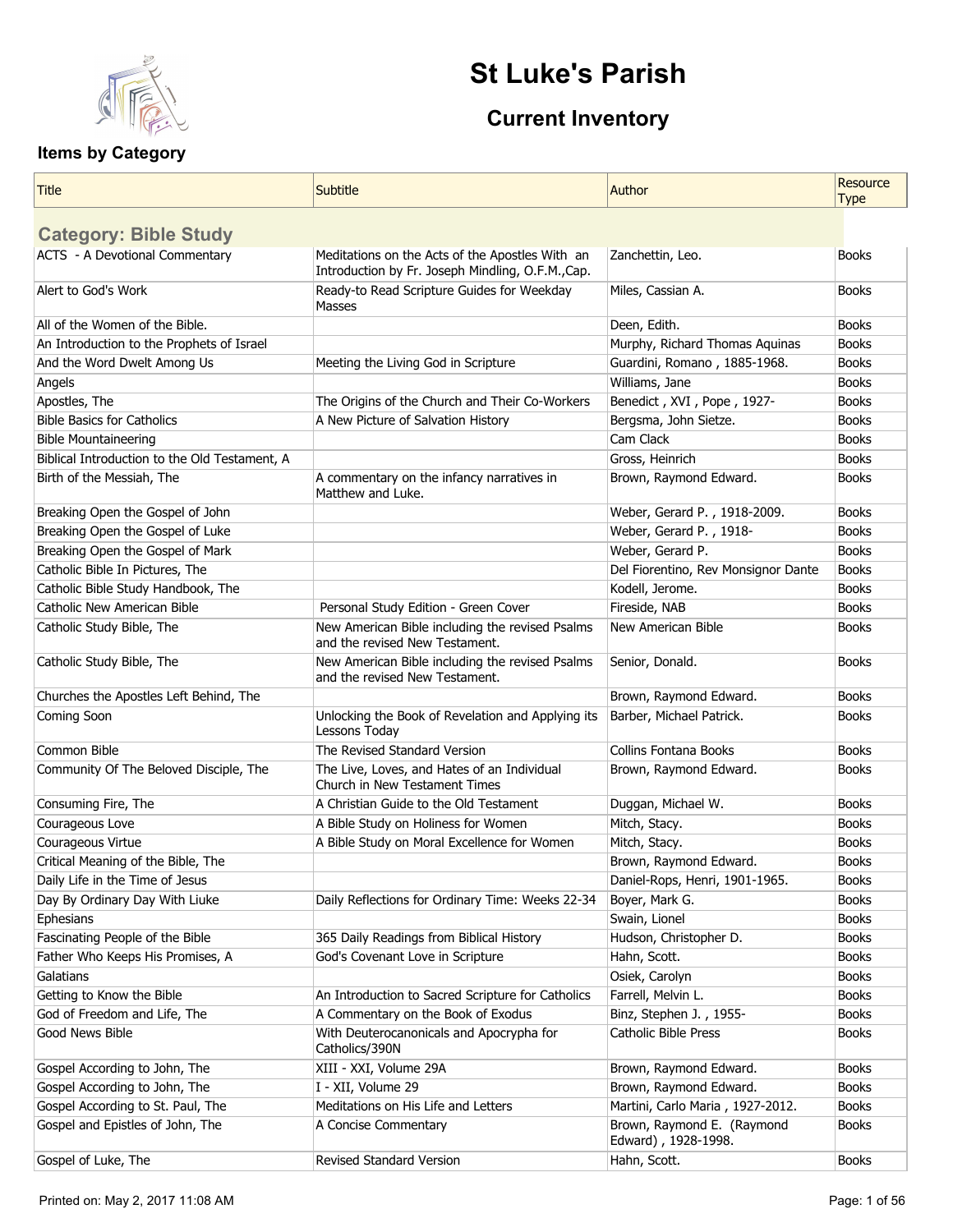| <b>Title</b>                                     | <b>Subtitle</b>                                                                                                                 | Author                             | <b>Resource</b><br><b>Type</b> |
|--------------------------------------------------|---------------------------------------------------------------------------------------------------------------------------------|------------------------------------|--------------------------------|
| Great Themes of Scripture, The                   | Old Testament                                                                                                                   | Rohr, Richard.                     | <b>Books</b>                   |
| Holy Bible                                       | The New American Bible                                                                                                          |                                    | <b>Books</b>                   |
| Holy Bible                                       | NRSV - With the Apocryphal/Deuterocanonical<br><b>Books</b>                                                                     | <b>Bible</b>                       | <b>Books</b>                   |
| Holy Bible                                       | <b>NRSV</b>                                                                                                                     | Catholic Bible Society             | <b>Books</b>                   |
| Holy Bible, The                                  | Saint Joesph New Catholic Edition                                                                                               |                                    | <b>Books</b>                   |
| Holy Land in the time of Jesus,, The             |                                                                                                                                 | Kotker, Norman.                    | <b>Books</b>                   |
| How to Read and Pray Saint Paul                  |                                                                                                                                 | Norquist, Marilyn                  | <b>Books</b>                   |
| <b>Illustrated Bible</b>                         | Jerusalem Bible Version                                                                                                         | Proost Publishing                  | <b>Books</b>                   |
| In The Steps Of St. Paul                         |                                                                                                                                 | Morton, H. V.                      | <b>Books</b>                   |
| In Weakness, Strength                            | The Spiritual Sources of General the Rt. Hon.<br>Georges P. Vanier, P.C., D.S.O., M.C, C.D., 19th<br>Governor-General of Canada | Vanier, Jean                       | <b>Books</b>                   |
| International Student Bible for Catholics, The   | New Testament edition: Contemporary English<br>Version.                                                                         | <b>Catholic Bible Press</b>        | <b>Books</b>                   |
| Interpreting The New Testament                   | A Practical Guide                                                                                                               | Harrington, Daniel J.              | <b>Books</b>                   |
| Introduction to the New Testament, An            |                                                                                                                                 | Brown, Raymond Edward.             | Compact<br><b>Discs</b>        |
| James-Jude                                       |                                                                                                                                 | Francis J. Maloney                 | <b>Books</b>                   |
| Johannine Epistles, The                          |                                                                                                                                 | Perkins, Pheme.                    | <b>Books</b>                   |
| John                                             | Gospel for a New Age                                                                                                            | Doohan, Leonard                    | <b>Books</b>                   |
| John                                             |                                                                                                                                 | McPolin, James                     | <b>Books</b>                   |
| John                                             | A Devotional Commentary : Meditations on the<br>Gospel According to St. John                                                    | Zanchettin, Leo.                   | <b>Books</b>                   |
| John, the maverick gospel                        |                                                                                                                                 | Kysar, Robert.                     | <b>Books</b>                   |
| Letters to the Early Church                      | A Devotional Commentary on Ephesians through<br>Thessalonians                                                                   | Zanchettin, Leo.                   | <b>Books</b>                   |
| Life of St. Paul, The                            |                                                                                                                                 | Boadt, Lawrence.                   | <b>Books</b>                   |
| Living Thought of Saint Paul, The                | An Introduction to Pauline Theology Through<br>Intensive Study of Key Texts                                                     | Montague, George T.                | <b>Books</b>                   |
| Luke                                             |                                                                                                                                 | LaVerdiere, Eugene.                | <b>Books</b>                   |
| Luke                                             | A Devotional Commentary: Meditations on the<br>Gospel According to St. Luke                                                     | Zanchettin, Leo.                   | <b>Books</b>                   |
| Luke                                             | A Devotional Commentary : Meditations on the<br>Gospel According to St. Luke                                                    | Zanchettin, Leo.                   | <b>Books</b>                   |
| Luke, The Perennial Spirituality                 |                                                                                                                                 | Doohan, Leonard.                   | <b>Books</b>                   |
| Mark                                             | A Devotional Commentary: Meditations on the<br>Gospel According to St. Mark                                                     | Zanchettin, Leo.                   | <b>Books</b>                   |
| Mark                                             | A d\Devotional Commentary: Meditations on the<br>Gospel According to St. Mark                                                   | Zanchettin, Leo.                   | <b>Books</b>                   |
| Mark, Visionary of Early Christianity            |                                                                                                                                 | Doohan, Leonard.                   | <b>Books</b>                   |
| Matthew                                          | Spirituality For The 80's And 90's                                                                                              | Doohan, Leonard.                   | <b>Books</b>                   |
| Matthew                                          | A Devotional Commentay - Meditations on the<br>Gospel According to St. Matthew                                                  | Zanchettin, Leo.                   | <b>Books</b>                   |
| Maturing In Christ                               | Saint Paul's Program for Christian Growth                                                                                       | Montague, George T                 | <b>Books</b>                   |
| Men and the Message of the Old Testament,<br>The |                                                                                                                                 | Ellis, Peter F.                    | <b>Books</b>                   |
| Mission of the Messiah                           | On the Gospel of Luke                                                                                                           | Gray, Tim (Timothy Michael), 1942- | <b>Books</b>                   |
| My Life For My Sheep.                            |                                                                                                                                 | Duggan, Alfred Leo, 1903-1964.     | <b>Books</b>                   |
| Nahum to Malachi                                 |                                                                                                                                 | Emmerson, Grace                    | <b>Books</b>                   |
| Navarre Bible, The                               | St Paul's Captivity Epistles in the Revised Standard<br>Version and New Vulgate                                                 | Gavigan, James.                    | <b>Books</b>                   |
| Navarre Bible, The                               | St Paul's Epistles to the Thessalonians and<br>Pastoral Epistles in the Revised Standard Version<br>and New Vulgate             | Gavigan, James.                    | <b>Books</b>                   |
| Navarre Bible, The                               | New Testament                                                                                                                   | Navarre, University of             | <b>Books</b>                   |
| Nelson's Amazing Bible Trivia Book One           |                                                                                                                                 | Densmore, Brad                     | <b>Books</b>                   |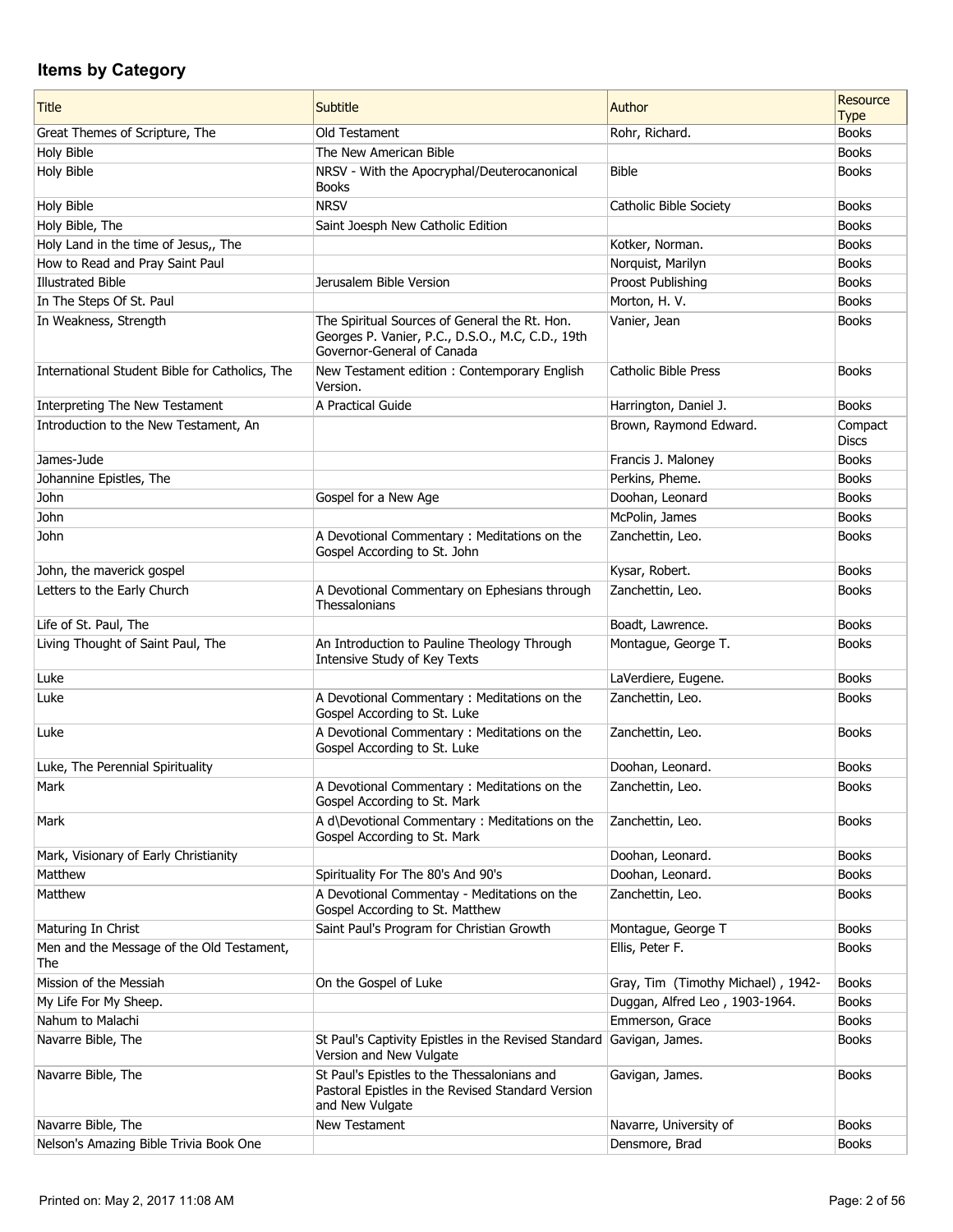| <b>Title</b>                                                                            | Subtitle                                                                                                   | Author                            | Resource<br><b>Type</b> |
|-----------------------------------------------------------------------------------------|------------------------------------------------------------------------------------------------------------|-----------------------------------|-------------------------|
| New Testament Essays                                                                    |                                                                                                            | Brown, Raymond E.                 | <b>Books</b>            |
| New Testament of the New Jerusalem Bible,<br>with complete introduction and notes., The |                                                                                                            | Wansbrough, Henry, 1934-          | <b>Books</b>            |
| New Testament, The                                                                      | The Good News of Jesus                                                                                     | Pennock, Michael.                 | <b>Books</b>            |
| Passion of Jesus in the Gospel of Mark, The                                             |                                                                                                            | Senior, Donald.                   | <b>Books</b>            |
| Pastoral Epistles, The                                                                  |                                                                                                            | Karris, Robert J.                 | <b>Books</b>            |
| Paul                                                                                    | His Letters and His Theology: An Introduction to<br>Paul's Epistles                                        | Marrow, Stanley B.                | <b>Books</b>            |
| Paul Among Jews and Gentiles, and Other<br>Essays                                       |                                                                                                            | Stendahl, Krister.                | <b>Books</b>            |
| Paul of Tarsus                                                                          |                                                                                                            | Holzner, Josef, b. 1875.          | <b>Books</b>            |
| Penguin Shorter Atlas of the Bible, The                                                 |                                                                                                            | Grollenberg, Lucas, 1916-1997.    | <b>Books</b>            |
| Peter the Apostle                                                                       |                                                                                                            | Walsh, William Thomas, 1891-1949. | <b>Books</b>            |
| Philippians and Philemon                                                                |                                                                                                            | Getty-Sullivan, Mary Ann, 1943-   | <b>Books</b>            |
| <b>Promised Land</b>                                                                    |                                                                                                            | Clancy, Matthew E                 | <b>Books</b>            |
| Reading Scripture as the Word of God                                                    |                                                                                                            | Marting, George                   | <b>Books</b>            |
| Reading the Gospels with the church                                                     | from Christmas through Easter                                                                              | Brown, Raymond Edward.            | <b>Books</b>            |
| Reading the New Testament                                                               | An Introduction                                                                                            | Perkins, Pheme.                   | <b>Books</b>            |
| Reading the New Testament                                                               | An Introduction                                                                                            | Perkins, Pheme.                   | <b>Books</b>            |
| Reading the New Testament                                                               | An introduction                                                                                            | Perkins, Pheme.                   | <b>Books</b>            |
| Reading the Old Testament                                                               | an introduction                                                                                            | Boadt, Lawrence.                  | <b>Books</b>            |
| Romans                                                                                  |                                                                                                            | Maly, Eugene H.                   | <b>Books</b>            |
| Romans and Galatians                                                                    | A Devotional Commentary - Meditations on St.<br>Paul's Letter to the Romans and Letter to the<br>Galatians | Zanchettin, Leo.                  | <b>Books</b>            |
| Scripture 101                                                                           | An Intro to Reading the Bible                                                                              | Parker, William J., C. Ss. R.     | <b>Books</b>            |
| Songs of God's People. The                                                              | The Psalms as Prayer and Poetry                                                                            | Martin, Francis                   | <b>Books</b>            |
| St. Paul                                                                                | A Bible Study Guide for Catholics                                                                          | Pacwa, S. J.                      | <b>Books</b>            |
| St. Paul in Greece                                                                      |                                                                                                            | Meinardus, Otto Friedrich August. | <b>Books</b>            |
| Story of the Bible, The                                                                 | How it came to us                                                                                          | Wansbrough, Henry, 1934-          | <b>Books</b>            |
| Sunday Gospel Readings with Lectio Divina                                               |                                                                                                            |                                   | <b>Books</b>            |
| Through the Gospel with Dom Helder Camara                                               |                                                                                                            | Cãamara, Hâelder, 1909-1999.      | <b>Books</b>            |
| Way in the wilderness, The                                                              | Exodus, Wilderness, and Moses Themes in Old<br>Testament and New.                                          | Stock, Augustine.                 | <b>Books</b>            |
| Way, The                                                                                | <b>Catholic Edition</b>                                                                                    | <b>Bible</b>                      | <b>Books</b>            |
| What is the Bible?                                                                      |                                                                                                            | Daniel-Rops, Henri, 1901-1965.    | <b>Books</b>            |
| Women in the Bible for Dummies                                                          |                                                                                                            | Trigilio, John.                   | <b>Books</b>            |
| World of the New Testament, The                                                         |                                                                                                            | Freyne, Seâan.                    | <b>Books</b>            |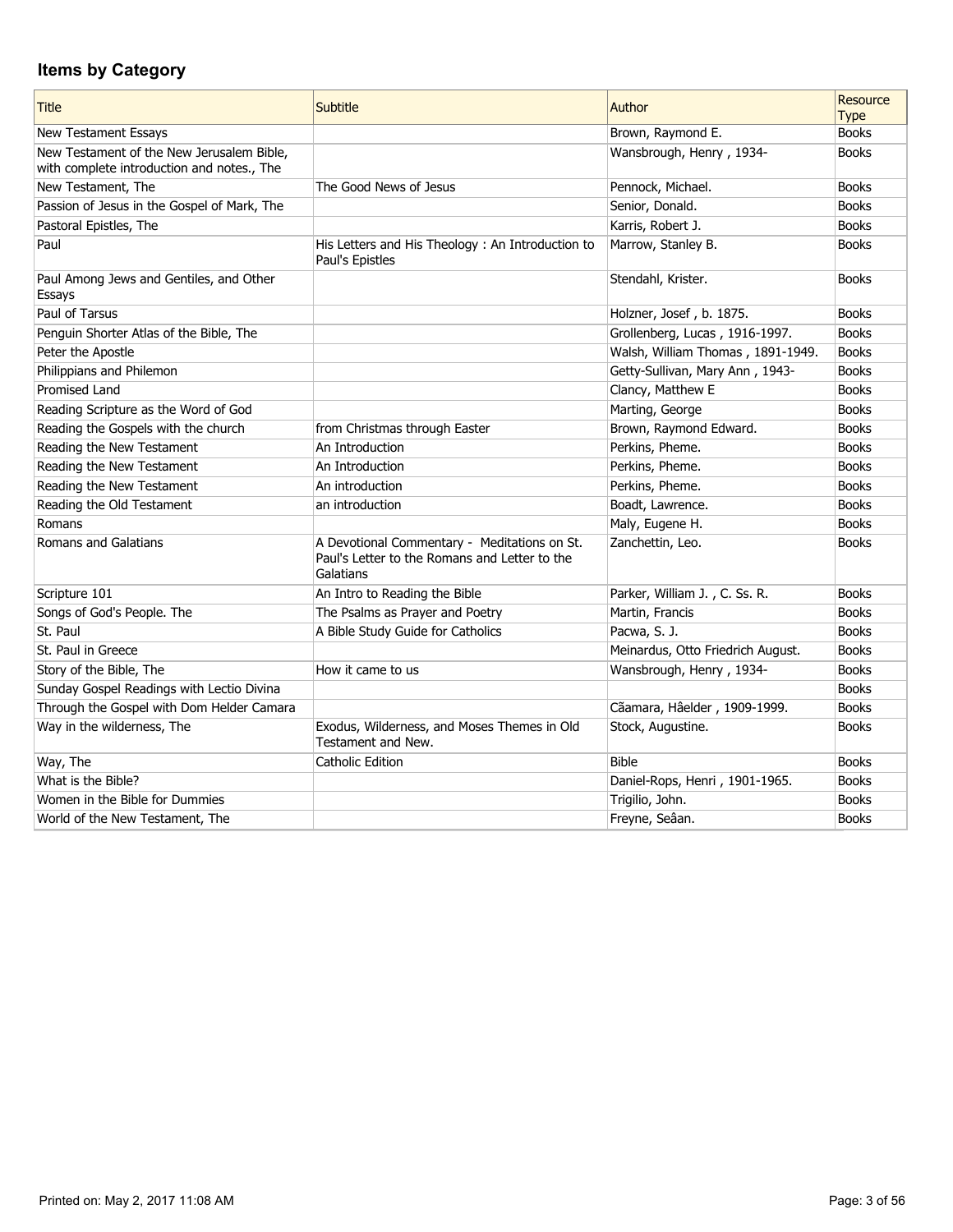$\mathbf{r}$ 

| <b>Title</b>                                                          | Subtitle                                                                                                            | Author                                                  | Resource<br><b>Type</b> |
|-----------------------------------------------------------------------|---------------------------------------------------------------------------------------------------------------------|---------------------------------------------------------|-------------------------|
| <b>Category: Biography</b>                                            |                                                                                                                     |                                                         |                         |
| Alfred Pampalon                                                       | Redemptorist He Loved Mary He Loved Saint Anne   Desrochers, Gerard                                                 |                                                         | <b>Books</b>            |
| American Pope, The                                                    | The Life and Times of Francis Cardinal Spellman                                                                     | Cooney, John.                                           | <b>Books</b>            |
| Apostle of Life, The                                                  |                                                                                                                     | Marx, Fr. Paul                                          | <b>Books</b>            |
| Ark For The Poor, An                                                  | The Story of l'Arche                                                                                                | Vanier, Jean, 1928-                                     | <b>Books</b>            |
| At God's Pace                                                         | A Biography of Josemarâia Escrivâa de Balaguer,<br>Founder of Opus Dei                                              | Gondrand, Franðcois, 1935-                              | <b>Books</b>            |
| Ataatatsiaraluk                                                       | Arsáene Turquetil, O.M.I. 1876-1955 : realizing an<br>Arctic dream                                                  | Choque, Charles, 1921-                                  | <b>Books</b>            |
| Aurelia                                                               | A Thirst for Love : The Spiritual Journey of Aurelia<br>Caouette, Foundress of the Sisters of the Precious<br>Blood | Dolphin, Frank J. (Frank Joseph),<br>1928-              | <b>Books</b>            |
| Autobiography of G.K. Chesterton, The                                 |                                                                                                                     | Chesterton, G. K. (Gilbert Keith),<br>1874-1936.        | <b>Books</b>            |
| Autobiography of Saint Therese of Lisieux, The                        | The Story of a Soul                                                                                                 | Beevers, John (translator) Saint<br>Therese of Lisieux; | <b>Books</b>            |
| Autobiography of St. Ignatius Loyola With<br><b>Related Documents</b> |                                                                                                                     | Loyola, St. Ignatius of                                 | <b>Books</b>            |
| Be My Son                                                             |                                                                                                                     | Legere, J. Roy, 1922-                                   | <b>Books</b>            |
| Benedict of Bavaria                                                   | An Intimate Portrait of the Pope and His<br>Homeland                                                                | Pursell, Brennan C., 1967-                              | <b>Books</b>            |
| <b>Benedict XVI</b>                                                   | An Intimate Portrait                                                                                                | Seewald, Peter.                                         | <b>Books</b>            |
| Bernadette and Lourdes                                                |                                                                                                                     | Saint-Pierre, Michel De                                 | <b>Books</b>            |
| Bernadette Speaks                                                     | A Life of Saint Bernadette Soubirous in Her Own<br>Words                                                            | Laurentin, ReneÌ□.                                      | <b>Books</b>            |
| Beyond all Horizons                                                   | Jesuits and the Missions.                                                                                           | Burke, Thomas J. M., 1920-, ed.                         | <b>Books</b>            |
| Bishop John Baptist Scalabrini, Father to the<br>Migrants             |                                                                                                                     | De Rosa, Tina.                                          | <b>Books</b>            |
| Blessed Gianna Beretta Molla                                          | A Woman's Life, 1922-1962                                                                                           | Pelucchi, Giuliana, 1928-                               | <b>Books</b>            |
| <b>Blessed Mother Seton</b>                                           |                                                                                                                     | Cushing, Richard Cardinal                               | <b>Books</b>            |
| Boy Who Met Jesus, The                                                | Segatashya of Kibeho                                                                                                | Ilibagiza, Immaculâee.                                  | <b>Books</b>            |
| Bright Cloud, The                                                     | Faith                                                                                                               | Hsieh, Philomena                                        | <b>Books</b>            |
| Brother Andre, C.S.C.                                                 | The wonder man of Mount Royal                                                                                       | Bergeron, Henri-Paul                                    | <b>Books</b>            |
| C. S. Lewis                                                           | The Man and His Achievement                                                                                         | Peters, John                                            | <b>Books</b>            |
| Catherine Labourâe                                                    | Visionary of the Miraculous Medal                                                                                   | Laurentin, Renâe.                                       | <b>Books</b>            |
| Catholic Classics, The                                                |                                                                                                                     | D'Souza, Dinesh, 1961-                                  | <b>Books</b>            |
| Challenge of L'Arche, The                                             | With Introduction and Conc lusion by Jean Vanier                                                                    | Vanier, Jean                                            | <b>Books</b>            |
| Church Fathers                                                        | From Clement of Rome to Augustine : general<br>audiences, 7 March 2007-27 February 2008                             | Benedict, XVI, Pope, 1927-                              | <b>Books</b>            |
| Church We Believe In, The                                             | One, Holy, Catholic, and Apostolic                                                                                  | Sullivan, Francis                                       | <b>Books</b>            |
| <b>Classic Catholic Converts</b>                                      |                                                                                                                     | Connor, Charles P. (Charles Patrick)                    | <b>Books</b>            |
| Complete Spiritual Doctrine of St. Therese of<br>Lisieux              |                                                                                                                     | Jamart, Francois.                                       | <b>Books</b>            |
| Confessions of a Prolife Missioinary                                  | The Journeys of Fr. Paul Marx, OSB                                                                                  | Marx, Fr. Paul                                          | <b>Books</b>            |
| Confessions of St. Augustine., The                                    |                                                                                                                     | Augustine, Saint, Bishop of Hippo.                      | <b>Books</b>            |
| Cross Upon Cross                                                      | The Life of Pope Pius IX                                                                                            | Thornton, Francis Beauchesne                            | <b>Books</b>            |
| Crown of Glory.                                                       | The Life of Pope Pius XII                                                                                           | Hatch, Alden.                                           | <b>Books</b>            |
| Cure D'Ars, The                                                       | St. Jean-Marie-Baptiste Vianney                                                                                     | Trochu, F.                                              | <b>Books</b>            |
| Damien, the Leper,                                                    |                                                                                                                     | Farrow, John, 1904-1963.                                | <b>Books</b>            |
| Defenders of the Faith in Word and Deed                               |                                                                                                                     | Connor, Fr. Charles                                     | <b>Books</b>            |
| Desert Fathers, The                                                   |                                                                                                                     | Waddell, Helen, 1889-1965, tr.                          | <b>Books</b>            |
| Devil's Advocate, The                                                 |                                                                                                                     | West, Morris L., 1916-                                  | <b>Books</b>            |
| Diary of a Young Girl, The                                            | The Definitive Edition                                                                                              | Frank, Anne                                             | <b>Books</b>            |
| Drumming From Within                                                  | Tales of Hope and Faith from Canada's North                                                                         | Lavoie, Archbishop Sylvain                              | <b>Books</b>            |
| Ear of the Heart, The                                                 | An Actress' Journey From Hollywood to Holy Vows   Hart, Dolores.                                                    |                                                         | <b>Books</b>            |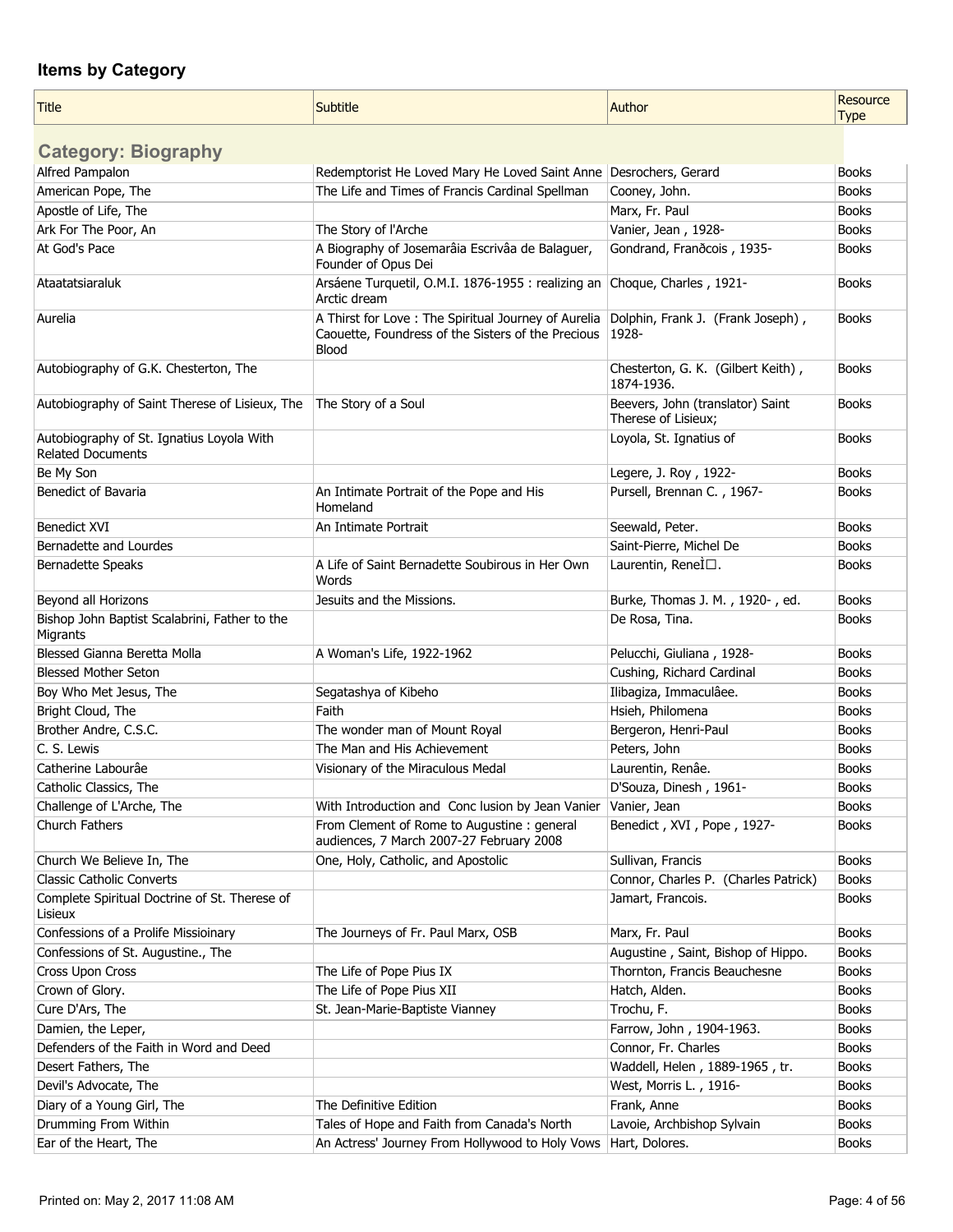| <b>Title</b>                                   | <b>Subtitle</b>                                                                                                                                                        | Author                                         | Resource<br><b>Type</b>      |
|------------------------------------------------|------------------------------------------------------------------------------------------------------------------------------------------------------------------------|------------------------------------------------|------------------------------|
| Edith Stein                                    | St. Teresa Benedicta of the Cross                                                                                                                                      | Scaperlanda, Maria Ruiz                        | <b>Books</b>                 |
| <b>Enduring Grace</b>                          | Living Portraits of Seven Women Mystics                                                                                                                                | Flinders, Carol L.                             | <b>Books</b>                 |
| Esther                                         | The Remarkable True Story of Esther Wheelwright<br>: Puritan Child, Native Daughter, Mother Superior                                                                   | Wheelwright, Julie.                            | <b>Books</b>                 |
| Eugene de Mazenod,                             | Bishop of Marseilles, Founder of the Oblates of<br>Mary Immaculate, 1782-1861.                                                                                         | Leflon, Jean, 1893-1979.                       | <b>Books</b>                 |
| Exorcist Tells His Story, An                   |                                                                                                                                                                        | Amorth, Gabriele.                              | <b>Books</b>                 |
| <b>Faces of Holiness</b>                       | Modern Saints in Photos and Words                                                                                                                                      | Ball, Ann.                                     | <b>Books</b>                 |
| Faces of Holiness II                           | Modern Saints in Photos and Words                                                                                                                                      | Ball, Ann.                                     | <b>Books</b>                 |
| Fantastic!                                     | He Loves Me                                                                                                                                                            | Martin, Patrick A.                             | <b>Books</b>                 |
| Father Flanagan of Boys Town                   |                                                                                                                                                                        | Oursler, Fulton, 1893-1952.                    | <b>Books</b>                 |
| Father Jimmy                                   | The Life and Times of Father Jimmy Tompkins                                                                                                                            | Lotz, Jim, 1929-                               | <b>Books</b>                 |
| Father Lacombe                                 |                                                                                                                                                                        | MacGregor, James Grierson, 1905-               | <b>Books</b>                 |
| Father Mychal Judge                            | An Authentic American Hero                                                                                                                                             | Ford, Michael, 1956-                           | <b>Books</b>                 |
| Fathers, The                                   |                                                                                                                                                                        | Benedict, XVI, Pope, 1927-                     | <b>Books</b><br><b>Books</b> |
| Fifth Week, The<br>Finding the Treasure Within | A Woman's Journey Into Preaching                                                                                                                                       | O'Malley, William J.                           | <b>Books</b>                 |
| Forty Dreams Of St. John Bosco                 | From St. John Bosco's Biographical Memoirs                                                                                                                             | Gommers, Marie-Louise Ternier<br>Bosco, John   | <b>Books</b>                 |
| Francis                                        | The Journey and the Dream                                                                                                                                              | Bodo, Murray.                                  | <b>Books</b>                 |
| Francis                                        | Pope of a New World                                                                                                                                                    | Tornielli, Andrea, 1964-                       | <b>Books</b>                 |
| Frontier Bishop                                | The Life of Bishop Simon Brutâe.                                                                                                                                       | Bayley, James Roosevelt, 1814-1877.            | <b>Books</b>                 |
| Gathering a people                             | Catholic Saints in Charismatic Perspective                                                                                                                             | Tydings, Judith.                               | <b>Books</b>                 |
| Giants of the faith                            | Conversions Which Changed the World.                                                                                                                                   | O'Brien, John A. (John Anthony),<br>1893-1980. | <b>Books</b>                 |
| Gift and Mystery                               |                                                                                                                                                                        | II, Pope John Paul                             | <b>Books</b>                 |
| Gift of Peace, The                             | <b>Personal Reflections</b>                                                                                                                                            | Bernardin, Joseph, 1928-1996.                  | <b>Books</b>                 |
| Give God Permission                            | Memoirs of Fr. Bob Bedard                                                                                                                                              | Bedard, Bob. Father                            | <b>Books</b>                 |
| Give Me Souls! : Life of Don Bosco             |                                                                                                                                                                        | Lappin, Peter.                                 | <b>Books</b>                 |
| God's Faithful Instrument                      | Marie Madeleine Victoire de Bengy, Viscountess de Grogan, Patricia, FCJ<br>Bonnaut dèhout, 1781-1858                                                                   |                                                | <b>Books</b>                 |
| God's Broker                                   | The Life of John Paul II                                                                                                                                               | Gronowicz, Antoni, 1913-                       | <b>Books</b>                 |
| God's Smuggler                                 |                                                                                                                                                                        | Andrew, Brother.                               | <b>Books</b>                 |
| <b>Grandmother Rosalie</b>                     | Life of Mother de la Nativite, Foundress of the<br>Misericordia Sisters                                                                                                | Roseau, Pia                                    | <b>Books</b>                 |
| Hand of God, The                               | A Journey from Death to Life by the Abortion<br>Doctor Who Changed His Mind                                                                                            | Nathanson, Bernard N.                          | <b>Books</b>                 |
| Hands to the Needy                             | Blessed Marguerite d'Youville, Apostle to the Poor.                                                                                                                    | Fitts, Mary Pauline.                           | <b>Books</b>                 |
| Harlots of the Desert                          | A Study of Repentance in Early Monastic Sources                                                                                                                        | Ward, Benedicta, 1933-                         | <b>Books</b>                 |
| Heaven is for Real                             | A Little Boy's Astounding Story of His Trip to<br>Heaven and Back                                                                                                      | Burpo, Todd.                                   | <b>Books</b>                 |
| Heaven Is For Real                             | A Little Boy's Astounding Story Of His Trip To<br>Heaven And Back                                                                                                      | Burpo, Todd                                    | <b>Books</b>                 |
| Henri Nouwen                                   | A Restless Seeking for God                                                                                                                                             | Beumer, Jurjen, 1947-                          | <b>Books</b>                 |
| Hidden Pope, The                               | The Untold Story of a Lifelong Friendship That is<br>Changing the Relationship Between Catholics and<br>Jews: The Personal Journey of John Paul II and<br>Jerzy Kluger | O'Brien, Darcy.                                | <b>Books</b>                 |
| <b>His Holiness</b>                            | John Paul II and the Hidden History of Our Time                                                                                                                        | Bernstein, Carl, 1944-                         | <b>Books</b>                 |
| Holocaust By Bullets, The                      | A Priest's Journey To Uncover The Truth Behind<br>The Murder Of 1.5 Million Jews                                                                                       | Desbois, Patrick.                              | <b>Books</b>                 |
| <b>Holy Cards</b>                              |                                                                                                                                                                        | Calamari, Barbara.                             | <b>Books</b>                 |
| Holy Father                                    | Pope Benedict XVI : Pontiff For A New Era                                                                                                                              | Tobin, Greg.                                   | <b>Books</b>                 |
| I Dared to Call Him Father                     | The Miraculous Story of a Muslim Woman's<br><b>Encounter With God</b>                                                                                                  | Sheikh, Bilquis.                               | <b>Books</b>                 |
| I, Francis                                     |                                                                                                                                                                        | Carretto, Carlo.                               | <b>Books</b>                 |
| Imam's Daughter, The                           | My Desparate Flight to Freedom                                                                                                                                         | Shah, Hannah.                                  | <b>Books</b>                 |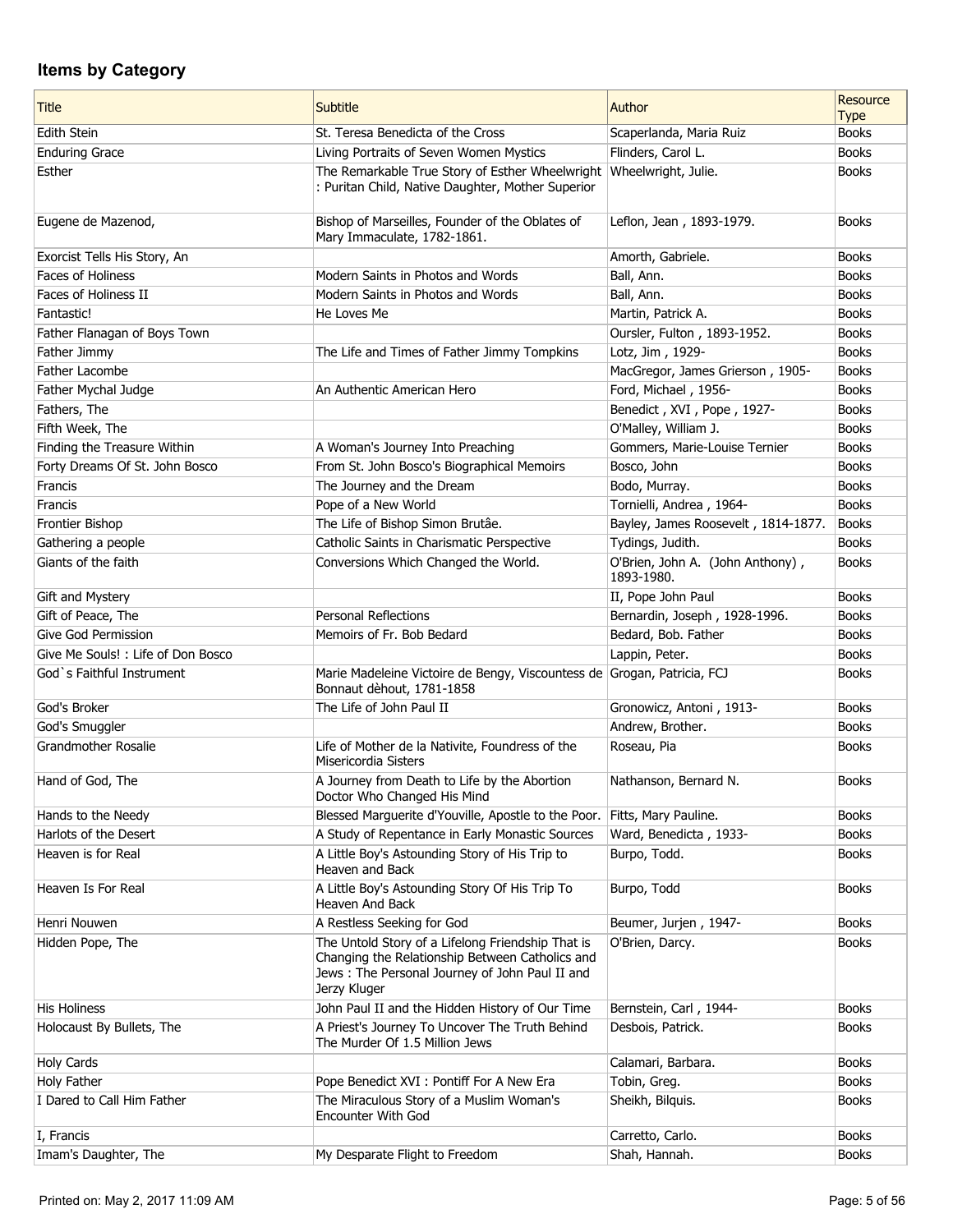| <b>Title</b>                                                        | <b>Subtitle</b>                                                                                              | Author                                       | Resource<br><b>Type</b> |
|---------------------------------------------------------------------|--------------------------------------------------------------------------------------------------------------|----------------------------------------------|-------------------------|
| <b>Immigrant Saint</b>                                              | The Life of Mother Cabrini.                                                                                  | Donato, Pietro Di                            | <b>Books</b>            |
| In Mysterious Ways                                                  | The Death And Life of a Parish Priest                                                                        | Wilkes, Paul, 1938-                          | <b>Books</b>            |
| In the Footsteps of Jesus                                           |                                                                                                              | Marchiano, Bruce.                            | <b>Books</b>            |
| In the Steps of Pope Paul                                           | A Rabbi's Impresion of the Pope in the Holy Land                                                             | Slonim, Reuben                               | <b>Books</b>            |
| In Weakness, Strength                                               | The Spiritual Sources of General The Rt. Hon.<br>Georges P. Vanier                                           | Vanier, Jean                                 | <b>Books</b>            |
| Indian Bishop Of The West                                           | The Story Of Vital Justin Grandin, 1829-1902                                                                 | Dolphin, Frank J. (Frank Joseph), 1928 Books |                         |
| It Is Time To Meet St. Philomena                                    |                                                                                                              | Miravalle, Mark.                             | <b>Books</b>            |
| Jim's Grandiose Big Bible Picture Book                              |                                                                                                              | Paterson, James                              | <b>Books</b>            |
| Joan of Arc                                                         | A Military Leader                                                                                            | DeVries, Kelly, 1956-                        | <b>Books</b>            |
| Joan of Arc                                                         |                                                                                                              | Twain, Mark                                  | <b>Books</b>            |
| Joey                                                                | An Inspiring True Story of Faith and Forgiveness                                                             | Girzone, Joseph F.                           | <b>Books</b>            |
| John Main                                                           | By Those Who Knew Him                                                                                        | Harris, Paul T.                              | <b>Books</b>            |
| John Paul II                                                        | The Pope Who Changed the World                                                                               | Giansanti, Gianni.                           | <b>Books</b>            |
| John Paul II                                                        | Portrait of a Pontiff.                                                                                       | Tosatti, Marco, 1947-                        | <b>Books</b>            |
| John Paul II for Dummies                                            |                                                                                                              | Trigilio, John.                              | <b>Books</b>            |
| Josyp Terelya Witness To Apparitions And<br>Persecution In The USSR | An Autobiography                                                                                             | Terelëiìa, æIosyp.                           | <b>Books</b>            |
| Julian                                                              | A Play Based on the Life of Julian of Norwich                                                                | Janda, J.                                    | <b>Books</b>            |
| Julian of Norwich                                                   |                                                                                                              | Frykholm, Amy                                | <b>Books</b>            |
| Julian of Norwich                                                   | Mystic and Theologian                                                                                        | Jantzen, Grace.                              | <b>Books</b>            |
| Junkie Priest, The                                                  | Father Daniel Egan, S.A                                                                                      | Harris, John D.                              | <b>Books</b>            |
| Kabul24                                                             | The Story of a Taliban Kidnapping and Unwavering Arnold, Henry O., 1966-<br>Faith in the Face of True Terror |                                              | <b>Books</b>            |
| Kaia'tano                                                           | Ron Kateri Tekahkwitha [Tekakwitha]                                                                          | Bechard, Henri                               | <b>Books</b>            |
| Kauualuk                                                            | Missionary Oblate of Mary Immuaculate, Apost le<br>of the Inuit                                              | Charles Choque                               | <b>Books</b>            |
| Last Days of Maximilian Kolbe, The                                  |                                                                                                              | Lorit, Sergio C.                             | <b>Books</b>            |
| Left to Tell                                                        | Discovering God Amidst the Rwandan Holocaust                                                                 | Ilibagiza, Immaculâee.                       | <b>Books</b>            |
| Left to Tell                                                        | Discovering God Amidst the Rwandan Holocaust                                                                 | Ilibagiza, ImmaculeÌ□e.                      | <b>Books</b>            |
| Life of Faustina Kowalska, The                                      | The Authorized Biography                                                                                     | Sophia Michalenko, Sister.                   | <b>Books</b>            |
| Life of st. Anthony < <assidua>&gt;</assidua>                       | By a Contemporary Franciscan                                                                                 | Gamboso, Vergilio - edited by                | <b>Books</b>            |
| Life of St. Francis of Assisi, The                                  |                                                                                                              | Bonaventure, St. Bonaventure St.             | <b>Books</b>            |
| Life of Teresa of Jesus, The                                        | The Autobiography of Teresa of Avila                                                                         | Peers, E. Allison; Silverio Teresa;          | <b>Books</b>            |
| Lives of the Popes                                                  | The Pontiffs from St. Peter to John Paul II                                                                  | McBrien, Richard P.                          | <b>Books</b>            |
| <b>Living Miracles</b>                                              | The Spiritual Sons of John Paul the Great                                                                    | Meissen, Randall J.                          | <b>Books</b>            |
| Long Loneliness, The                                                | An Autobiography of Dorothy Day; illustrated by<br>Fritz Eichenberg ; [introduction by Daniel<br>Berrigan].  | Day, Dorothy, 1897-1980.                     | <b>Books</b>            |
| Long Loneliness, The                                                | The Autobiography of Dorothy Day                                                                             | Day, Dorothy, 1897-1980.                     | <b>Books</b>            |
| Man Born Again                                                      | Saint Thomas More                                                                                            | Beahn, John E.                               | <b>Books</b>            |
| Man Named John, A                                                   | The Life of Pope John XXIII                                                                                  | Hatch, Alden, 1898-.                         | <b>Books</b>            |
| Man of Faith, A                                                     | Father Patrick Peyton, C.S.C., his life, mission, and Arnold, Jeanne Gosselin<br>message                     |                                              | <b>Books</b>            |
| Man of the Beatitudes                                               | Piergiorgio Frassoti                                                                                         | Frassati, Luciana                            | <b>Books</b>            |
| Marguerite dYouville                                                | A Biography Based on the Life and Times of the<br>Foundress of the Sisters of Charity of Montreal            | McGuire, Rita                                | <b>Books</b>            |
| Martyrs                                                             | They Died for Christ                                                                                         | Lord, Bob.                                   | <b>Books</b>            |
| Mary Ward, 1585-1645.                                               |                                                                                                              | Mary Oliver, Mother.                         | <b>Books</b>            |
| Meet Saint Faustina                                                 | Herald of Divine Mercy                                                                                       | Kosicki, George W., 1928-                    | <b>Books</b>            |
| Miracle of the Mountain, The                                        | The Story of Brother Andre and the Shrine on<br>Mount Royal.                                                 | Hatch, Alden, 1898-                          | <b>Books</b>            |
| Modern Spiritual Masters                                            | Writings on Contemplation and Compassion                                                                     | Ellsberg, Robert                             | <b>Books</b>            |
| Mother Teresa                                                       | Authorized Biography                                                                                         | Chawla, Navin                                | <b>Books</b>            |
| Mother Teresa                                                       | A Complete Authorized Biography                                                                              | Spink, Kathryn.                              | <b>Books</b>            |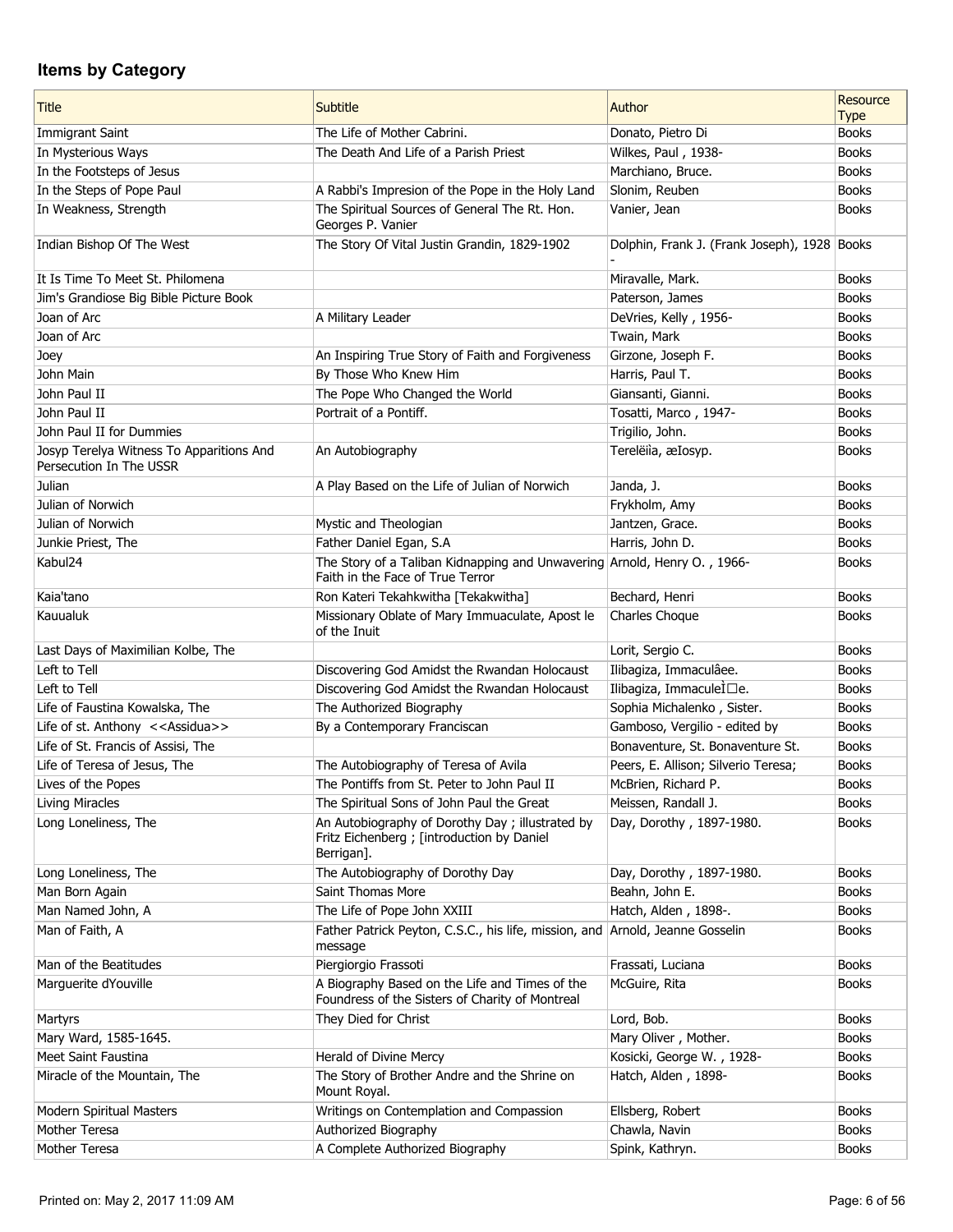| <b>Title</b>                           | Subtitle                                                                              | Author                                               | Resource<br><b>Type</b> |
|----------------------------------------|---------------------------------------------------------------------------------------|------------------------------------------------------|-------------------------|
| Mother Teresa of Calcutta              | A Personal Portrait                                                                   | Maasburg, Leo-M. (Leo-Maximilian)                    | <b>Books</b>            |
| Mother Teresa, Her People and Her Work |                                                                                       | Doig, Desmond                                        | <b>Books</b>            |
| My Father's Business                   | A Biography of His Eminence G. Emmett Cardinal<br>Carter                              | Higgins, Michael W.                                  | <b>Books</b>            |
| My Life with the Saints                |                                                                                       | Martin, James                                        | <b>Books</b>            |
| My Sisters the Saints                  |                                                                                       | Campbell, Colleen Carroll, 1974-                     | <b>Books</b>            |
| My Witness for the Church              |                                                                                       | Haring, Bernhard, 1912-                              | Compact<br><b>Discs</b> |
| Newman                                 | Towards the Second Spring                                                             | Ffinch, Michael.                                     | <b>Books</b>            |
| North/South Calling                    |                                                                                       | Ogle, Fr. Bob                                        | <b>Books</b>            |
| Only One Heart                         | The Story Of A Pioneer Nun In America.                                                | Manion, Patricia Jean.                               | <b>Books</b>            |
| Oscar Romero                           | Reflections on His Life and Writings                                                  | Dennis, Marie                                        | <b>Books</b>            |
| Parish Priest                          | Father Michael McGivney and American<br>Catholicism                                   | Brinkley, Douglas.                                   | <b>Books</b>            |
| Peace of St. Francis, The              |                                                                                       | Sticco, Maria                                        | <b>Books</b>            |
| Pentacost Comes to Central Park        |                                                                                       | York, Raymond S.J.                                   | <b>Books</b>            |
| Pius XII,                              | The Angelic Shepherd.                                                                 | Bargellini, Piero, 1897-1980.                        | <b>Books</b>            |
| Plus Sign On The Roof                  |                                                                                       | Thomson, Paul van K. (Paul van<br>Kuykendall), 1916- | <b>Books</b>            |
| Pope Benedict XVI                      | Successor to Peter                                                                    | Collins, Michael                                     | <b>Books</b>            |
| Pope Benedict XVI                      | A Personal Portrait                                                                   | Fischer, Heinz-Joachim, 1944-                        | <b>Books</b>            |
| Pope Francis                           |                                                                                       | Bunson, Matthew.                                     | <b>Books</b>            |
| Pope John Paul II                      | An Authorized Biography                                                               | Longford, Frank Pakenham, Earl of,<br>1905-2001.     | <b>Books</b>            |
| Pope John Paul II                      | The Life of Karol Wojtyla                                                             | MaliGnski, Mieczysaw                                 | <b>Books</b>            |
| Priest                                 | Portraits of Ten Good Men Serving the Church<br>Today                                 | Rose, Michael S., 1969-                              | <b>Books</b>            |
| <b>Priest and Partisan</b>             | A South African Journey                                                               | Worsnip, Michael E.                                  | <b>Books</b>            |
| Priests Are People Too!                |                                                                                       | Kane, Thomas M.                                      | <b>Books</b>            |
| Prison Angel, The                      | Mother Antonia's Journey from Beverly Hills to a<br>Life of Service in a Mexican Jail | Jordan, Mary                                         | <b>Books</b>            |
| Prophets, Guardians, and Saints        | Shapers of Modern Catholic History                                                    | Cummings, Owen F.                                    | <b>Books</b>            |
| Redemption Road                        | Grieving on the Camino                                                                | McManus, Brendan.                                    | <b>DVDs</b>             |
| Reflections of a Veteran Priest        |                                                                                       | Bedard, Father Bob                                   | <b>DVDs</b>             |
| Remarkable Curè of Ars., The           | The Life and Achievements of St. John Mary<br>Vianney                                 | De Saint-Pierre, Michel.                             | <b>Books</b>            |
| Richest of the poor                    | The Life of Saint Francis of Assisi.                                                  | Maynard, Theodore, 1890-1956.                        | Books                   |
| Rita's Story                           |                                                                                       | Klaus, Rita, 1940-                                   | <b>Books</b>            |
| Road to Siena, The                     | The Essential Biography of St. Catherine                                              | Gardner, Edmund G., 1869-1935.                       | <b>Books</b>            |
| Road Trip, The                         | Life with Autism                                                                      | Pearson-Vasey, Gloria                                | <b>Books</b>            |
| Rosary, The                            | The Prayer That Saved My Life                                                         | Ilibagiza, Immaculee                                 | <b>Books</b>            |
| Rose and the Lily, The                 | The Lives and Times of Two South American<br>Saints.                                  | Keyes, Frances Parkinson, 1885-1970.                 | Books                   |
| Saint Augustine Confessions            |                                                                                       | Augustine, Saint, Bishop of Hippo.                   | <b>Books</b>            |
| Saint Augustine Confessions            |                                                                                       | Augustine, Saint, Bishop of Hippo.                   | <b>Books</b>            |
| Saint Francis of Assisi                |                                                                                       | Chesterton, G. K. (Gilbert Keith),<br>1874-1936.     | <b>Books</b>            |
| Saint Francis of Assisi                | A Biography                                                                           | Englebert, Omer, 1893-                               | <b>Books</b>            |
| Saint John Paul the Great              | <b>His Five Loves</b>                                                                 | Evert, Jason, author.                                | <b>Books</b>            |
| Saint Kateri                           | Llily of the Mohawks                                                                  | Bunson, Matthew.                                     | <b>Books</b>            |
| Saint Margaret Clitherow               |                                                                                       | Longley, Katharine M.                                | <b>Books</b>            |
| Saint Nicholas, Bishop of Myra         | The Life and Times of the Original Father<br>Christmas                                | Cann, D. L.                                          | <b>Books</b>            |
| Saint of the Day                       | A Life and Lesoon for Each of the Saints of the<br><b>New Missal</b>                  | Foley, Leonard O.F.M., 1913-                         | <b>Books</b>            |
| Saint Pio of Pietrelcina               |                                                                                       | Ripabottoni, Father Alessandro of                    | <b>Books</b>            |
| Saintly Men of Modern Times            |                                                                                       | Cruz, Joan Carroll, 1931-                            | <b>Books</b>            |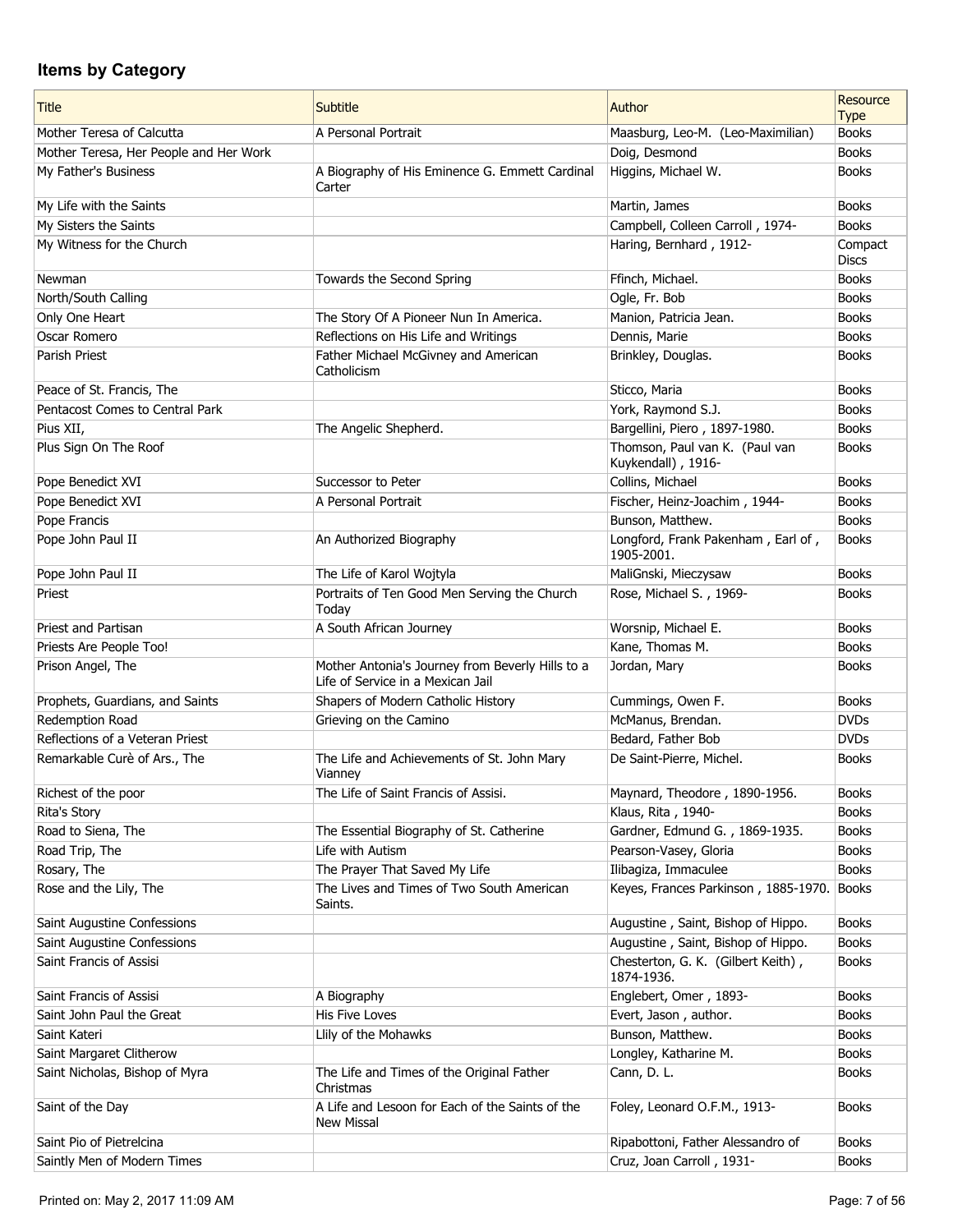| <b>Title</b>                                                                            | Subtitle                                                                                                                               | Author                                             | Resource<br><b>Type</b> |
|-----------------------------------------------------------------------------------------|----------------------------------------------------------------------------------------------------------------------------------------|----------------------------------------------------|-------------------------|
| Saints                                                                                  | Seventy Stories of Faith                                                                                                               | Bonfante-Warren, Alexandra.                        | <b>Books</b>            |
| Saints                                                                                  | A visual Almanac of the Virtuous, Pure,<br>Praiseworthy, and Good                                                                      | Morgan, Tom, 1957-                                 | <b>Books</b>            |
| Saints For Contemporary Women                                                           |                                                                                                                                        | Valentine, Mary Hester.                            | <b>Books</b>            |
| Saints of the Roman Calendar                                                            | Including Feasts Proper to the English-Speaking<br>World                                                                               | Lodi, Enzo.                                        | <b>Books</b>            |
| Saints Who Spoke English                                                                |                                                                                                                                        | Knowles, Leo.                                      | <b>Books</b>            |
| Savage My Kinsman, The                                                                  | A True Story                                                                                                                           | Elliot, Elisabeth                                  | <b>Books</b>            |
| Secret Diary of Elisabeth Leseur, The                                                   | The Woman Whose Goodness Changed Her<br>Husband From Atheist to Priest.                                                                | Leseur, Elisabeth, 1866-1914.                      | <b>Books</b>            |
| Seven Storey Mountain, The                                                              | 50th Anniversary                                                                                                                       | Merton, Thomas                                     | <b>Books</b>            |
| Shadow of His Wings, The                                                                | The True Story of Fr. Gereon Goldmann, OFM                                                                                             | Goldmann, Gereon                                   | <b>Books</b>            |
| Shepherd of Mankind                                                                     | A Biography of Pope Paul VI.                                                                                                           | Barrett, William Edmund, 1900-                     | <b>Books</b>            |
| Signposts of Our Faith                                                                  | Canadian Witnesses to Vocation and Mission                                                                                             | Gaffney, Fr. Myles                                 | <b>Books</b>            |
| Sister Lucia                                                                            | Apostle of Mary's Immaculate Heart                                                                                                     | Fellows, Mark.                                     | <b>Books</b>            |
| Soldier Surrenders, A                                                                   | The Conversion of Saint Camillus de Lellis, a novel                                                                                    | Peek, Susan                                        | <b>Books</b>            |
| Something Beautiful for God                                                             | Mother Teresa of Calcutta.                                                                                                             | Muggeridge, Malcolm, 1903-1990.                    | <b>Books</b>            |
| Special messenger                                                                       | Claude de la Colombière                                                                                                                | LaVigne, Ruth H.                                   | <b>Books</b>            |
| St. Anthony of Padua                                                                    | His Life, Legends, and Devotions                                                                                                       | O.F.M., Friar Jack Wintz                           | <b>Books</b>            |
| St. Augustine.                                                                          |                                                                                                                                        | Chabannes, Jacques, 1902-                          | <b>Books</b>            |
| St. Therese of Lisieux                                                                  | <b>Her Last Conversations</b>                                                                                                          | Lisieux, St. Therese of                            | <b>Books</b>            |
| Steadfast Man, The                                                                      | A Biography of St. Patrick.                                                                                                            | Gallico, Paul, 1897-1976.                          | <b>Books</b>            |
| Story of a Soul, The                                                                    | The Autobiography of Saint Therese of Lisieux                                                                                          | Therese, de Lisieux, Saint, 1873-<br>1897.         | <b>Books</b>            |
| Story of the Trapp Family Singers, The : The<br>Story Which Inspired The Sound of Music |                                                                                                                                        | Trapp, Maria Augusta.                              | <b>Books</b>            |
| Street Lamp and the Stars,, A                                                           | The Autobiography of Don Borrelli of Naples,                                                                                           | Borrelli, Mario, 1922-2007.                        | <b>Books</b>            |
| Such a Vision of the Street                                                             | Mother Teresa - The Spirit and the Work                                                                                                | Egan, Eileen                                       | <b>Books</b>            |
| Surprised by Joy                                                                        | The Shape of My Early Life                                                                                                             | Lewis, C. S. (Clive Staples), 1898-<br>1963.       | <b>Books</b>            |
| Taken On Trust                                                                          |                                                                                                                                        | Waite, Terry.                                      | <b>Books</b>            |
| Teresa of Avila                                                                         | The Progress of a Soul                                                                                                                 | Medwick, Cathleen.                                 | <b>Books</b>            |
| Thank God Ahead of Time                                                                 | The Life and Spirituality of Solanus Casey                                                                                             | Crosby, Michael, 1940-                             | <b>Books</b>            |
| The Miracle, The Message, The Story                                                     | Jean Vanier and L'Arche                                                                                                                | Spink, Kathryn                                     | <b>Books</b>            |
| Third Testament, A                                                                      | A Modern Pilgrim Explores the Spiritual<br>Wanderings of Augustine, Blake, Pascal, Tolstoy,<br>Bonhoeffer, Kierkegaard, and Dostoevsky | Muggeridge, Malcolm, 1903-1990.                    | <b>Books</b>            |
| Thomas Merton                                                                           | Hermit at the Heart of things                                                                                                          | Porter, J. S., 1950-                               | <b>Books</b>            |
| Thomas Merton                                                                           | Master of Attention                                                                                                                    | Waldron, Robert                                    | <b>Books</b>            |
| Thomas More                                                                             | A Biography                                                                                                                            | Marius, Richard.                                   | <b>Books</b>            |
| <b>Thomas More</b>                                                                      | The King's Good Servant                                                                                                                | Rupp, Gordon                                       | <b>Books</b>            |
| <b>Three Great Books</b>                                                                | Deliver Us From Evil, The Edge of Tomorrow, The<br>Night They Burned the Mountain.                                                     | Dooley, Thomas A. (Thomas Anthony)<br>, 1927-1961. | Books                   |
| Tramp for the Lord                                                                      |                                                                                                                                        | Boom, Corrie Ten                                   | <b>Books</b>            |
| Treasure in Clay                                                                        | The Autobiography of Fulton J. Sheen.                                                                                                  | Sheen, Fulton J. (Fulton John), 1895-<br>1979.     | <b>Books</b>            |
| Two Dancers in the Desert                                                               | The Life of Charles de Foucauld                                                                                                        | Lepetit, Charles.                                  | <b>Books</b>            |
| Voices of the Saints                                                                    | A 365-Day Journey with Our Spiritual Companions                                                                                        | Ghezzi, Bert                                       | <b>Books</b>            |
| Walking the Little Way of The□rese of Lisieux                                           | Discovering the Path of Love                                                                                                           | Schmidt, Joseph F.                                 | <b>Books</b>            |
| We Have a Pope! Benedict XVI                                                            |                                                                                                                                        | Bunson, Matthew.                                   | <b>Books</b>            |
| When Hitler Took Austria                                                                | A Memoir of Heroic Faith by the Chancellor's Son                                                                                       | Schuschnigg, Kurt von                              | <b>Books</b>            |
| Wisdom of the Celtic Saints                                                             |                                                                                                                                        | Sellner, Edward Cletus.                            | <b>Books</b>            |
| Witness to Hope                                                                         | The Biography of Pope John Paul II                                                                                                     | Weigel, George                                     | <b>Books</b>            |
| Woman of Fire and Light                                                                 | Mother Julienne du Rosaire, Foundress of the<br>Dominican Missionary Adorers, A Brief Memorial to<br>Her Life                          | <b>Dominican Sisters</b>                           | <b>Books</b>            |
| Youngblood of the Peace                                                                 |                                                                                                                                        | Matheson, Shirlee Smith                            | <b>Books</b>            |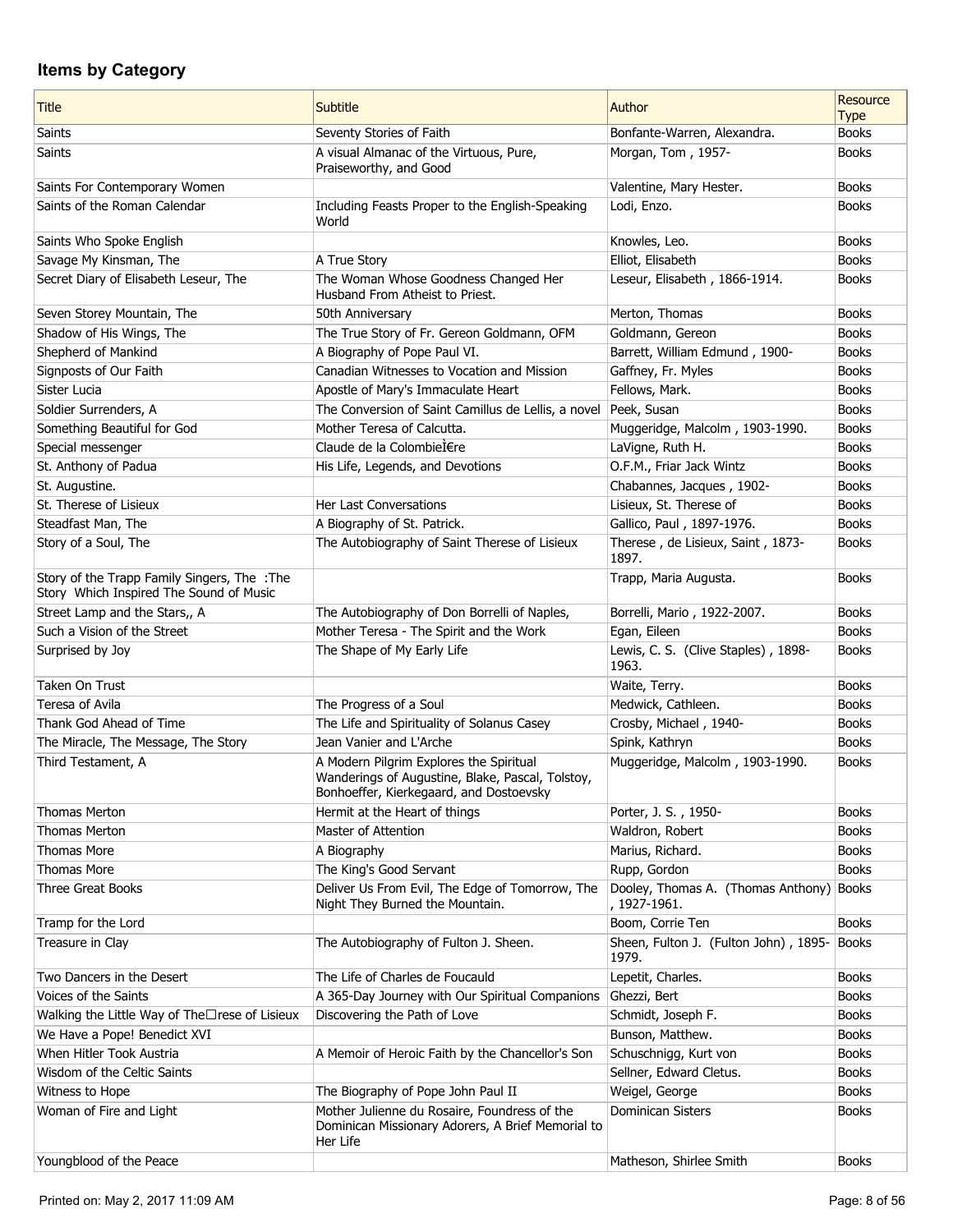| Title<br><b>Cubtitle</b><br>. | Resource<br><b>Author</b><br><b>Type</b><br>$   -$ |
|-------------------------------|----------------------------------------------------|
|-------------------------------|----------------------------------------------------|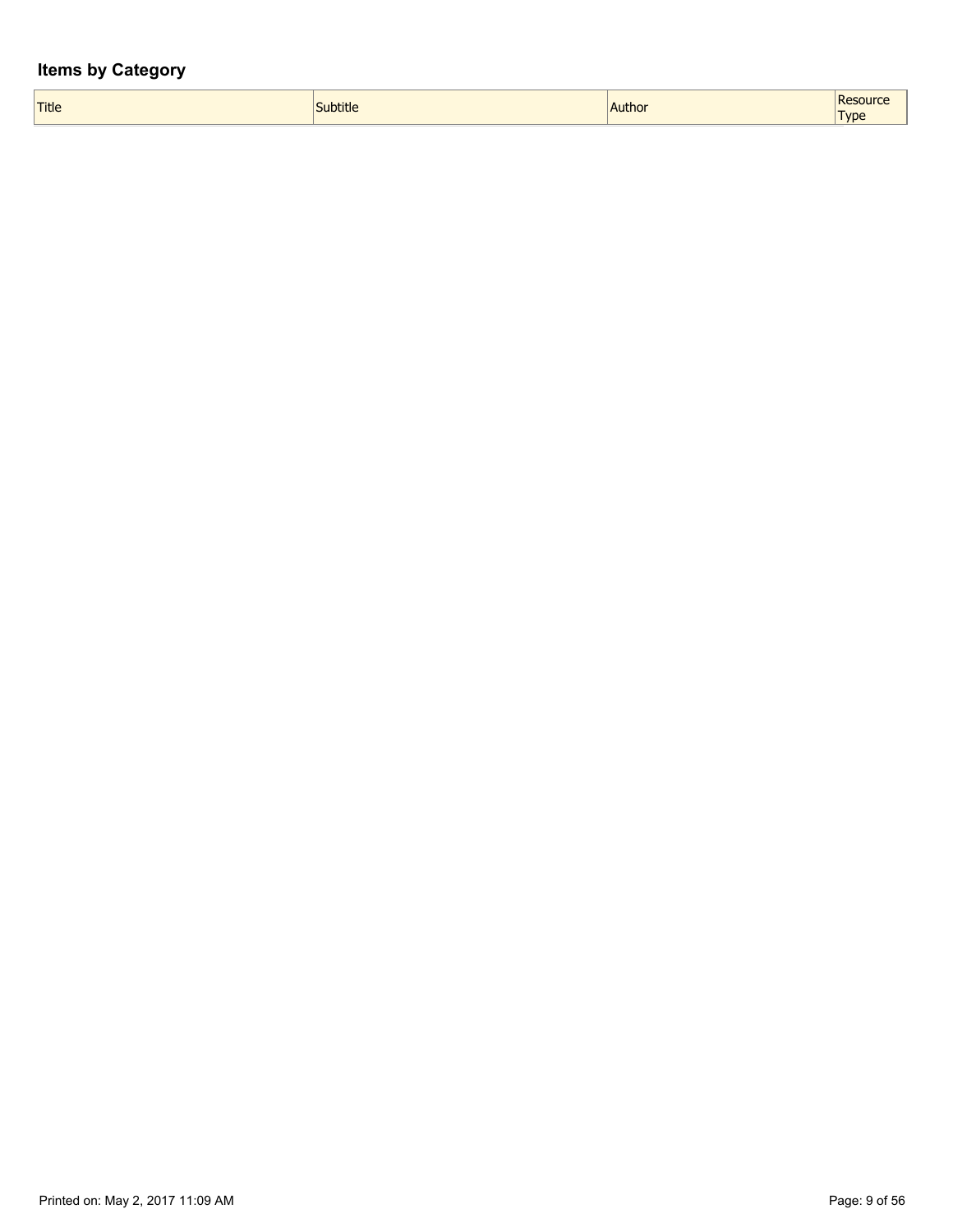| <b>Title</b>                                                  | Subtitle                                                                  | Author                         | <b>Resource</b><br><b>Type</b> |
|---------------------------------------------------------------|---------------------------------------------------------------------------|--------------------------------|--------------------------------|
|                                                               |                                                                           |                                |                                |
| <b>Category: Catechism</b>                                    |                                                                           |                                |                                |
| 101 Questions & Answers on Popes and the<br>Papacy            |                                                                           | Bellitto, Christopher M.       | <b>Books</b>                   |
| Abba! Father!                                                 | A Personal Catechism                                                      | O'Mahony, Gerald.              | <b>Books</b>                   |
| Ask a Franciscan                                              | Answers to Catholic Questions                                             | O.F.M., Pat Mc Closkey         | <b>Books</b>                   |
| Basics of the Faith                                           | A Catholic Catechism                                                      | Schreck, Alan.                 | <b>Books</b>                   |
| Biblical Basis For the Catholic Faith, The                    |                                                                           | Salza, John.                   | <b>Books</b>                   |
| By What Authority?                                            | A Primer on Scripture, The Magisterium, and the<br>Sense of the Faithful  | Gaillardetz, Richard R., 1958- | <b>Books</b>                   |
| Catechism for Catholics                                       | A Guide to Living the Faith In Our Time                                   | Tynan, Michael                 | <b>Books</b>                   |
| Catechism on Homosexuality                                    |                                                                           | Hardon, John                   | <b>Books</b>                   |
| Catholic And Christian                                        | An Explanation Of Commonly Misunderstood<br>Catholic Beliefs              | Schreck, Alan.                 | <b>Books</b>                   |
| Catholicism & Reason                                          |                                                                           | Hayes, Edward J.               | <b>Books</b>                   |
| Catholicism for Dummies                                       |                                                                           | Trigilio, John.                | <b>Books</b>                   |
| Catholics and Fundamentalists                                 | Understanding the Difference                                              | Pable, Martin W.               | <b>Books</b>                   |
| Concise Catechism for Catholics, A                            | A Simple Exposition of Catholic Doctrine                                  | Tolhurst, James                | <b>Books</b>                   |
| Did Adam and Eve Have Belly Buttons?                          | And 199 Other Questions from Catholic Teenagers                           | Pinto, Matthew.                | <b>Books</b>                   |
| Did Jesus have a Last Name?                                   | And 199 Other Questions from Catholic Teenagers                           | Pinto, Matthew.                | <b>Books</b>                   |
| <b>Essentials of the Faith</b>                                | A Guide to the Catechism of the Catholic Church                           | McBride, Alfred.               | <b>Books</b>                   |
| Everything Catholicism Book, The                              | Discover the Beliefs, Traditions, and Tenets of the<br>Catholic Church    | Keeler, Helen.                 | <b>Books</b>                   |
| Faith Explained, The                                          |                                                                           | Trese, Leo J.                  | <b>Books</b>                   |
| Faith for Beginners, The                                      | Understanding the Creeds                                                  | Ray, Stephen K.                | <b>Books</b>                   |
| Faith for Beginners, The                                      | Understanding the Creeds                                                  | Ray, Stephen                   | <b>Books</b>                   |
| Father McBride's College Catechism                            |                                                                           | McBride, Alfred.               | <b>Books</b>                   |
| Father McBride's Teen Catechism                               | Based on the Catechism of the Catholic Church                             | McBride, Alfred.               | <b>Books</b>                   |
| General Directory for Catechesis                              | Congregation for the Clergy                                               |                                | <b>Books</b>                   |
| How to Book of Catholic Devotions, The                        | Everything You Need to Know But No One Ever<br>Taught You                 | Aquilina, Mike                 | <b>Books</b>                   |
| Map of Life, A                                                | A Simple Study of the Catholic Faith                                      | Sheed, F. J.                   | <b>Books</b>                   |
| Map of Life, A                                                | A Simple Study of the Catholic Faith                                      | Sheed, F. J.                   | <b>Books</b>                   |
| Meat and Potatoes Catholicism                                 |                                                                           | Classen, Rev. Joseph F.        | <b>Books</b>                   |
| Memorize the Faith! (and most anything else)                  | Using the Methods of the Great Catholic Medieval<br><b>Memory Masters</b> | Vost, Kevin.                   | <b>Books</b>                   |
| Pied Piper of Atheism                                         | Philip Pullman and children's Fantasy                                     | Vere, Pete                     | <b>Books</b>                   |
| Question & Answer Catholic Catechism, The                     |                                                                           | Hardon, John                   | <b>Books</b>                   |
| Questions and Answers for Today's Catholic                    | A Catholic Answers Difficult Questions                                    | Manning, Father Michael, 1940- | <b>Books</b>                   |
| Reasons to Believe                                            | How to Understand, Explain, and Defend the<br><b>Catholic Faith</b>       | Hahn, Scott.                   | <b>Books</b>                   |
| Reasons to Believe                                            | How to Understand, Explain, and Defend the<br>Catholic Faith              | Hahn, Scott.                   | <b>Books</b>                   |
| Treasures of the Church, The                                  | Disc $#1$ , Disc $#3$                                                     | Jones, Alex                    | Compact<br><b>Discs</b>        |
| Understanding Catholicism                                     |                                                                           | Hellwig, Monika.               | <b>Books</b>                   |
| What Catholics Really Believe--Setting the<br>Record Straight | 52 Answers to Common Misconceptions About the<br>Catholic Faith           | Keating, Karl.                 | <b>Books</b>                   |
| Youcat                                                        | Youth Catechism of the Catholic Church                                    | Miller, Michael J.             | <b>Books</b>                   |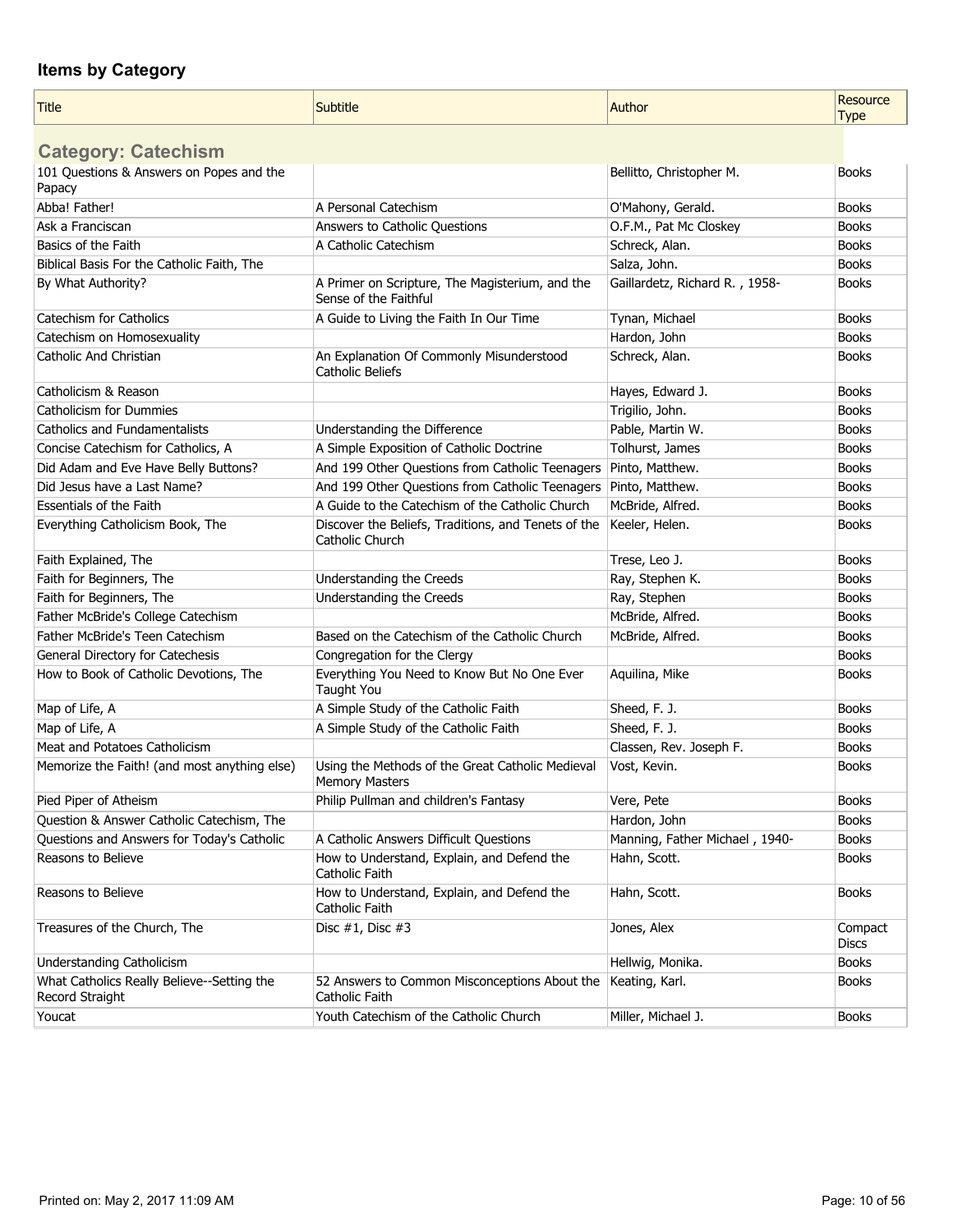| Title                                          | Subtitle                                                | Author                                     | Resource     |
|------------------------------------------------|---------------------------------------------------------|--------------------------------------------|--------------|
|                                                |                                                         |                                            | <b>Type</b>  |
| <b>Category: Children</b>                      |                                                         |                                            |              |
| 3 Minute Bible Stories                         |                                                         | Healy, Judy.                               | <b>Books</b> |
| 366 Bible Stories                              |                                                         | Brunelli, Roberto                          | <b>Books</b> |
| Alive in the Spirit Today                      |                                                         | Hari, Albert                               | <b>Books</b> |
| Alvin Fernald, Foreign Trader                  |                                                         | Hicks, Clifford B.                         | <b>Books</b> |
| Alvin Fernald, Mayor for a Day                 |                                                         | Hicks, Clifford B.                         | <b>Books</b> |
| Andries                                        |                                                         | Van Stockum, Hilda, 1908-2006.             | <b>Books</b> |
| Archimedes and the Door of Science             |                                                         | Bendick, Jeanne                            | <b>Books</b> |
| <b>Bartimaeus</b>                              |                                                         | Hubler, Bernard                            | <b>Books</b> |
| Beatitudes for Children, The                   |                                                         | Gortler, Rosemarie.                        | <b>Books</b> |
| <b>Becky Landers</b>                           | <b>Frontier Warrior</b>                                 | Skinner, Constance Lindsay, 1882-<br>1939. | <b>Books</b> |
| Bernadette, Our Lady's Little Servant          |                                                         | Pauli, Hertha, 1909-1973.                  | <b>Books</b> |
| Between the Forest and the Hills               |                                                         | Lawrence, Ann, 1942-                       | <b>Books</b> |
| <b>Bible for Young Christians</b>              | The Old Testament                                       | Cocagnac. A.M.                             | <b>Books</b> |
| Big Book for Peace, The                        |                                                         | Alexander, Lloyd.                          | <b>Books</b> |
| Blessed Sebastian and the Oxen                 |                                                         | Betz, Eva K.                               | <b>Books</b> |
| Borrowed House, The                            |                                                         | Van Stockum, Hilda, 1908-2006.             | <b>Books</b> |
| <b>Brave Believers</b>                         | An Illustrated Bible Storybook                          | American Bible Society                     | <b>Books</b> |
| Brother Sun, Sister Moon                       |                                                         | Mayo, Margaret                             | <b>Books</b> |
| Can You Find Followers of Jesus?               | Introducing Your Child to Disciples                     | Gallery, Philip D.                         | <b>Books</b> |
| Can You Find Jesus?                            | Introducing Your Child to the Gospel                    | Gallery, Phillip D.                        | <b>Books</b> |
| Can You Find Saints?                           | Introducing Your Child to Holy Men and Women            | Gallery, Philip D.                         | <b>Books</b> |
| <b>Catholic Bible Stories</b>                  |                                                         | Ball, Ann.                                 | <b>Books</b> |
| Children's Bible, The                          | The Old Testament and the New Testament.                | None                                       | <b>Books</b> |
| Children's Bible, The                          | The Old Testament and the New Testament.                | None                                       | <b>Books</b> |
| Children's Book of Virtues, The                |                                                         | Bennett, William J. - Editor               | <b>Books</b> |
| Children's Book of Virtues, The                |                                                         | Bennett, William J., (William John),       | <b>Books</b> |
|                                                |                                                         | 1943-                                      |              |
| Children's Stories of the Bible                | From the Old and New Testaments                         | Bradford, Barbara Taylor                   | <b>Books</b> |
| Child's Bible, A                               | The Old Testament - Book two of two                     | Edwards, Anne                              | <b>Books</b> |
| Child's Bible, A                               | New Testament - Book one of two                         | Steen, Shirley                             | <b>Books</b> |
| Child's Book of Miracles & Wonders, A          |                                                         | Tuck, Mildred A.                           | <b>Books</b> |
| Child's Guide to the Mass                      |                                                         | Stanton, Sue, 1952-                        | <b>Books</b> |
| Christmas Carol, A                             |                                                         | Dickens, Charles                           | Books        |
| Christmas Eve Storyteller, The                 |                                                         | Hays, Edward                               | <b>Books</b> |
| Chronicles of Narnia Movie Tie-in Edition, The |                                                         | Lewis, C. S.                               | <b>Books</b> |
| Circles of Hope                                |                                                         | Williams, Karen Lynn.                      | <b>Books</b> |
| Claude Lightfoot                               | Or How the Problem Was Solved                           | S.J., Rev. Fr. Francis J. Finn             | <b>Books</b> |
| Concise Bible, The                             | Christian Community Bible, Catholic Pastoral<br>Edition | <b>Christian Community Bible</b>           | <b>Books</b> |
| Confirmation                                   | Preparing, Celebrating, Reviewing, Remembering          | None                                       | <b>Books</b> |
| Cottage at Bantry Bay, The                     |                                                         | Van Stockum, Hilda, 1908-2006.             | <b>Books</b> |
| Crowd of Witnesses., A                         |                                                         | Crocetti, Enzo.                            | <b>Books</b> |
| Cure of Ars, The                               | The Story of Saint John Vianney.                        | Windeatt, Mary Fabyan.                     | <b>Books</b> |
| Daniel and His Friends                         |                                                         | Matthews, Leonard, 1920-                   | <b>Books</b> |
| Daniel and the Lion's Den                      |                                                         | Benagh, Christine L.                       | <b>Books</b> |
| Daniel in the Lions' Den                       | Daniel 1-2,4-6                                          | Broughton, Pamela.                         | <b>Books</b> |
| Does God kKnow How to Tie Shoes?               |                                                         | Carlstrom, Nancy White.                    | <b>Books</b> |
| Dreamer, The                                   |                                                         | Rylant, Cynthia.                           | <b>Books</b> |
| Enemy Brothers                                 |                                                         | Savery, Constance.                         | <b>Books</b> |
| <b>Ethelred Preston</b>                        | Or the Adventures of a Newcomer                         | S.J., Rev. Fr. Francis J. Finn             | <b>Books</b> |
| Family Book of Bible Fun, The                  |                                                         | Petersen, Randy.                           | <b>Books</b> |
| Father Damien and the Bells                    |                                                         | Sheehan, Arthur.                           | <b>Books</b> |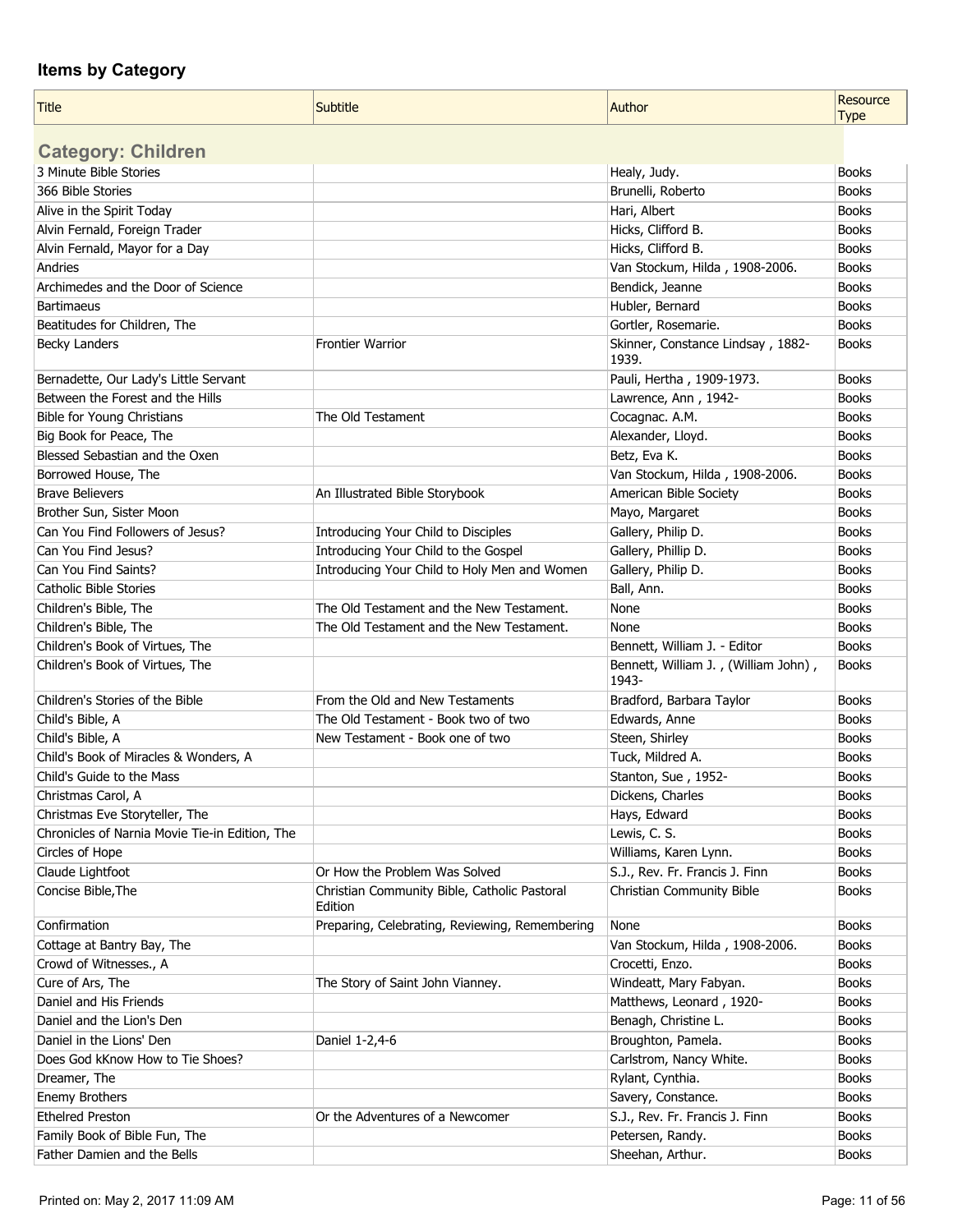| <b>Title</b>                            | Subtitle                                                          | Author                                        | Resource<br><b>Type</b> |
|-----------------------------------------|-------------------------------------------------------------------|-----------------------------------------------|-------------------------|
| Father Marquette and the Great Rivers   |                                                                   | Derleth, August William, 1909-1971.           | <b>Books</b>            |
| Fifty-Seven Saints for Boys and Girls   |                                                                   | Daughters of St. Paul.                        | <b>Books</b>            |
| First Christmas, The                    | Make a 3D Model Nativity Scene                                    | Pointer, Diana                                | <b>Books</b>            |
| First Holy Communion                    | Preparing, Celebrating, Remembering                               | Heerey, Frances C.                            | <b>Books</b>            |
| First Holy Communion                    | Preparing, Celebrating, Remembering                               | Heerey, Frances C.                            | <b>Books</b>            |
| First Holy Communion                    |                                                                   |                                               | <b>Books</b>            |
|                                         | Preparing, Celebrating, Remembering                               | Heerey, Frances C.                            | <b>Books</b>            |
| Francis, The Knight of Assisi           |                                                                   | Nichols, Terri Vorndran                       |                         |
| Garden Wall, The                        | A Story of Love Based on I Corinthians 13<br>Texts from the Bible | Bishop, Jennie.                               | <b>Books</b>            |
| God Speaks to His Children              |                                                                   | Beck, Elonore                                 | <b>Books</b>            |
| God's Nativity Scene                    |                                                                   | Monasterio, Enrique                           | <b>Books</b>            |
| Golden Legend of Young Saints           |                                                                   | Daniel-Rops, Henri, 1901-1965.                | <b>Books</b>            |
| Good Man of Assisi, The                 |                                                                   | Joslin, Mary Coker                            | <b>Books</b>            |
| Good Man of Assisi, The                 |                                                                   | Joslin, Mary Coker                            | <b>Books</b>            |
| Good Samaritan                          |                                                                   | Hubler, Bernard                               | <b>Books</b>            |
| Good Samaritan and Blind Man            |                                                                   | Carreño, Mada/Imbach, Josef                   | <b>Books</b>            |
| Gospel According to Luke, The           |                                                                   | American Bible Society                        | <b>Books</b>            |
| Got a Penny?                            | The Story of Dorothy Day                                          | Collins, David R.                             | <b>Books</b>            |
| Growing Up a Friend of Jesus            | A Guide to Discipleship for Children                              | Darcy-Berube, Francoise                       | <b>Books</b>            |
| He Was One of Us                        | The Life of Jesus of Nazareth                                     | Poortvliet, Rien.                             | <b>Books</b>            |
| Hitman Star                             | A Hockey Novel                                                    | Brouwer, Sigmund                              | <b>Books</b>            |
| Hobbit, The                             |                                                                   | Tolkien, J.R.R.                               | <b>Books</b>            |
| Holy Twins, The                         | Benedict and Scholastica                                          | Norris, Kathleen, 1947-                       | <b>Books</b>            |
| Ides of April, The                      |                                                                   | Ray, Mary, 1932-                              | <b>Books</b>            |
| If You'd Been There in Bible Times.     |                                                                   | Jeffs, Stephanie.                             | <b>Books</b>            |
| In the Beginning                        | The Story of Creation                                             | Hansen, Bemt L.                               | <b>Books</b>            |
| Jairus's Daughter                       |                                                                   | Carreno, Mada                                 | <b>Books</b>            |
| Jesus, Son of Mary                      |                                                                   | Sheen, Fulton J. (Fulton John), 1895-<br>1979 | Books                   |
| Joan of Arc                             |                                                                   | Poole, Josephine.                             | <b>Books</b>            |
| Joseph                                  | <b>Great Bible Stories</b>                                        | Nodel, Maxine                                 | <b>Books</b>            |
| Joseph and Chico                        | The Life of Pope Benedict XVI as told by a Cat                    | Perego, Jeanne.                               | <b>Books</b>            |
| Joseph in Egypt                         |                                                                   | Nodel, Maxine                                 | <b>Books</b>            |
| Just Like Mary                          |                                                                   | Gortler, Rosemarie.                           | <b>Books</b>            |
| Kateri Tekakwitha                       | Joyful Lover                                                      | Litkowski, Sister MAry Pelagia.               | <b>Books</b>            |
| Kirby's Ocean Friend                    | A Brief Therapy Tool For Young Children Who                       | Cook, Diane L.M.                              | <b>Books</b>            |
|                                         | Have Lost a Parent                                                |                                               |                         |
| Kitchen Madonna, The                    |                                                                   | Godden, Rumer, 1907-1998.                     | <b>Books</b>            |
| Last Straw, The                         |                                                                   | Thury, Frederick H                            | <b>Books</b>            |
| Leading the Little Ones to Mary         |                                                                   | Lelia, S.S.N.D. Sister Mary                   | <b>Books</b>            |
| Life of Saint Paul. Illustrated, The    |                                                                   | Fosdick, Harry Emerson, 1878-1969.            | <b>Books</b>            |
| Little Acts of Grace                    |                                                                   | Gortler, Rosemarie.                           | <b>Books</b>            |
| Littlest Angel, The                     |                                                                   | Tazewell, Charles.                            | <b>Books</b>            |
| Living the 10 Commandments for Children |                                                                   | Gortler, Rosemarie.                           | <b>Books</b>            |
| Lord is My Shepherd, The                | The Twenty-Third Psalm                                            | LaPadula, Tom.                                | <b>Books</b>            |
| Madeleine Takes Command                 |                                                                   | Brill, Ethel C. (Ethel Claire), 1877-         | <b>Books</b>            |
| Magician's Nephew, The                  |                                                                   | Lewis, C. S.                                  | <b>Books</b>            |
| Mass Book for Children, The             |                                                                   | Gortler, Rosemarie.                           | <b>Books</b>            |
| Miracle of the Dancing Sun At Fatima    |                                                                   | Preiss, John C.                               | <b>Books</b>            |
| Mohawk Glory                            | Kateri Tekakwitha                                                 | Grace, Sr. Mary                               | <b>Books</b>            |
| Mother Cabrini                          | Missionary to the World                                           | Keyes, Frances Parkinson, 1885-1970.          | Books                   |
| Mother Seton and the Sisters of Charity |                                                                   | Power-Waters, Alma, 1896-                     | <b>Books</b>            |
| My First Bible                          |                                                                   | Ottaviani, Ettorina                           | <b>Books</b>            |
| My First Communion Book                 | Remembrance Book                                                  | Bonaldo, Nadia                                | <b>Books</b>            |
| My Guardian Angel                       | Helper and Friend                                                 | Donaghy, Thomas J.                            | <b>Books</b>            |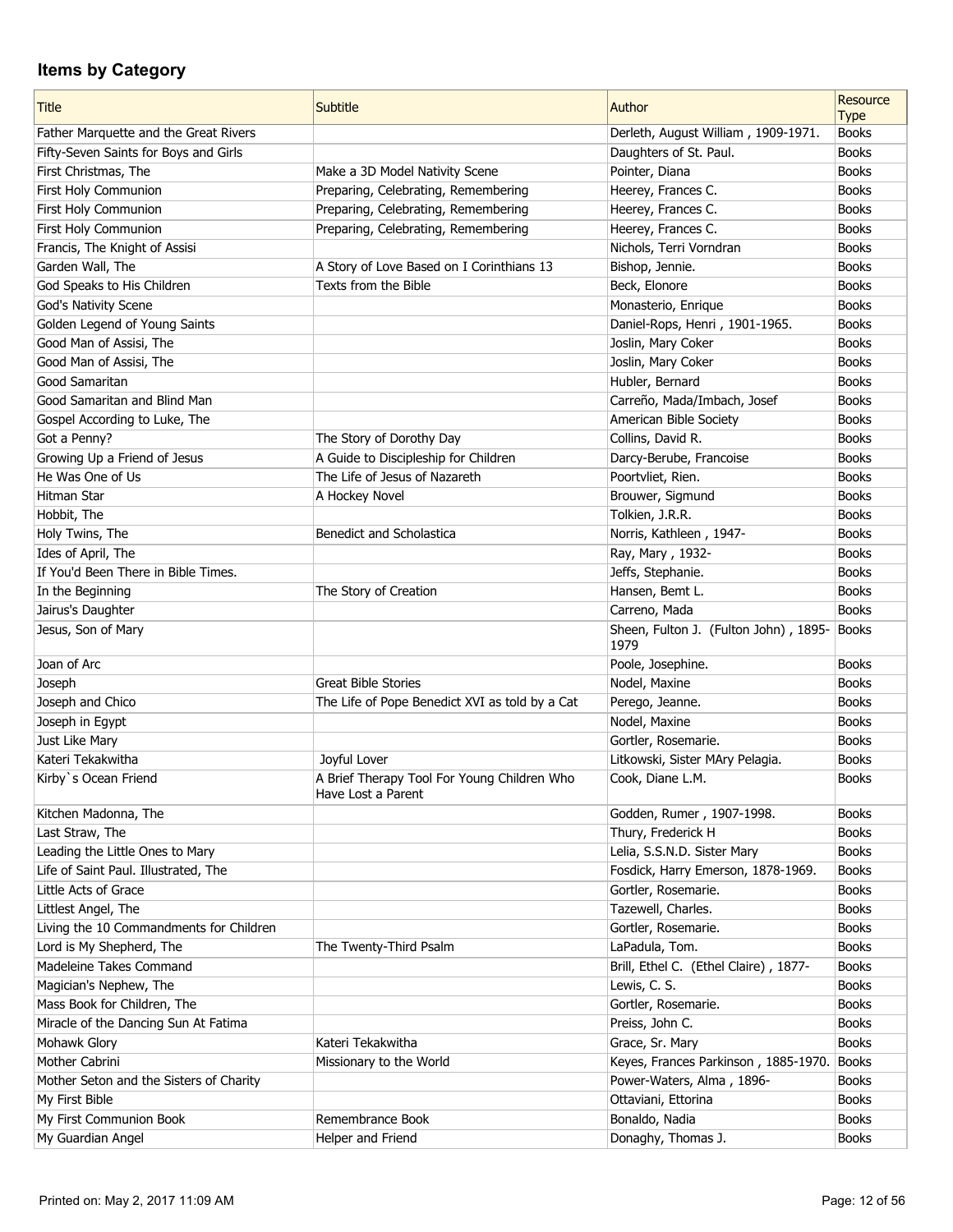| <b>Title</b>                                                      | Subtitle                                          | Author                                           | Resource<br><b>Type</b> |
|-------------------------------------------------------------------|---------------------------------------------------|--------------------------------------------------|-------------------------|
| My Picture Prayer Book                                            |                                                   | Lovasik, Lawrence G. (Lawrence<br>George), 1913- | <b>Books</b>            |
| Nacar, The White Deer                                             | A Story of Old Mexico                             | Trevinlfo, Elizabeth Borton de, 1904-<br>2001.   | <b>Books</b>            |
| Nehemiah Builds a City                                            |                                                   | Round, Graham                                    | <b>Books</b>            |
| New Picture Book of Saints                                        | Illustrated Lives of the Saints for Young and Old | Lovasik, Lawrence G. (Lawrence<br>George), 1913- | <b>Books</b>            |
| Night Before Christmas, The                                       |                                                   | Moore, Clement C.                                | <b>Books</b>            |
| Night The Angels Sang, The                                        | Luke 2:8-20 For Children                          | Ross, Allan.                                     | <b>Books</b>            |
| Old Testament, The                                                | <b>Classic Bible Stories</b>                      | Caldwell, Lise, 1974-                            | <b>Books</b>            |
| Old Turtle                                                        | A Story                                           | Wood, Douglas, 1951-                             | <b>Books</b>            |
| On Wings of a Dragon                                              |                                                   | Taylor, Cora                                     | <b>Books</b>            |
| One-of-a-Kind Friends                                             | Saints and Heroes for Kids                        | Pochocki, Ethel, 1925-                           | <b>Books</b>            |
| One-of-a-Kind Friends                                             | Saints and Heroes for Kids                        | Pochocki, Ethel, 1925-                           | <b>Books</b>            |
| <b>Ordinary Champions</b>                                         | Stories for High-School Youth                     | Groten, Dallas, 1951-                            | <b>Books</b>            |
| Our Lady Came to Fatima                                           |                                                   | Hume, Ruth Fox, 1922-                            | <b>Books</b>            |
| Our Lord's Life                                                   | His Story in Revernt Words and Original Paintings | Melgari, Amelia Tondini                          | <b>Books</b>            |
| Palm Sunday                                                       |                                                   | Carreno, Mada                                    | <b>Books</b>            |
| Paralysed Man                                                     |                                                   | Hubler, Bernard                                  | <b>Books</b>            |
| Philomena                                                         |                                                   | Seredy, Kate.                                    | <b>Books</b>            |
| Pippin the Christmas Pig                                          |                                                   | Little, Jean                                     | <b>Books</b>            |
| Prayers for Children                                              |                                                   | Winter, Rebecca.                                 | <b>Books</b>            |
| Princess and the Kiss, The                                        | A Story of God's Gift of Purity [With CD]         | Bishop, Jennie                                   | <b>Books</b>            |
| Prodigal Son, The                                                 |                                                   | Hubler, Bernard                                  | <b>Books</b>            |
| Proud Tree, The                                                   |                                                   | Roche, Luane.                                    | <b>Books</b>            |
| Queen & the Cross, The                                            | The story of Saint Helen                          | Bilinsky, Cornelia Mary.                         | <b>Books</b>            |
| Read With Me Bible                                                | An NIrV Story Bible for Children                  | Jones, Dennis.                                   | <b>Books</b>            |
| Rich in Love                                                      | The Story of Padre Pio of Pietrelcina             | Bertanzetti, Eileen Dunn.                        | <b>Books</b>            |
| River, The                                                        |                                                   | Paulsen, Gary                                    | <b>Books</b>            |
| <b>Sacred Places</b>                                              |                                                   | Yolen, Jane.                                     | <b>Books</b>            |
| Saint Anthony and the Christ Child                                |                                                   | Homan, Helen Walker, 1893-1961.                  | <b>Books</b>            |
| Saint Bernadette                                                  | The Miracle of Lourdes                            | Brunor.                                          | <b>Books</b>            |
| Saint Brigid and the Cows                                         |                                                   | Betz, Eva K.                                     | <b>Books</b>            |
| Saint Catherine Labourel □ and the Miraculous<br>Medal            |                                                   | Power-Waters, Alma, 1896-                        | <b>Books</b>            |
| Saint Catherine Labourel <del>D</del> and the Miraculous<br>Medal |                                                   | Power-Waters, Alma, 1896-                        | <b>Books</b>            |
| Saint Colum and the Crane                                         |                                                   | Betz, Eva K.                                     | <b>Books</b>            |
| Saint Francis of Assisi                                           | A Life of Joy                                     | Kennedy, Robert Francis, 1954-                   | <b>Books</b>            |
| Saint Francis of the Seven Seas                                   |                                                   | Nevins, Albert J., 1915-                         | <b>Books</b>            |
| Saint Germaine and the Sheep                                      |                                                   | Betz, Eva K.                                     | <b>Books</b>            |
| Saint Ignatius and the Company of Jesus                           |                                                   | Derleth, August William, 1909-1971.              | <b>Books</b>            |
| Saint Joan                                                        | The Girl Soldier                                  | De Wohl, Louis, 1903-1961.                       | <b>Books</b>            |
| Saint Katharine Drexel                                            | Friend of the Oppressed                           | Tarry, Ellen, 1906-                              | <b>Books</b>            |
| Saint Louis and the Last Crusade                                  |                                                   | Hubbard, Margaret Ann.                           | <b>Books</b>            |
| Saint Margaret Mary and the Promises of the                       |                                                   | Windeatt                                         | <b>Books</b>            |
| Sacred Heart of Jesus                                             |                                                   |                                                  |                         |
| Saint Philip of the Joyous Heart                                  |                                                   | Connolly, Francis X. (Francis Xavier),<br>1909-  | <b>Books</b>            |
| Saint Pius X                                                      | The Farm Boy Who Became Pope                      | Diethelm, Walter.                                | <b>Books</b>            |
| Saints for the Journey                                            |                                                   | Marbach, Ethel                                   | <b>Books</b>            |
| Saints for Young Readers for Every Day                            |                                                   | Wallace, Susan Helen, 1940-2013.                 | <b>Books</b>            |
| Secret Agents Four                                                |                                                   | Sobol, Donald J.                                 | <b>Books</b>            |
| Secret Garden, The                                                |                                                   | Burnett, Frances Hodgson                         | <b>Books</b>            |
| Sermon on the Mount, The                                          |                                                   | Hunt, Patricia                                   | <b>Books</b>            |
| Seven Stories of Christmas Love                                   |                                                   | Buscaglia, Leo F.                                | <b>Books</b>            |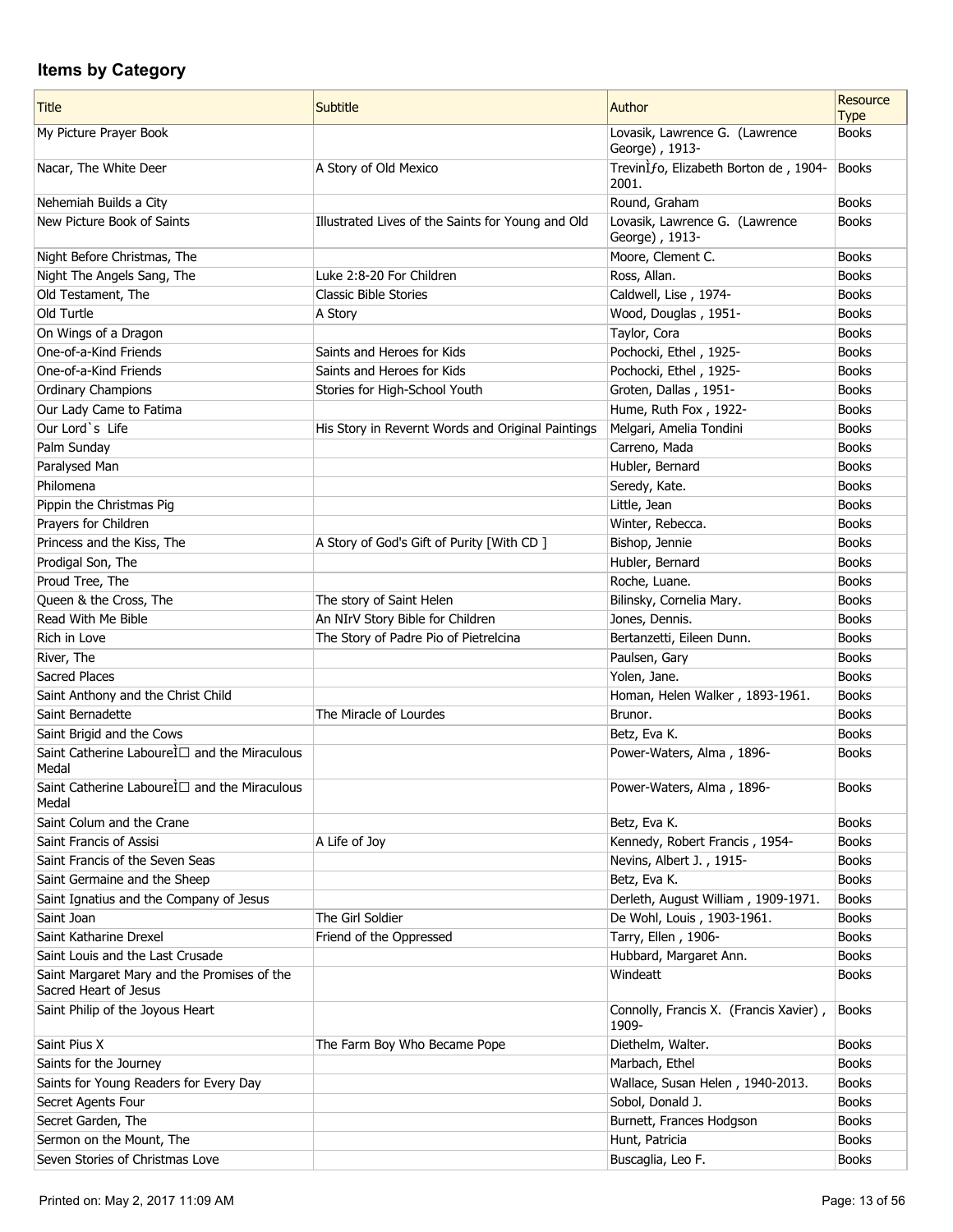| <b>Title</b>                            | Subtitle                      | Author                                           | Resource     |
|-----------------------------------------|-------------------------------|--------------------------------------------------|--------------|
|                                         |                               |                                                  | <b>Type</b>  |
| Shepherd's Son, The                     | A Story of Christmas          | Weyer, Robert Van de                             | <b>Books</b> |
| Son of Charlemagne                      |                               | Willard, Barbara.                                | <b>Books</b> |
| St. Benedict, Hero of the Hills         |                               | Windeatt, Mary Fabyan, 1910-1979.                | <b>Books</b> |
| St. Dominic and the Rosary              |                               | Beebe, Catherine                                 | <b>Books</b> |
| St. John Bosco and Saint Dominic Savio  |                               | Beebe, Catherine                                 | <b>Books</b> |
| St. Martin de Porres                    |                               | Carroll, Malachy                                 | <b>Books</b> |
| St. Thomas More of London               |                               | Ince, Elizabeth M.                               | <b>Books</b> |
| Stations of the Nativity                |                               | Kelley, Patrick, 1963-                           | <b>Books</b> |
| Stories of Jesus                        |                               | Watson, Brown                                    | <b>Books</b> |
| Story Book of Jesus, A                  |                               | Blyton, Enid                                     | <b>Books</b> |
| Story of Christmas, The                 |                               | Garris, Norma.                                   | <b>Books</b> |
| Story of Saint John Paul II, The        | A Boy Who Became Pope         | Garza, Fabiola.                                  | <b>Books</b> |
| Story of St. Catherine of Alexandria, A |                               | C.S.C., Brother Flavius Brother Flavius<br>C.S.C | Books        |
| Story of St. John Bosco, A              |                               | C.S.C., Brother Ernest Brother Ernest<br>C.S.C.  | <b>Books</b> |
| Sun Slower, Sun Faster                  |                               | Trevor, Meriol.                                  | <b>Books</b> |
| Switherby Pilgrims, The                 | A Tale of the Australian Bush | Spence, Eleanor.                                 | <b>Books</b> |
| That Football Game                      | And What Came of It           | S.J., Rev. Fr. Francis J. Finn                   | <b>Books</b> |
| They Loved to Laugh                     |                               | Worth, Kathryn, 1898-                            | <b>Books</b> |
| Tom Playfair                            | Or Making a Start             | S.J., Rev. Fr. Francis J. Finn                   | <b>Books</b> |
| Treasure Box Book 1                     | Book 1                        | Sisters, Maryknoll                               | <b>Books</b> |
| Treasure Box Book 2                     | Book 2                        | Sisters, Maryknoll                               | <b>Books</b> |
| Treasure Box Book 3                     | Book 3                        | Sisters, Maryknoll                               | <b>Books</b> |
| Treasure Box Book 5                     | Book 5                        | Sisters, Maryknoll                               | <b>Books</b> |
| Treasure Box Book 6                     | Book 6                        | Sisters, Maryknoll                               | <b>Books</b> |
| Twelve, The                             | Profiles of the 12 Apostles   | Wallace, Sue.                                    | <b>Books</b> |
| <b>Two Statues</b>                      |                               | Kennelly, Brian                                  | <b>Books</b> |
| Up and Down the River                   |                               | Caudill, Rebecca, 1899-1985.                     | <b>Books</b> |
| Very Worried Sparrow, The               |                               | Doney, Meryl, 1942-                              | <b>Books</b> |
| Vincent de Paul, Saint of Charity       |                               | Hubbard, Margaret Ann, 1909-                     | <b>Books</b> |
| Weight of a Mass, The                   | A Tale of Faith               | Nobisso, Josephine.                              | <b>Books</b> |
| Weka-Feather Cloak, The                 | A New Zealand Fantasy         | Madigan, Leo, 1939-                              | <b>Books</b> |
| What's Heaven?                          |                               | Shriver, Maria.                                  | <b>Books</b> |
| Winged Watchman, The                    |                               | Van Stockum, Hilda, 1908-2006.                   | <b>Books</b> |
| Wonderful Story of Creation, The        |                               | Kim, Magdalena                                   | <b>Books</b> |
| You're Never Alone                      | The Story of Thomas Merton    | Collins, David R.                                | <b>Books</b> |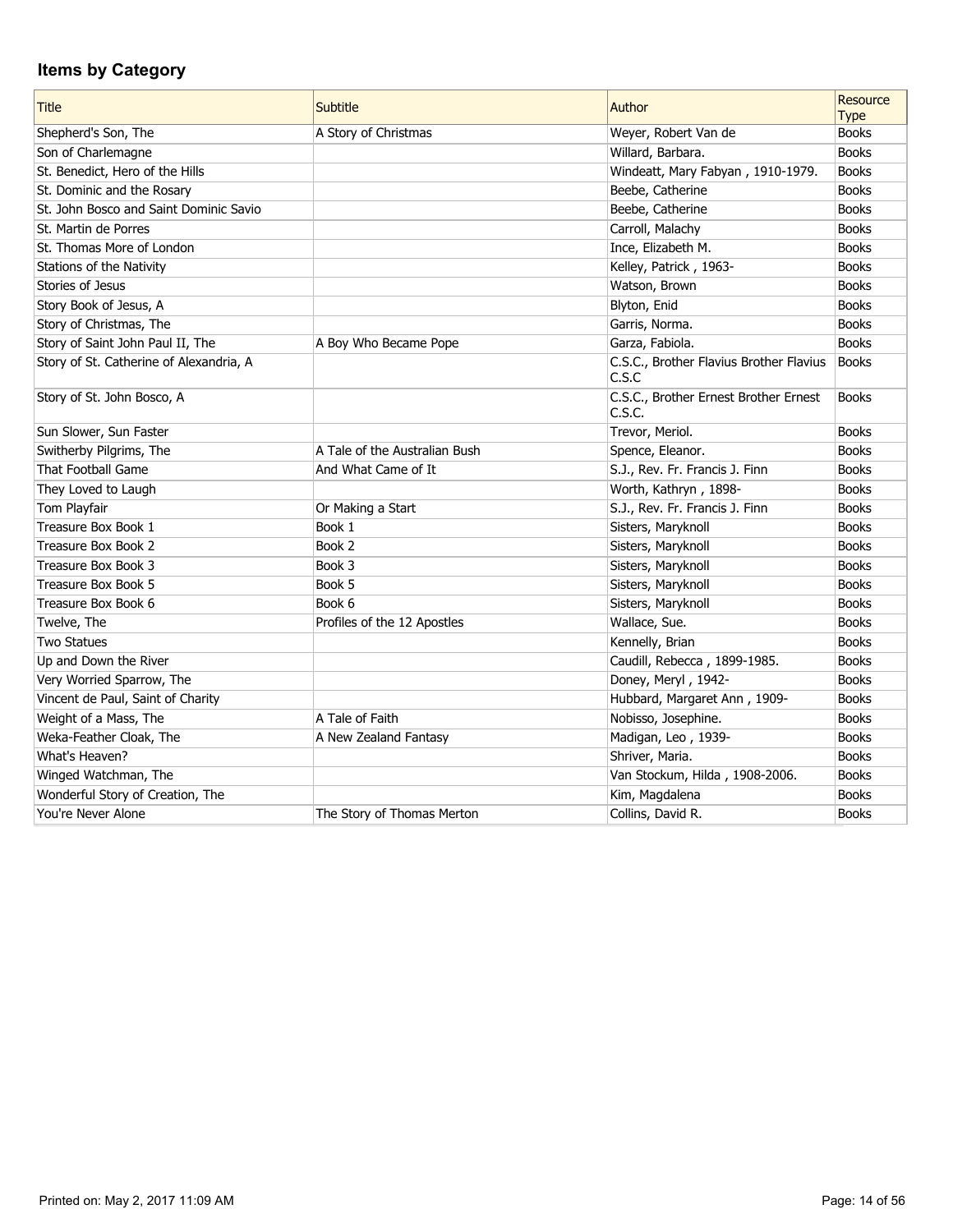| <b>Title</b>                        | <b>Subtitle</b>                      | Author                                       | Resource<br><b>Type</b> |
|-------------------------------------|--------------------------------------|----------------------------------------------|-------------------------|
| <b>Category: Children - Fiction</b> |                                      |                                              |                         |
| Acrobat & the Angel, The            |                                      | Shannon, Mark.                               | <b>Books</b>            |
| After the Storm                     | Heartland #2                         | Brooke, Lauren                               | <b>Books</b>            |
| Against the Wall                    | The Rahab Story                      |                                              | <b>DVDs</b>             |
| Agouhanna                           |                                      | Aubry, Claude                                | <b>Books</b>            |
| Angel & Dragon                      |                                      | Trevor, Meriol.                              | <b>Books</b>            |
| Angels & Other Strangers            | Family Christmas Stories             | Paterson, Katherine.                         | <b>Books</b>            |
| Angels & Other Strangers.           | Family Christmas Stories             | Paterson, Katherine.                         | <b>Books</b>            |
| At the Crossing-Places              |                                      | Holland, Kevin Crossley                      | <b>Books</b>            |
| Away Goes Sally                     |                                      | Coatsworth, Elizabeth Jane, 1893-<br>1986.   | <b>Books</b>            |
| Beauty and the Beet                 | A Lesson in Unconditional Love       |                                              | <b>DVDs</b>             |
| Beyond the Desert Gate              |                                      | Ray, Mary, 1932-                             | <b>Books</b>            |
| Book of Angels, A                   | Stories of Angels in the Bible       | Hunt, Marigold.                              | <b>Books</b>            |
| <b>Breaking Free</b>                | Heartland $#3$                       | Brooke, Lauren.                              | <b>Books</b>            |
| <b>Canadian Summer</b>              |                                      | Van Stockum, Hilda, 1908-2006.               | <b>Books</b>            |
| Chocolate Lover, The                |                                      | Rabb, M. E.                                  | <b>Books</b>            |
| Christmas Shoes, The                |                                      | VanLiere, Donna, 1966-                       | <b>Books</b>            |
| City of the Beasts                  |                                      | Allende, Isabel.                             | <b>Books</b>            |
| Come What May                       | Heartland #5                         | Brooke, Lauren.                              | <b>Books</b>            |
| Cry of the Eagle                    |                                      | Signer, Billie Touchstone, 1930-             | <b>Books</b>            |
| Crystal Snowstorm, The              |                                      | Trevor, Meriol.                              | <b>Books</b>            |
| Dave and the Giant Pickle           | A Lesson in Self Esteem              |                                              | <b>DVDs</b>             |
| Duke and the Great Pie War          | A Lesson in Loving Your Family       |                                              | <b>DVDs</b>             |
| Every New Day                       | Heartland #9                         | Brooke, Lauren.                              | <b>Books</b>            |
| Fair American, The                  |                                      | Coatsworth, Elizabeth Jane, 1893-<br>1986.   | <b>Books</b>            |
| Fall of Freddie the Leaf, The       | A Story of Life for All Ages         | Buscaglia, Leo F.                            | <b>Books</b>            |
| First Day, The                      |                                      | Masson, Sophie, 1959-                        | <b>Books</b>            |
| Five Bushel Farm                    |                                      | Coatsworth, Elizabeth Jane, 1893-<br>1986.   | <b>Books</b>            |
| Flint's Island                      |                                      | Wibberley, Leonard, 1915-1983.               | <b>Books</b>            |
| Following the Phoenix               |                                      | Trevor, Meriol.                              | <b>Books</b>            |
| Francie On the Run                  |                                      | Van Stockum, Hilda, 1908-2006.               | <b>Books</b>            |
| Frog Fables & Beaver Tales          |                                      | Burke, Stanley                               | <b>Books</b>            |
| Galen and the Gateway to Medicine   |                                      | Bendick, Jeanne.                             | <b>Books</b>            |
| Gideon Tuba Warrior                 | A Lesson in Trusting God             |                                              | <b>DVDs</b>             |
| Giving Tree, The                    |                                      | Silverstein, Shel.                           | <b>Books</b>            |
| Happy Little family                 |                                      | Caudill, Rebecca, 1899-1985.                 | <b>Books</b>            |
| Hatchet                             |                                      | Paulsen, Gary.                               | <b>Books</b>            |
| Heavenly Village, The               |                                      | Rylant, Cynthia.                             | <b>Books</b>            |
| Heidi                               |                                      | Spyri, Johanna, 1827-1901.                   | <b>Books</b>            |
| Hey, Little Ant                     |                                      | Hoose, Philip M.                             | <b>Books</b>            |
| Hobbit, The                         | Or, There and Back Again             | Tolkien, J. R. R.                            | <b>Books</b>            |
| Hobbit, The                         |                                      | Tolkien, J. R. R.                            | <b>Books</b>            |
| Horse and His Boy. The              | The Chronicles of Narnia: Book Three | Lewis, C. S. (Clive Staples), 1898-<br>1963. | <b>Books</b>            |
| Journey to the River Sea            |                                      | Ibbotson, Eva                                | <b>Books</b>            |
| Julie of the Wolves                 |                                      | George, Jean Craighead                       | <b>Books</b>            |
| King George and the Ducky           | A Lesson About Selfishness           |                                              | <b>DVDs</b>             |
| Larry Boy and the Rumor Weed        | A Lesson in the Power of Words       |                                              | <b>DVDs</b>             |
| Last Battle, The                    | The Chronicles of Narnia - Boiok 7   | Lewis, C. S. (Clive Staples), 1898-<br>1963. | <b>Books</b>            |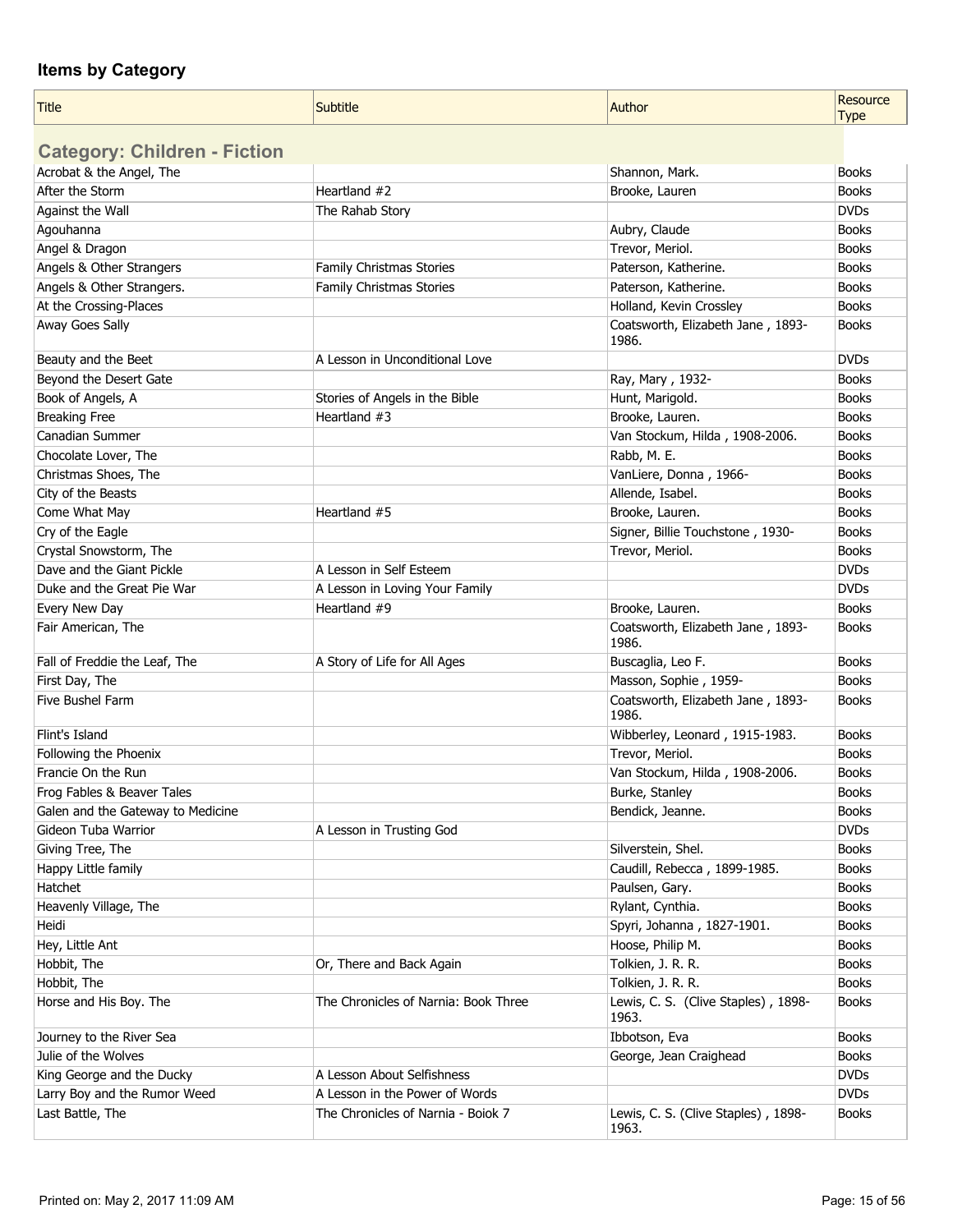| <b>Title</b>                           | Subtitle                              | Author                                       | Resource<br><b>Type</b> |
|----------------------------------------|---------------------------------------|----------------------------------------------|-------------------------|
| Lion The Witch and The Wardrobe., The  | The Chronicles of Narnia: Book 2      | Lewis, C. S. (Clive Staples), 1898-<br>1963. | <b>Books</b>            |
| Lion, the Witch and the Wardrobe, The  |                                       | LEWIS, C.S.                                  | <b>Books</b>            |
| Little Drummer Boy, The                |                                       |                                              | <b>DVDs</b>             |
| Little House That Stood, The           | A Lesson in Makikng Good Choices      |                                              | <b>DVDs</b>             |
| Little Prince, The                     |                                       | Saint-Exupâery, Antoine de, 1900-<br>1944.   | <b>Books</b>            |
| Long Patrol, The                       | A Tale Of Redwall                     | Jacques, Brian.                              | <b>Books</b>            |
| Long Way From Welcome, A               | A Mystery in Paris                    | Lewis, Echo.                                 | <b>Books</b>            |
| Lord Brocktree                         | A Tale of Redwall                     | Jacques, Brian                               | <b>Books</b>            |
| Lord of the Rings, The                 | The Two Towers - Part Two             | Tolkien, J. R. R.                            | <b>Books</b>            |
| Lord of the Rings, The                 | The Fellowship of the Ring - Part One | Tolkien, J. R. R.                            | <b>Books</b>            |
| Lyle the Kindly Viking                 | A Lesson in Sharing                   |                                              | <b>DVDs</b>             |
| MacLarry & the Stinky Cheese Battle    | A Lesson in Getting Along With Others |                                              | <b>DVDs</b>             |
| Magician's Nephew., The                | The Chronicles of Narnia; Book One    | Lewis, C. S. (Clive Staples), 1898-<br>1963. | <b>Books</b>            |
| Malkin                                 |                                       | Masson, Sophie, 1959-                        | <b>Books</b>            |
| Martin the Warrior                     | A Tale of Redwall                     | Jacques, Brian                               | <b>Books</b>            |
| Mattimeo                               | A Tale of Redwall                     | Jacques, Brian.                              | <b>Books</b>            |
| Maze, The                              |                                       | Hughes, Monica                               | <b>Books</b>            |
| Me and Jeshua                          |                                       | Spence, Eleanor.                             | <b>Books</b>            |
| Mitchells, The                         | Five for Victory                      | Van Stockum, Hilda, 1908-2006.               | <b>Books</b>            |
| Moe and the Big Exit                   | A Lesson in Following Directions      |                                              | <b>DVDs</b>             |
| Mossflower                             | A Tale of Redwall                     | JACQUES, BRIAN                               | <b>Books</b>            |
| Mrs. Frisby and the Rats of Nimh       |                                       | O'Brien, Robert C.                           | <b>Books</b>            |
| Mystery of Half Moon Cove, The         |                                       | Montgomery, Dan, 1946-                       | <b>Books</b>            |
| Mystery of the Periodic Table, The     |                                       | Wiker, Benjamin, 1960-                       | <b>Books</b>            |
| Neighbors and Traitors                 |                                       | Duncan Buckman, Carole.                      | <b>Books</b>            |
| Northern Nativity, A                   |                                       | Kurelek, William                             | <b>Books</b>            |
| On Wings of a Dragon                   |                                       | Taylor, Cora.                                | <b>Books</b>            |
| Out of the Darkness                    | Heartland #7                          | Brooke, Lauren.                              | <b>Books</b>            |
| Outcast Of Redwall                     | A Tale of Redwall                     | Jacques, Brian                               | <b>Books</b>            |
| Parvana's Journey                      | Sequel to the Breadwinner             | Ellis, Deborah, 1960-                        | <b>Books</b>            |
| Pearls of Lutra, The                   | A Tale of Redwall.                    | Jacques, Brian.                              | <b>Books</b>            |
| Pegeen                                 |                                       | Van Stockum, Hilda, 1908-2006.               | <b>Books</b>            |
| Princess and the Goblin, The           |                                       | MacDonald, George, 1824-1905.                | <b>Books</b>            |
| Proud Tree, The                        | Bassed on the Book by Luane Roche     |                                              | <b>DVDs</b>             |
| Reb and the Redcoats, The              |                                       | Savery, Constance.                           | <b>Books</b>            |
| Redwall                                | A Tale of Redwall                     | Jacques, Brian                               | <b>Books</b>            |
| Rescue on the Rapids                   | And Other Stories                     | Signer, Billie Touchstone                    | <b>Books</b>            |
| Rose & Crown, The                      |                                       | Trevor, Meriol.                              | <b>Books</b>            |
| Rose Round, The                        |                                       | Trevor, Meriol.                              | <b>Books</b>            |
| Runaway Pride at Lightstation Kilowatt |                                       |                                              | <b>DVDs</b>             |
| Saint Nicholas                         | A Story of Joyful Giving              |                                              | <b>DVDs</b>             |
| Salamandastron                         | A Tale of Redwall                     | Jacques, Brian                               | <b>Books</b>            |
| Save the Planets                       |                                       |                                              | <b>DVDs</b>             |
| Schoolhouse in the Woods               |                                       | Caudill, Rebecca, 1899-1985.                 | <b>Books</b>            |
| Seeing Stone, The                      |                                       | Crossley-Holland, Kevin.                     | <b>Books</b>            |
| Sheerluck Holmes and the Golden Ruler  | A Lesson in Friendship                |                                              | <b>DVDs</b>             |
| Shetland Summer                        |                                       | Signer, Billie Touchstone, 1930-             | <b>Books</b>            |
| Shine Man, The                         | A Christmas Story                     | Quattlebaum, Mary.                           | <b>Books</b>            |
| Shooting Stardust                      |                                       | Lewandowski, Frrich.                         | <b>Books</b>            |
| Small Miriacle, The                    |                                       | Gallico, Paul, 1897-1976.                    | <b>Books</b>            |
| Snoodles Tale, A                       | A Lesson in Self Worth                |                                              | <b>DVDs</b>             |
| Star of Christmas, The                 |                                       |                                              | <b>DVDs</b>             |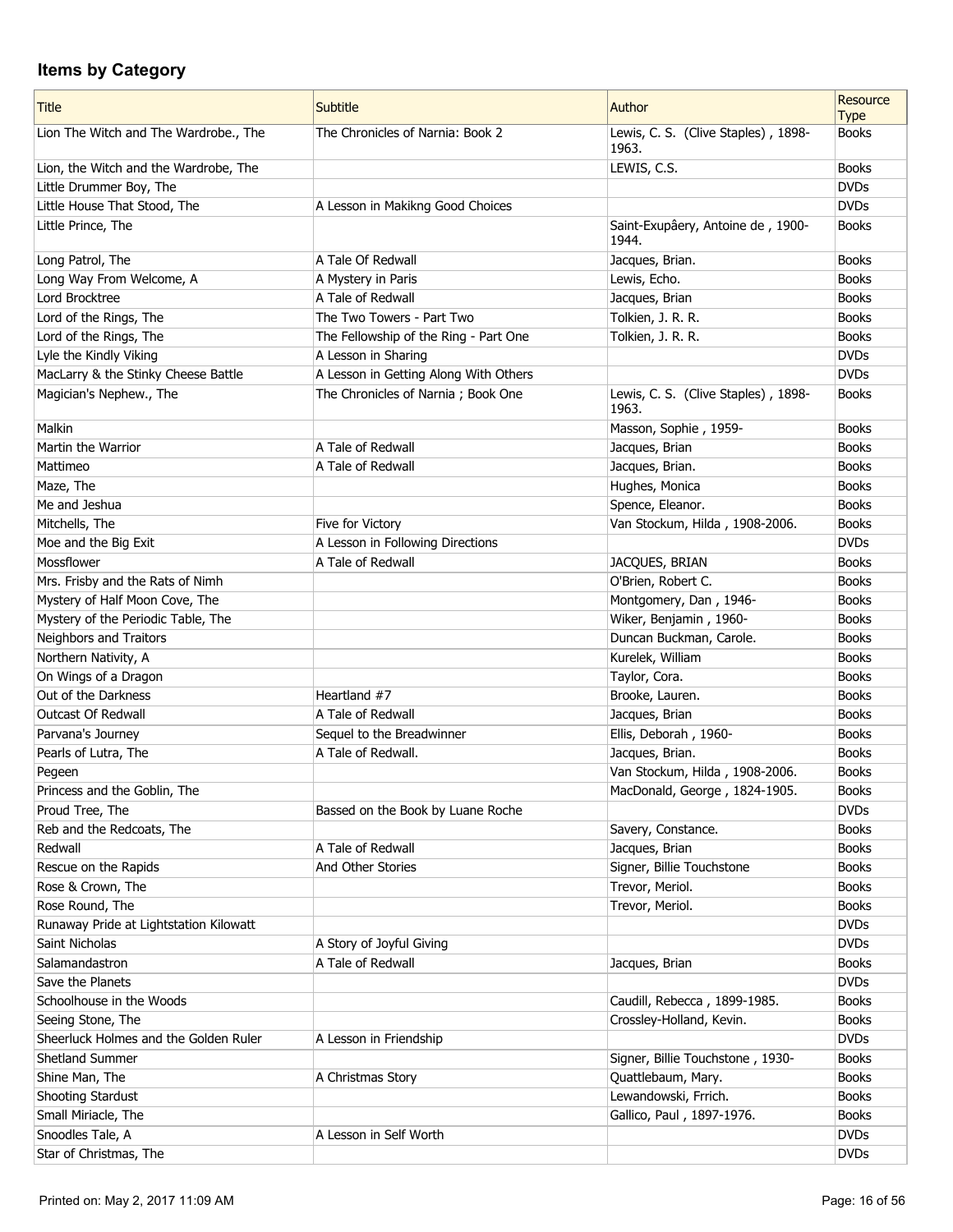| <b>Title</b>                               | Subtitle                         | Author                                            | Resource<br><b>Type</b> |
|--------------------------------------------|----------------------------------|---------------------------------------------------|-------------------------|
| Stories of the Child Jesus from Many Lands |                                  | Lutz, A. Fowler.                                  | <b>Books</b>            |
| Story of the Other Wise Man, The           | And Other Christmas Stories      | Dyke, Henry Van                                   | <b>Books</b>            |
| Strange Intrude, The                       |                                  | Catherall, Arthur                                 | <b>Books</b>            |
| Summerland                                 |                                  | Chabon, Michael.                                  | <b>Books</b>            |
| Sumo of the Opera                          | A Lesson in Perseverance         |                                                   | <b>DVDs</b>             |
| Sundancer                                  | A Mystical Fantasy               | Hays, Edward M.                                   | <b>Books</b>            |
| Taggerung, The                             | A Tale of Redwall                | JACQUES, BRIAN                                    | <b>Books</b>            |
| <b>Taking Chances</b>                      | Heartland #4                     | Brooke, Lauren.                                   | <b>Books</b>            |
| Tales from Earthsea                        |                                  | Le Guin, Ursula K., 1929-                         | <b>Books</b>            |
| Tent, The                                  |                                  | Paulsen, Gary.                                    | <b>Books</b>            |
| Thicker Than Water                         | Heartland #8                     | Brooke, Lauren.                                   | <b>Books</b>            |
| <b>Tomorrow's Promise</b>                  | Heartland $#10$                  | Brooke, Lauren.                                   | <b>Books</b>            |
| Tree That Survived the Winter, The         |                                  | Fahy, Mary, 1938-                                 | <b>Books</b>            |
| Turquoise Rosary, The                      |                                  | Jacks, L.V.                                       | <b>Books</b>            |
| Underground to Canada                      |                                  | Smucker, Barbara                                  | <b>Books</b>            |
| Veggies in Space - The Fennel Frontier     | A Lesson in the Power of Sharing |                                                   | <b>DVDs</b>             |
| Very Veggie Easter, A                      | Collection                       |                                                   | <b>DVDs</b>             |
| Whispering Mountain, The                   |                                  | Aiken, Joan.                                      | <b>Books</b>            |
| White Horse, The                           |                                  | Coatsworth, Elizabeth Jane, 1893-<br>1986.        | <b>Books</b>            |
| Wind in the Willows, The                   |                                  | Grahame, Kenneth                                  | <b>Books</b>            |
| Wizard of Oz, The                          |                                  | Baum, L. Frank (Lyman Frank), 1856-Books<br>1919. |                         |
| Wonderful Day, The                         |                                  | Coatsworth, Elizabeth Jane, 1893-<br>1986         | <b>Books</b>            |
| Wonderful Wizard of Ha's, The              | A Lesson in Forgiveness          |                                                   | <b>DVDs</b>             |
| Wrinkle in Time, A                         |                                  | L'Engle, Madeleine.                               | <b>Books</b>            |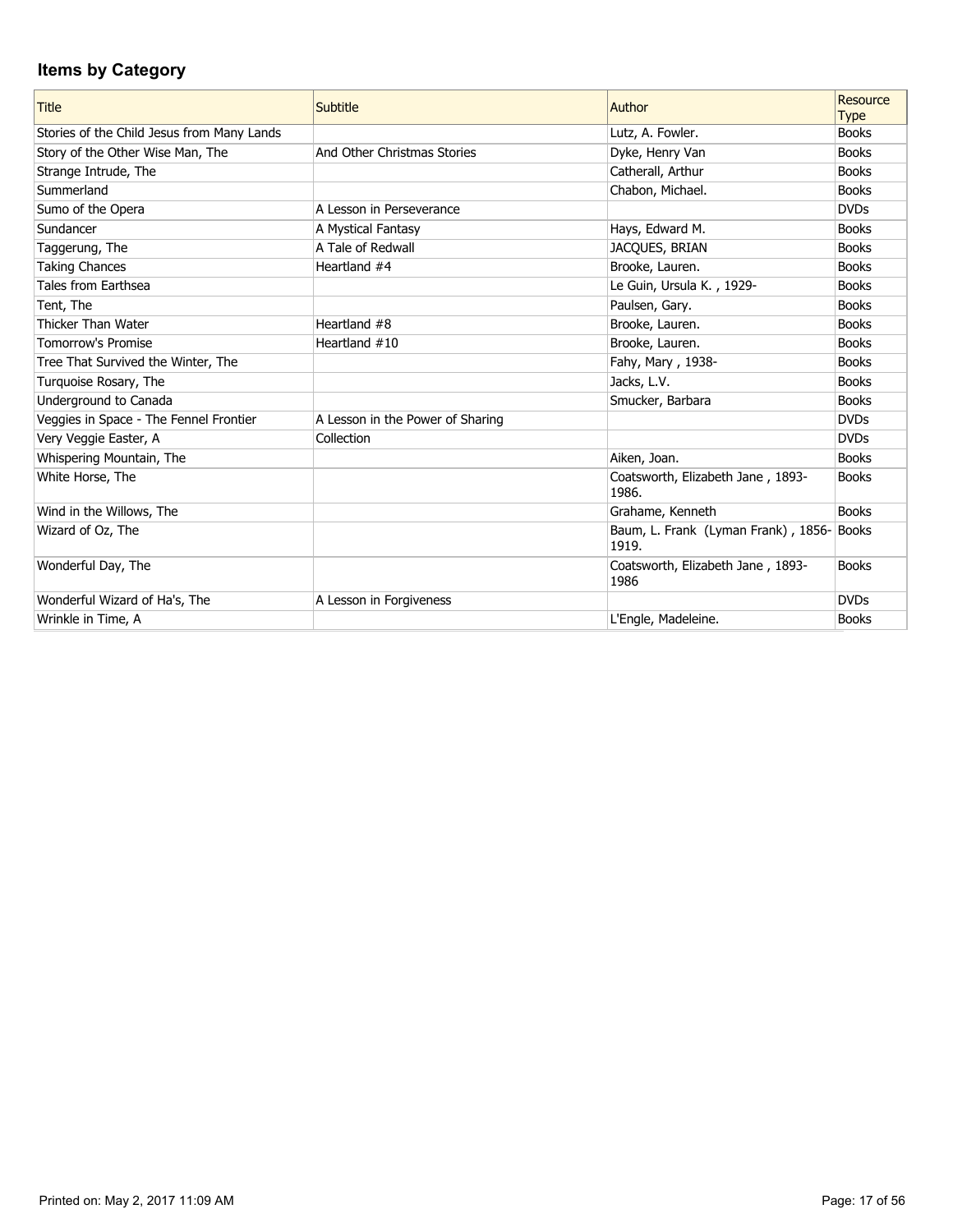| <b>Title</b>                                         | <b>Subtitle</b>                                                                          | Author                                              | Resource<br><b>Type</b> |
|------------------------------------------------------|------------------------------------------------------------------------------------------|-----------------------------------------------------|-------------------------|
| <b>Category: Christology</b>                         |                                                                                          |                                                     |                         |
| Adult Christ at Christmas, An                        | Essays on the Three Biblical Christmas Stories,<br>Matthew 2 and Luke 2                  | Brown, Raymond Edward.                              | <b>Books</b>            |
| Behold the Pierced One                               | An Approach to a Spiritual Christology                                                   | Benedict, XVI, Pope, 1927-                          | <b>Books</b>            |
| Behold the Pierced One                               | An Approach to a Spiritual Christology                                                   | Benedict, XVI, Pope, 1927-                          | <b>Books</b>            |
| Believing in Jesus                                   | A Popular Overview of the Catholic Faith                                                 | Foley, Leonard, 1913-                               | <b>Books</b>            |
| Book of the Lord                                     | Reflections on the Life of Christ                                                        | Borer, Wilbur J.                                    | <b>Books</b>            |
| Day Christ Died, The                                 |                                                                                          | Bishop, Jim, 1907-1987.                             | <b>Books</b>            |
| Getting To Know Christ                               |                                                                                          | Farrell, Melvin L.                                  | <b>Books</b>            |
| Images of Jesus                                      |                                                                                          | Grèun, Anselm.                                      | <b>Books</b>            |
| Imitation of Christ                                  |                                                                                          | Kempis, Thomas A                                    | <b>Books</b>            |
| Inner Life of Jesus, The                             | Pattern of All Holiness                                                                  | Guardini, Romano, 1885-1968.                        | Compact<br><b>Discs</b> |
| Introduction to New Testament Christology, An        |                                                                                          | Brown, Raymond Edward.                              | <b>Books</b>            |
| <b>Jesus</b>                                         | A New Understanding of God's Son                                                         | Girzone, Joseph F.                                  | <b>Books</b>            |
| <b>Jesus</b>                                         | A Pilgrimage                                                                             | Martin, James, 1960-                                | <b>Books</b>            |
| Jesus Christus                                       | A Classic Meditation on Christ by the author of The Guardini, Romano, 1885-1968.<br>Lord |                                                     | <b>Books</b>            |
| Jesus of Nazareth                                    |                                                                                          | Benedict, XVI, Pope, 1927-                          | <b>Books</b>            |
| Jesus of Nazareth                                    |                                                                                          | Benedict, XVI, Pope, 1927-                          | <b>Books</b>            |
| Jesus of Nazareth, King of the Jews                  | A Jewish Life and the Emergence of Christianity                                          | Fredriksen, Paula                                   | <b>Books</b>            |
| Jesus of Nazareth.                                   | From the Entrance into Jerusalem to the<br>Resurrection                                  | Benedict, XVI, Pope, 1927-                          | <b>Books</b>            |
| Jesus, the Apostles, and the Early Church            | General Audiences, 15 March 2006-14 February<br>2007                                     | Benedict, XVI, Pope, 1927-                          | <b>Books</b>            |
| Jesus, the Gift of Love                              |                                                                                          | Vanier, Jean, 1928-                                 | <b>Books</b>            |
| Jesus: A Gospel Portrait                             |                                                                                          | Senior, Donald.                                     | <b>Books</b>            |
| Life of Christ                                       | Complete and Unabridged                                                                  | Sheen, Fulton J.                                    | <b>Books</b>            |
| Life of Christ                                       |                                                                                          | Sheen, Fulton J. (Fulton John), 1895- Books<br>1979 |                         |
| Life of Christ                                       |                                                                                          | Sheen, Fulton J. (Fulton John), 1895-<br>1979.      | Books                   |
| Life of Jesus, The                                   | The Story of Jesus for Children                                                          | All Nation Series                                   | <b>DVDs</b>             |
| Life of Jesus, The                                   | The Story of Jesus for Children                                                          | <b>All Nation Series</b>                            | <b>DVDs</b>             |
| Lord, The                                            |                                                                                          | Guardini, Romano, 1885-1968.                        | <b>Books</b>            |
| Passion and Resurrection Narratives of Jesus,<br>The | A Commentary                                                                             | Binz, Stephen J., 1955-                             | <b>Books</b>            |
| Public Life of Our Lord Jesus Christ, The            | Volume 1                                                                                 | Goodier, Alban                                      | <b>Books</b>            |
| Public Life of Our Lord Jesus Christ, The            | Volume 2                                                                                 | Goodier, The Most Rev. Archbishop<br>Alban          | <b>Books</b>            |
| Questions of Jesus, The                              |                                                                                          | McLaughlin, John L.                                 | <b>Books</b>            |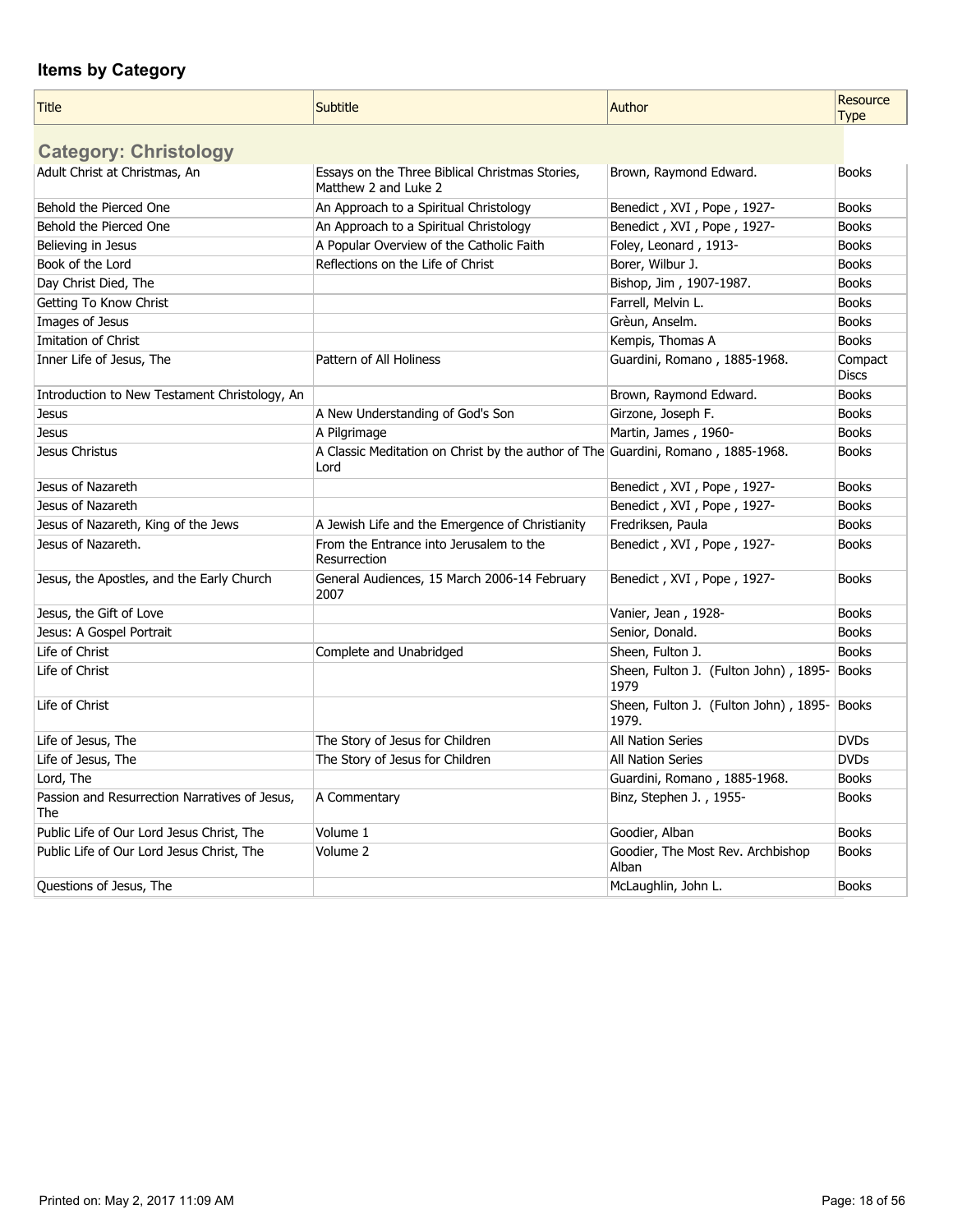| <b>Title</b> | the property of the con-<br>subtitle<br>. | <b>Author</b><br>. | esource<br>n r<br>Турє |
|--------------|-------------------------------------------|--------------------|------------------------|
|--------------|-------------------------------------------|--------------------|------------------------|

**Category: Church Documents**

| Amoris Laetitia-The Joy of Love                                                  |                                                                                                                                                             | Francis, Pope                                       | <b>Books</b> |
|----------------------------------------------------------------------------------|-------------------------------------------------------------------------------------------------------------------------------------------------------------|-----------------------------------------------------|--------------|
| Catechesi Tradendae - Apostolic Exhortation                                      | On Catechesis in Our Time, of His Holiness John<br>Paul II to the Episcopate, Clergy and Faithful of<br>the Entire Catholic Church                          | Catholic Church., Pope (1978-2005:<br>John Paul II) | <b>Books</b> |
| Catechesis in Our Time                                                           | Apostolic Exhortation - Catechesi Tradendae of<br>Pope John Paull II                                                                                        | Catholic Church., Pope (1978-: John<br>Paul II)     | Books        |
| Catechism of Modern Man, The                                                     | All in the Words of Vatican II and Related<br>Documents.                                                                                                    | Daughters of St. Paul                               | <b>Books</b> |
| Centesimus Annus                                                                 | The Social Teaching of the Church                                                                                                                           | John Paul, II, Pope, 1920-2005.                     | <b>Books</b> |
| Christian Family, The                                                            | In the Teachings of John Paul II                                                                                                                            | II, Pope John Paul                                  | <b>Books</b> |
| Christian Meaning of Human Suffering                                             | Apostolic Letter - Salvifici Doloris of the Supreme<br>Pontiff John Paul II                                                                                 | Catholic Church., Pope (1978-2005:<br>John Paul II) | <b>Books</b> |
| Christian Unity                                                                  | Encyclical Letter - Ut Unum Sint of the Holy<br>Father, John Paul II, On Commitment to<br>Ecumenism                                                         | II, Pope John Paul                                  | <b>Books</b> |
| Church and the Eucharist                                                         | Encyclical Letter Ecclesia de Eucharistia                                                                                                                   | Pope John Paul II                                   | <b>Books</b> |
| Church and the Reconstruction of the Modern<br>World, The                        | The Social Encyclicals of Pius XI                                                                                                                           | Catholic Church., Pope (1922-1939:<br>Pius XI)      | <b>Books</b> |
| Church in America, The                                                           | Post-Synodal Apostolic Exhortation Ecclesia in<br>America of the Holy Father John Paul II to<br>Bishops, Priests and Deacons, men  solidarity in<br>America | Pope John Paul II                                   | <b>Books</b> |
| Church Speaks to the Modern World, The                                           | The Social Teachings of Leo XIII.                                                                                                                           | Catholic Church., Pope (1878-1903:<br>Leo XIII)     | <b>Books</b> |
| Code of Canon Law                                                                | <b>English Translation</b>                                                                                                                                  | Catholic Church.                                    | <b>Books</b> |
| Deus Caritas Est                                                                 | Encyclical Letter - Benedict XVI                                                                                                                            | Pope Benedict XVII                                  | <b>Books</b> |
| Dives in Misericordia - Encyclical Letter                                        | On the Mercy of God by the Supreme Pontiff John<br>Paul II                                                                                                  | John Paul, II, Pope, 1920-2005.                     | <b>Books</b> |
| Dogmatic Constitution on the Church                                              | Lumen Gentium -                                                                                                                                             | Paul, VI, Pope, 1897-1978.                          | <b>Books</b> |
| Dominum et Vivificantem                                                          | Encyclical Letter of the Supreme Pontiff John Paul<br>II: on the Holy Spirit in the Life of the Church and<br>the World                                     | Catholic Church., Pope (1978-2005:<br>John Paul II) | <b>Books</b> |
| Evangelii Gaudium -Apostolic Exhortation                                         | Joy of the Gospel                                                                                                                                           | Francis, Pope                                       | <b>Books</b> |
| Faith and Reason - Encyclical Letter                                             | Fides Et Ratio of the Supreme Pontif John Paul II<br>on the Relationship Between Faith and Reason                                                           | Catholic Church., Pope (1978-2005:<br>John Paul II) | <b>Books</b> |
| Family, The                                                                      | Center of Love and Life                                                                                                                                     | Paul, VI, Pope, 1897-1978.                          | <b>Books</b> |
| For the Right Ordering and Development of<br>Devotion to the Blessed Virgin Mary | Apostolic Exhortation - Marialis Cultus                                                                                                                     | Paul, VI, Pope, 1897-1978.                          | <b>Books</b> |
| Gospel of Life, The                                                              | Encyclical Letter - Evangelium Vita, on Abortion,<br>Euthanasia, and the Death Penalty in Today's<br>World                                                  | John Paul, II, Pope, 1920-2005.                     | <b>Books</b> |
| Gospel of Life, The                                                              | Encyclical Letter - Evangelium Vita, on Abortion,<br>Euthanasia, and the Death Penalty in Today's<br>World                                                  | II, Pope John Paul                                  | <b>Books</b> |
| Interpretation of the Bible in the Church, The                                   | Address of His Holiness Pope John Paul II and<br>Document of the Pontifical Biblical Commisison                                                             | John Paul, II, Pope, 1920-2005.                     | <b>Books</b> |
| Jubilee of the Year 2000                                                         | Apolistolic Letter - Tertio Millennio Adveniente of<br>Pope John Paul II                                                                                    | Pope John Paul II                                   | <b>Books</b> |
| Justification by Faith Through Grace                                             | Joint Declaration on the Doctrine of Justification                                                                                                          | Joint Declaration                                   | <b>Books</b> |
| Lay Members of Christ's Faithful People                                          | Apostolic Exhortation of Pope John Paull II on the<br>Vocation and Mission of the Lay Faithful in the<br>Church and in the World                            | John Paul, II, Pope, 1920-2005.                     | <b>Books</b> |
| Lay Members of Christ's Faithful People                                          | Apostolic Exhortation of Pope John Paull II on the<br>Vocation and Mission of the Lay Faithful in the<br>Church and in the World                            | John Paul, II, Pope, 1920-2005.                     | <b>Books</b> |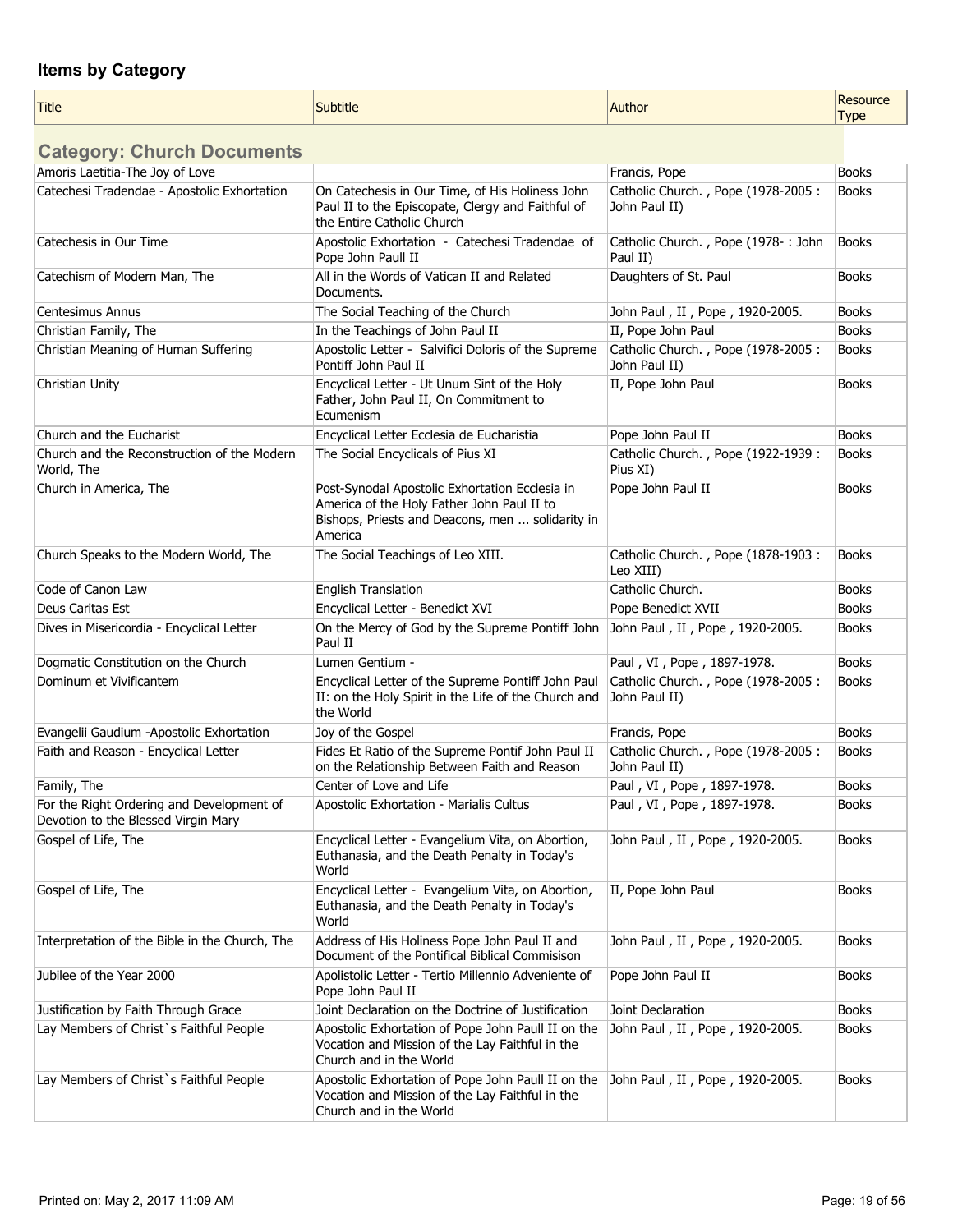| <b>Title</b>                                                               | <b>Subtitle</b>                                                                                                                                                    | Author                                              | <b>Resource</b><br><b>Type</b> |
|----------------------------------------------------------------------------|--------------------------------------------------------------------------------------------------------------------------------------------------------------------|-----------------------------------------------------|--------------------------------|
| Letter of His Holiness John Paul II to the<br>Bishops of the United States | Essential Elements in the Church's Teaching on<br>Religious Life as Applied to Institutes Dedicated to<br>Works of the Apostolate                                  | John Paul, II, Pope, 1920-2005.                     | <b>Books</b>                   |
| Letter to Families                                                         | From Pope John Paul II                                                                                                                                             | John Paul, II, Pope, 1920-2005.                     | <b>Books</b>                   |
| Living the Gospel in the New Mellennium                                    | A Summary of the Apostolic Exhortation Ecclesia in<br>America                                                                                                      | Canadian Conference of Catholic<br><b>Bishops</b>   | <b>Books</b>                   |
| Lord's Day, The                                                            | Apostolic Letter - Dies Domini                                                                                                                                     | Catholic Church., Pope (1978-2005:<br>John Paul II) | <b>Books</b>                   |
| Lumen Fidei                                                                | Francis (Pope)                                                                                                                                                     | Bergoglio), Francesco (Jorge Mario                  | <b>Books</b>                   |
| Mater et Magistra                                                          | Christianity and Social Progress                                                                                                                                   | Pope John XXIII                                     | <b>Books</b>                   |
| Mission of Christ the Redeemer                                             | Redemptoris Missio                                                                                                                                                 | John Paul, II, Pope, 1920-2005.                     | <b>Books</b>                   |
| Mother of the Redeemer                                                     | Encyclical Letter of John Paul II                                                                                                                                  | Ii, Pope John Paul                                  | <b>Books</b>                   |
| Mystery and Worship of the Eucharist, The/<br>Dominicae Cenae              | Letter of Pope John Paul                                                                                                                                           | John Paul, II, Pope, 1920-2005.                     | <b>Books</b>                   |
| Mystery of the Incarnation                                                 | Bull of Indiction - Incarnationis Mysterium - of the John Paul, II, Pope, 1920-2005.<br>Great Jubilee of the Year 2000                                             |                                                     | <b>Books</b>                   |
| New Millennium, Novo Millennio Ineunte, The                                | Apostolic Letter of His Holiness Pope John Paul II<br>to the bishops, Clergy and lay Faithful at the Close John Paul II)<br>of the great Jubilee of the Year 2000. | Catholic Church., Pope (1978-2005:                  | <b>Books</b>                   |
| On Evangelization in the Modern World                                      | Apostolic Exhortation - Evangelii Nuntiandi                                                                                                                        | Paul, VI, Pope, 1897-1978.                          | <b>Books</b>                   |
| On Human Work                                                              | Encyclical Letter - Laborem Exercens of His<br>Holiness Pope John Paul II                                                                                          | John Paul, II, Pope, 1920-2005.                     | <b>Books</b>                   |
| On the Hundredth Anniversary of Rerum<br>Novarum                           | Encyclical Letter - Centesimus Annus by Pope John John Paul, II, Pope, 1920-2005.<br>Paul II                                                                       |                                                     | <b>Books</b>                   |
| Pope John Paul II on the Genius of Women.                                  |                                                                                                                                                                    | John Paul, II, Pope, 1920-2005.                     | <b>Books</b>                   |
| Reconciliatio Et Paenitentia - Apostolic<br>Exhortation                    | John Paul II on Reconciliation and Penance in the<br>Mission of the Church Today to the Bishops,<br>Clergy and Faithful                                            | Catholic Church., Pope (1978-2005:<br>John Paul II) | <b>Books</b>                   |
| Redeemer of Man, The                                                       | Encyclical Letter - Redemptor Hominis, of His<br>Holiness Pope John Paul II                                                                                        | John Paul, II, Pope, 1920-2005.                     | <b>Books</b>                   |
| Reflections on Humanae Vitae                                               | Conjugal Morality and Spirituality                                                                                                                                 | John Paul, II, Pope, 1920-2005.                     | <b>Books</b>                   |
| Rerum Novarum                                                              | Philosophical Footnotes to the Encyclical of Pope<br>Leo XIII on Capital Lobour                                                                                    | Buttigieg, Emanuel C.                               | <b>Books</b>                   |
| Role of the Christian Family in the Modern<br>World, The                   | Apostolic Exhortation - Familiaris Consortio                                                                                                                       | John Paul, II, Pope, 1920-2005.                     | <b>Books</b>                   |
| Rosary of the Virgin Mary, The                                             | Apostolic Letter - Rosarium Virginis Mariae                                                                                                                        | Catholic Church., Pope (1978-: John<br>Paul II)     | <b>Books</b>                   |
| Sacramentum Caritatis                                                      | Post Synodal Exhortation on the Eucharist                                                                                                                          | XVI, Pope Benedict                                  | <b>Books</b>                   |
| Sacred in All Its Forms                                                    |                                                                                                                                                                    | John Paul, II, Pope, 1920-2005.                     | Books                          |
| Sollicitudo Rei Socialis                                                   | <b>Encycical Letter</b>                                                                                                                                            | John Paul, II, Pope, 1920-2005.                     | <b>Books</b>                   |
| Spe Salvi                                                                  | Encyclical Letter On Christian Hope by the<br>Supreme Pontiff Benedict XVI                                                                                         | Catholic Church., Pope (2005-:<br>Benedict XVI)     | <b>Books</b>                   |
| Splendor of Truth, The                                                     | Encyclical Letter - Regarding Certain Fundamental<br>Questions of the Church's Moral Teaching                                                                      | Catholic Church., Pope (1978-2005:<br>John Paul II) | <b>Books</b>                   |
| Tertio Millennio Adveniente                                                | Apostolic Letter - The Jubilee Of the Year 2000                                                                                                                    | Catholic Church., Pope (1978-2005:<br>John Paul II) | <b>Books</b>                   |
| Vatican Council II                                                         | The Conciliar and Post Conciliar Documents                                                                                                                         | Flannery, Austin.                                   | <b>Books</b>                   |
| Vatican II                                                                 | The Essential Texts                                                                                                                                                | Benedict, XVI, Pope, 1927-                          | <b>Books</b>                   |
| Veritatis Splendor                                                         | Encyclical Letter - Regarding Certain Fundamental<br>Questions of the Church's Moral Teaching                                                                      | Catholic Church., Pope (1978-2005:<br>John Paul II) | <b>Books</b>                   |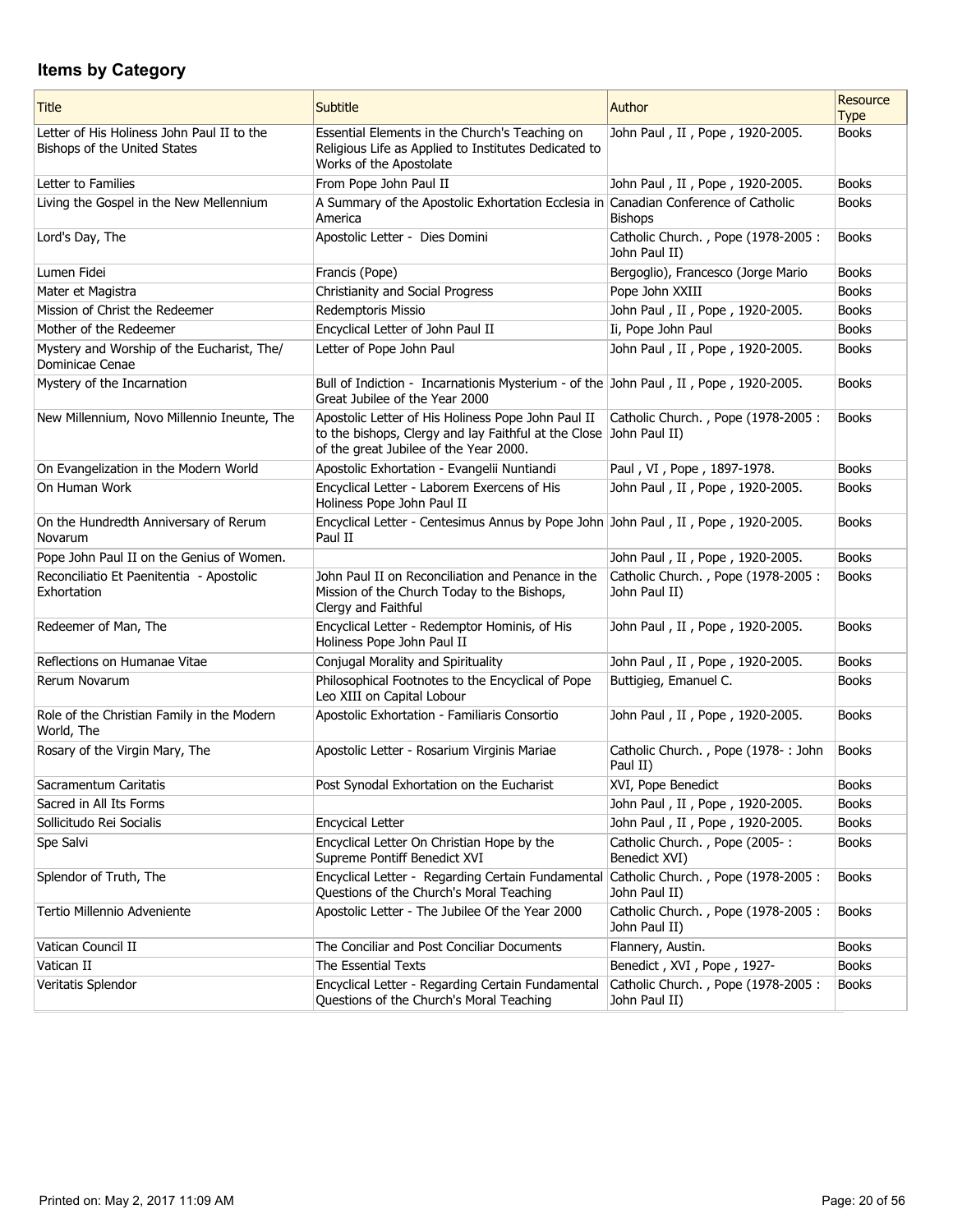| <b>Title</b>                              | Subtitle                                    | Author                                        | Resource<br><b>Type</b> |
|-------------------------------------------|---------------------------------------------|-----------------------------------------------|-------------------------|
| <b>Category: Compact Disks</b>            |                                             |                                               |                         |
| 15 Things to do in the Midst of Suffering |                                             | Cavins, Jeff                                  | Compact<br><b>Discs</b> |
| Being All In                              | From NFL Playing Field to the Mission Field | Mahl, Eric                                    | Compact<br><b>Discs</b> |
| Confirmation                              | The Sacrament of Evangelization & Martyrdom | Pitre, Brant, Dr.                             | Compact<br><b>Discs</b> |
| Divine Mercy in My Soul                   | Diary of Saint Maria Faustina Kowalska      | Kowalska, Maria Faustina                      | Compact<br><b>Discs</b> |
| Glory of the Incarnation, The             | Mediations for the Christmas Season         | Barron, Very Rev. Robert E., 1959-            | Compact<br><b>Discs</b> |
| Healing Power of Confession, The          |                                             | Hahn, Dr. Scott                               | Compact<br><b>Discs</b> |
| Jesus the Bridegroom                      | The Greatest Love Story Ever Told           | Pitre, Dr. Brant                              | Compact<br><b>Discs</b> |
| LIving by Design not by Default           | Using Technology as a Christan              | Schmitz, Fr. Mike                             | Compact<br><b>Discs</b> |
| Love That Waits For You, The              |                                             | Sheen, Fulton J. (Fulton John), 1895-<br>1979 | Compact<br><b>Discs</b> |
| Mediatrix of all Grace                    | Mary's Role in the Plan of Salvation        | Staples, Tim                                  | Compact<br><b>Discs</b> |
| <b>Music and Morality</b>                 | What is Wrong with Rock Music?              | Nortz, Fr. Basil                              | Compact<br><b>Discs</b> |
| Our Hidden God                            | True Stories of Eucharistic Miracles        |                                               | Compact<br><b>Discs</b> |
| Our Lady of Sorrows                       | Drawing from Strength                       | Hahn, Kimberly.                               | Compact<br><b>Discs</b> |
| Overcoming the New Age Movement           |                                             | Arnold, Matthew                               | Compact<br><b>Discs</b> |
| Parenting for Purity                      |                                             | Evert, Jason                                  | Compact<br><b>Discs</b> |
| Trust in the Lord                         |                                             | Richter, Fr. Thomas J.                        | Compact<br><b>Discs</b> |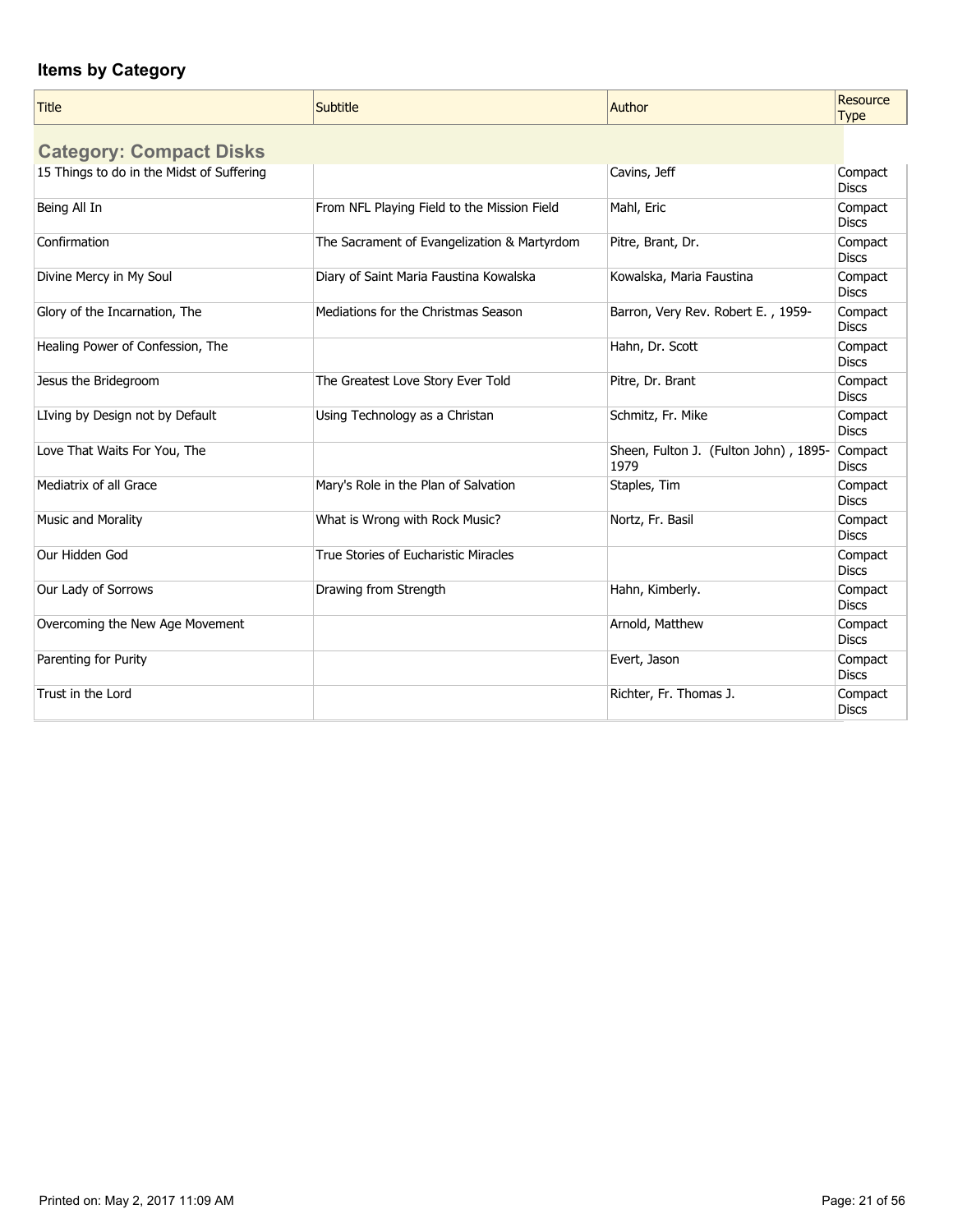| <b>Title</b>                                          | <b>Subtitle</b>                                                                                                     | Author                                                               | Resource<br><b>Type</b> |
|-------------------------------------------------------|---------------------------------------------------------------------------------------------------------------------|----------------------------------------------------------------------|-------------------------|
|                                                       |                                                                                                                     |                                                                      |                         |
| <b>Category: DVD</b>                                  |                                                                                                                     |                                                                      |                         |
| 13th Day, The                                         |                                                                                                                     | Higgins, Ian.                                                        | <b>DVDs</b>             |
| Abundant Life, The                                    | Living His Life Abundantly                                                                                          |                                                                      | <b>DVDs</b>             |
| Apparitions at Fatima                                 |                                                                                                                     | <b>EWTN</b>                                                          | <b>DVDs</b>             |
| Become One Body. One Spirit in Christ                 | Deepening Our Understanding of the Eucharist in<br>Our Lives                                                        | Liturgy                                                              | <b>DVDs</b>             |
| Bernadette                                            | <b>Special Edition</b>                                                                                              | <b>CEA Films</b>                                                     | <b>DVDs</b>             |
| Boy Who Came Back From Heaven, The                    | A Remarkable Account of Miracles, Angels, and<br>Life Beyone This World                                             | Malarkey, Kevin                                                      | <b>DVDs</b>             |
| Challenging Road to Peace & Happiness, The            |                                                                                                                     | Larre, Father Lucien                                                 | <b>DVDs</b>             |
| Children of tne Batey                                 |                                                                                                                     |                                                                      | <b>DVDs</b>             |
| Close to Jesus                                        | Disc 1- Mary Magdalene, Disc 2 Joseph of<br>Nazareth, Disc 3 - Judas, Disc 4 - Judas                                |                                                                      | <b>DVDs</b>             |
| Crusades, The                                         |                                                                                                                     | <b>EWTN</b>                                                          | <b>DVDs</b>             |
| Cutting Through the Spin                              | On Stem Cells and Cloning                                                                                           | Pacholczyk, Rev. Dr. Tadeusz                                         | <b>DVDs</b>             |
| Dead Man Walking                                      | True Words From a Death Row Inmate                                                                                  | Robbins, Tim, 1958-, direction,<br>writing, production.              | <b>DVDs</b>             |
| Defending the Fullness of the Faith                   | 4 CD Set                                                                                                            | Ray, Steve                                                           | Compact<br><b>Discs</b> |
| Devotionals                                           | Forgotten Treasures                                                                                                 |                                                                      | <b>DVDs</b>             |
| <b>Entertaining Angels</b>                            | The Dorthy Day Story                                                                                                | <b>Paulist Pictures</b>                                              | <b>DVDs</b>             |
| Eucharist for Little Children, The                    |                                                                                                                     |                                                                      | <b>DVDs</b>             |
| Eucharist, The                                        |                                                                                                                     |                                                                      | <b>DVDs</b>             |
| Eucharistic Symbols in the Old Testament              | 4 CD Set                                                                                                            | Pacwa, Mitch                                                         | Compact<br><b>Discs</b> |
| Family Retreat, A                                     | With Archbishop Fulton J. Sheen                                                                                     | Sheen, Fulton J. (Fulton John), 1895-<br>1979                        | <b>DVDs</b>             |
| Farther Donald Calloway and Our Lady of<br>Medjugorje |                                                                                                                     | Calloway, Fr. Donald H.                                              | <b>DVDs</b>             |
| First Valentine, The                                  |                                                                                                                     | Miller, Marcianne                                                    | <b>DVDs</b>             |
| For Greater Glory                                     | The True Story of Cristiada                                                                                         |                                                                      | <b>DVDs</b>             |
| Fourth Cup, The                                       |                                                                                                                     | Hahn, Scott.                                                         | <b>DVDs</b>             |
| Fourth Wise Man, The                                  |                                                                                                                     | Arkin, Alan                                                          | <b>DVDs</b>             |
| Garabandal                                            | The Eye Witnesses                                                                                                   |                                                                      | <b>DVDs</b>             |
| Hiroshima Maiden                                      |                                                                                                                     | Blakely, Susan                                                       | <b>DVDs</b>             |
| Hiroshima Maiden                                      |                                                                                                                     | Tomita, Tamlyn.                                                      | <b>DVDs</b>             |
| Hobbit, The                                           | An Unexpected Journey                                                                                               | Jackson, Peter                                                       | <b>DVDs</b>             |
| Hobbit, The                                           | The Desolation of Smaug (2 DVDs)                                                                                    | Jackson, Peter                                                       | <b>DVDs</b>             |
| How Then Shall We Worship                             | Conversion Story - Disc 1, Worship Protestant and Cumble, Michael<br>Catholic - Disc 2, The Mass Explained - Disc 3 |                                                                      | <b>DVDs</b>             |
| Images of Mary                                        |                                                                                                                     | McBride, Alfred Father                                               | <b>DVDs</b>             |
| <b>Into Great Silence</b>                             | Insde the Famed Carthusian Monastry                                                                                 | Grèoning, Philip, 1959-, direction,<br>production, writing, editing. | <b>DVDs</b>             |
| It Rocks                                              | A World Youth Day Experience - Koln Germany -<br>2005                                                               |                                                                      | <b>DVDs</b>             |
| Joseph of Nazareth                                    | The Story of a Man Closest to Christ                                                                                |                                                                      | <b>DVDs</b>             |
| Kabul 24                                              | Documentary Narrated by Jim Caviezel                                                                                |                                                                      | <b>DVDs</b>             |
| La Cote de Beaupre                                    | DVD Tour of St. Anne-de-Beaupre                                                                                     | Venzina, Robert                                                      | <b>DVDs</b>             |
| Learn From That Cross                                 |                                                                                                                     |                                                                      | <b>DVDs</b>             |
| Living Everyday with Passion and Purpose              | Our Quest for Happiness                                                                                             | Kelly, Matthew.                                                      | <b>DVDs</b>             |
| Living Everyday with Passion and Purpose              | The Rhythm of Life                                                                                                  | Kelly, Matthew.                                                      | <b>DVDs</b>             |
| Living Everyday with Passion and Purpose              | What Holds Us Back                                                                                                  | Kelly, Matthew.                                                      | <b>DVDs</b>             |
| Living Everyday with Passion and Purpose              | The Seven Levels of Intimacy                                                                                        | Kelly, Matthew.                                                      | <b>DVDs</b>             |
| Living Everyday with Passion and Purpose              | Be the Difference that Makes the Difference                                                                         | Kelly, Matthew.                                                      | <b>DVDs</b>             |
| Living Everyday with Passion and Purpose              | Ten Minutes a Day                                                                                                   | Kelly, Matthew.                                                      | <b>DVDs</b>             |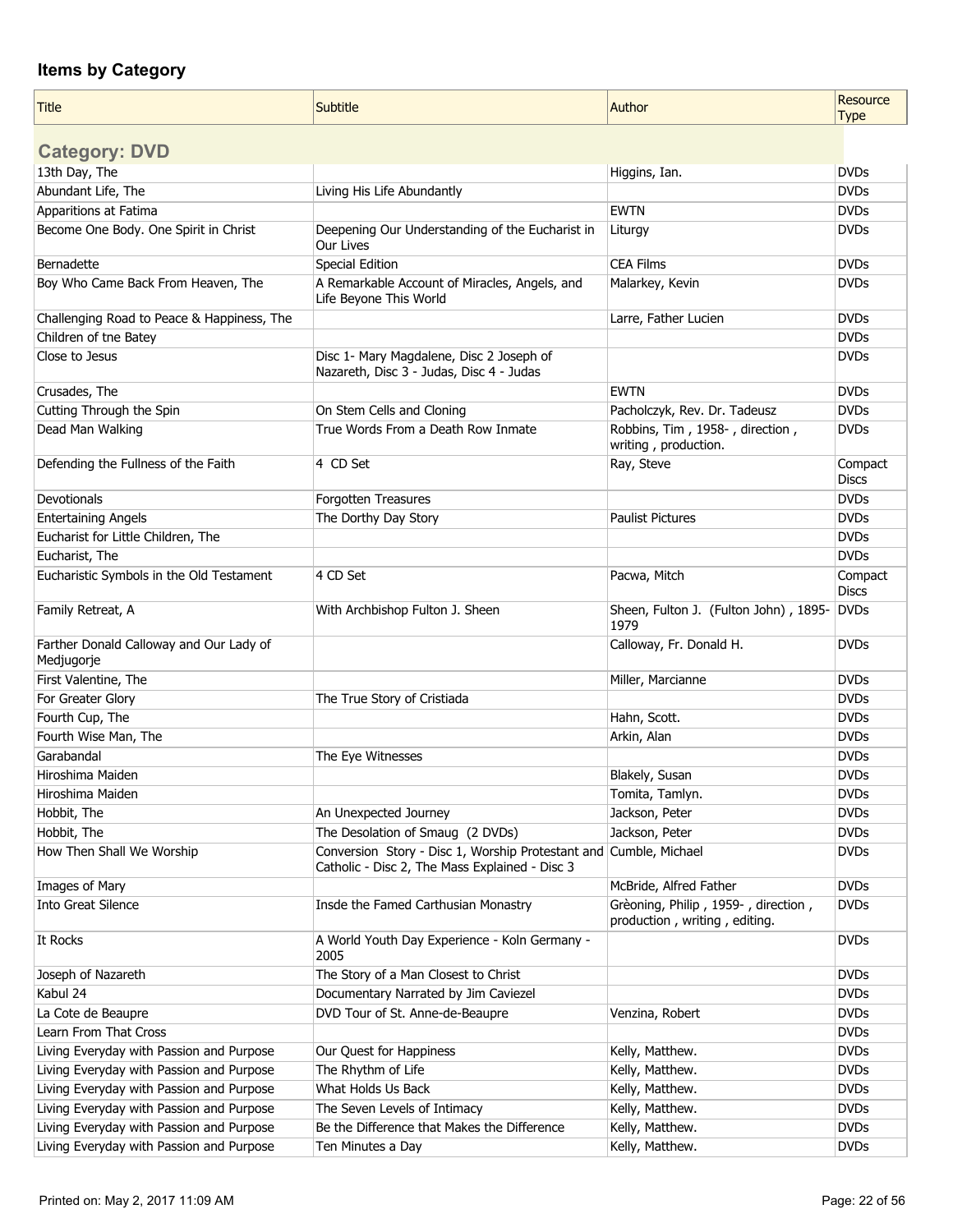| <b>Title</b>                                                | Subtitle                                                                        | Author                              | Resource<br><b>Type</b> |
|-------------------------------------------------------------|---------------------------------------------------------------------------------|-------------------------------------|-------------------------|
| Lord Of The Rings                                           | Triple Feature (3 DVD Set)                                                      |                                     | <b>DVDs</b>             |
| Miracles of Ireland                                         | Apparition of Knock                                                             |                                     | <b>DVDs</b>             |
| Molokai                                                     | The Story of Father Damien                                                      | <b>ErA Films</b>                    | <b>DVDs</b>             |
| Mother Teresa                                               | In the Name of God's Poor                                                       | Chaplin, Geraldine                  | <b>DVDs</b>             |
| Mother Teresa                                               |                                                                                 | Scardamaglia, Francesco, 1945-2010. | <b>DVDs</b>             |
| Mother Teresa                                               |                                                                                 | Scardamaglia, Francesco, 1945-2010. | <b>DVDs</b>             |
| Night of the Prophet, The                                   | The Story of Padre Pio from Pietrelciina                                        | <b>EWTN</b>                         | <b>DVDs</b>             |
| No Greater Love                                             | A Unique Portrait of the Carmelite Nuns                                         | Whyte, Michael.                     | <b>DVDs</b>             |
| Nun's Story, The                                            | Fred Zinnemann's Prodution starring Audrey<br>Hepburn                           | Hepburn, Audrey                     | <b>DVDs</b>             |
| Nun's Story, The                                            | Audrey Hepburn                                                                  | Zinnemann, Fred                     | <b>DVDs</b>             |
| Opus Dei                                                    | Decoding God's Work                                                             |                                     | <b>DVDs</b>             |
| Overcoming Invisible Handicaps to Academic<br>Progress      |                                                                                 | Larre, Father Lucien                | <b>DVDs</b>             |
| Padre Pio - Miracle Man                                     | The Priest Who Bore the Wounds of Christ                                        | Mediatrade SPA                      | <b>DVDs</b>             |
| Passion of Bernadette, The                                  | Sequel to Bernadedtte - Her Vision Became a<br>Legend                           | <b>Rachel Productions</b>           | <b>DVDs</b>             |
| Passion of the Christ, The                                  |                                                                                 |                                     | <b>DVDs</b>             |
| Pictures of Guyana                                          |                                                                                 | Mike Charles Productions            | <b>DVDs</b>             |
| Pilgrim Churches of Rome                                    |                                                                                 |                                     | <b>DVDs</b>             |
| Plea to Humanity, A                                         | A Series of Related, Scientifically Inexplicable<br>Happenings in South America |                                     | <b>DVDs</b>             |
| Robe, The                                                   | Richard Burton, Jean Simmons                                                    |                                     | <b>DVDs</b>             |
| Rosary Stars - Praying the Gospel                           | The Four Mysteries of the Rosary                                                | Family Theater Productions          | <b>DVDs</b>             |
| Saint Rita                                                  | No Cause is Ever Lost                                                           | Luxvide Production                  | <b>DVDs</b>             |
| Saints - Gospel Artists                                     | We Are All Called to be Holy                                                    |                                     | <b>DVDs</b>             |
| Sanctity Within Reach                                       | Pier Giorgio Frassati                                                           | <b>EWTN</b>                         | <b>DVDs</b>             |
| St. Giuseppe Moscati                                        | Doctor to the Poor                                                              | Rai Trade Production                | <b>DVDs</b>             |
| Table of Hope Conference, The                               | Deepening Our Understanding of the Mass                                         | Burke, Bill Father                  | <b>DVDs</b>             |
| Therese                                                     | True Story of Saint Therese of Lisieux                                          | Luke Films                          | <b>DVDs</b>             |
| Therese                                                     | True Story of Saint Therese of Lisieux                                          | Luke Films                          | <b>DVDs</b>             |
| Tour in the Holy Land                                       | Visit of Hloy Shrines Built on Original Biblical Sites                          | Awwad, Dina                         | <b>DVDs</b>             |
| Very Veggie Easter, A                                       |                                                                                 |                                     | <b>DVDs</b>             |
| <b>Vianney Speaks</b>                                       | The Powerful Sermons of St. John Vianney                                        |                                     | <b>DVDs</b>             |
| What Catholics Believe About Sacraments                     |                                                                                 | Jeff Vomund, Father                 | <b>DVDs</b>             |
| What Every Catholic Needs to Know About Mary                |                                                                                 | Hahn, Scott.                        | <b>DVDs</b>             |
| What Every Catholic Needs to Know about the<br><b>Bible</b> |                                                                                 | Hahn, Scott.                        | <b>Books</b>            |
| What Every Catholic Needs to Know About the<br>Pope         |                                                                                 | Hahn, Scott.                        | <b>DVDs</b>             |
| Woman of our Time, A                                        | St. Elizabeth of Hungry                                                         |                                     | <b>DVDs</b>             |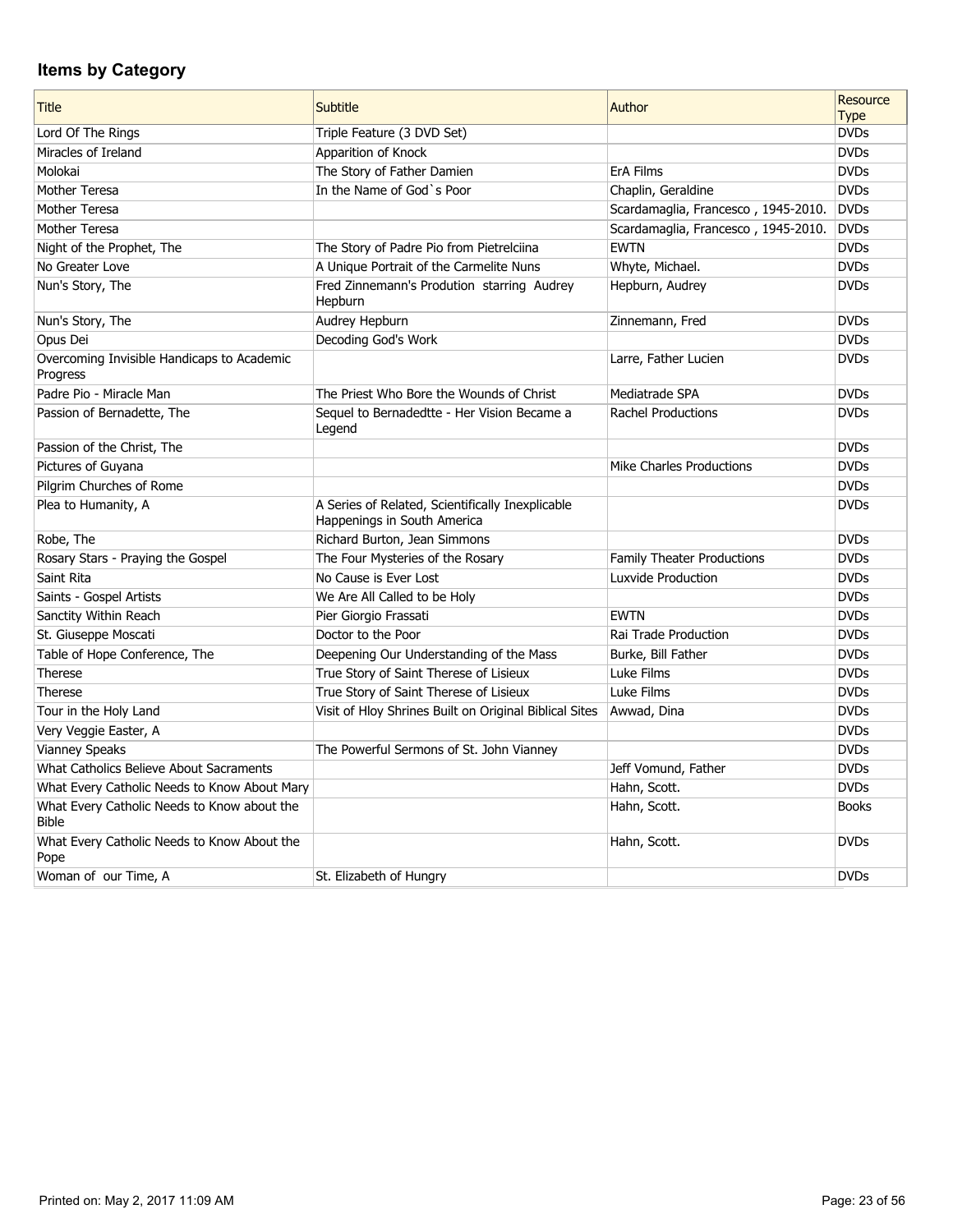| <b>Title</b>                                                  | Subtitle                                                                           | Author                                           | Resource     |
|---------------------------------------------------------------|------------------------------------------------------------------------------------|--------------------------------------------------|--------------|
|                                                               |                                                                                    |                                                  | <b>Type</b>  |
| <b>Category: Family</b>                                       |                                                                                    |                                                  |              |
| ABC's of Choosing a Good Husband, The                         |                                                                                    | Wood, Stephen                                    | <b>Books</b> |
| ABC's of Choosing a Good Wife, The                            |                                                                                    | Wood, Stephen.                                   | <b>Books</b> |
| <b>Adolescents In Crisis</b>                                  | A Guidebook For Parents, Teachers, Ministers, And Rowatt, Wade.                    |                                                  | <b>Books</b> |
|                                                               | Counselors                                                                         |                                                  |              |
| Amazing Grace for Fathers                                     | 75 Stories of Faith, Hope, Inspiration, and Humor                                  | Cavins, Jeff                                     | <b>Books</b> |
| Amazing Grace for Married Couples                             | 12 Life-Changing Stories of Renewed Love                                           | Cavins, Jeff                                     | <b>Books</b> |
| Amazing Grace for Mothers                                     | 101 Stories of Faith, Hhope, Inspiration & Humor                                   | Cavins, Emily.                                   | <b>Books</b> |
| Anchor                                                        | God's Promises of Hope to Parents                                                  | Stenson, James B.                                | <b>Books</b> |
| <b>Baby Steps</b>                                             | Live from the Womb - 16 Stages of Pre-Birth<br>Development                         | American Life League                             | <b>DVDs</b>  |
| Beauty Within, The                                            | A Celebration of Teenage Life and Faith                                            | Tassi, Peter.                                    | <b>Books</b> |
| Before I Was Born                                             | Designed for Parents to Read to Their Child at<br>Ages 5 Through 8                 | Nystrom, Carolyn.                                | <b>Books</b> |
| Billings Method, The                                          | Controlling Fertility Without Drugs or Devices                                     | Billings, Evelyn.                                | <b>Books</b> |
| Bless Me, Father, For I Have Kids                             |                                                                                    | Lloyd, Susie, 1966-                              | <b>Books</b> |
| Boys Should be Boys                                           |                                                                                    | Meeker, Margaret J.                              | <b>Books</b> |
| <b>Brave New Family</b>                                       | G.K. Chesterton On Men and Women, Children,<br>Sex, Divorce, Marriage & the Family | Chesterton, G. K. (Gilbert Keith),<br>1874-1936. | <b>Books</b> |
| <b>Building Better Families</b>                               | A Practical Guide to Raising Amazing Children                                      | Kelly, Matthew.                                  | <b>Books</b> |
| Catholic Handbook For Engaged and Newly<br>Married Couples, A |                                                                                    | Marks, Frederick                                 | <b>Books</b> |
| Christian Courtship in an Oversexed World                     | A Guide for Catholics                                                              | Morrow, T. G.                                    | <b>Books</b> |
| Christian Marriage                                            | A Guide for Young People.                                                          | Langer, Rev. Thomas E.                           | <b>Books</b> |
| Closing the Gap                                               | A Strategy for Bringing Parents and Teens                                          | McGraw, Jay.                                     | <b>Books</b> |
|                                                               | Together                                                                           |                                                  |              |
| <b>Counting Stars</b>                                         | Inspiring Devotional Stories for Children                                          | Coleman, William L.                              | <b>Books</b> |
| Couples Praying                                               | A Special Intimacy                                                                 | O'Brien, Gene.                                   | <b>Books</b> |
| Courage to Love-- When Your Marriage Hurts                    |                                                                                    | Foley, Gerald.                                   | <b>Books</b> |
| Courtship and Marriage                                        | How to Prepare for Lifelong Love                                                   | O'Brien, John A. (John Anthony),<br>1893-1980.   | <b>Books</b> |
| Embodied in Love                                              | Sacramental Spirituality and Sexual Intimacy: A<br>New Catholic Guide to Marriage  | Gallagher, Chuck, 1927-                          | <b>Books</b> |
| Facing the Facts                                              | The Truth About Sex and You - Ages 11 - 14                                         | Jones, Stanton L.                                | <b>Books</b> |
| Good News About Sex and Marriage                              | Answers to Your Honest Questions About Catholic<br>Teaching                        | West, Christopher, 1969-                         | <b>Books</b> |
| Good News About Sex and Marriage                              | Answers to Your Honest Questions About Catholic<br>Teaching                        | West, Christopher, 1969-                         | <b>Books</b> |
| <b>Grand Illusions</b>                                        | The Legacy of Planned Parenthood                                                   | Grant, George, 1954-                             | <b>Books</b> |
| Healing the Wounds in Couple Relationships                    |                                                                                    | Rovers, Martin                                   | <b>Books</b> |
| Holy Terrors and Holy Parents                                 | A Practical Guide for Christian Parents                                            | Quesnell, John G.                                | <b>Books</b> |
| How to Bring Up Children in the Catholic Faith                |                                                                                    | Powell, Carol.                                   | <b>Books</b> |
| How to Find Your Soulmate Without Losing<br>Your Soul         |                                                                                    | Evert, Jason                                     | <b>Books</b> |
| If Only He Knew                                               | A Valuable Guide to Understanding & Loving Your<br>Wife                            | Smalley, Gary.                                   | <b>Books</b> |
| If You Really Loved Me                                        |                                                                                    | Evert, Jason                                     | <b>Books</b> |
| If You Really Loved Me                                        | 100 Questions on Dating, Relationships, and<br>Sexual Purity                       | Evert, Jason                                     | <b>Books</b> |
| If You Really Trust Me, Why Can't I Stay Out<br>Later?        |                                                                                    | Peterson, Lorraine.                              | <b>Books</b> |
| In Love and in Danger                                         | A Teen's Guide to Breaking Free of Abusive<br>Relationships                        | Levy, Barrie.                                    | <b>Books</b> |
| It Will Never Happen to Me                                    | Growing Up With Addiction As Youngsters,<br>Adolescents, Adults                    | Black, Claudia.                                  | <b>Books</b> |
| Key to Your Child's Heart, The                                |                                                                                    | Smalley, Gary.                                   | <b>Books</b> |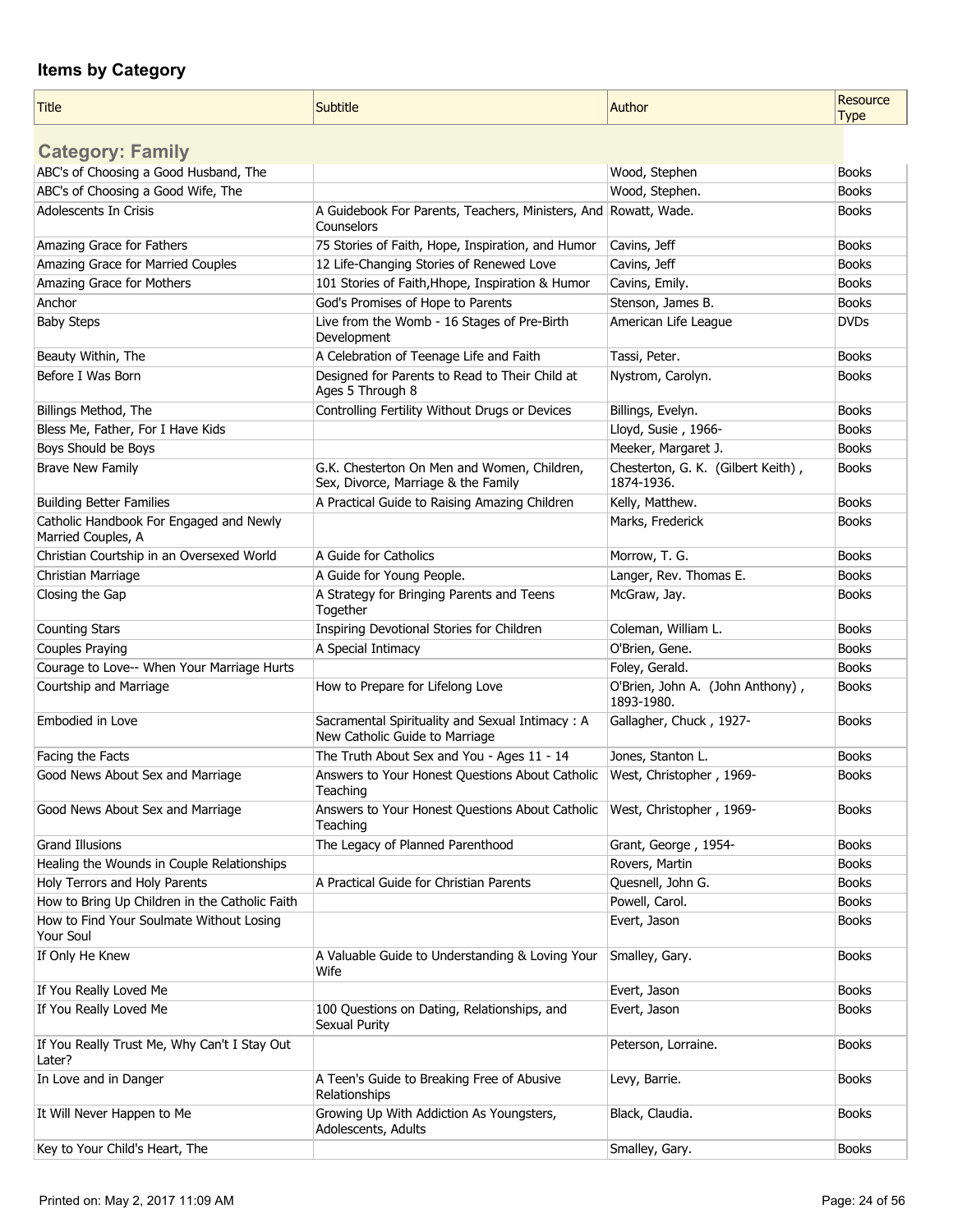| <b>Title</b>                                | <b>Subtitle</b>                                                                                                | Author                                         | Resource<br><b>Type</b>        |
|---------------------------------------------|----------------------------------------------------------------------------------------------------------------|------------------------------------------------|--------------------------------|
| Life-Giving Love                            | Embracing God's Beautiful Design for Marriage                                                                  | Hahn, Kimberly.                                | <b>Books</b>                   |
| Lifeline                                    | The Religious Upbringing of Your Children                                                                      | Stenson, James B.                              | <b>Books</b>                   |
| Love and Responsibility                     |                                                                                                                | John Paul, II, Pope, 1920-2005.                | <b>Books</b>                   |
| Love Is Our Mission                         | The Family Fully Alive - A Preparpatory Catechesis<br>for the World Meeting of Family                          | Philadelphia, Archdiocese Of.                  | <b>Books</b>                   |
| Man and Woman                               | Love & the Meaning of Intimacy                                                                                 | Von Hildebrand, Dietrich, 1889-                | <b>Books</b>                   |
| Marriage and the Eucharist                  |                                                                                                                | West, Christopher                              | Compact<br><b>Discs</b>        |
| Medjugorje and the Family                   | Helping Families to Live the Message                                                                           | Miravalle, Mark I., 1959-                      | <b>Books</b>                   |
| Men, Women, and the Mystery of Love         | Practical Insights from John Paul II's Love and<br>Responsibility                                              | Sri, Edward                                    | <b>Books</b>                   |
| Men, Women, and the Mystery of Love         |                                                                                                                | Sri, Edward P.                                 | <b>Books</b>                   |
| Monks on Marriage, a Twelfth-Century View   |                                                                                                                | Leclercq, Jean, 1911-1993.                     | <b>Books</b>                   |
| Ovulation Method, The                       | Natural Family Planning                                                                                        | Billings, John J.                              | <b>Books</b>                   |
| Promises to Keep                            | Developing the Skills of Marriage                                                                              | Fischer, Kathleen R.                           | <b>Books</b>                   |
| Real Love                                   | Mary Beth Bonacci Answers Your Questions on<br>Dating, Marriage and the Real Meaning of Sex.                   | Bonacci, Mary Beth.                            | <b>Books</b>                   |
| Reverence For Life and Family               | Parent/Teacher Background Resource: Catechesis<br>in Sexuality                                                 | Forliti, John E.                               | <b>Books</b>                   |
| Sacred Dwelling                             | A Spirituality of Family Life                                                                                  | Wright, Wendy M.                               | <b>Books</b>                   |
| Savage Sacrament, The                       | A Theology of Marriage After American Feminism                                                                 | Silbermann, Eileen Zieget.                     | <b>Books</b>                   |
| Sense of Sexuality, A                       | Christian Love and Intimacy                                                                                    | Whitehead, Evelyn Eaton                        | <b>Books</b>                   |
| Seven Levels of Intimacy, The               | The Art of Loving and the Joy of Being Loved                                                                   | Kelly, Matthew.                                | <b>Books</b>                   |
| Sharing the Faith With Your Child           | From Birth to Age Six                                                                                          | Chandler, Phyllis.                             | <b>Books</b>                   |
| Siblings Without Rivalry                    | How to Help Your Children Live Together So You<br>Can Live Too                                                 | Faber, Adele.                                  | <b>Books</b>                   |
| Smart Martha's Catholic Guide for busy Moms |                                                                                                                | Kiser, Tami.                                   | <b>Books</b>                   |
| So You're Getting Married                   |                                                                                                                | Wright, H. Norman.                             | <b>Books</b>                   |
| Stories for the Homeschool Heart            | Heavenly Stories of Inspiration, Hope and Joy291                                                               | Armstrong, Patti Maguire                       | <b>Books</b>                   |
| Story of Me, The                            | Designed for Parents to Read to Their Child at<br>Ages 3 Through                                               | Jones, Stanton L.                              | <b>Books</b>                   |
| Strong Fathers, Strong Daughters            | 10 Secrets Every Father Should Know                                                                            | Meeker, Margaret J.                            | <b>Books</b>                   |
| Three to Get Married                        |                                                                                                                | Sheen, Fulton J. (Fulton John), 1895-<br>1979. | Books                          |
| Unmarried and Pregnant: What Now            |                                                                                                                | Critelli, Ida                                  | <b>Books</b>                   |
| Unplanned                                   | The Dramatic True Story of a Former Planned<br>Parenthood Leader's Eye-Opening Journey Across<br>the Life Line | Johnson, Abby                                  | <b>Books</b>                   |
| Upbringing                                  | A Discussion Handbook for Parents of Young<br>Children                                                         | Stenson, James B.                              | <b>Books</b>                   |
| Vive La Difference                          | Improving Your Marriage by Embracing the<br>Uniqueness of Your Spouse                                          | Focus on the Family Films                      | Video<br>Tapes -<br><b>VHS</b> |
| Walking the Sacred Path                     | Spiritual Exercises for Today                                                                                  | Schutte, Daniel L.                             | <b>Books</b>                   |
| What's the Big Deal?                        | Why God Cares About Sex - Ages 8 - 11                                                                          | Jones, Stanton L.                              | <b>Books</b>                   |
| When God Writes Your Love Story             | The Ultimate Approach to Guy/Girl Relationships                                                                | Ludy, Eric.                                    | <b>Books</b>                   |
| Yes Virginia, There is Right and Wrong!     | Values Education Survival Kit                                                                                  | Gow, Kathleen M.                               | <b>Books</b>                   |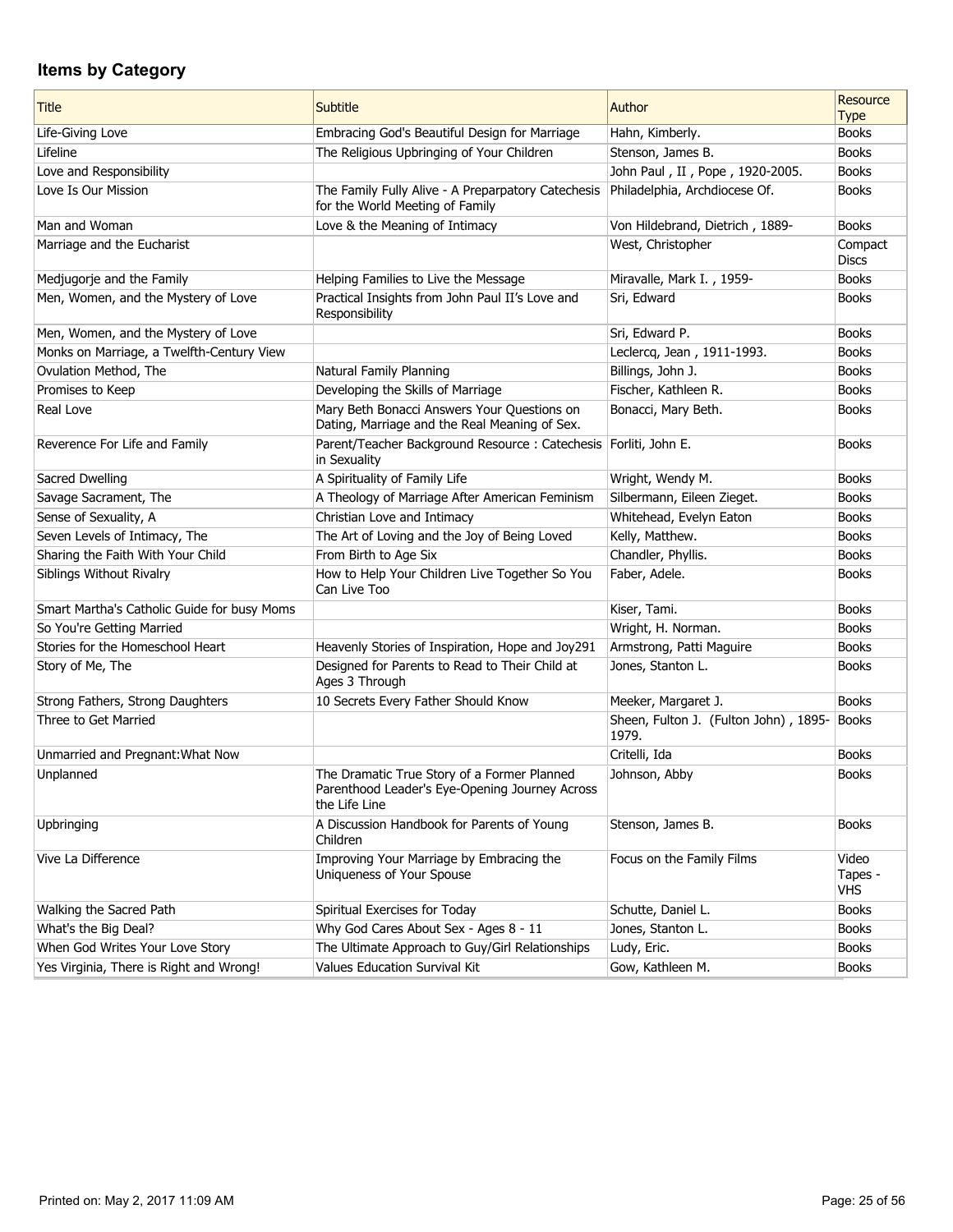| <b>Title</b>                                   | Subtitle                                     | Author                                                   | Resource<br><b>Type</b> |
|------------------------------------------------|----------------------------------------------|----------------------------------------------------------|-------------------------|
| <b>Category: Fiction</b>                       |                                              |                                                          |                         |
| Angel Fire                                     |                                              | Marshall, Mary.                                          | <b>Books</b>            |
| Arms of Love                                   |                                              | Marcoux, Carmen, 1966-                                   | <b>Books</b>            |
| Ben-Hur                                        | A Tale of the Christ                         | Wallace, Lew                                             | <b>Books</b>            |
| Conceived Without Sin                          |                                              | Macfarlane, Bud.                                         | <b>Books</b>            |
| Cypresses Believe in God, The                  | Spain on the Eve of Civil War - A Novel      | Gironella, Josâe Marâia.                                 | <b>Books</b>            |
| Dear and Glorious Physician                    |                                              | Caldwell, Taylor, 1900-1985.                             | <b>Books</b>            |
| Death Comes for the Archbishop                 |                                              | Cather, Willa, 1873-1947.                                | <b>Books</b>            |
| Father Elijah                                  | An Apocalypse                                | O'Brien, Michael                                         | <b>Books</b>            |
| Father Elijah                                  | An Apocalypse                                | O'Brien, Michael D. (Michael David),<br>1948-            | <b>Books</b>            |
| Golden Thread, The                             | A Novel About St. Ignatius Loyola            | De Wohl, Louis, 1903-1961.                               | <b>Books</b>            |
| How Firm a Foundation                          |                                              | Grodi, Marcus.                                           | <b>Books</b>            |
| Jesus and John                                 | A Story About Friends-For Friends            | Hutchinson, Gloria                                       | <b>Books</b>            |
| Jesusgate                                      |                                              | Brown, Grayson Warren                                    | <b>Books</b>            |
| Joshua and the Children                        | A Parable                                    | Girzone, Joseph F.                                       | <b>Books</b>            |
| Joshua and the Children                        |                                              | Girzone, Joseph F.                                       | <b>Books</b>            |
| Joshua and the City                            |                                              | Girzone, Joseph F.                                       | <b>Books</b>            |
| Joshua and the City                            |                                              | Girzone, Joseph F.                                       | <b>Books</b>            |
| Joshua in a Troubled World                     | A Story for Our Time                         | Girzone, Joseph F.                                       | <b>Books</b>            |
| Joshua in the Holy Land                        |                                              | Girzone, Joseph F.                                       | <b>Books</b>            |
| Joshua in the Holy Land                        |                                              | Girzone, Joseph F.                                       | <b>Books</b>            |
| Joshua the Homecoming                          |                                              | Girzone, Joseph F.                                       | <b>Books</b>            |
| Lay Siege to Heaven                            | A Novel of Saint Catherine of Siena          | De Wohl, Louis, 1903-1961.                               | <b>Books</b>            |
| Mass of Brother Michel, The                    |                                              | Kent, Michael.                                           | <b>Books</b>            |
| Philadelphia Catholic in King James's Court, A |                                              | Kennedy, Martin DePorres.                                | <b>Books</b>            |
| Pilgrim's Progress                             |                                              | Bunyan, John                                             | <b>Books</b>            |
| Portrait of a Woman                            |                                              | Roccasalvo, Joseph.                                      | <b>Books</b>            |
| Quiet Light, The                               | A Novel About Thomas Aquinas                 | De Wohl, Louis, 1903-1961.                               | <b>Books</b>            |
| Relic of Perilous Falls, The                   |                                              | Arroyo, Raymond, author.                                 | <b>Books</b>            |
| Robe, The                                      |                                              | Douglas, Lloyd C.                                        | <b>Books</b>            |
| Set All Afire                                  | A Novel About Saint Francis Xavier           | De Wohl, Louis, 1903-1961.                               | <b>Books</b>            |
| Shoes of the Fisherman,, The                   | A Novel.                                     | West, Morris L., 1916-                                   | <b>Books</b>            |
| Silver Chalice,, The                           | A Novel                                      | Costain, Thomas Bertram, 1885-                           | <b>Books</b>            |
| Six Short Stories on the Via Dolorosa          |                                              | Laguette, Ernesto V.                                     | <b>Books</b>            |
| Song at the Scaffold, The                      | A Novel                                      | Le Fort, Gertrud, Freiin von, 1876-<br>1971.             | <b>Books</b>            |
| Sophia House                                   | A Novel                                      | O'Brien, Michael D. (Michael David),<br>1948-            | <b>Books</b>            |
| <b>Strangers and Sojourners</b>                |                                              | O'Brien, Michael                                         | <b>Books</b>            |
| Surrender                                      |                                              | Marcoux, Carmen, 1966-                                   | <b>Books</b>            |
| Terrifying Freedom                             |                                              | Smith, Linda Anne                                        | <b>Books</b>            |
| Upon this rock,                                | Simon Peter, Prince of the Apostles, A Novel | Slaughter, Frank G. (Frank Gill), 1908 Books<br>$-2001.$ |                         |
| Water in the Wine                              |                                              | Armstrong, April Oursler                                 | <b>Books</b>            |
| Witness, The                                   |                                              | Griffiths, Bill (William G.)                             | <b>Books</b>            |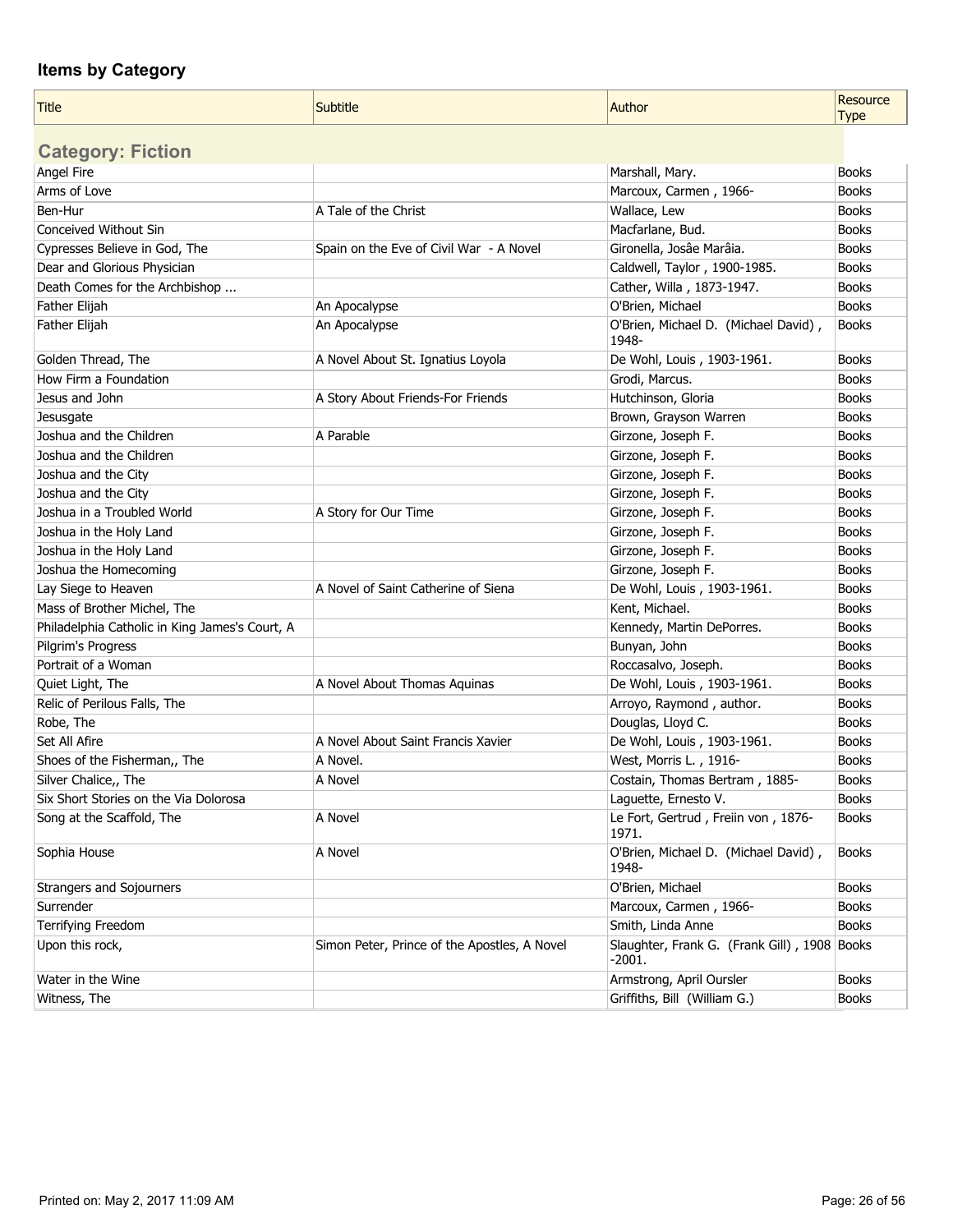| Title                               | <b>Subtitle</b>                                        | Author                                                 | Resource<br><b>Type</b> |
|-------------------------------------|--------------------------------------------------------|--------------------------------------------------------|-------------------------|
| <b>Category: Historical Fiction</b> |                                                        |                                                        |                         |
| Constantine                         | The Miracle of the Flaming Cross                       | Slaughter, Frank G                                     | <b>Books</b>            |
| Dear and Glorious Physician         |                                                        | Caldwell, Taylor                                       | <b>Books</b>            |
| God's Warrior                       | A Biographical Novel of Paul, the Crusading<br>Apostle | Slaughter, Frank G. (Frank Gill), 1908 Books<br>-2001. |                         |
| Great Lion of God                   |                                                        | Caldwell, Taylor                                       | <b>Books</b>            |
| Living Wood, The                    | Saint Helena and the Emperor Constantine               | De Wohl, Louis, 1903-1961.                             | <b>Books</b>            |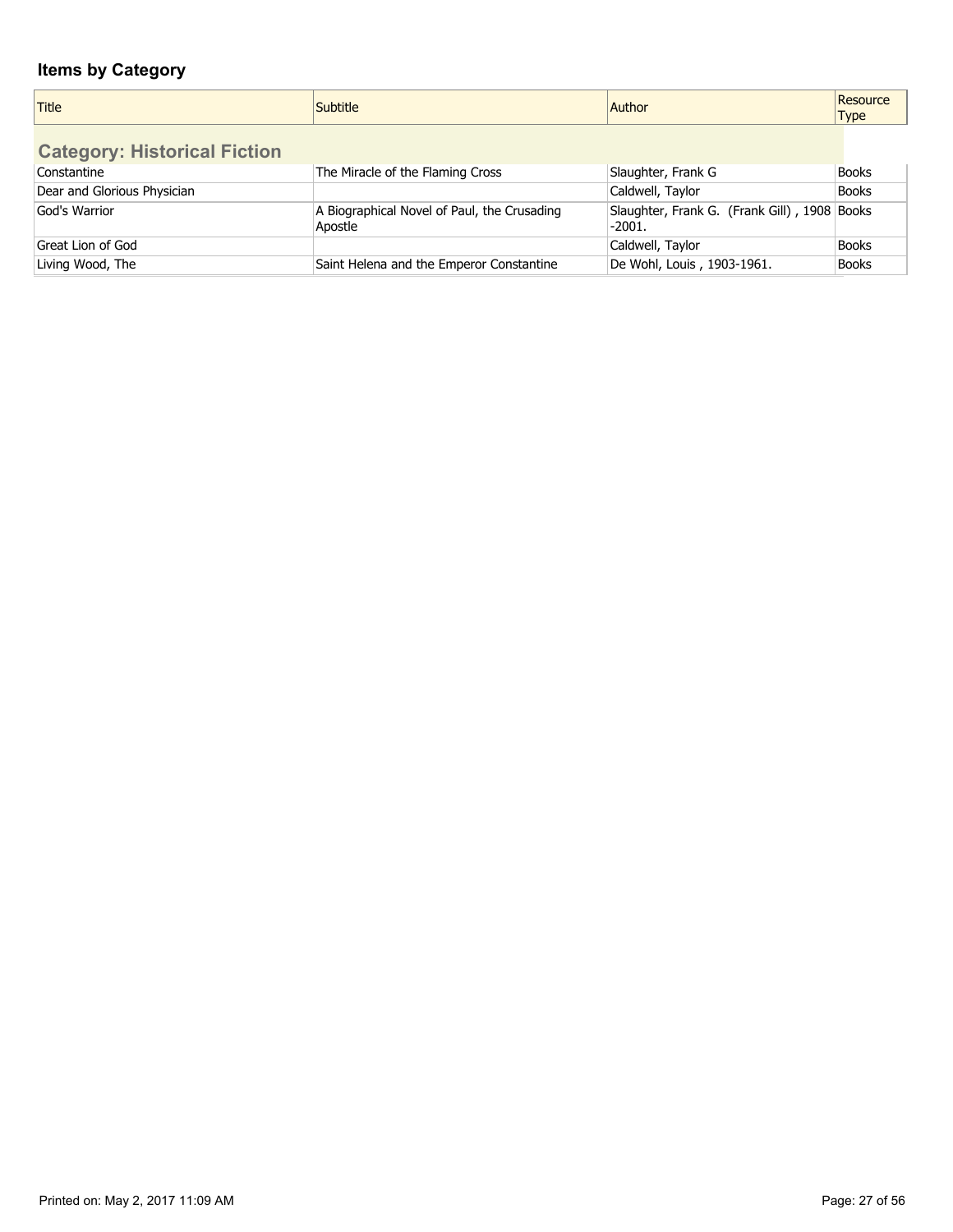| <b>Title</b>                                                           | <b>Subtitle</b>                                                                                | Author                           | Resource<br><b>Type</b> |
|------------------------------------------------------------------------|------------------------------------------------------------------------------------------------|----------------------------------|-------------------------|
| <b>Category: History</b>                                               |                                                                                                |                                  |                         |
| Art Through Faith                                                      |                                                                                                | Lynch, Mary                      | <b>Books</b>            |
| As Pastor and Brother                                                  | In Memory of Pope John Paul II's Visits to Canada                                              | McAuley, Lynn, 1956-             | <b>Books</b>            |
| Blood on the Mountain                                                  |                                                                                                | Andrews, Richard                 | <b>Books</b>            |
| <b>Canadian Churches</b>                                               | An Architectural History                                                                       | Richardson, Douglas Scott, 1939- | <b>Books</b>            |
| Catholic Church Story, The                                             | Changing and Changeless                                                                        | Day, Father Edward C.SS.R.       | <b>Books</b>            |
| Catholic Church, The                                                   | A Brief History                                                                                | Lèapple, Alfred, 1915-           | <b>Books</b>            |
| Catholic Shrines of Central and Eastern Europe                         | A Pilgrim's Travel Guide                                                                       | Wright, Kevin J., 1972-          | <b>Books</b>            |
| Church Of Apostles And Martyrs. Translated<br>From The French, The     | Volume 1                                                                                       | Daniel-Rops, Henri, 1901-1965.   | <b>Books</b>            |
| Concise History of the Catholic Church, A                              |                                                                                                | Bokenkotter, Thomas S.           | <b>Books</b>            |
| Conclave                                                               | The Politics, Personalities, and Process of the Next   Allen, John L., 1965-<br>Papal Election |                                  | <b>Books</b>            |
| Emerging Church, The                                                   | The Story of the Roman Catholic Church from its<br>Beginnings to the Present                   | Wilkins, Ronald J.               | <b>Books</b>            |
| Founded on a Rock                                                      | A History of the Catholic Church.                                                              | De Wohl, Louis, 1903-1961.       | <b>Books</b>            |
| From the Buffalo to the Cross                                          | A History of the Roman Catholic Diocese of<br>Calgary                                          | Byrne, M. B. Venini              | <b>Books</b>            |
| Gifts of the Jews, The                                                 | How a Tribe of Desert Nomads Changed the Way<br>Everyone Thinks and Feels                      | Cahill, Thomas.                  | <b>Books</b>            |
| Guide to Canadian Shrines, The Novalis                                 |                                                                                                | John, Leonard St                 | <b>Books</b>            |
| History of the Catechumenate, A                                        | The First Six Centuries                                                                        | Dujarier, Michel.                | <b>Books</b>            |
| Infidels                                                               | A History Of The Conflict Between Christendom<br>And Islam                                     | Wheatcroft, Andrew               | <b>Books</b>            |
| Inside the Vatican                                                     |                                                                                                | McDowell, Bart.                  | <b>Books</b>            |
| Irish Jesus, Roman Jesus                                               | The Formation Early Irish Christianity                                                         | Snyder, Graydon F.               | <b>Books</b>            |
| Israel                                                                 |                                                                                                | Neumann, Anton.                  | <b>Books</b>            |
| ISRAEL Tour Study Manual [Catholic Edition]                            |                                                                                                | Magnuson, JoAnn G.               | <b>Books</b>            |
| Jesuit Mystique, The                                                   |                                                                                                | Letson, Douglas Richard, 1939-   | <b>Books</b>            |
| Knights of Christ                                                      |                                                                                                | Homan, Helen Walker              | <b>Books</b>            |
| Legion of Christ, The                                                  | A History                                                                                      | Conde, Angeles                   | <b>Books</b>            |
| Life of Sr. Marie de Mandat-Grancey, The, &<br>Mary's House in Ephesus |                                                                                                | Schulte, Rev. Carl G.            | <b>Books</b>            |
| Life of Thomas More                                                    |                                                                                                | Ackroyd, Peter                   | <b>Books</b>            |
| Lourdes                                                                | Body and Spirit in the Secular Age                                                             | Harris, Ruth, 1958-              | <b>Books</b>            |
| Martyrs Shrine                                                         |                                                                                                | Shrine, Martyrs                  | <b>Books</b>            |
| Maryknoll Fathers., The                                                |                                                                                                | Kittler, Glenn D.                | <b>Books</b>            |
| Men Astutely Trained                                                   | A History of the Jesuits in the American Century                                               | McDonough, Peter, 1939-          | <b>Books</b>            |
| Ministry to Word and Sacraments                                        | History and Theology                                                                           | Cooke, Bernard J.                | <b>Books</b>            |
| Mysteries of the Middle Ages                                           | The Rise of Feminism, Acience, and Art From the<br>Cults of Catholic Europe                    | Cahill, Thomas.                  | <b>Books</b>            |
| Oblate Fathers in Calgary                                              | Roman Catholic Church, 1875-1889                                                               | Anderson, N.R.                   | <b>Books</b>            |
| Our Lady Builds a Statue                                               |                                                                                                | Lee, LeRoy                       | <b>Books</b>            |
| Passionsspiele Oberammergau 1634=1984                                  | Oberammergau Passion Play - Historical Events                                                  | Spielleiter, Hans Maier          | Books                   |
| Pioneering in the West                                                 | Memories of his life and experiences in the West<br>with the Franciscans                       | Father Boniface O.M.I.           | <b>Books</b>            |
| Pope John Paul II and the Catholic Restoration                         |                                                                                                | Johnso, Paul                     | <b>Books</b>            |
| Resilient Church, The                                                  | The Glory, The Shame, and The Hope For<br>Tomorrow                                             | Aquilina, Mike.                  | <b>Books</b>            |
| Rome and Vatican                                                       |                                                                                                | Santini, Loretta                 | <b>Books</b>            |
| Rome, The Enchanted City                                               |                                                                                                | Korn, Frank J.                   | <b>Books</b>            |
| Sacred Tracks                                                          | 2000 Years of Christian Pilgrimage                                                             | Harpur, James.                   | <b>Books</b>            |
| Saga of the Church in Canada, A                                        |                                                                                                | McGivern, Rev. James S., S.J.    | <b>Books</b>            |
| Saint Anne De Beaupre An Inspiration                                   |                                                                                                | Lebel, Jean-Marie                | <b>Books</b>            |
| Sainte-Marie Among the Hurons                                          |                                                                                                | McConnell, Barbara.              | <b>Books</b>            |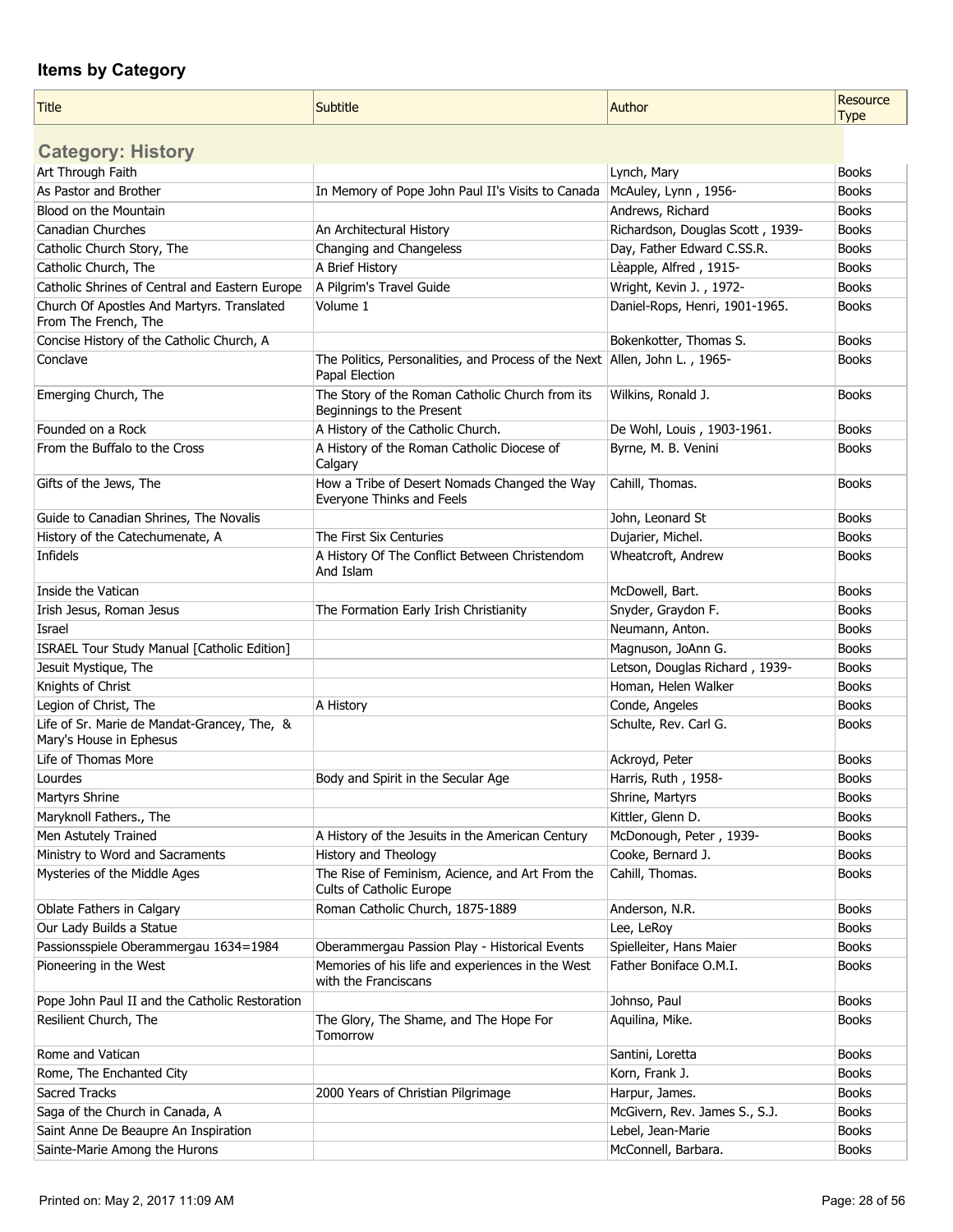| <b>Title</b>                                         | Subtitle                                                                      | Author                                       | Resource<br><b>Type</b> |
|------------------------------------------------------|-------------------------------------------------------------------------------|----------------------------------------------|-------------------------|
| Salvation is from the Jews (John 4:22)               | The Role of Judaism in Salvation History from<br>Abraham to the Second Coming | Schoeman, Roy H.                             | <b>Books</b>            |
| Seeing Salvation                                     | Images of Christ in Art                                                       | MacGregor, Neil, 1946-                       | <b>Books</b>            |
| Shadows Over Huronia                                 |                                                                               | Ragueneau, S.J. Paul                         | <b>Books</b>            |
| Sisters in Arms                                      | Catholic Nuns Through Two Millennia                                           | McNamara, Jo Ann, 1931-                      | <b>Books</b>            |
| Sistine Chapel, The                                  |                                                                               | Mancinelli, Fabrizo                          | <b>Books</b>            |
| St. Peters                                           | Special Edition for the Vatican Museums and<br>Galleries                      | Jung                                         | <b>Books</b>            |
| Stories of the Rose                                  | The Making of the Rosary in the Middle Ages                                   | Winston-Allen, Anne, 1942-                   | <b>Books</b>            |
| Templars, The                                        | The History and the Myth                                                      | Haag, Michael, 1943-                         | <b>Books</b>            |
| This is the Holy Land,                               | A Pilgrimage in Words and Pictures,                                           | Morton, H. V. (Henry Vollam), 1892-<br>1979. | <b>Books</b>            |
| Turin Shroud, The                                    | The Illustrated Evidence                                                      | Wilson, Ian, 1941-                           | <b>Books</b>            |
| Vatican                                              |                                                                               | Chivot, Dominique                            | <b>Books</b>            |
| Vatican Collections, The                             | The Papacy and Art                                                            |                                              | <b>Books</b>            |
| View of the Vatican, A                               |                                                                               | Cecilia, Carla                               | <b>Books</b>            |
| Western Society And The Church In The Middle<br>Ages |                                                                               | Southern, R. W. (Richard William),<br>1912-  | <b>Books</b>            |
| What Were the Crusades?                              |                                                                               | Riley-Smith, Jonathan.                       | <b>Books</b>            |
| Winds of Change                                      | A History of the Roman Catholic Diocese of<br>Calgary since 1968              | Knowles, Norman                              | <b>Books</b>            |
| Women in Church History                              | 20 Stories for 20 Centuries                                                   | Turpin, Joanne                               | <b>Books</b>            |
| Women in Purple                                      | Rulers of Medieval Byzantium                                                  | Herrin, Judith.                              | <b>Books</b>            |
| Women in the Days of Cathedrals                      |                                                                               | Pernoud, Relnigine, 1909-1998.               | <b>Books</b>            |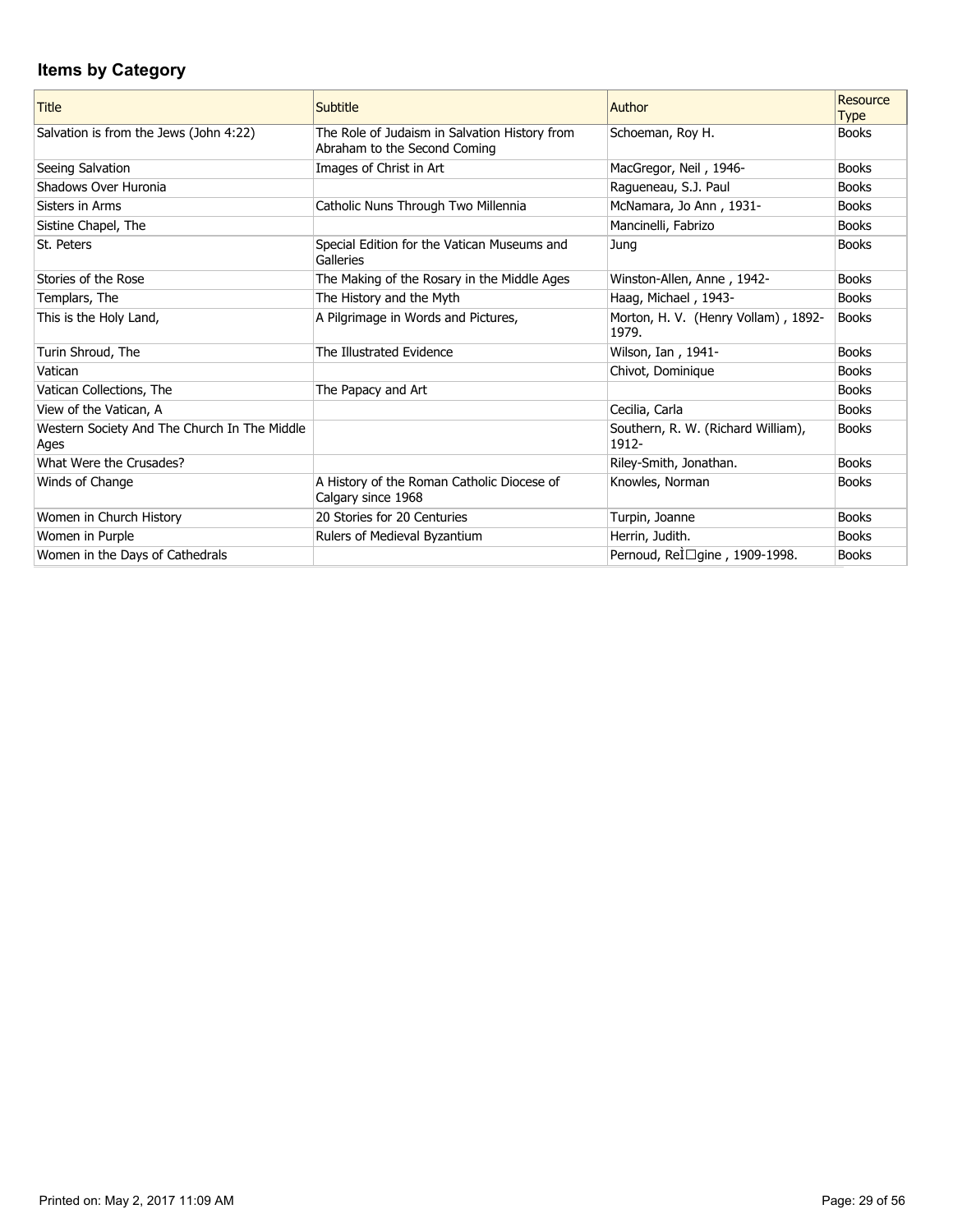| <b>Title</b>                             | Subtitle                                                        | Author                     | Resource<br><b>Type</b> |
|------------------------------------------|-----------------------------------------------------------------|----------------------------|-------------------------|
| <b>Category: Lay Ministry</b>            |                                                                 |                            |                         |
| <b>Building Christian Communities</b>    | Strategy for Renewing the Church                                | Clark, Stephen B.          | <b>Books</b>            |
| Catholic Experience of Small Christian   |                                                                 | Lee, Bernard J., 1932-     | <b>Books</b>            |
| Communities, The                         |                                                                 |                            |                         |
| <b>Catholics Coming Home</b>             | A Journey of Reconciliation: a Handbook for                     | Kemp, Carrie, 1938-        | Compact                 |
|                                          | Churches Reaching Out to Inactive Catholics                     |                            | <b>Discs</b>            |
| Collaboration                            | Uniting our Gifts in Ministry                                   | Sofield, Loughlan.         | <b>Books</b>            |
| Collaborative Leader, The                | Listening to the Wisdom of God's People                         | Sofield, Loughlan.         | <b>Books</b>            |
| <b>Collaborative Ministry</b>            | Skills and Guidelines                                           | Sofield, Loughlan.         | <b>Books</b>            |
| <b>Creating Small Church Communities</b> | A Plan for Restructuring the Parish and Renewing<br>Parish Life | Baranowski, Arthur R.      | <b>Books</b>            |
| <b>Empowering Disciples</b>              | Adult Education in the Church                                   | Adamson, William R.        | <b>Books</b>            |
| From Charity to Justice                  | 7 Parables for a Changing World                                 | Development and Peace      | <b>Books</b>            |
| Gathered and Sent                        | The Mission of Small Church Communities Today                   | Lee, Bernard J., 1932-     | <b>Books</b>            |
| Gifts of Lay Ministry, The               |                                                                 | Dent, Barbara.             | <b>Books</b>            |
| <b>Grass Roots Pastors</b>               | A Handbook for Career Lay Ministers                             | Doohan, Leonard.           | <b>Books</b>            |
| Hands-on Parish, The                     | Reflections and Suggestions for Fostering<br>Community          | Bausch, William J.         | <b>Books</b>            |
| Heart and Soul of Parish Ministry, The   |                                                                 | Coll, Regina.              | <b>Books</b>            |
| Joy of Being a Eucharistic Minister, The |                                                                 | Finley, Mitch.             | <b>Books</b>            |
| Knitting into the Mystery                | A Guide to the Shawl-Knitting Ministry                          | Jorgensen, Susan S., 1951- | <b>Books</b>            |
| Lay Ministers, Lay Disciples             | Evangelizing Power in the Parish                                | Gerding, Susan Blum.       | <b>Books</b>            |
| Ministry of Communion, The               |                                                                 | Kwatera, Michael.          | <b>Books</b>            |
| Ministry of Hospitality, The             |                                                                 | Comiskey, James A.         | <b>Books</b>            |
| Ministry of Hospitality, The             |                                                                 | Comiskey, James A.         | <b>Books</b>            |
| Ministry of Listening, The               | Team Visiting in Hospital and Home                              | Peel, Donald.              | <b>Books</b>            |
| Ministry to the Imprisoned, The          |                                                                 | Campbell, Joan, S.P.       | <b>Books</b>            |
| Miracle On Centre Street                 |                                                                 | Hankins, Gerald W.         | <b>Books</b>            |
| Small Christian Communities Today        | Capturing the New Moment                                        | Healey, Joseph G.          | <b>Books</b>            |
| Theology for Ministry                    |                                                                 | Lavin, Margaret            | <b>Books</b>            |
| Virtuous Leadership                      | An Agenda for Personal Excellence.                              | Havard, Alexandre, author. | <b>Books</b>            |
| Why Catholics Don't Give                 | And What Can Be Done about It                                   | Zech, Charles E.           | <b>Books</b>            |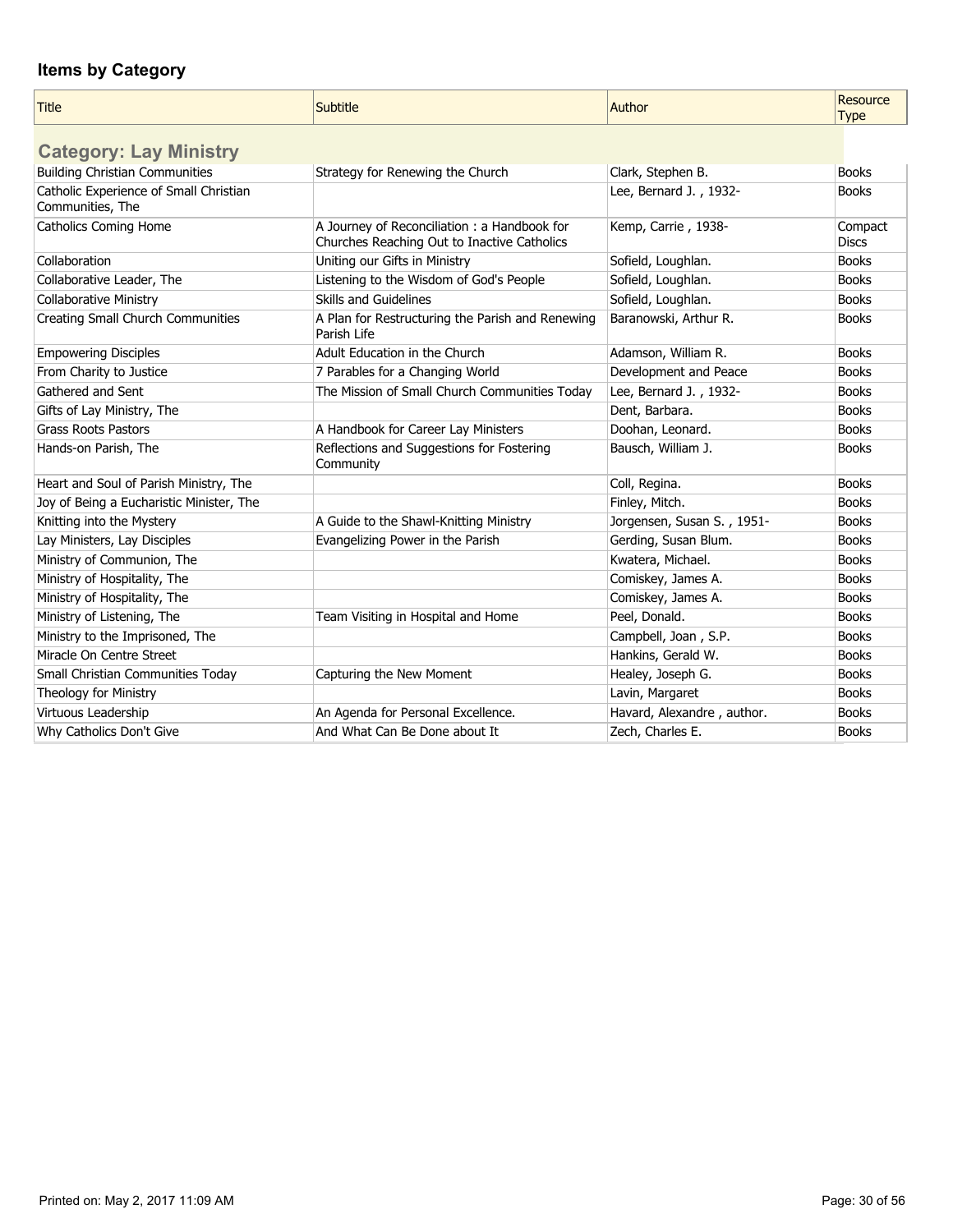| Title                                                   | Subtitle                                                     | Author                                | Resource<br><b>Type</b> |
|---------------------------------------------------------|--------------------------------------------------------------|---------------------------------------|-------------------------|
| <b>Category: Liturgy</b>                                |                                                              |                                       |                         |
| Biblical Walk Through the Mass, A                       | Understanding What We Say and Do In The<br>Liturgy           | Sri, Edward                           | <b>Books</b>            |
| Book of Days, A                                         | Reflections Inspired by the Liturgical Year                  | Madott, Bertha Catherine              | <b>Books</b>            |
| Catholic for a Reason III                               | Scripture and the Mystery of the Mass                        | Hahn, Scott                           | <b>Books</b>            |
| Celebrate Mass With Your Heart                          |                                                              | Barbariâc, Slavko.                    | <b>Books</b>            |
| Celebrating the Mass                                    | A Guide for Understanding and Loving the Mass<br>More Deeply | McBride, Alfred.                      | <b>Books</b>            |
| Essential Guide to Catholic Prayer and the<br>Mass, The |                                                              | Poust, Mary DeTurris.                 | <b>Books</b>            |
| Guide to the New Translation of the Mass<br>Booklet, A  |                                                              | Sri, Edward                           | <b>Books</b>            |
| History of the Mass                                     |                                                              | Cabie, Robert.                        | <b>Books</b>            |
| How-To Book of the Mass, The                            | Everything You Need to Know but No One Ever<br>Taught You    | Dubruiel, Michael                     | <b>Books</b>            |
| Jesus and the Jewish Roots of the Eucharist             | Unlocking the Secrets of the Last Supper                     | Pitre, Brant James.                   | <b>Books</b>            |
| Letter and Spirit                                       | From Written Text to Living Word in the Liturgy              | Hahn, Scott.                          | <b>Books</b>            |
| Liturgical Question Box                                 | Answers to Common Questions About the Modern<br>Liturgy      | Elliott, Peter J. (Peter John), 1943- | <b>Books</b>            |
| Liturgy With Style and Grace                            |                                                              | Huck, Gabe.                           | <b>Books</b>            |
| Living Mass, The                                        | Changes to the Roman Missal and How We<br>Worship            | Lucatero, Heliodoro.                  | <b>Books</b>            |
| Living the Mass                                         | How One Hour a Week Can Change Your Life                     | Grassi, Dominic.                      | <b>Books</b>            |
| Making the Eucharist Matter                             |                                                              | Andersen, Frank.                      | <b>Books</b>            |
| Mass in a World of Change, The                          |                                                              | Champlin, Joseph M.                   | <b>Books</b>            |
| Mass of the Early Christians, The                       |                                                              | Aquilina, Mike.                       | <b>Books</b>            |
| Parish, a Place For Worship                             |                                                              | Searle, Mark, 1941-1992.              | <b>Books</b>            |
| Sacred Mysteries                                        | Sacramental Principles and Liturgical Practice               | Smolarski, Dennis Chester, 1947-      | <b>Books</b>            |
| Short History of the Mass, A                            |                                                              | McBride, Alfred.                      | <b>Books</b>            |
| Spirit of the Liturgy, The                              |                                                              | Ratzinger, Joseph Cardinal, 1927-     | <b>Books</b>            |
| Story of the Mass, The                                  | From the Last Supper to the Present Day                      | Loret, Pierre.                        | <b>Books</b>            |
| Symbols That Surround Us                                | <b>Faithful Reflections</b>                                  | Van Parys, Johan.                     | <b>Books</b>            |
| To Better Understand the Mass                           |                                                              | Peuch, Father Leonard M., O.F.M.      | <b>Books</b>            |
| Understanding the Mass                                  | Its Relevance to Daily Life                                  | Belmonte, Charles.                    | <b>Books</b>            |
| We Worship                                              | A Guide to the Catholic Mass                                 | Lukefahr, Oscar.                      | <b>Books</b>            |
| Word of the Lord, The, Year C                           | Reflections on the Sunday Readings-Year C                    | McBrien, Philip J.                    | <b>Books</b>            |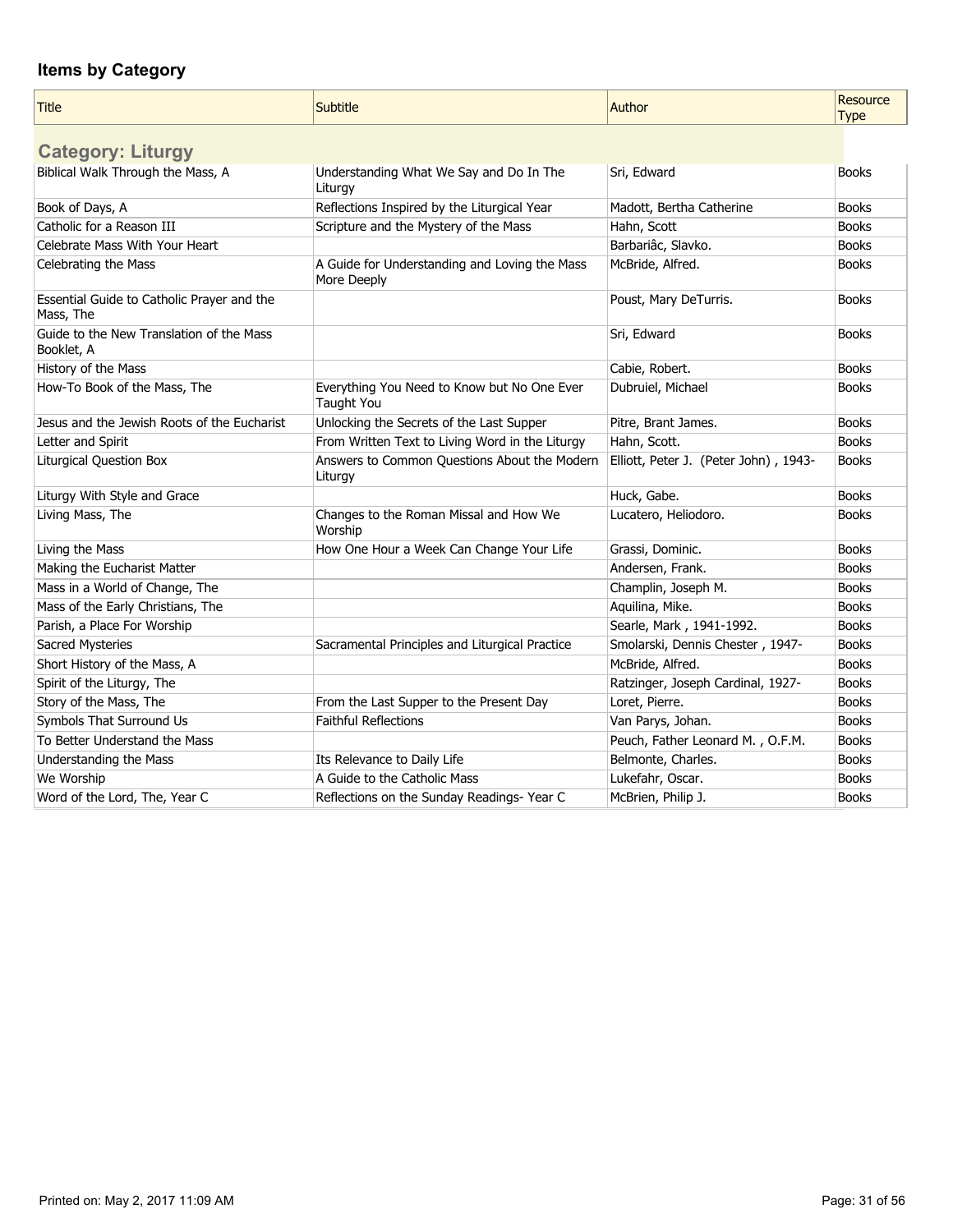| <b>Title</b>                                               | Subtitle                                                                                                            | Author                                           | Resource<br><b>Type</b>        |
|------------------------------------------------------------|---------------------------------------------------------------------------------------------------------------------|--------------------------------------------------|--------------------------------|
|                                                            |                                                                                                                     |                                                  |                                |
| <b>Category: Mary</b>                                      |                                                                                                                     |                                                  |                                |
| 365 Mary                                                   | A Daily Guide to Mary's Wisdom and Comfort                                                                          | Koenig-Bricker, Woodeene                         | <b>Books</b>                   |
| Apostles of the Last Days                                  | The Fruits of Medjugorje                                                                                            | Rutkoski, Thomas                                 | <b>Books</b>                   |
| Behold Your Mother                                         |                                                                                                                     | Zovko, Father Jozo, O.F.M                        | <b>Books</b>                   |
| Cause of Our Joy                                           |                                                                                                                     | LeBlanc, Mary Francis.                           | <b>Books</b>                   |
| Cause of Our Joy                                           |                                                                                                                     | LeBlanc, O. Carm. Sr. Mary Francis               | <b>Books</b>                   |
| Complete Idiot's Guide to Mary of Nazareth,<br>The         | A Revernt Exploration of the life and World of the<br>Mother of Jesus and Her Ongoing Impact in the<br>Modern World | Scaperlanda, Maria Ruiz                          | <b>Books</b>                   |
| Devotion of The Holy Rosary and the Five<br>Scapulars, The |                                                                                                                     | C.SS.R., Fr. Michael Muller                      | <b>Books</b>                   |
| Fatima from the Beginning.                                 |                                                                                                                     | Marchi, John De                                  | <b>Books</b>                   |
| Final Harvest, The                                         | Medjugorje at the End of the Century                                                                                | Weible, Wayne                                    | <b>Books</b>                   |
| Following Mary to Jesus                                    | Our Lady as Mother, Teacher, and Advocate                                                                           | Apostoli, Andrew                                 | <b>Books</b>                   |
| Getting To Know Mary                                       |                                                                                                                     | Lyons, Mark J.                                   | <b>Books</b>                   |
| Gifts of Grace                                             | A Gathering of Personal Encounters with the Virgin JENSEN, LONE<br>Mary                                             |                                                  | <b>Books</b>                   |
| Glories of Mary., The                                      |                                                                                                                     | Liguori, Alfonso Maria de', Saint,<br>1696-1787. | <b>Books</b>                   |
| Hail, Holy Queen                                           | The Mother of God in the Word of God                                                                                | Hahn, Scott.                                     | <b>Books</b>                   |
| Hidden Children of Medjugorge, The                         |                                                                                                                     | Emmanuel, Sister                                 | <b>Books</b>                   |
| In Search of Mary                                          | The Woman and the Symbol                                                                                            | Cunneen, Sally                                   | <b>Books</b>                   |
| Legio Mariae                                               | The Official Handbook of the Legion of Mary                                                                         | Concilium Legionis Mariae                        | <b>Books</b>                   |
| Letters from Medjugorje                                    |                                                                                                                     | Weible, Wayne.                                   | <b>Books</b>                   |
| Life and Cult of Saint Anne, The                           |                                                                                                                     | Desrochers, Gerard                               | <b>Books</b>                   |
| Life of Mary as Seen by the Mystics                        |                                                                                                                     | Brown, Raphael                                   | <b>Books</b>                   |
| Many Faces Of Mary, The                                    | A Love Story                                                                                                        | Lord, Bob                                        | <b>Books</b>                   |
| Mary of Nazareth                                           |                                                                                                                     | Robertson, Jenny                                 | <b>Books</b>                   |
| Mary of Nazareth                                           |                                                                                                                     | Robertson, Jenny                                 | <b>Books</b>                   |
| Mary Through the Centuries                                 | Her Place in the History of Culture                                                                                 | Pelikan, Jaroslav, 1923-2006.                    | <b>Books</b>                   |
| Mary, the Church At the Source                             |                                                                                                                     | Benedict, XVI, Pope, 1927-                       | <b>Books</b>                   |
| Medjugorje                                                 | A Pilgrim's Journey : A True story of Spiritual<br>Growth, Conversion, Healing and Hope                             | Minutoli, Armando.                               | <b>Books</b>                   |
| Medjugorje - The Message                                   |                                                                                                                     | Weible, Wayne.                                   | <b>Books</b>                   |
| Medjugorje - The Mission                                   |                                                                                                                     | Weible, Wayne.                                   | <b>Books</b>                   |
| Medjugorje - Thirteen Years Later                          |                                                                                                                     | Laurentin, Reneâ.                                | Video<br>Tapes -<br><b>VHS</b> |
| Medjugorje, Triumph of the Heart                           | Revised edition of Medjugorje of the 90's                                                                           | Emmanuel, Sister                                 | <b>Books</b>                   |
| Meetings with Mary                                         | Visions of the Blessed Mother                                                                                       | Connell, Janice T.                               | <b>Books</b>                   |
| Miraculous Images of Our Lady                              | 100 Famous Catholic Statues and Portraits                                                                           | Cruz, Joan Carroll                               | <b>Books</b>                   |
| Miryam Of Jerusalem                                        | Teacher Of The Disciples                                                                                            | Johnson, Ann, 1938-                              | <b>Books</b>                   |
| Miryam of Judah                                            | Witness in Truth and Tradition                                                                                      | Johnson, Ann                                     | <b>Books</b>                   |
| Monthly Messages of the Queen of Peace from<br>Medjugorje  | Meditations for the Members of the Community<br>"Prayer Partners of the Visitation"                                 | Zovko, Father Jozo, O.F.M                        | <b>Books</b>                   |
| Monthly Messages of the Queen of Peace from<br>Medjugorje  | Meditations for the Members of the Community<br>"Prayer Partners of the Visitation"                                 | Zovko, Father Jozo, O.F.M                        | <b>Books</b>                   |
| Our Lady of Fatima                                         |                                                                                                                     | Walsh, William T.                                | <b>Books</b>                   |
| Our Lady of Kibeho                                         | Mary speaks to the world from the heart of Africa                                                                   | Ilibagiza, Immaculâee.                           | <b>Books</b>                   |
| Pilgrimage                                                 | Reflections of a Medjugorje Priest                                                                                  | Kraljevic, Svetozar.                             | <b>Books</b>                   |
| Queen of Peace Visits Medugorje, The                       |                                                                                                                     | Pelletier, Joseph Albert, 1912-                  | <b>Books</b>                   |
| Queen of the Cosmos                                        | Interviews with the Visionaries of Medjugorje                                                                       | Connell, Jan                                     | <b>Books</b>                   |
| Rosary and Devotion to Mary, The                           |                                                                                                                     | Gerakas, Andrew J.                               | <b>Books</b>                   |
| Saints Who Saw Mary                                        |                                                                                                                     | Brown, Raphael                                   | <b>Books</b>                   |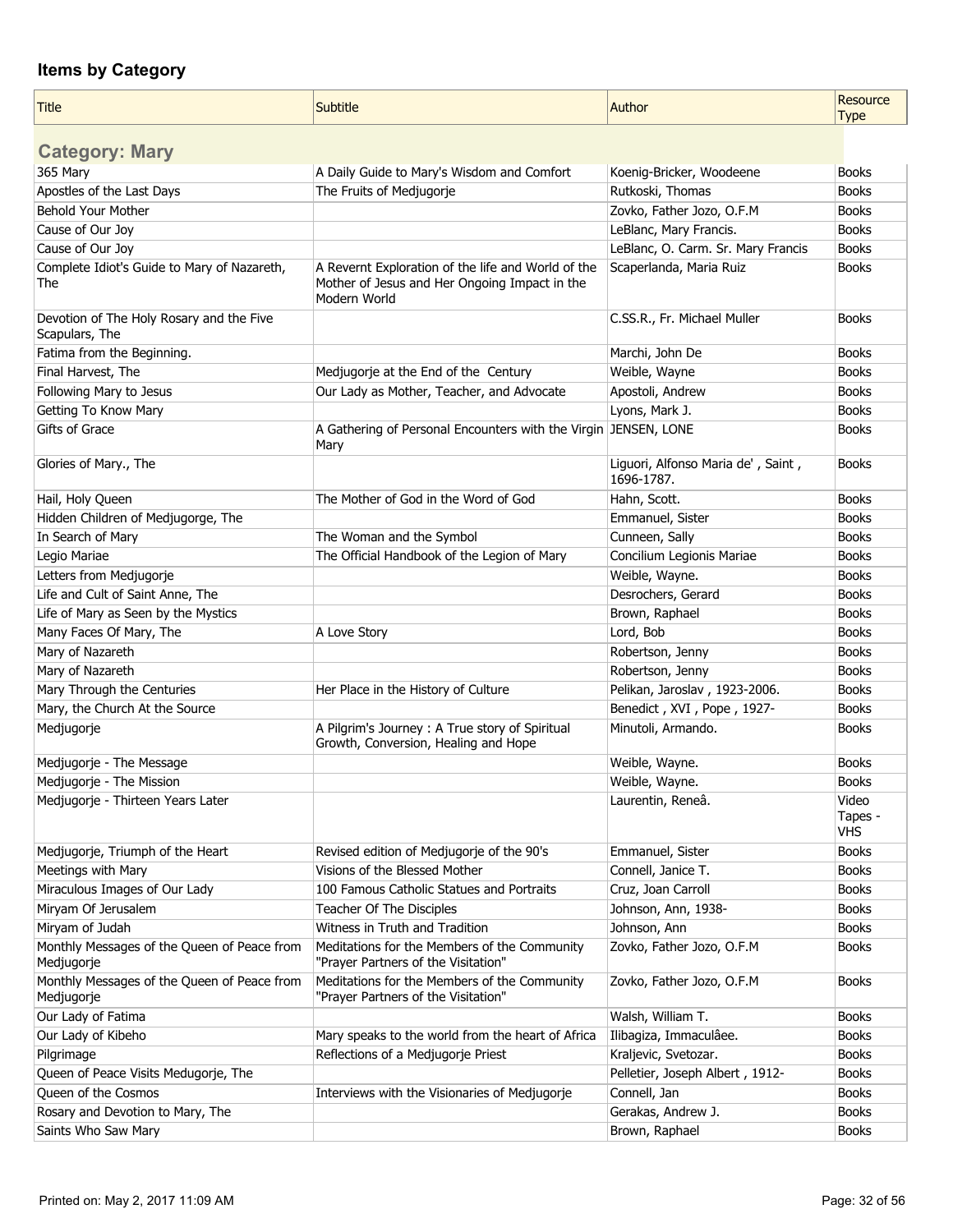| <b>Title</b>                                             | Subtitle                                                                       | Author                                         | <b>Resource</b><br><b>Type</b> |
|----------------------------------------------------------|--------------------------------------------------------------------------------|------------------------------------------------|--------------------------------|
| School of Mary, The                                      | Forty Essential Lessons for Sinners, from the<br><b>Blessed Mother Herself</b> | Kane, John A., 1883-                           | <b>Books</b>                   |
| Scientist Researches Mary, The Ark of the<br>Covenant, A |                                                                                | Bartholomew, Professor Courtenay               | <b>Books</b>                   |
| Significance of Mary, The                                |                                                                                | Cunningham, Agnes, 1923-                       | <b>Books</b>                   |
| Strange Heaven                                           | The Virgin Mother as Woman, Disciple and<br>Advocate                           | Sweeney, Jon M.                                | <b>Books</b>                   |
| That Motherly Mother of Guadalupe.                       |                                                                                | Dooley, L. M. (Lester Martin), b.<br>1898.     | <b>Books</b>                   |
| True Devotion To Mary                                    | With Preparation for Total Consecration                                        | Montfort, St Louis Marie de                    | <b>Books</b>                   |
| Under Mary's Mantle                                      | Our Lady's Love for Canada                                                     | Briere, Emile-Marie                            | <b>Books</b>                   |
| Vicka - Touched by a Mother's Love                       | Conversations With a Medjugorje Visionary                                      | Parsons, Heather                               | <b>Books</b>                   |
| Visions of the Children, The                             | The Apparitions of the Blessed Mother at<br>Medjugorje                         | Connell, Janice T.                             | <b>Books</b>                   |
| Visions Of The Children, The                             | The Apparitions Of The Blessed Mother At<br>Medjugorje                         | Connell, Janice T.                             | <b>Books</b>                   |
| Why I Believe in Medjugorje                              | Medjugorje Explained                                                           | Fanzaga, Livie, Fr.                            | <b>Books</b>                   |
| Woman Clothed with the Sun, A                            | Eight Great Appearances of Our Lady in Modern<br><b>Times</b>                  | DeLaney, John J.                               | <b>Books</b>                   |
| Woman for All Seasons, A                                 | Reflections on Mary                                                            | Moran, Sally                                   | <b>Books</b>                   |
| Woman Wrapped in Silence, A                              | Poem                                                                           | Lynch, John                                    | <b>Books</b>                   |
| Wonder of Guadalupe, The                                 | The Origin and Cult of the Miraculous Image of<br>the Blessed Virgin in Mexico | Johnston, Francis W.                           | <b>Books</b>                   |
| World's First Love, The                                  |                                                                                | Sheen, Fulton J. (Fulton John), 1895-<br>1979. | Books                          |
| World's First Love, The                                  |                                                                                | Sheen, Fulton J. (Fulton John), 1895-<br>1979. | <b>Books</b>                   |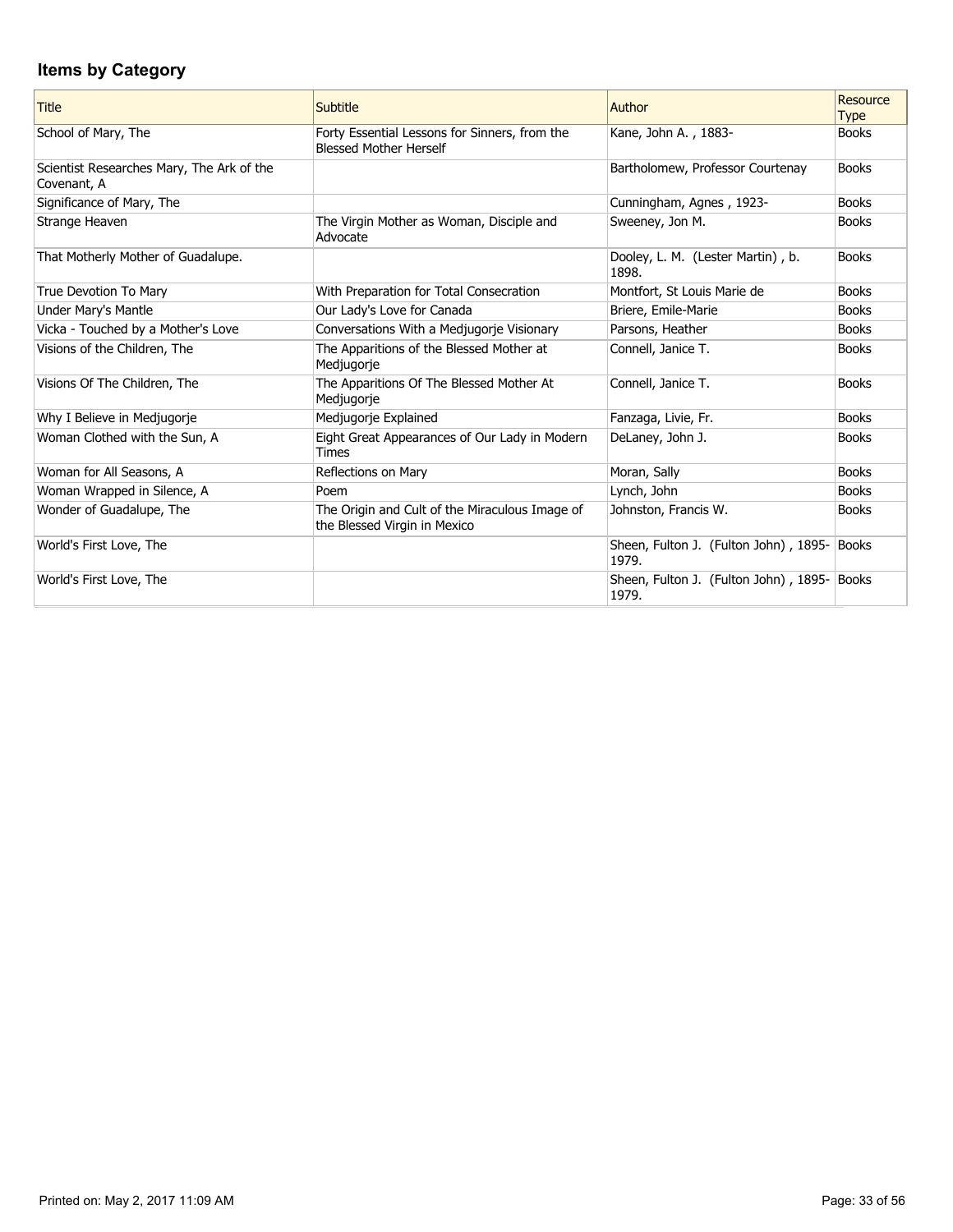| Title                                                                                                                          | Subtitle                                                                          | Author                                       | Resource<br><b>Type</b> |
|--------------------------------------------------------------------------------------------------------------------------------|-----------------------------------------------------------------------------------|----------------------------------------------|-------------------------|
| <b>Category: Mysticism</b>                                                                                                     |                                                                                   |                                              |                         |
| Akita: Mother of God as Coredemptrix ; Modern   Tears From the Statue of the Holy Virgin, Akita,<br>Miracles of Holy Eucharist | Japan, Prove Her Cooperation With Jesus' Work of<br>Redemption                    | Mutsuo Fukushima, Francis.                   | <b>Books</b>            |
| Angel Power                                                                                                                    |                                                                                   | Connell, Janice T.                           | <b>Books</b>            |
| <b>Ascent of Mount Carmel</b>                                                                                                  | A Masterpiece in the Literature of Mysticism                                      | All, Saint John of the Cross (Author);<br>E. | <b>Books</b>            |
| Autobiography of St. Teresa of Avila                                                                                           |                                                                                   | Teresa, of Avila, Saint, 1515-1582.          | <b>Books</b>            |
| Catherin of Genoa                                                                                                              | Purgation and Purgatory; The Spiritual Dialogue                                   | Catherine, of Genoa, Saint, 1447-<br>1510.   | <b>Books</b>            |
| Catherin of Siena                                                                                                              | The Dialogue                                                                      | Catherine, of Siena, Saint, 1347-<br>1380.   | <b>Books</b>            |
| Collected Letters of St. Teresa of Avila, The                                                                                  |                                                                                   | Teresa, of Avila, Saint, 1515-1582.          | <b>Books</b>            |
| Dark night of the soul                                                                                                         |                                                                                   | John of the Cross, Saint, 1542-1591.         | <b>Books</b>            |
| Dark Night of the Soul                                                                                                         |                                                                                   | John of the Cross, Saint, 1542-1591.         | <b>Books</b>            |
| Dear Marian Movement                                                                                                           | Let God be God                                                                    | Reck, William A.                             | <b>Books</b>            |
| Devotion to the Sacred Heart of Jesus Christ,<br>The                                                                           | How to Practice the Sacred Heart Devotion                                         | Croiset, Jean, 1656-1738.                    | <b>Books</b>            |
| Diary                                                                                                                          | Divine Mercy in My Soul                                                           | Faustina, Saint, 1905-1938.                  | <b>Books</b>            |
| Dolorous Passion of Our Lord Jesus Christ, The                                                                                 |                                                                                   | Emmerich, Anna Katharina, 1774-<br>1824.     | <b>Books</b>            |
| He and I                                                                                                                       |                                                                                   | Bossis, Gabrielle.                           | <b>Books</b>            |
| <b>Immaculate Paths</b>                                                                                                        | Profiles of 30 Ordinary Lives Embraced by Our<br>Blessed Mother and Marmora       | Sister Alice Johnson                         | <b>Books</b>            |
| In God's Hands                                                                                                                 | The Miraculous Story of Little Audrey Santo of<br>Worcester, MA                   | Petrisko, Dr. Thomas W.                      | <b>Books</b>            |
| In God's Hands                                                                                                                 | Miraculous Story of Audrey Santo                                                  | Petrisko, Dr. Thomas W.                      | <b>Books</b>            |
| Incorruptibles, The                                                                                                            | A Study of the Incorruption of the Bodies of<br>Various Catholic Saints and Beati | Cruz, Joan Carroll, 1931-                    | <b>Books</b>            |
| Incorruptibles, The                                                                                                            | A Study of the Incorruption of the Bodies of<br>Various Catholic Saints and Beati | Cruz, Joan Carroll, 1931-                    | <b>Books</b>            |
| <b>Interior Castle</b>                                                                                                         |                                                                                   | Avila, St. Teresa of                         | <b>Books</b>            |
| <b>Interior Castle</b>                                                                                                         |                                                                                   | Avila, Teresa Of                             | <b>Books</b>            |
| Interior Castle                                                                                                                |                                                                                   | Teresa, of Avila, Saint, 1515-1582.          | <b>Books</b>            |
| Julian of Norwich Showings                                                                                                     |                                                                                   | Colledge, Edmund                             | <b>Books</b>            |
| Maria Valtorta                                                                                                                 | Autobiography                                                                     | Valtorta, Maria                              | <b>Books</b>            |
| Meditations on the Holy Eucharist                                                                                              |                                                                                   | II, Pope John Paul                           | <b>Books</b>            |
| Miracles of John Paul II                                                                                                       |                                                                                   | Zuchniewicz, Pawe±.                          | <b>Books</b>            |
| Miraculous Medal                                                                                                               | Its Orgin, History, Ciruclation and Results                                       | Aladel, M.                                   | <b>Books</b>            |
| Origen                                                                                                                         | An Historical Novel                                                               | Vrettos, Theodore                            | <b>Books</b>            |
| Revelations of Divine Love                                                                                                     |                                                                                   | Julian, of Norwich, b. 1343.                 | <b>Books</b>            |
| Saint Margaret Mary Alacoque and the Promises<br>of the Sacred Heart                                                           |                                                                                   | Cristiani, Leon, 1879-                       | <b>Books</b>            |
| Secrets, Chastisement & Triumph of the Two<br>Hearts of Jesus & Mary, The                                                      | And What Heaven is Calling Us to Do                                               | Bowring, Kelly.                              | <b>Books</b>            |
| Self-Abandonment to Divine Providence                                                                                          |                                                                                   | Caussade, Father Jean-Pierre de              | <b>Books</b>            |
| Silent Soul                                                                                                                    | The Miracles and Mysteries of Audrey Santo                                        | Felix, Antonia.                              | <b>Books</b>            |
| Sorrow, the Sacrifice, and the Triumph, The                                                                                    | The Apparitions, Visions, and Prophecies of<br>Christina Gallagher                | Petrisko, Thomas W.                          | <b>Books</b>            |
| Sorrow, The Sacrifice, And The Triumph, The                                                                                    | The Apparitions, Visions, And Prophecies Of<br>Christina Gallagher                | Petrisko, Thomas W.                          | <b>Books</b>            |
| Story of Mary, Mother of Love, The                                                                                             | The Presence of Mary in the Life of Jesus                                         | Christie, E. Mary                            | <b>Books</b>            |
| <b>Therese Neumann</b>                                                                                                         | A Portrait Based on Authentic Accounts, Journals,<br>and Documents.               | Steiner, Johannes, 1902-                     | <b>Books</b>            |
| To The Priests, Our Lady's Beloved Sons                                                                                        | The Marian Movement of Priests                                                    | Marian Movement of Priests                   | <b>Books</b>            |
| Via Dolorosa                                                                                                                   | A Contemplative Journey to Calvary                                                | Christie, E.                                 | <b>Books</b>            |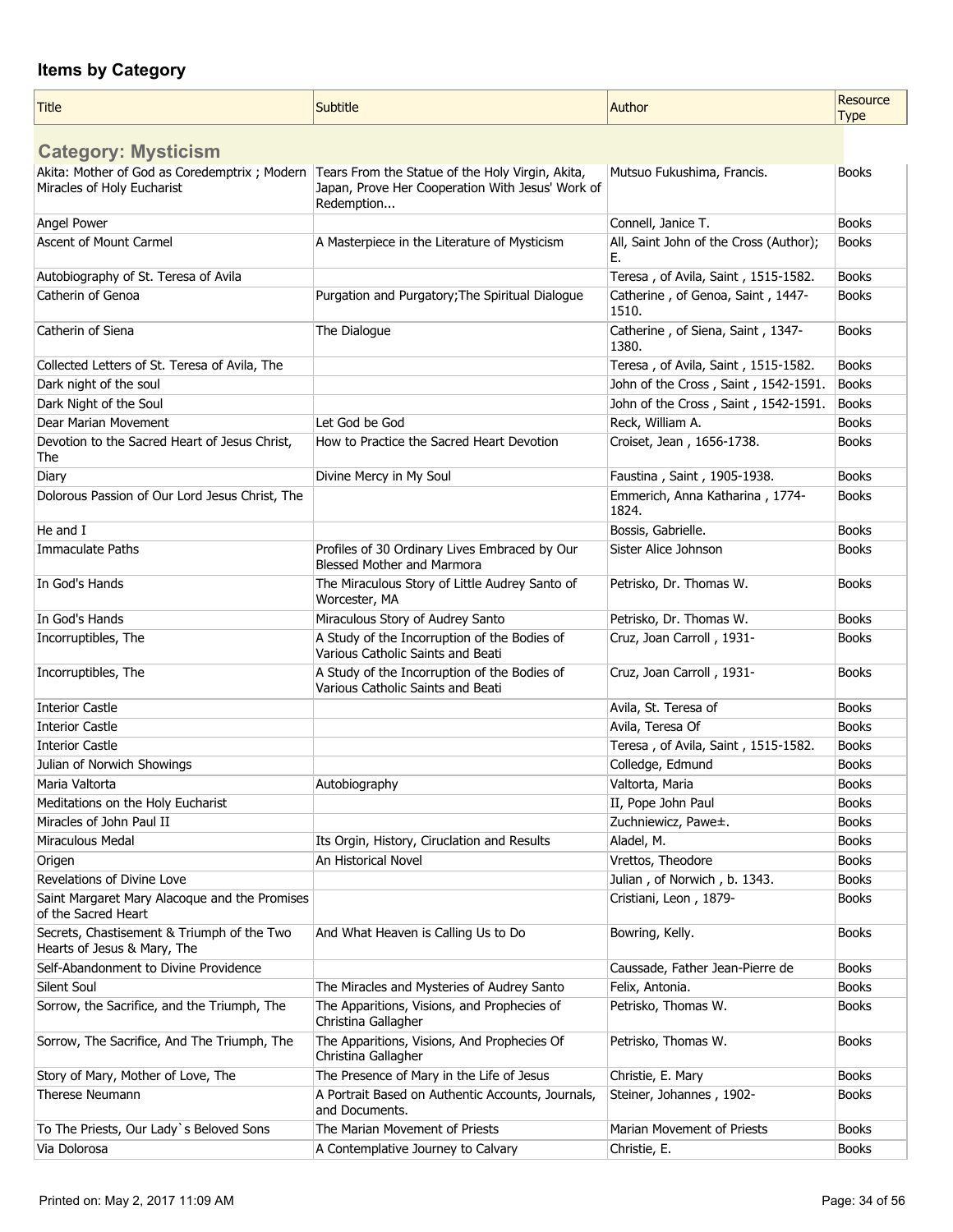| Title                                                                | <i>Subtitle</i> | <b>Author</b>            | Resource<br><b>Type</b> |
|----------------------------------------------------------------------|-----------------|--------------------------|-------------------------|
| Virgin Mary in the Writings of Maria Valtorta,<br>$^{\shortmid}$ The |                 | Roschini, Fr. Gabriel M. | <b>Books</b>            |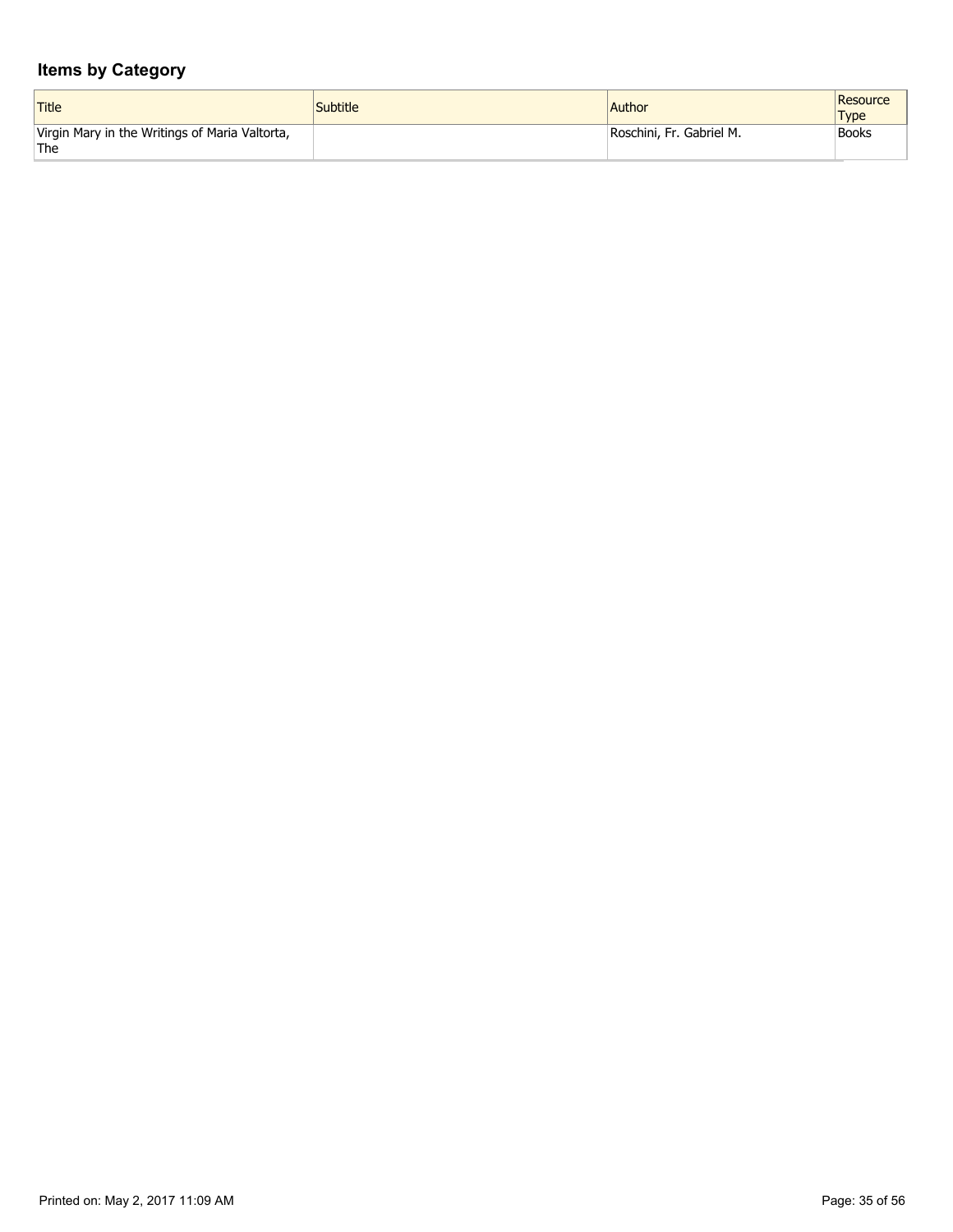| <b>Title</b>                                | Subtitle                                                                        | Author                    | Resource<br><b>Type</b> |
|---------------------------------------------|---------------------------------------------------------------------------------|---------------------------|-------------------------|
| <b>Category: Pastoral Care</b>              |                                                                                 |                           |                         |
| Against the Dying of the Light              | A Father's Journey Through Loss                                                 | Fein, Leonard J.          | <b>Books</b>            |
| Being a Widow                               | A Compassionate, Practical Guide                                                | Caine, Lynn.              | <b>Books</b>            |
| Blessed Are Those Who Mourn                 | Comforting Catholics in Their Time of Grief                                     | Spencer, Glenn M.         | <b>Books</b>            |
| <b>Butterflies</b>                          | Talking With Children About Death--And Life<br>Eternal                          | Vanderwyden, P. William   | <b>Books</b>            |
| Caregiver's Guide, A                        | A Handbook About End of Life Care                                               | MacMillan Karen;          | <b>Books</b>            |
| Caregiving and Loss                         | Family Needs, Professional Responses                                            | Doka, Kenneth J.          | <b>Books</b>            |
| Caring for Loved Ones at Home               | An Illustrated, Easy-to-Follow Guide to Short or<br>Long-Term Care              | Bommel, Harry van         | <b>Books</b>            |
| Decembered Grief, A                         | Living With Loss While Others Are Celebrating                                   | Smith, Harold Ivan, 1947- | <b>Books</b>            |
| Don't Take My Grief Away                    | What to Do When You Lose a Loved One                                            | Manning, Doug.            | <b>Books</b>            |
| Family Hospice Care                         | Pre-Planning & Care Guide                                                       | Bommel, Harry Van         | <b>Books</b>            |
| Food for the Soul                           | A Best of Bereavement Poetry Collection.                                        | Gambill, Andrea, ed.      | <b>Books</b>            |
| Gift of Significance, The                   | Walking People Through a Loss                                                   | Manning, Doug             | <b>Books</b>            |
| God Knows You're Grieving                   | Things to Do to Help You Through                                                | Guntzelman, Joan, 1937-   | <b>Books</b>            |
| Grief Recovery Handbook, The                | A Step-by-Step Program for Moving Beyond Loss                                   | James, John W.            | <b>Books</b>            |
| Healing a Child's Grieving Heart            | 100 Practical Ideas for Families, Friends &<br>Caregivers                       | Wolfelt, Alan D.          | <b>Books</b>            |
| Healing a Parent's Grieving Heart           | 100 Practical Ideas After Your Child Dies                                       | Wolfelt, Alan D. Phd      | <b>Books</b>            |
| Healing a Teen's Grieving Heart             | 100 Practical Ideas for Families, Friends &<br>Caregivers                       | Wolfelt, Alan D.          | <b>Books</b>            |
| Healing After the Suicide of a Loved One    |                                                                                 | Smolin, Ann.              | <b>Books</b>            |
| Healing Grief at Work                       | 100 Practical Ideas After Your Workplace is<br>Touched by Loss                  | Wolfelt, Alan D.          | <b>Books</b>            |
| Healing the Adult Child's Grieving Heart    | 100 Practical Ideas After Your Parent Dies                                      | Wolfelt, Alan D.          | <b>Books</b>            |
| Healing the Dying                           | Releasing People to Die                                                         | Linn, Mary Jane.          | <b>Books</b>            |
| Healing Your Grieving Heart for Kids        | 100 Practical Ideas                                                             | Wolfelt, Alan.            | <b>Books</b>            |
| Healing Your Grieving Heart for Teens       | 100 Practical Ideas                                                             | Wolfelt, Alan D.          | <b>Books</b>            |
| Healing Your Traumatized Heart              | 100 Practical Ideas After Someone You Love Dies<br>a Sudden, Violent Death      | Wolfelt, Alan.            | <b>Books</b>            |
| I Don't Know What To Say                    | How To Help And Support Someone Who Is Dying                                    | Buckman, Rob.             | <b>Books</b>            |
| In Sickness and in Health                   | How to Cope When Your Loved One is Ill                                          | Grollman, Earl A.         | <b>Books</b>            |
| Journey Through Grief, The                  | Reflections on Healing                                                          | Wolfelt, Alan D. Phd      | <b>Books</b>            |
| Living With an Empty Chair                  | A Guide Through Grief                                                           | Temes, Roberta.           | Books                   |
| Living With Grief After Sudden Loss         | Suicide, Homicide, Accident, Heart Attack, Stroke                               | Doka, Kenneth J.          | <b>Books</b>            |
| Living With Grief When Illness is Prolonged |                                                                                 | Doka, Kenneth J.          | <b>Books</b>            |
| On Death And Dying                          | What the Dying Have to Teach Doctors, Nurses,<br>Clergy, and Their Own Families | Kübler-Ross, Elisabeth.   | <b>Books</b>            |
| Sarah's Journey                             | One Child's Experience With the Death of Her<br>Father                          | Wolfelt, Alan.            | <b>Books</b>            |
| Some I Love is Dying Euthanasia?            |                                                                                 | Doucet, Hubert            | <b>Books</b>            |
| Story of Birthright, The                    | The Alternative to Abortion                                                     | Summerhill, Louise.       | <b>Books</b>            |
| Talking About Death                         | A Dialogue Between Parent and Child                                             | Grollman, Earl A.         | <b>Books</b>            |
| Time to Grieve, A                           | Meditations for Healing After the Death of a Loved<br>One                       | Staudacher, Carol.        | <b>Books</b>            |
| What Helped Me When My Loved One Died       |                                                                                 | Grollman, Earl A.         | <b>Books</b>            |
| When Someone You Love is Depressed          | How to Help Your Loved One Without Losing<br>Yourself                           | Rosen, Laura Epstein.     | <b>Books</b>            |
| When the Sun Sets                           | A Guide to Funeral Planning                                                     | Carnell, Geoffrey C.      | <b>Books</b>            |
| When Your Spouse Dies                       | A Concise and Practical Source of Help and Advice                               | Curry, Cathleen L.        | <b>Books</b>            |
| Window to Heaven, A                         | When Children See Life in Death                                                 | Komp, Diane M.            | <b>Books</b>            |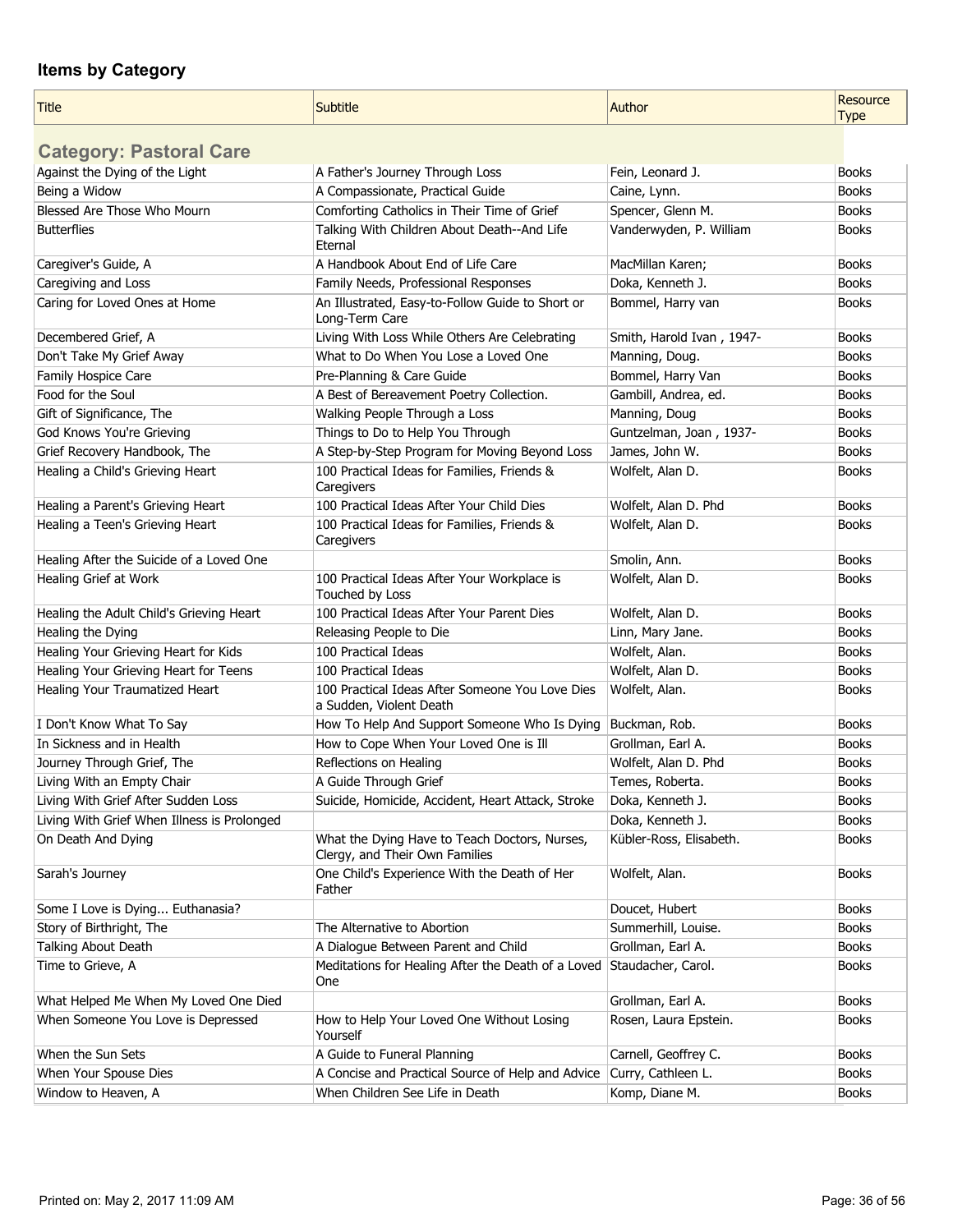| <b>Title</b>                                             | Subtitle                                                                  | Author                                              | Resource<br><b>Type</b> |
|----------------------------------------------------------|---------------------------------------------------------------------------|-----------------------------------------------------|-------------------------|
| <b>Category: Prayer</b>                                  |                                                                           |                                                     |                         |
| Adoration                                                | Eucharistic Texts and Prayers Throughout Church<br>History                | Guernsey, Daniel P.                                 | <b>Books</b>            |
| Centering Prayer                                         | Renewing An Ancient Christian Prayer Form                                 | Pennington, M. Basil.                               | <b>Books</b>            |
| Courage to Pray, The                                     |                                                                           | Rahner, Johann                                      | <b>Books</b>            |
| Daily We Touch Him                                       | Practical Religious Experiences                                           | Pennington, M. Basil.                               | <b>Books</b>            |
| Divine Office for Dodos, The                             | A Step-By-Step Guide to Praying the Liturgy of the<br>Hours               | Nugent, Madeline Pecora                             | <b>Books</b>            |
| Drink of the Stream                                      | Prayers of the Carmelites                                                 | Hickey, Penny.                                      | <b>Books</b>            |
| Dwelling of the Light, The                               | Praying with Icons of Christ                                              | Williams, Rowan, 1950-                              | <b>Books</b>            |
| Frequently Asked Questions About Christian<br>Meditation | The Path of Contemplative Prayer                                          | Harris, Paul T.                                     | <b>Books</b>            |
| Heart on Fire, A                                         | Rediscovering Devotion to the Sacred Heart of<br>Jesus                    | Kubicki, James.                                     | <b>Books</b>            |
| Listening at Prayer                                      |                                                                           | Groeschel, Benedict J.                              | <b>Books</b>            |
| Living Prayer                                            | In the Silence of the Heart, Jesus Helps Us to Pray                       | M. Angelica (Mary Angelica), Mother, Books<br>1923- |                         |
| Lord's Prayer, The                                       |                                                                           | Guardini, Romano, 1885-1968.                        | <b>Books</b>            |
| Love, a Fruit Always in Season                           | Daily Meditations from the Words of Mother<br>Teresa of Calcutta          | Teresa, Mother, 1910-1997.                          | <b>Books</b>            |
| Opening to God                                           | A Guide to Prayer                                                         | Green, Thomas H. (Thomas Henry),<br>1932-           | <b>Books</b>            |
| Original Prayer                                          | Themes From the Christian Tradition                                       | Byrne, Lavinia, 1947-                               | <b>Books</b>            |
| Paying Attention to God                                  | Discernment in Prayer                                                     | Barry, William A.                                   | <b>Books</b>            |
| Please Give Me Another Chance, Lord                      |                                                                           | Peterson, Lorraine.                                 | <b>Books</b>            |
| Practice of Healing Prayer, The                          | A How-to Guide for Catholics                                              | MacNutt, Francis.                                   | <b>Books</b>            |
| Prayer Primer                                            | Igniting A Fire Within                                                    | Dubay, Thomas.                                      | <b>Books</b>            |
| Prayer: Our Journey Home                                 |                                                                           | Boulding, Maria.                                    | <b>Books</b>            |
| Praying the Rosary for Inner Healing                     |                                                                           | Longenecker, Dwight.                                | <b>Books</b>            |
| Praying with Benedict                                    |                                                                           | Howard, Katherine, OSB.                             | <b>Books</b>            |
| Praying with Francis of Assisi                           |                                                                           | Stoutzenberger, Joseph.                             | <b>Books</b>            |
| Praying with Hildegard of Bingen                         |                                                                           | Durka, Gloria.                                      | <b>Books</b>            |
| Praying With Mother Teresa                               |                                                                           | Maalouf, Jean                                       | <b>Books</b>            |
| Praying with the Benedictines                            | A Window on the Cloister                                                  | DeBona, Guerric, 1955-                              | <b>Books</b>            |
| Praying with Therese of Lisieux                          |                                                                           | Schmidt, Joseph F.                                  | <b>Books</b>            |
| Praying with Thomas Aquinas                              |                                                                           | Houle, Mary Mercy.                                  | <b>Books</b>            |
| Private Prayers of Pope John Paul II, The                | The Rosary Hour                                                           | John Paul, II, Pope, 1920-2005.                     | <b>Books</b>            |
| Private Prayers of Pope John Paul II., The               | An Invitation to Prayer                                                   | John Paul, II, Pope, 1920-2005.                     | <b>Books</b>            |
| Rosary is the Answer, The                                |                                                                           | Burke, Herbert.                                     | <b>Books</b>            |
| Rosary, The                                              | Keeping Company with Jesus and Mary                                       | Edmisten, Karen.                                    | <b>Books</b>            |
| Rosary, The                                              | Prayer Comes Round                                                        | Wills, Garry, 1934-                                 | <b>Books</b>            |
| Sacred Place of Prayer, The                              | The Human Person Created in God's Image                                   | Dwyer, Jean Marie                                   | <b>Books</b>            |
| Seek My Face                                             | Prayer as Personal Relationship in Scripture                              | Barry, William A.                                   | <b>Books</b>            |
| Seeker's Guide to the Rosary, The                        |                                                                           | Briel, Elizabeth M., 1967-                          | <b>Books</b>            |
| Swimming in the Sun                                      | Discovering the Lord's Prayer With Francis of<br>Assisi and Thomas Merton | Haase, Albert, 1955-                                | <b>Books</b>            |
| Voice Over the Water, A                                  | An Invitation to Pray                                                     | Breault, William.                                   | <b>Books</b>            |
| We Cannot Find Words                                     | The Foundations of Prayer                                                 | Dunne, Tad.                                         | <b>Books</b>            |
| When We Pray                                             | Meditation on the Lord's Prayer                                           | LaVerdiere, Eugene.                                 | <b>Books</b>            |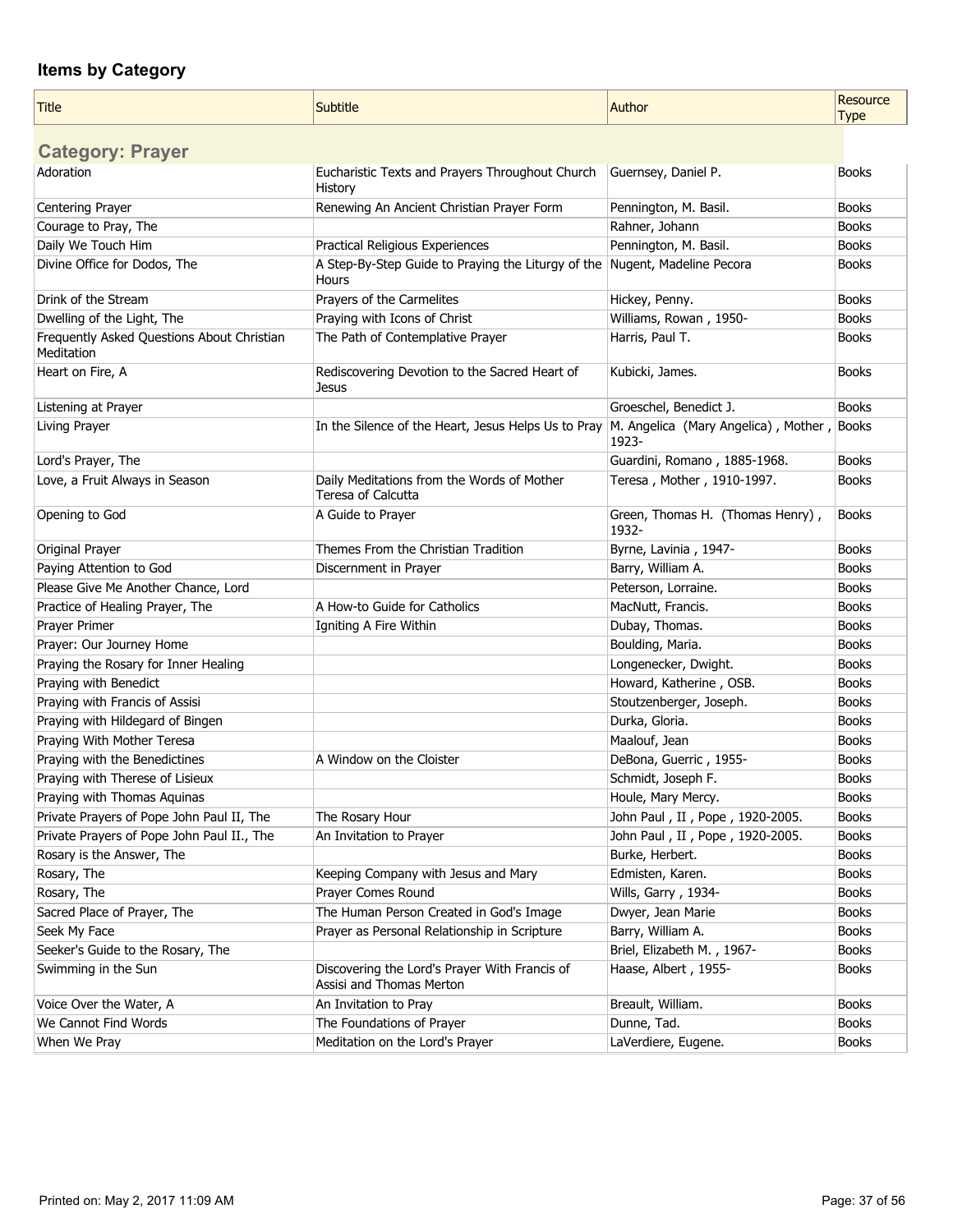| <b>Title</b>                                                        | Subtitle                                                                                     | Author                                                      | Resource<br><b>Type</b> |
|---------------------------------------------------------------------|----------------------------------------------------------------------------------------------|-------------------------------------------------------------|-------------------------|
| <b>Category: References</b>                                         |                                                                                              |                                                             |                         |
| Catholic Almanac - 1991                                             | The Most Complete one-Volume Encyclopedia of<br>Facts and Information on the Catholic Church | Foy, Felician A.                                            | <b>Books</b>            |
| Catholic Biblical Encyclopedia                                      | Old Testament                                                                                | Steinmueller, John E., 1899- [from old   Books]<br>catalog1 |                         |
| Catholic Biblical Encyclopedia                                      | New Testament                                                                                | Steinmueller, John E., 1899- [from old Books]<br>catalog1   |                         |
| Churches of Rome, The                                               |                                                                                              | Beny, Roloff.                                               | <b>Books</b>            |
| Cruden's Handy Concordance to the Bible                             | Includes 64 Page Index Of Persons, Places &<br><b>Subjects</b>                               | Cruden, Alexander                                           | <b>Books</b>            |
| Handy Bible Dictionary and Concordance, The                         |                                                                                              | Tenny, Merrill                                              | <b>Books</b>            |
| Inside the Vatican                                                  |                                                                                              | McDowell, Bart.                                             | <b>Books</b>            |
| Naming Your Child                                                   | Christian Names.                                                                             | Elderbroom, Yvette.                                         | <b>Books</b>            |
| New World Dictionary-Concordance to the New<br>American Bible., The |                                                                                              | World Publishing                                            | <b>Books</b>            |
| Upon This Rock.                                                     |                                                                                              | Menen, Aubrey.                                              | <b>Books</b>            |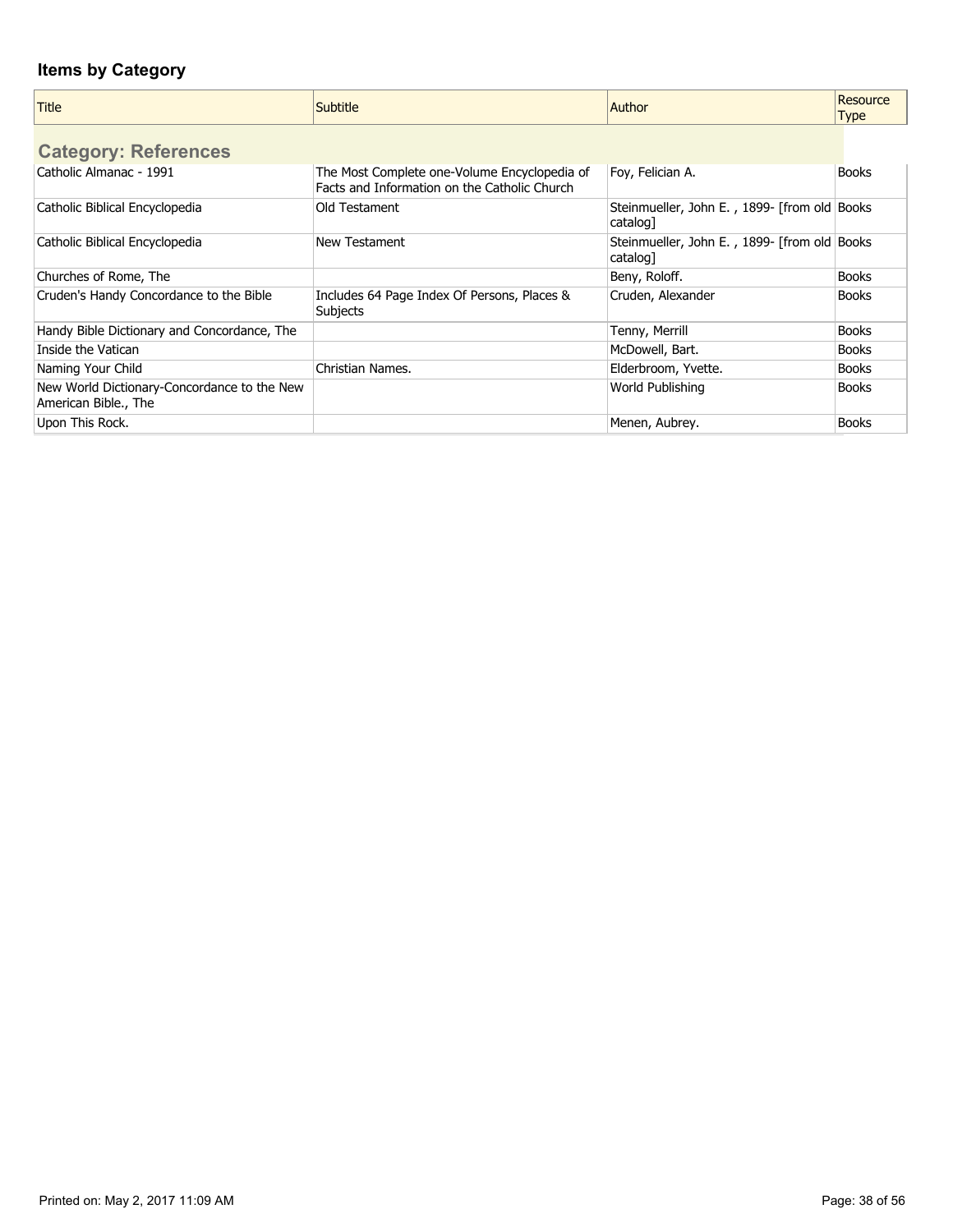| <b>Title</b>                                                 | Subtitle                                                                                                                   | Author                        | Resource<br><b>Type</b> |
|--------------------------------------------------------------|----------------------------------------------------------------------------------------------------------------------------|-------------------------------|-------------------------|
| <b>Category: Religion</b>                                    |                                                                                                                            |                               |                         |
| 111 Questions on Islam                                       | Samir Khalil Samir, S.J. on Islam and the West: A<br>Series of Interviews Conducted by Giorgio Paolucci<br>and Camille Eid | Samir, Khalil.                | <b>Books</b>            |
| Battle for God, The                                          | A History of Fundamentalism                                                                                                | Armstrong, Karen, 1944-       | <b>Books</b>            |
| Catholicism and Fundamentalism                               | The Attack on "Romanism" by "Bible Christians"                                                                             | Keating, Karl.                | <b>Books</b>            |
| Christianity, Islam, and Atheism                             | The Struggle for the Soul of the West                                                                                      | Kilpatrick, William.          | <b>Books</b>            |
| Closing of the Muslim Mind, The                              | How Intellectual Suicide Created the Modern<br><b>Islamist Crisis</b>                                                      | Reilly, Robert R., 1946-      | <b>Books</b>            |
| Confronting the New Age                                      | How to Resist a Growing Religious Movement                                                                                 | Groothuis, Douglas R., 1957-  | <b>Books</b>            |
| Future Church, The                                           | How Ten Trends are Revolutionizing the Catholic<br>Church                                                                  | Allen, John L., 1965-         | <b>Books</b>            |
| How Different Christian Churches Celebrate the<br>Sacraments |                                                                                                                            | Whalen, William J.            | <b>Books</b>            |
| Inside Islam                                                 | A Guide for Catholics                                                                                                      | Ali, Daniel.                  | <b>Books</b>            |
| Masonry Unmasked                                             | An Insider Reveals the Secrets of the Lodge                                                                                | Salza, John.                  | <b>Books</b>            |
| Religious World, The                                         | Communities of Faith                                                                                                       | Bush, Richard Clarence, 1923- | <b>Books</b>            |
| <b>Restless Churches</b>                                     | How Canada's Churches Can Contribute to the<br>Emerging Religious Renaissance                                              | Bibby, Reginald Wayne, 1943-  | <b>Books</b>            |
| <b>Restless Gods</b>                                         | The Renaissance of Religion in Canada                                                                                      | Bibby, Reginald W.            | <b>Books</b>            |
| Unicorn In The Sanctuary, The                                | The New Age Movement In The Catholic Church                                                                                | England, Randy.               | <b>Books</b>            |
| Way of Torah, The                                            | an introduction to Judaism                                                                                                 | Neusner, Jacob, 1932-         | <b>Books</b>            |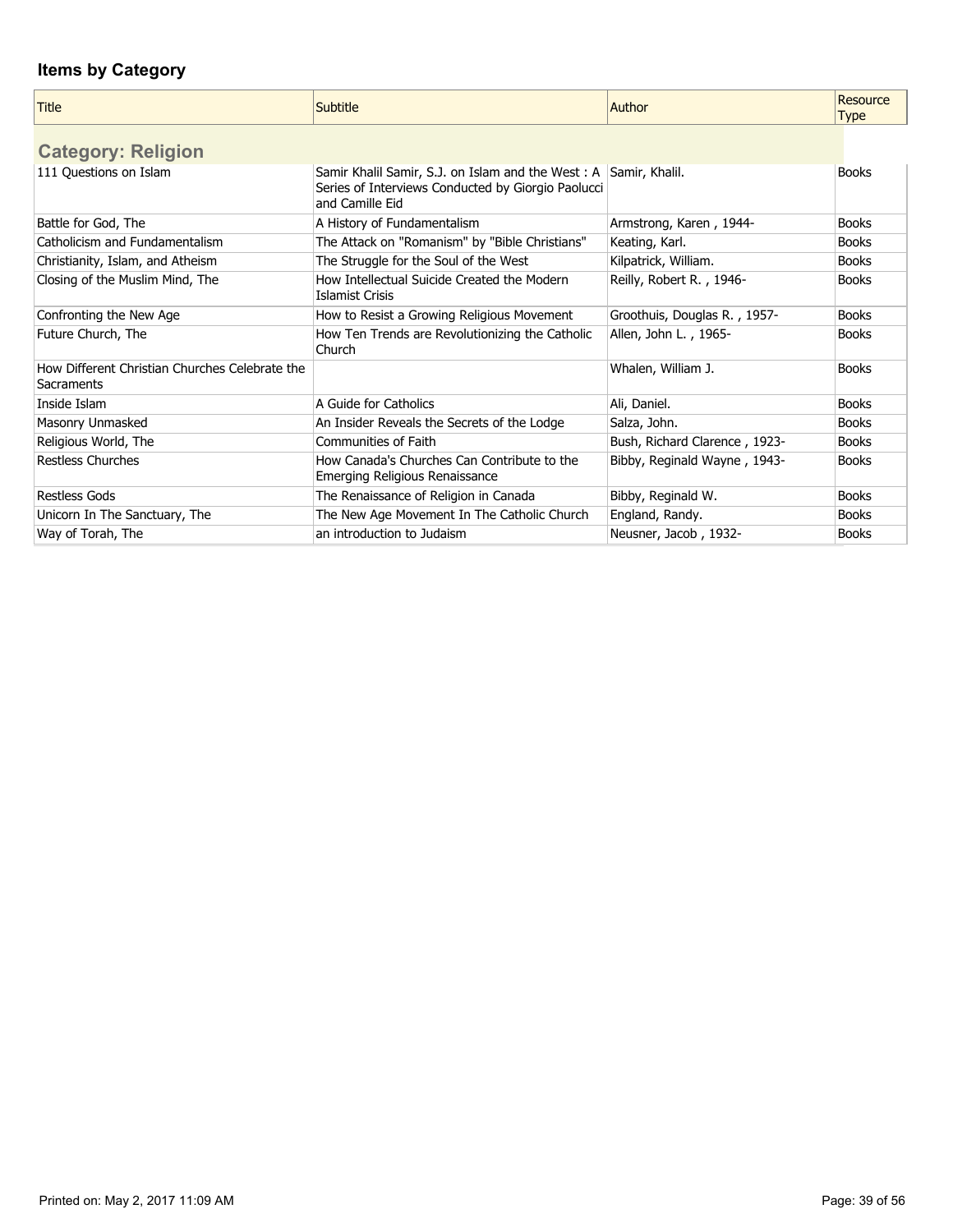| <b>Title</b>                                          | Subtitle                                                                                             | Author                                 | <b>Resource</b><br><b>Type</b> |
|-------------------------------------------------------|------------------------------------------------------------------------------------------------------|----------------------------------------|--------------------------------|
| <b>Category: Sacraments</b>                           |                                                                                                      |                                        |                                |
| 7 Secrets of Confession                               |                                                                                                      | Flynn, Vinny                           | <b>Books</b>                   |
| 7 Secrets of Confession                               |                                                                                                      | Flynn, Vinny                           | <b>Books</b>                   |
| 7 Secrets of the Eucharist                            |                                                                                                      | Flynn, Vinny.                          | <b>Books</b>                   |
| Book of Sacramental Basics, The                       |                                                                                                      | Guzie, Tad W.                          | <b>Books</b>                   |
| Christian Sacraments of Initiation, The               | Baptism, Confirmation, Eucharist                                                                     | Osborne, Kenan B.                      | <b>Books</b>                   |
| Confession                                            |                                                                                                      | Speyr, Adrienne von.                   | <b>Books</b>                   |
| Doors to the Sacred                                   | An Historical Introduction to the Sacraments in the Martos, Joseph, 1943-.<br>Catholic Church        |                                        | <b>Books</b>                   |
| Essential Catholic Handbook of the Sacraments,<br>The | A Summary of Beliefs, Rites, and Prayers : (with a Santa, Thomas M., 1952-<br>glossary of key terms) |                                        | <b>Books</b>                   |
| Eucharist                                             | Celebrating Its Rhythms in our Lives                                                                 | Bernier, Paul, 1937-                   | <b>Books</b>                   |
| For Everything a Season                               |                                                                                                      | Chittister, Joan.                      | <b>Books</b>                   |
| Go in Peace                                           | Your Guide to the Purpose and Power of<br>Confession                                                 | Pacwa, Mitch                           | <b>Books</b>                   |
| Healing Power of the Eucharist, The                   |                                                                                                      | Hampsch, John H.                       | <b>Books</b>                   |
| Hidden Treasure                                       | The Riches of the Eucharist                                                                          | Kaczmarek, Louis                       | <b>Books</b>                   |
| It Is The Lord!                                       | Sin and Confession Revisited                                                                         | Bausch, William J                      | <b>Books</b>                   |
| Light Is on for You, The                              | The Life-Changing Power of Confession                                                                | Wuerl, Cardinal Donald W.              | <b>Books</b>                   |
| Lord, Have Mercy                                      | The Healing Power of Confession                                                                      | Hahn, Scott.                           | <b>Books</b>                   |
| Lord, Have Mercy                                      | The Healing Power of Confession                                                                      | Hahn, Scott.                           | <b>Books</b>                   |
| <b>Not Without Parables</b>                           | Stories of Yesterday, Today and Eternity                                                             | Doherty, Catherine de Hueck            | <b>Books</b>                   |
| Pardon and Peace                                      | A Sinner's Guide to Confession                                                                       | Randolph, Francis.                     | <b>Books</b>                   |
| Power of the Sacraments, The                          |                                                                                                      | McKenna, OSC Briege                    | <b>Books</b>                   |
| Sacrament of Mercy, The                               | A Spiritual and Practical Guide to Confession                                                        | Weinandy, Thomas G. (Thomas<br>Gerard) | <b>Books</b>                   |
| Sacraments                                            | A New Understanding for a New Generation                                                             | Noll, Ray Robert, 1934-                | <b>Books</b>                   |
| Sacraments & Sacramentality                           |                                                                                                      | Cooke, Bernard J.                      | <b>Books</b>                   |
| Sacraments in Scripture                               | Salvation History Made Present                                                                       | Gray, Tim (Timothy Michael), 1942-     | <b>Books</b>                   |
| Sacraments in Scripture                               | Salvation History Made Present                                                                       | Gray, Tim (Timothy Michael), 1942-     | <b>Books</b>                   |
| Sacraments Today, The                                 | Their Meaning and Celebration                                                                        | Farrell, Christopher.                  | <b>Books</b>                   |
| Spirit in the Body                                    | A Guide to Understanding the Catholic Sacraments                                                     | Bildstein, Walter J.                   | <b>Books</b>                   |
| Swear to God                                          | The Promise and Power of the Sacraments                                                              | Hahn, Scott.                           | <b>Books</b>                   |
| Time for Embracing, A                                 | Reclaiming Reconciliation                                                                            | Upton, Julia.                          | <b>Books</b>                   |
| What You Should Know About the Sacraments             |                                                                                                      | Altemose, Charlene.                    | <b>Books</b>                   |
| Where Are We Going so Fast?                           | Fiding the Sacred in Everyday Moments                                                                | Warda, Jim.                            | <b>Books</b>                   |
| Why We Need Confession                                |                                                                                                      | Shaw, Russell                          | <b>Books</b>                   |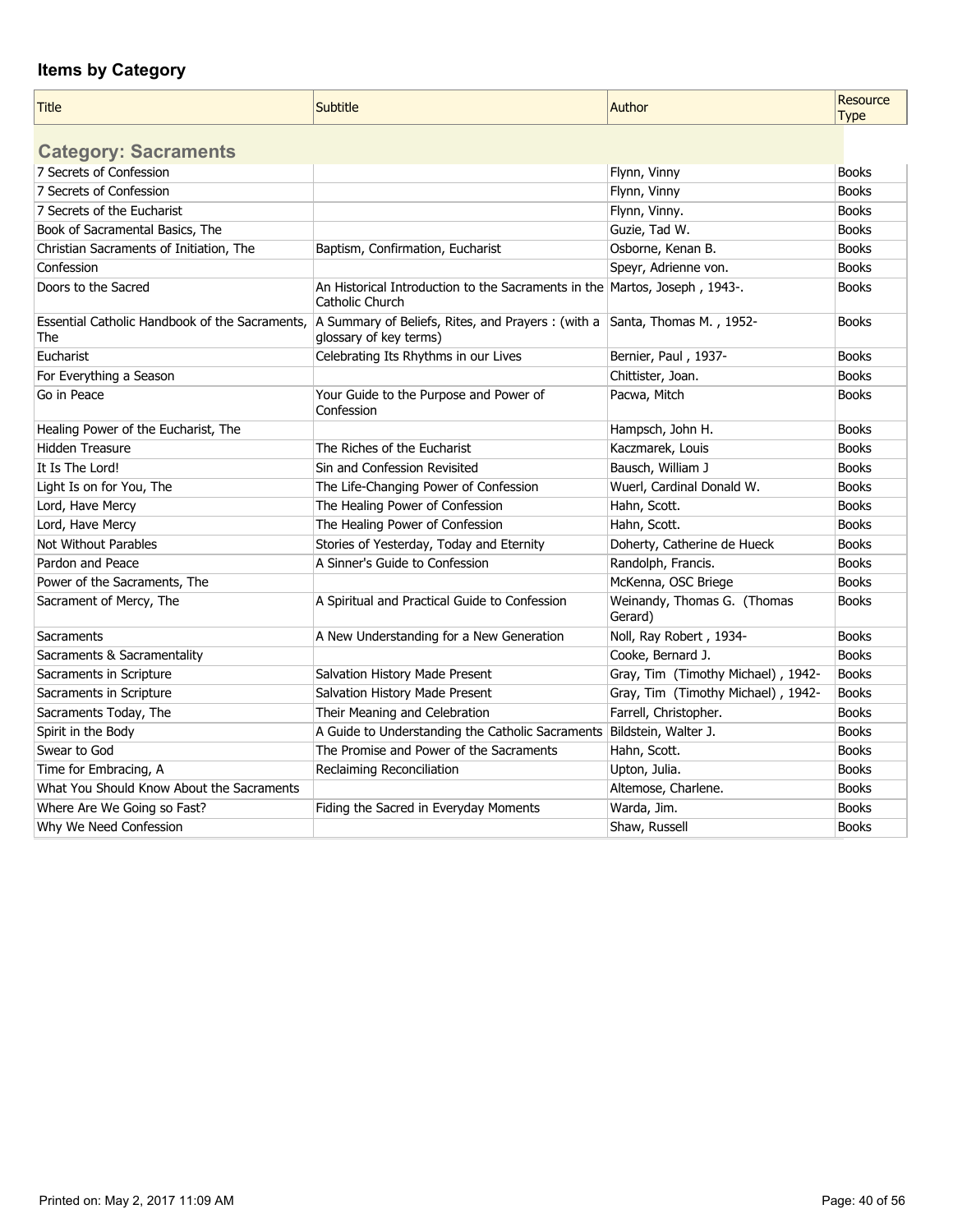| <b>Title</b>                                                | <b>Subtitle</b>                                                                                               | Author                                          | Resource<br><b>Type</b> |
|-------------------------------------------------------------|---------------------------------------------------------------------------------------------------------------|-------------------------------------------------|-------------------------|
| <b>Category: Season</b>                                     |                                                                                                               |                                                 |                         |
| <b>Beedahbun</b>                                            | First Light of Dawn                                                                                           | Leach, George.                                  | <b>Books</b>            |
| Biblical Meditations for Advent and the<br>Christmas Season |                                                                                                               | Stuhlmueller, Carroll.                          | <b>Books</b>            |
| <b>Biblical Meditations for Lent</b>                        |                                                                                                               | Stuhlmueller, Carroll.                          | <b>Books</b>            |
| <b>Biblical Meditations for Ordinary Time</b>               | Weeks 23-34                                                                                                   | Stuhlmueller, Carroll                           | <b>Books</b>            |
| <b>Biblical Meditations for Ordinary Time</b>               | Part II, Weeks 10 to 22                                                                                       | Stuhlmueller, Carroll                           | <b>Books</b>            |
| Biblical meditations for Ordinary Time - Weeks<br>$1 - 9$   |                                                                                                               | Stuhlmueller, Carroll.                          | <b>Books</b>            |
| Biblical Meditations for the Easter Season                  |                                                                                                               | Stuhlmueller, Carroll.                          | <b>Books</b>            |
| Bread and Wine                                              | Readings for Lent and Easter.                                                                                 | Various                                         | <b>Books</b>            |
| Holy Thursday                                               | An Intimate Remembrance                                                                                       | Mauriac, Frandcois, 1885-1970.                  | <b>Books</b>            |
|                                                             | Lent and Easter - Wisdom from Fulton J. Sheen Daily Scripture and Prayers Together With Sheen's<br>Own Words. | Sheen, Fulton J., (Fulton John), 1895<br>-1979. | <b>Books</b>            |
| Watch for the Light                                         | Readings for Advent and Christmas.                                                                            | Plough Publishing                               | <b>Books</b>            |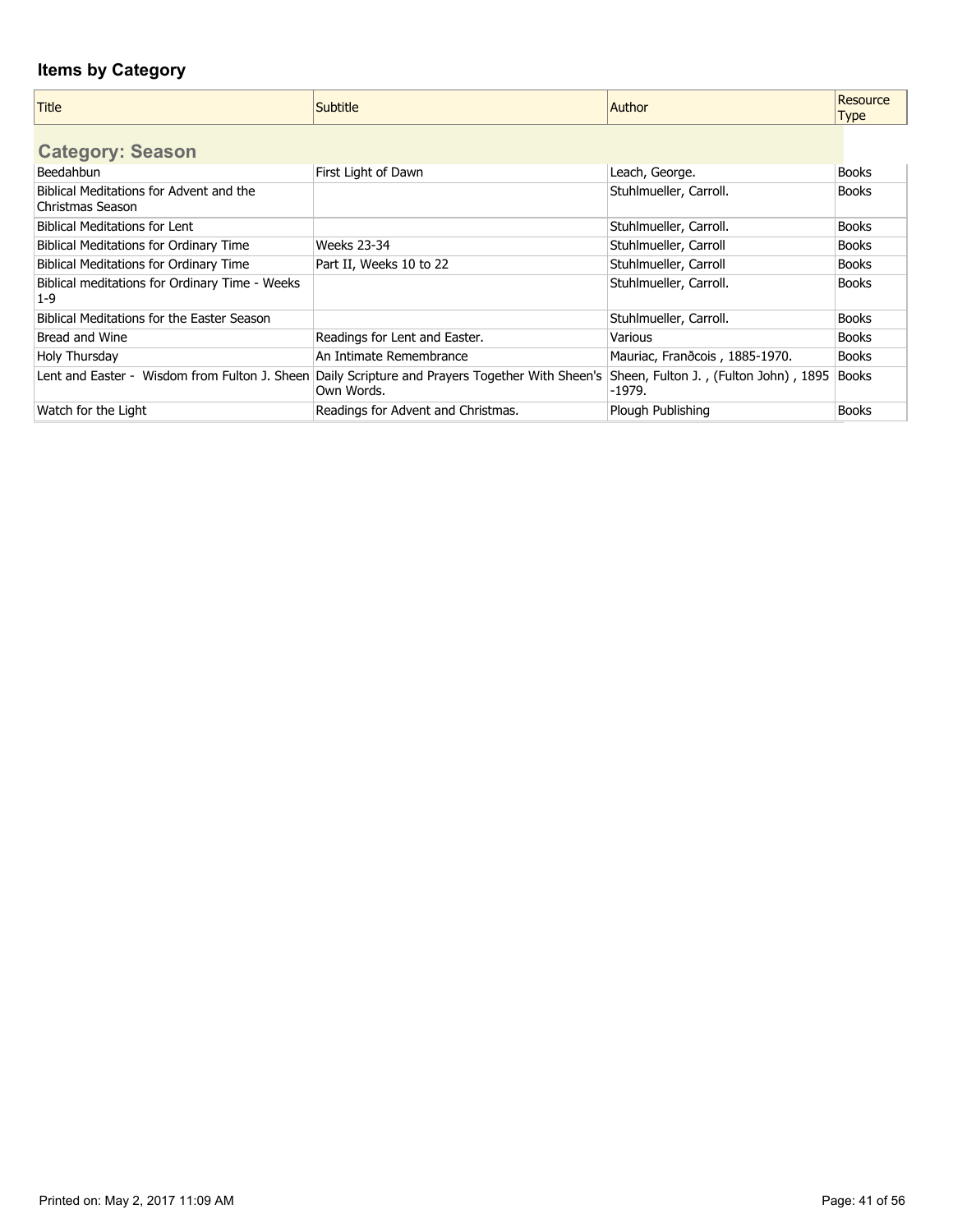| <b>Title</b>                                      | Subtitle                                                                                                              | Author                              | Resource<br><b>Type</b> |
|---------------------------------------------------|-----------------------------------------------------------------------------------------------------------------------|-------------------------------------|-------------------------|
| <b>Category: Spirituality</b>                     |                                                                                                                       |                                     |                         |
| 1012 Monastery Road                               | A Spiritual Journey                                                                                                   | Meninger, William.                  | <b>Books</b>            |
| 15 Days of Prayer With Saint Benedict             |                                                                                                                       | Gozier, Andrâe.                     | <b>Books</b>            |
| 33 Days to Merciful Love                          | A Do-it-Yourself Retreat in Preparation for Divine<br>Mercy Consecration                                              | Gaitley, Michael E.                 | <b>Books</b>            |
| 33 Days to Morning Glory                          | A Do-It-Yourself Retreat in Preparation For Marian<br>Consecration                                                    | Gaitley, Michael E., Father, M.I.C. | <b>Books</b>            |
| 365 Saints                                        | Your Daily Guide to the Wisdom and Wonder of<br>Their Lives                                                           | Koenig-Bricker, Woodeene.           | <b>Books</b>            |
| 7 Secrets of Divine Mercy                         |                                                                                                                       | Flynn, Vinny                        | <b>Books</b>            |
| 7 Secrets of Divine Mercy                         |                                                                                                                       | Flynn, Vinny                        | <b>Books</b>            |
| Abandonment to Divine Providence                  |                                                                                                                       | Caussade, Jean Pierre de, d. 1751.  | <b>Books</b>            |
| Abba, Father                                      |                                                                                                                       | Perquin, Bonaventure.               | <b>Books</b>            |
| <b>Abundant Treasures</b>                         | Meditations on the Many Gifts of the Spirit                                                                           | Svoboda, Melannie.                  | <b>Books</b>            |
| Aging                                             | The Fulfillment of Life                                                                                               | Nouwen, Henri J. M.                 | <b>Books</b>            |
| Allowing the Creator to Deal With the Creature    | An Approach to the Spiritual Exercises of Ignatius<br>of Loyola                                                       | Barry, William A.                   | <b>Books</b>            |
| Am I Living a Spiritual Life?                     | Qestions and Answers For Those Who Pray                                                                               | Muto, Susan Annette.                | <b>Books</b>            |
| Amazing Grace for the Catholic Heart              | 101 Stories of Faith, Hope, Inspiration & Humor                                                                       | Cavins, Jeff                        | <b>Books</b>            |
| Amazing Grace for the Catholic Heart              | 101 Stories of Faith, Hope, Inspiration & Humor                                                                       | Cavins, Jeff                        | <b>Books</b>            |
| Amazing Grace for Those Who Suffer                | 10 Life-Changing Stories of Hope and Healing                                                                          | Cavins, Jeff                        | <b>Books</b>            |
| And You Are Christ's                              | The Charism of Virginity and the Celibate Life                                                                        | Dubay, Thomas                       | <b>Books</b>            |
| Angel Power                                       |                                                                                                                       | Connell, Janice T.                  | <b>Books</b>            |
| Angels and Saints                                 | Biblical Guide to Friendship with God's Holy Ones,<br>А                                                               | Hahn, Scott.                        | <b>Books</b>            |
| Answering the New Atheism                         | Dismantling Dawkins' Case Against God                                                                                 | Hahn, Scott.                        | <b>Books</b>            |
| Any Friend of God's is a Friend of Mine           | A Biblical and Historical Explanation of the Catholic   Madrid, Patrick, 1960-<br>Doctrine of the Communion of Saints |                                     | <b>Books</b>            |
| Arise from Darkness                               | When Life Doesn't Make Sense                                                                                          | Groeschel, Benedict J.              | <b>Books</b>            |
| At Sea With God                                   |                                                                                                                       | Silf, Margaret                      | <b>Books</b>            |
| At the Heart of the Gospel                        | Reclaiming the Body for the New Evangelization                                                                        | West, Christopher, 1969-            | <b>Books</b>            |
| Authentic Devotion                                | Introduction to the Devout Life by Francis de Sales Bangley, Bernard, 1935-<br>: a modern interpretation              |                                     | <b>Books</b>            |
| Authenticity                                      | A Biblical Theology of Discernment                                                                                    | DuBay, Thomas                       | <b>Books</b>            |
| Autumn Gospel                                     | Women in the Second Half of Life                                                                                      | Fischer, Kathleen R., 1940-         | <b>Books</b>            |
| Awakenings                                        |                                                                                                                       | Keating, Thomas.                    | <b>Books</b>            |
| Be a Man!                                         | Becoming the Man God Created You to Be                                                                                | Richards, Larry.                    | <b>Books</b>            |
| Be Healed                                         | A Guide to Encountering the Powerful Love of<br>Jesus in Your Life                                                    | Schuchts, Bob.                      | <b>Books</b>            |
| Be Not Afraid                                     |                                                                                                                       | Vanier, Jean, 1928-                 | <b>Books</b>            |
| <b>Beautiful Mercy</b>                            | Experiencing God's Unconditional Love So We Can<br>Share it With Others                                               | Francis, Pope, 1936-                | <b>Books</b>            |
| Becoming Catholic Even If You Happen to Be<br>One |                                                                                                                       | Killgallon, James J., 1914-1988.    | <b>Books</b>            |
| Becoming Human                                    |                                                                                                                       | Vanier, Jean, 1928-                 | <b>Books</b>            |
| Behold the Beauty of the Lord                     | Praying with Icons                                                                                                    | Nouwen, Henri J. M.                 | <b>Books</b>            |
| Behold the Beauty of the Lord                     | Praying With Icons                                                                                                    | Nouwen, Henri J. M.                 | <b>Books</b>            |
| Behold, I Stand at the Door and Knock             |                                                                                                                       | Biela, Slawomir.                    | <b>Books</b>            |
| Beloved                                           | Henrii Nouwen in Conversation                                                                                         | Roderick, Philip                    | <b>Books</b>            |
| Beyond the Mirror                                 | Reflections on Death and Life                                                                                         | Nouwen, Henri J. M.                 | <b>Books</b>            |
| Beyond The Walls                                  | Monastic Wisdom For Everyday Life                                                                                     | Wilkes, Paul, 1938-                 | <b>Books</b>            |
| <b>Biblical faith and Fathering</b>               | Why We Call God "Father"                                                                                              | Miller, John W., 1926-              | <b>Books</b>            |
| Blessed are the Bored in Spirit                   | A Young Catholic's Search for Meaning                                                                                 | Hart, Mark, 1973-                   | <b>Books</b>            |
| Blessed Pier Giorgio Frassati                     | An Ordinary Christian                                                                                                 | Di Lorenzo, Maria.                  | <b>Books</b>            |
| Breakfast with Jesus                              | Discover His Presence Every Day                                                                                       |                                     | <b>Books</b>            |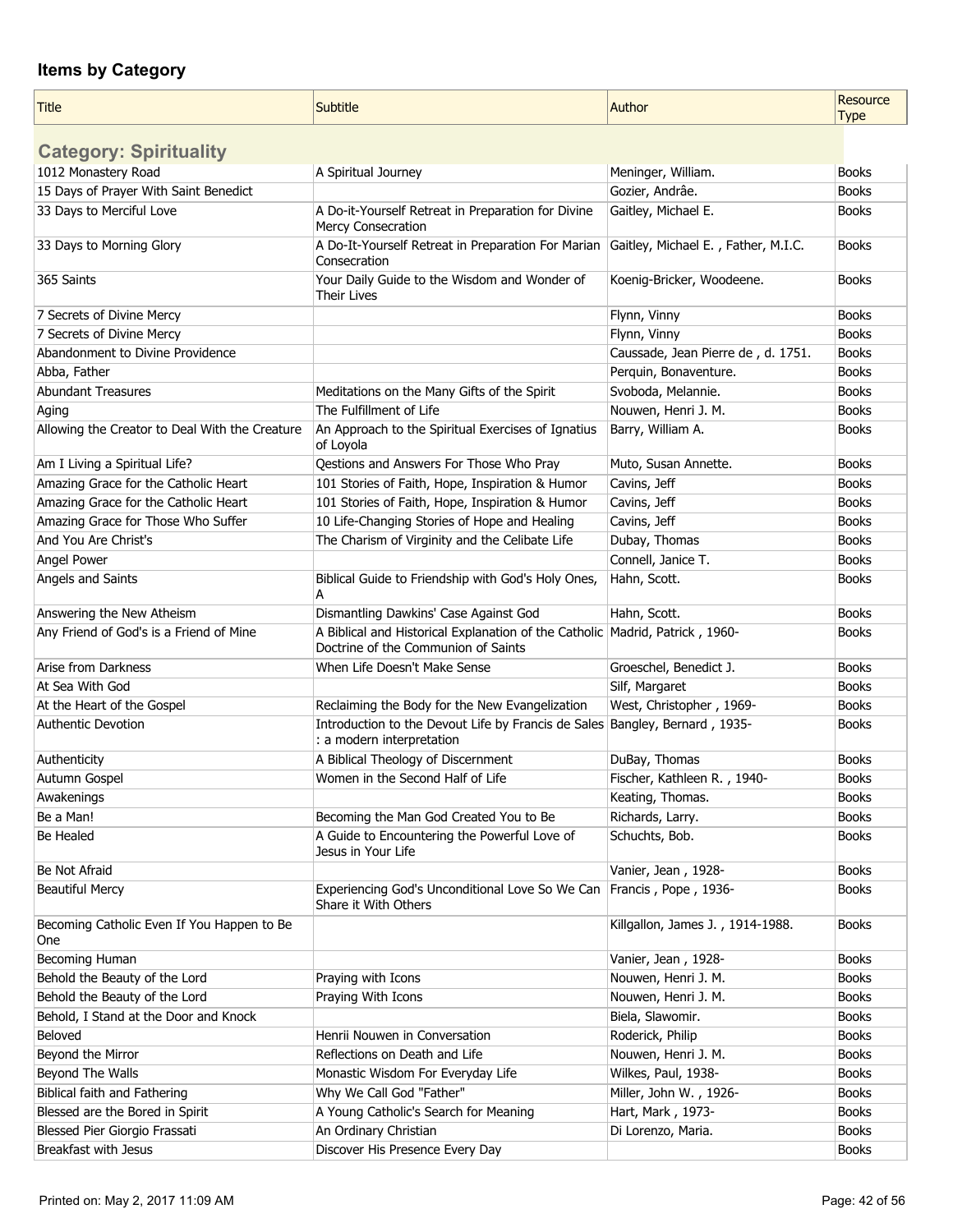| <b>Title</b>                                              | Subtitle                                                                               | Author                                       | Resource<br><b>Type</b> |
|-----------------------------------------------------------|----------------------------------------------------------------------------------------|----------------------------------------------|-------------------------|
| <b>Bright Darkness</b>                                    | Jesus - The Lover of Mankind                                                           | Maloney, George A.                           | <b>Books</b>            |
| Broken Body, The                                          |                                                                                        | Vanier, Jean, 1928-                          | <b>Books</b>            |
| Broken Bread and Broken Bodies                            | The Lord's Supper and World Hunger                                                     | Grassi, Joseph A.                            | <b>Books</b>            |
| Brother Fire, Sister Earth                                | The Way of St. Francis for a Socially Responsible<br>World                             | Torchia, Adela                               | <b>Books</b>            |
| <b>But I Have Called You Friends</b>                      | Reflections on the Art of Christian Friendship                                         | Mary Francis, Mother, 1921-                  | <b>Books</b>            |
| By Grief Refined                                          | Letters to a Widow                                                                     | Von Hildebrand, Alice.                       | <b>Books</b>            |
| By What Authority?                                        | An Evangelical Discovers Catholic Tradition                                            | Shea, Mark P.                                | <b>Books</b>            |
| By What Authority?                                        | An Evangelical Discovers Catholic Tradition -<br>Abridged Edition                      | Shea, Mark P.                                | <b>Books</b>            |
| Call to Joy, A                                            | Lliving in the Presence of God                                                         | Kelly, Matthew.                              | <b>Books</b>            |
| Called to Build a More Fraternal and Evangelical<br>World | Commentary on the Rule of the Secular Franciscan O.F.M., Benet A. Fonck<br>Order       |                                              | <b>Books</b>            |
| Called to Follow Christ                                   | Commentary on the Secular Franciscan Rule                                              | Fonck, Benet A.                              | <b>Books</b>            |
| Called to Holiness                                        | What it Means to Encounter the Living God                                              | Martin, Ralph, 1942-                         | <b>Books</b>            |
| Called to Life                                            |                                                                                        | Philippe, Jacques, Rev.                      | <b>Books</b>            |
| Called to Proclaim Christ                                 | Short Reflections on the SFO Rule                                                      | Fonck, Benet A.                              | <b>Books</b>            |
| Called to Rebuild the Church                              | A Spiritual Commentary on the General<br>Constitutions of the Secular Franciscan Order | Bach, Lester.                                | <b>Books</b>            |
| Can God be Trusted?                                       | Finding Faith in Troubled Times                                                        | Williams, Thomas D., LC                      | <b>Books</b>            |
| Carmelite Way, The                                        | An Ancient Path for Today's Pilgrim                                                    | Welch, John, 1939-                           | <b>Books</b>            |
| Catholic Challenge, The                                   | Six Keys to a Deeper Spiritual Life                                                    | Cirner, Therese.                             | <b>Books</b>            |
| Catholic Christmas Book, The                              |                                                                                        | Weiser, Father Francis                       | <b>Books</b>            |
| Catholic Church at the End of an Age, The                 | What is the Spirit Saying?                                                             | Martin, Ralph, 1942-                         | <b>Books</b>            |
| Catholic Church at the End of an Age, The                 | What is the Spirit Saying?                                                             | Martin, Ralph, 1942-                         | <b>Books</b>            |
| <b>Catholic Customs</b>                                   | A Fresh Look at Traditional Practices                                                  | Flaherty, Regis J.                           | <b>Books</b>            |
| Catholic Etiquette                                        | What You Need to Know About Catholic Rites and                                         | Isca, Kay Lynn.                              | <b>Books</b>            |
|                                                           | Wrongs                                                                                 |                                              |                         |
| Catholic Passion, The                                     | Rediscovering the Power and Beauty of the Faith                                        | Scott, David                                 | <b>Books</b>            |
| Catholic Perspective on the Purpose Driven Life,<br>А     |                                                                                        | Champlin, Joseph M.                          | <b>Books</b>            |
| Catholic Tide Continues to Turn, The                      |                                                                                        | Hartline, David J.                           | <b>Books</b>            |
| Catholicism                                               | A Journey to the Heart of the Faith                                                    | Barron, Robert E., 1959-                     | <b>Books</b>            |
| Catholicism                                               | A Journey to the Heart of the Faith                                                    | Barron, Robert E., 1959-                     | <b>Books</b>            |
| Celebrate 2000!                                           | A Three Year Reader: Reflections on Jesus, The<br>Holy Spirit, and the Father          | John Paul, II, Pope, 1920-2005.              | <b>Books</b>            |
| Chaos or Creation                                         | Spirituality in Mid-Life                                                               | Carroll, L. Patrick                          | <b>Books</b>            |
| Chastity, Poverty, and Obedience                          | Recovering the Vision for the Renewal of Religious<br>Life                             | Mary Francis, Mother, 1921-                  | <b>Books</b>            |
| Christian Meaning of Human Sexuaity, The                  |                                                                                        | Quay, Paul M.                                | <b>Books</b>            |
| Christian Reflections,                                    |                                                                                        | Lewis, C. S. (Clive Staples), 1898-<br>1963. | <b>Books</b>            |
| Christian Reunion and Other Essays                        |                                                                                        | Lewis, C. S.                                 | <b>Books</b>            |
| Christian Vision, The                                     | The Truth That Sets Us Free                                                            | Powell, John Joseph, 1925-                   | <b>Books</b>            |
| Christianity For Modern Pagans                            | Pascal's Pensâees Edited, Outlined, and Explained                                      | Kreeft, Peter.                               | <b>Books</b>            |
| Church of Mercy, The                                      | A Vision for the Church                                                                | Francis, Pope, 1936-                         | <b>Books</b>            |
| Church of Mercy, The                                      | A Vision for the Church                                                                | Francis, Pope, 1936-                         | <b>Books</b>            |
| Civilization of Love, A                                   | What Every Catholic Can Do to Transform the<br>World                                   | Anderson, Carl A.                            | <b>Books</b>            |
| Claiming our Deepest Desires                              | The Power of an Intimate Marriage                                                      | Brennan, M. Bridget, 1941-                   | <b>Books</b>            |
| Cloud of Unknowing, The                                   |                                                                                        | Bangley, Bernard, 1935-                      | <b>Books</b>            |
| Cloud of Unknowing, The                                   | With the Book of Privy Counsel                                                         | Butcher, Carmen Acevedo.                     | <b>Books</b>            |
| Clowning in Rome                                          | Reflections on Solitude, Celibacy, Prayer, and<br>Contemplation                        | Nouwen, Henri J. M.                          | <b>Books</b>            |
| Come Down, Zacchaeus                                      | Spirituality & the Laity                                                               | Green, Thomas H. (Thomas Henry),<br>1932-    | <b>Books</b>            |
| Come Thirsty                                              | Receive What Your Soul Longs for                                                       | Lucado, Max                                  | <b>Books</b>            |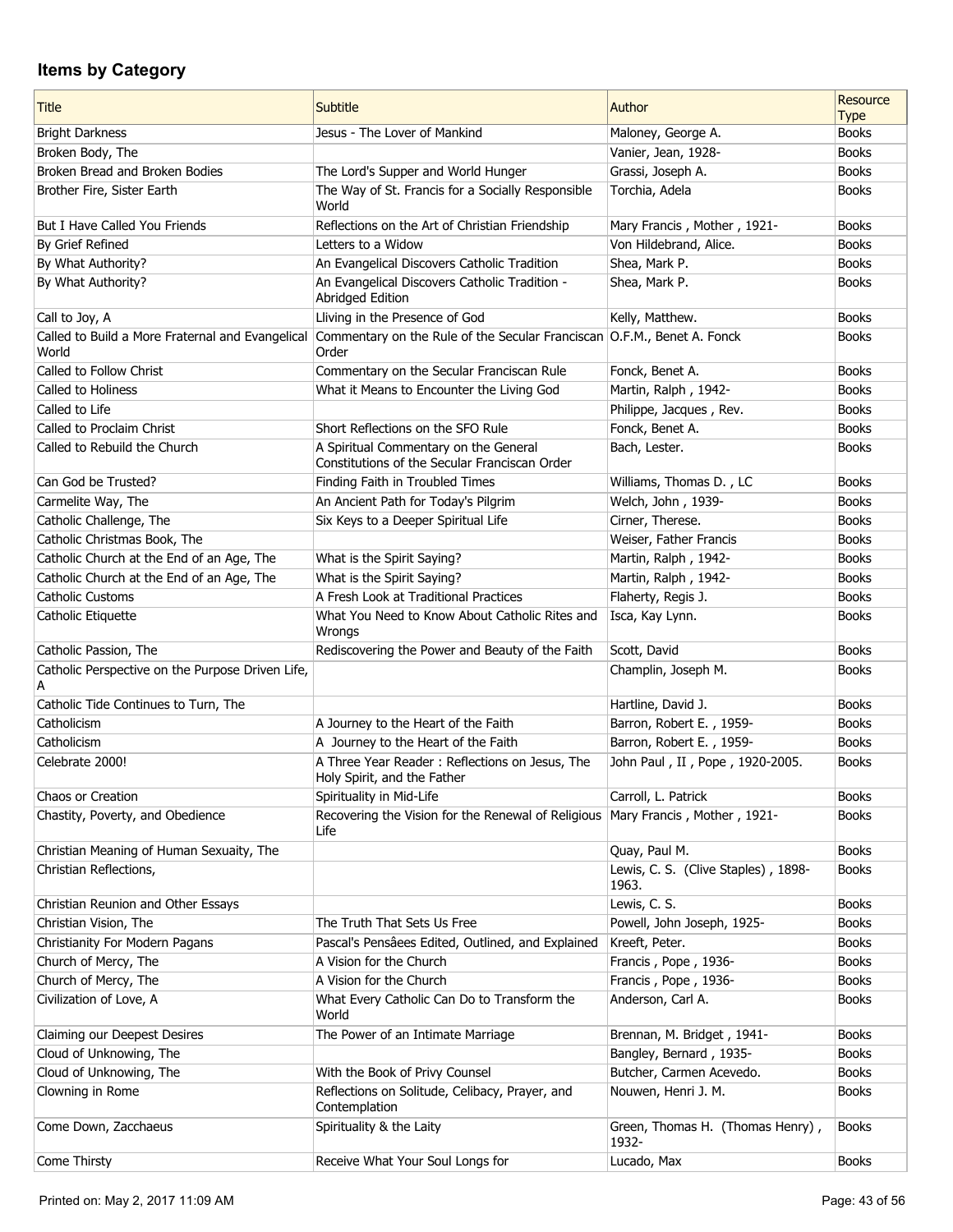| Title                                                                            | <b>Subtitle</b>                                                                   | Author                                                         | Resource<br><b>Type</b> |
|----------------------------------------------------------------------------------|-----------------------------------------------------------------------------------|----------------------------------------------------------------|-------------------------|
| Come, Follow Me                                                                  | An Introduction to Leadership in the Catholic<br>Charismatic Renewal              | DeGrandis, Robert                                              | <b>Books</b>            |
| Coming Catholic Church, The                                                      | How the Faithful Are Shaping a New American<br>Catholicism                        | Gibson, David, 1969-                                           | <b>Books</b>            |
| Coming Home                                                                      | Madonna House Reflects on the Gospel                                              | Doherty, Catherine De Hueck (<br>Introduction ) Madonna House; | <b>Books</b>            |
| Community & Growth                                                               | Our Pilgrimage Together                                                           | Vanier, Jean, 1928-                                            | <b>Books</b>            |
| Companions of the Cross                                                          |                                                                                   | Bedard, Bob.                                                   | <b>Books</b>            |
| Companions of the Cross                                                          |                                                                                   | Bedard, Bob.                                                   | <b>Books</b>            |
| Compassion                                                                       | Living in the Spirit of Francis                                                   | Delio, Ilia.                                                   | <b>Books</b>            |
| Compassion                                                                       | A Reflection on the Christian Life                                                | McNeill, Donald P.                                             | <b>Books</b>            |
| Complete C. S. Lewis Signature Classics, The                                     |                                                                                   | Lewis, C. S.                                                   | <b>Books</b>            |
| Consoling the Heart of Jesus                                                     | A Do-it-Yourself Retreat, Inspired by the Spiritual<br>Exercises of St. Ignatius  | Gaitley, Michael E.                                            | <b>Books</b>            |
| Contemplation and Midlife Crisis                                                 | Examples From Classical and Contemporay<br>Spirituality                           | Carfagna, Rosemarie, 1947-                                     | <b>Books</b>            |
| Conversion                                                                       | A Spiritual Journey                                                               | Muggeridge, Malcolm                                            | <b>Books</b>            |
| Courage to be Catholic, The                                                      | Crisis, Reform, and the Future of the Church                                      | Weigel, George, 1951-                                          | <b>Books</b>            |
| <b>Creative Ministry</b>                                                         |                                                                                   | Nouwen, Henri J. M.                                            | <b>Books</b>            |
| Crisis of Saints, A                                                              | The Call to Heroic Faith in an Unheroic World                                     | Rutler, George W. (George William)                             | <b>Books</b>            |
| Crossing the Threshold of Hope                                                   | Large Print Edition                                                               | John Paul, II, Pope, 1920-2005.                                | <b>Books</b>            |
| Cup of our Life, The                                                             | A Guide to Spiritual Growth                                                       | Rupp, Joyce.                                                   | <b>Books</b>            |
| Cup of Our Life, The                                                             | A Guide for Spiritual Growth                                                      | Rupp, Joyce.                                                   | <b>Books</b>            |
| Da Vinci Deception, The                                                          | 100 Questions About the Facts and Fiction of the<br>Da Vinci Code                 | Shea, Mark P.                                                  | <b>Books</b>            |
| Darkness in the Marketplace                                                      | The Christian At Prayer in the World                                              | Green, Thomas H. (Thomas Henry),<br>1932-                      | <b>Books</b>            |
| Darwin Myth, The                                                                 | The Life and Lies of Charles Darwin                                               | Wiker, Benjamin, 1960-                                         | <b>Books</b>            |
| Deacon Reader, The                                                               |                                                                                   | Keating, James.                                                | <b>Books</b>            |
| Dear Father                                                                      | A Message of Love to Priests                                                      | Doherty, Catherine De Hueck                                    | <b>Books</b>            |
| Dear Heart, Come Home                                                            | The Path of Midlife Spirituality                                                  | Rupp, Joyce.                                                   | <b>Books</b>            |
| <b>Dionysos Rising</b>                                                           | The Birth of Cultural Revolution Out of the Spirit of Jones, E. Michael.<br>Music |                                                                | <b>Books</b>            |
| Discernment                                                                      | Reading the Signs of Daily Life                                                   | Nouwen, Henri J. M.                                            | <b>Books</b>            |
| Discipleship Essentials                                                          | A Guide to Building Your Life in Christ                                           | Ogden, Greg                                                    | <b>Books</b>            |
| <b>Divine Mercy</b>                                                              | A Guide from Genesis to Benedict XVI                                              | Stackpole, Robert.                                             | <b>Books</b>            |
| Divine Renovation                                                                | From a Maintenance to a Missional Parish                                          | Mallon, Fr. James                                              | Books                   |
| Don't Read This Book!                                                            |                                                                                   | Auer, Jim.                                                     | <b>Books</b>            |
| Duty of Delight, The                                                             | The Diaries of Dorothy Day                                                        | Day, Dorothy                                                   | <b>Books</b>            |
| Eight-Day Retreat, An                                                            | Alone With the Alone                                                              | Maloney, George A., 1924-                                      | <b>Books</b>            |
| <b>Encountering Jesus</b>                                                        | How People Come to Faith and Discover<br>Discipleship                             | Gittins, Anthony J., 1943-                                     | <b>Books</b>            |
| <b>Ending Abortion</b>                                                           | Not Just Fighting It!                                                             | Pavone, Frank A.                                               | <b>Books</b>            |
| Eruption to Hope.                                                                |                                                                                   | Vanier, Jean, 1928-                                            | <b>Books</b>            |
| <b>Essential Writings</b>                                                        | Spiritual Master                                                                  | Merton, Thomas, 1915-1968.                                     | <b>Books</b>            |
| <b>Evangelizing Catholics</b>                                                    | A Mission Manual for the New Evangelization                                       | Hahn, Scott.                                                   | <b>Books</b>            |
| Everyday Apostle, The                                                            | Commonsense Ways to Draw Others to Christ                                         | Gareschâe, Edward F. (Edward<br>Francis), 1876-1960.           | <b>Books</b>            |
| Everything Belongs                                                               | The Gift of Contemplative Prayer                                                  | Rohr, Richard                                                  | <b>Books</b>            |
| Everything You Ever Wanted to Know About<br>Heaven-- But Never Dreamed of Asking |                                                                                   | Kreeft, Peter.                                                 | <b>Books</b>            |
| Everything You Ever Wanted to Know About<br>Heaven-- But Never Dreamed of Asking |                                                                                   | Kreeft, Peter.                                                 | <b>Books</b>            |
| Exorcist-- More Stories, An                                                      |                                                                                   | Amorth, Gabriele.                                              | <b>Books</b>            |
| Experience of Celibacy, An                                                       | A Creative Reflection on ntimacy, Loneliness,<br>Sexuality and Commitment         | Clark, Keith, 1939-                                            | <b>Books</b>            |
| Experience of Spirit, An                                                         | Spirituality and Storytelling                                                     | Shea, John, 1941-                                              | <b>Books</b>            |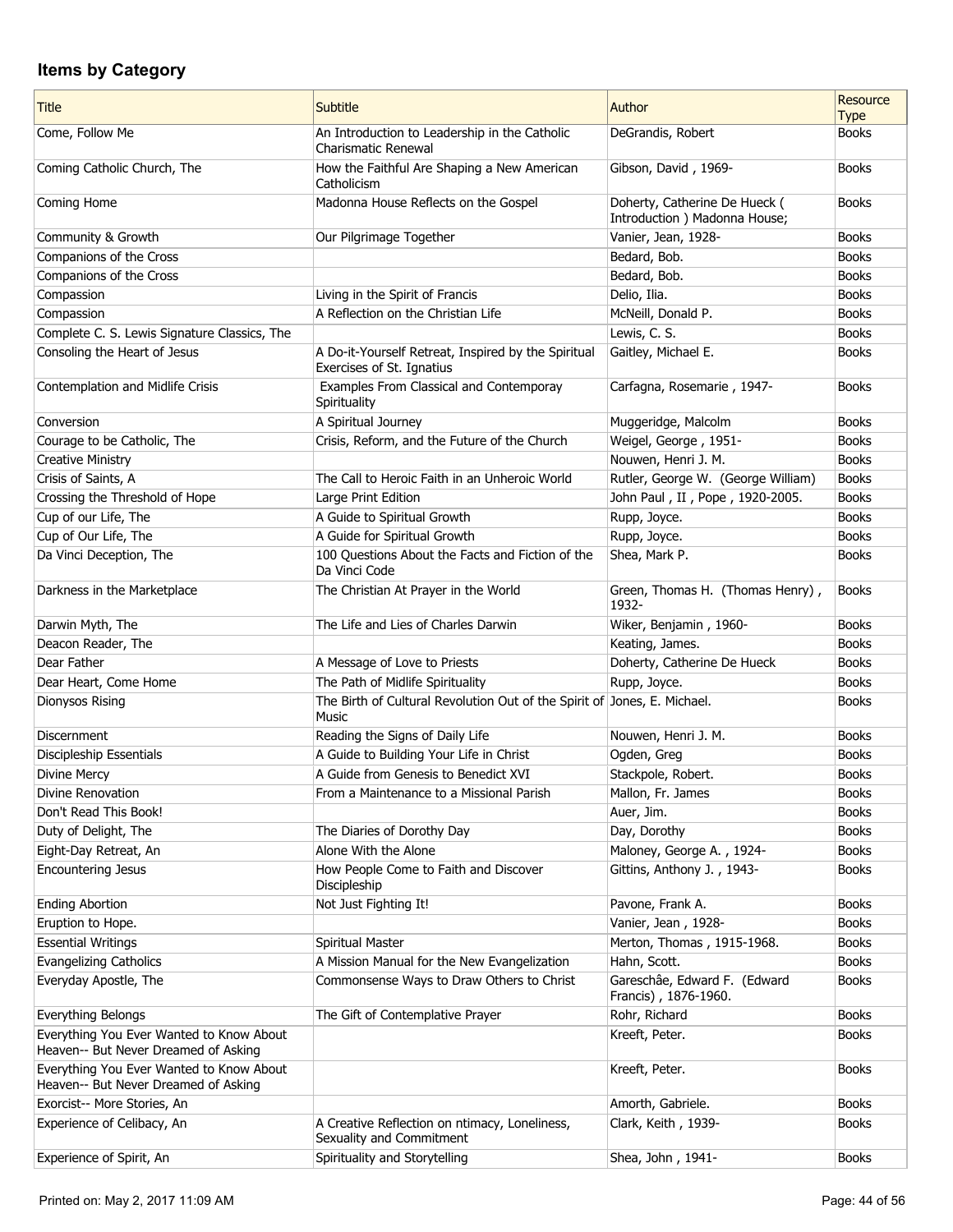| <b>Title</b>                                                    | <b>Subtitle</b>                                                                                            | Author                                                  | Resource<br><b>Type</b> |
|-----------------------------------------------------------------|------------------------------------------------------------------------------------------------------------|---------------------------------------------------------|-------------------------|
| <b>Extreme Makeover</b>                                         | Women Transformed by Christ, Not Conformed to<br>the Culture                                               | Tomeo, Teresa                                           | <b>Books</b>            |
| <b>Extreme Makeover</b>                                         | Women Transformed by Christ, Not Conformed to<br>the Culture                                               | Tomeo, Teresa.                                          | <b>Books</b>            |
| Faith and Violence                                              | Christian Teaching and Christian Practice                                                                  | Merton, Thomas                                          | <b>Books</b>            |
| Father Who Keeps His Promises, A                                | God's Covenant Love in Scripture                                                                           | Hahn, Scott.                                            | <b>Books</b>            |
| Fatima For Today                                                | The Urgent Marian Message of Hope                                                                          | Apostoli, Andrew.                                       | <b>Books</b>            |
| Fearless                                                        | Imagine Your Life Without Fear                                                                             | Lucado, Max                                             | <b>Books</b>            |
| Fearless                                                        | Imagine Your Life Without Fear                                                                             | Lucado, Max                                             | <b>Books</b>            |
| Finding God in All Things                                       |                                                                                                            | Barry, William A.                                       | <b>Books</b>            |
| Finding God in All Things                                       | A Companion To The Spiritual Exercises of St.<br>Ignatius                                                  | Barry, William A.                                       | <b>Books</b>            |
| Finding God in the Dark II                                      | Taking the Spiritual Exercises of St. Ignatius to the Pungente, John<br>Movies                             |                                                         | <b>Books</b>            |
| Finding the Elusive God                                         |                                                                                                            | Scanlon, Paul, O.P.                                     | <b>Books</b>            |
| Finding True Happiness                                          |                                                                                                            | Sheen, Fulton                                           | <b>Books</b>            |
| First Comes Love                                                | Finding Your Family in the Church and the Trinity                                                          | Hahn, Scott.                                            | <b>Books</b>            |
| Fit For Eternal Life                                            | A Christian Approach to Working Out, Eating<br>Right, and Building the Virtues for Fitness in Your<br>Soul | Vost, Kevin.                                            | <b>Books</b>            |
| Five Great Catholic Ideas                                       |                                                                                                            | Clark, Edward Wm.                                       | <b>Books</b>            |
| Followers of Jesus                                              |                                                                                                            | Vanier, Jean                                            | <b>Books</b>            |
| Following Francis of Assisi                                     | A Spirituality For Daily Living                                                                            | Normile, Patti.                                         | <b>Books</b>            |
| Forgotten Among the Lilies                                      | Learning to Live Beyond our Fears                                                                          | Rolheiser, Ronald.                                      | <b>Books</b>            |
| Four Signs of a Dynamic Catholic, The                           |                                                                                                            | Kelly, Matthew                                          | <b>Books</b>            |
| Four Signs of a Dynamic Catholic, The                           |                                                                                                            | Kelly, Matthew.                                         | <b>Books</b>            |
| Four Steps to Spiritual Freedom                                 |                                                                                                            | Ryan, Thomas, Father.                                   | <b>Books</b>            |
| Francis and the San Damiano Cross                               | Meditations on Spiritual Transformation                                                                    | Saint Sing, Susan.                                      | <b>Books</b>            |
| Free to Pray, Free to Love                                      | Growing in Prayer & Compassion                                                                             | Oliva, Max.                                             | <b>Books</b>            |
| Full of Grace                                                   | Women and the Abundant Life                                                                                | Benkovic, Johnnette S.                                  | <b>Books</b>            |
| Full of Grace                                                   | Women and the Abundant Life                                                                                | Benkovic, Johnnette S.                                  | <b>Books</b>            |
| Fullness of Purpose, The, Taking Hold of<br><b>Eternity Now</b> |                                                                                                            | Yasinski, Ken                                           | <b>Books</b>            |
| Future of Catholicism, The                                      |                                                                                                            | Coren, Michael                                          | <b>Books</b>            |
| Genesee Diary, The                                              | Report from a Trappis tMonastery                                                                           | Nouwen, Henri J. M.                                     | <b>Books</b>            |
| Gift of Faith, The                                              |                                                                                                            | Dajczer, Tadeusz.                                       | <b>Books</b>            |
| Gift Of Prayer, The                                             | Embracing the Sacred in the Everyday                                                                       | Silf, Margaret                                          | <b>Books</b>            |
| Gift of Years, The                                              | Growing Older Gracefully                                                                                   | Chittister, Joan.                                       | <b>Books</b>            |
| God Alone                                                       | The Collected Writings of St. Louis Mary de<br>Montfort.                                                   | Grignion de Montfort, Louis-Marie,<br>Saint, 1673-1716. | <b>Books</b>            |
| <b>God Alone Suffices</b>                                       |                                                                                                            | Biela, Slawomir                                         | <b>Books</b>            |
| God Has a Dream                                                 | A Vision of Hope For Our Time                                                                              | Tutu, Desmond.                                          | <b>Books</b>            |
| God Loves an Unmade Bed                                         | Spirituality for the Imperfect                                                                             | Allender, Tom.                                          | <b>Books</b>            |
| God Loves an Unmade Bed                                         | Spirituality For the Imperfect                                                                             | Allender, Tom.                                          | <b>Books</b>            |
| God Within, The                                                 | A Spiritual Journey Through Modern Times &<br>Discovering The God Who Is Within Us All                     | Allender, Father Tom                                    | <b>Books</b>            |
| God's Armor                                                     | Ephesians 6:10-18                                                                                          | Brown, Nadine                                           | <b>Books</b>            |
| God's Call to Women                                             | <b>Twelve Spiritual Memoirs</b>                                                                            | Mugridge, Christine Anne.                               | <b>Books</b>            |
| God's Little Devotional Book for Women.                         |                                                                                                            | Honor Books                                             | <b>Books</b>            |
| God's Nativity Scene                                            |                                                                                                            | Monasterio, Enrique                                     | <b>Books</b>            |
| Good News, Bad News                                             | Evangelization, Conversion, and the Crisis of Faith                                                        | McCloskey, C. John, Father.                             | <b>Books</b>            |
| Gospel Days                                                     | Reflections for Every Day of the Year                                                                      | Chittister, Joan                                        | <b>Books</b>            |
| Gospel Without Compromise, The                                  |                                                                                                            | Doherty, Catherine De Hueck                             | <b>Books</b>            |
| Grace Disguised, A                                              | How the Soul Grows Through Loss                                                                            | Sittser, Gerald Lawson, 1950-                           | <b>Books</b>            |
| Graces We Remember, The                                         | Sacred Days of Ordinary Time                                                                               | Tickle, Phyllis                                         | <b>Books</b>            |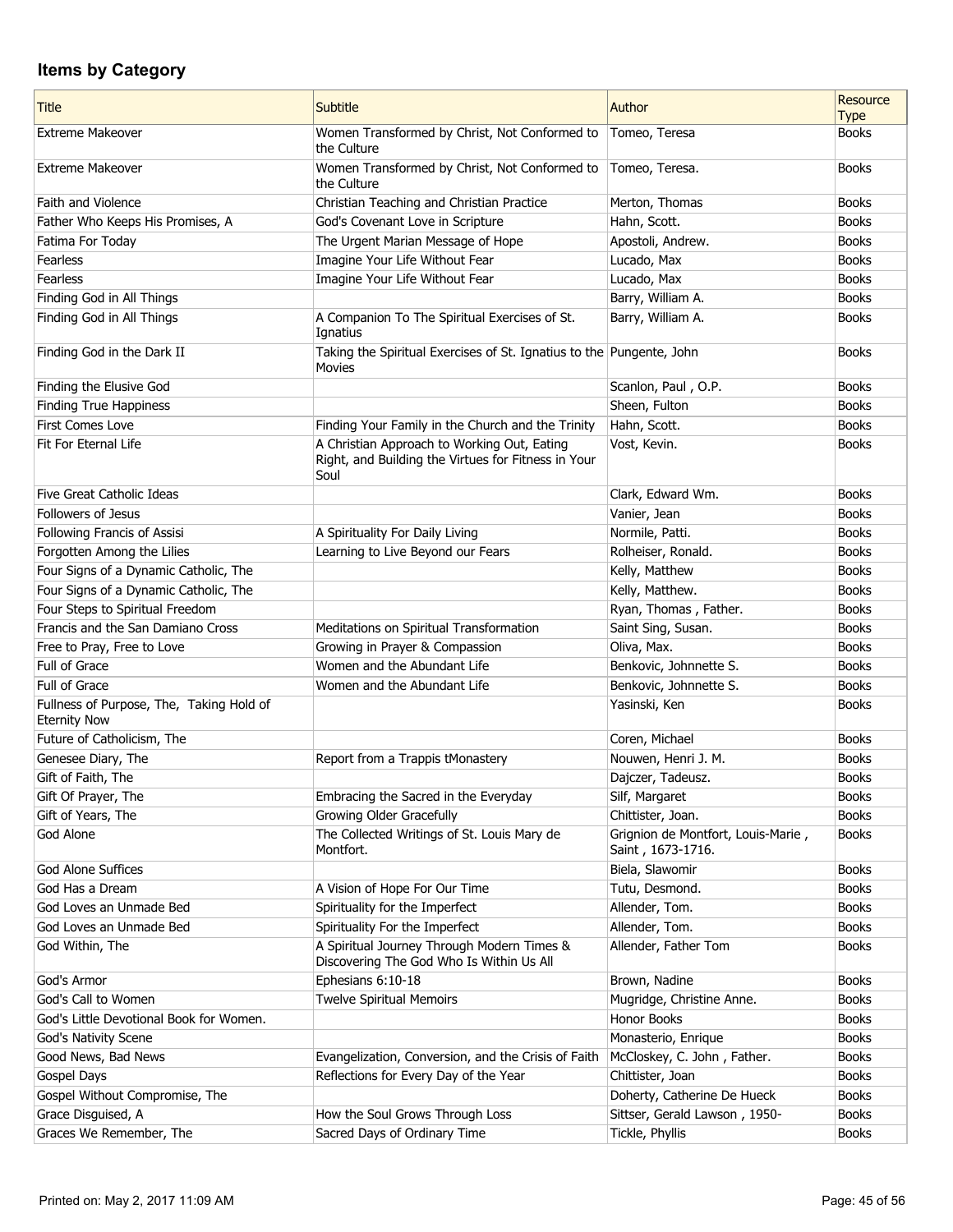| <b>Title</b>                                                                                | Subtitle                                                                     | Author                                           | Resource<br><b>Type</b> |
|---------------------------------------------------------------------------------------------|------------------------------------------------------------------------------|--------------------------------------------------|-------------------------|
| Great Divorce, The                                                                          |                                                                              | Lewis, C. S. (Clive Staples), 1898-<br>1963.     | <b>Books</b>            |
| Grief Observed, A                                                                           |                                                                              | Lewis, C. S. (Clive Staples), 1898-<br>1963.     | <b>Books</b>            |
| Growing in the Image of God                                                                 |                                                                              | Albright, Carol Rausch                           | <b>Books</b>            |
| Growing Strong At Broken Places                                                             |                                                                              | Comin, Paula Ripple.                             | <b>Books</b>            |
| Happiness Is an Inside Job                                                                  |                                                                              | Powell, John S.                                  | <b>Books</b>            |
| Having a Mary Heart in a Martha World                                                       | Finding Intimacy With God in the Busyness of Life                            | Weaver, Joanna.                                  | <b>Books</b>            |
| Healing of Families, The                                                                    | How To Pray Effectively for Those Stubborn<br>Personal and Familial Problems | Ssemakula, Yozefu B.                             | <b>DVDs</b>             |
| <b>Healing of Memories</b>                                                                  |                                                                              | Linn, Matthew.                                   | <b>Books</b>            |
| Healing Power of the Eucharist, The                                                         |                                                                              | Hampsch, John H.                                 | <b>Books</b>            |
| Healing the Greatest Hurt                                                                   |                                                                              | Linn, Dennis.                                    | <b>Books</b>            |
| Healing the Original Wound                                                                  | Reflections on the Full Meaning of Salvation                                 | Groeschel, Benedict J.                           | <b>Books</b>            |
| Healing the Original Wound                                                                  | Reflections on the Full Meaning of Salvation                                 | Groeschel, Benedict J.                           | <b>Books</b>            |
| Healing Through the Mass                                                                    |                                                                              | DeGrandis, Robert.                               | <b>Books</b>            |
| Heart of l'Arche, The                                                                       | A Spirituality for Every Day                                                 | Vanier, Jean, 1928-                              | <b>Books</b>            |
| Heaven, the Heart's Deepest longing                                                         |                                                                              | Kreeft, Peter.                                   | <b>Books</b>            |
| Heaven's Song                                                                               | Sexual Love as It Was Meant to Be                                            | West, Christopher                                | <b>Books</b>            |
| Henri Nouwen                                                                                | Writings                                                                     | Nouwen, Henri J. M.                              | <b>Books</b>            |
| Heresy                                                                                      | Ten Lies They Spread About Christianity                                      | Coren, Michael.                                  | <b>Books</b>            |
|                                                                                             | A Practical Handbook for Souls Who Dare to                                   |                                                  | <b>Books</b>            |
| Hidden Power of Kindness, The                                                               | Transform the World, one Deed at a Time                                      | Lovasik, Lawrence G. (Lawrence<br>George), 1913- |                         |
| Hinds' Feet on High Places                                                                  |                                                                              | Hurnard, Hannah.                                 | <b>Books</b>            |
| His Power is Among Us!                                                                      | A Story of a Healing Ministry                                                | Fredette, Albert A.                              | <b>Books</b>            |
| Holy Longing, The                                                                           | The Search for a Christian Spirituality                                      | Rolheiser, Ronald.                               | <b>Books</b>            |
| Hope Against Darkness                                                                       | The Transforming Vision of Saint Francis In An<br>Age of Anxiety             | Rohr, Richard.                                   | <b>Books</b>            |
| Hope Begins Where Hope Begins                                                               |                                                                              | Downey, Michael                                  | <b>Books</b>            |
| Hope for the Journey                                                                        |                                                                              | Spaulding, Jack                                  | <b>Books</b>            |
| How to Find God-- and Discover Your True Self   A Handbook for Christians<br>in the Process |                                                                              | Van Zeller, Hubert, 1905-                        | <b>Books</b>            |
| How to Forgive                                                                              | A Step-By-Step Guide                                                         | Monbourquette, John                              | <b>Books</b>            |
| How to Watch Movies With Kids                                                               | A Values-Based Strategy                                                      | Rupprecht, Hosea M.                              | <b>Books</b>            |
| I'm Not Being Fed                                                                           | Discovering the Food That Satisfies the Soul                                 | Cavins, Jeff                                     | <b>Books</b>            |
| Imitation of Christ                                                                         |                                                                              | Kempis, Thomas A.                                | <b>Books</b>            |
| Immigration and the Next America                                                            | Renewing the Soul of Our Nation                                              | Gomez, Jose H.                                   | <b>Books</b>            |
| In Jesus We Trust                                                                           |                                                                              | Maloney, George A., 1924-                        | <b>Books</b>            |
| In the Arms of Mary                                                                         |                                                                              | Biela, Slawomir.                                 | <b>Books</b>            |
| In the Midst of Chaos, Peace                                                                |                                                                              | Paulos, Dan.                                     | <b>Books</b>            |
| In the Name of Jesus                                                                        | Reflections on Christian Leadership                                          | Nouwen, Henri J. M.                              | <b>Books</b>            |
| In the Presence of Our Lord                                                                 | The History, Theology, and Psychology of<br><b>Eucharistic Devotion</b>      | Groeschel, Benedict J.                           | <b>Books</b>            |
| In Weakness, Strength.                                                                      | The Spiritual Sources of General The Rt. Hon.<br>Georges P. Vanier           | Vanier, Jean                                     | <b>Books</b>            |
| Inner Compass                                                                               | An Invitation to Ignatian Spirituality                                       | Silf, Margaret.                                  | <b>Books</b>            |
| Inner Voice of Love, The                                                                    | A Journey Through Anguish to Freedom                                         | Nouwen, Henri J. M.                              | <b>Books</b>            |
| Intimacy With God                                                                           |                                                                              | Keating, Thomas.                                 | <b>Books</b>            |
| Introduction to the Devout Life                                                             | 400th Anniversary Edition                                                    | Sales, Francisco De                              | <b>Books</b>            |
| <b>Invincible Spirits</b>                                                                   | A Thousand Years of Women's Spiritual Writings                               | Leng, Felicity                                   | <b>Books</b>            |
| Invitation to Joy, An                                                                       |                                                                              | John Paul, II, Pope, 1920-2005.                  | <b>Books</b>            |
| Invitation to Love                                                                          | The Way of Christian Contemplation                                           | Keating, Thomas.                                 | <b>Books</b>            |
| Jesus Has a Question For You                                                                |                                                                              | Antall, Msgr. Richard C.                         | <b>Books</b>            |
| Jesus I Never Knew, The                                                                     |                                                                              | Yancey, Philip                                   | <b>Books</b>            |
| Jesus' Plan For a New World                                                                 | The Sermon on the Mount.                                                     | Rohr, Richard.                                   | <b>Books</b>            |
| Jesus Set Me Free                                                                           | Inner Freedom Through Contemplation                                          | Maloney, George                                  | <b>Books</b>            |
|                                                                                             |                                                                              |                                                  |                         |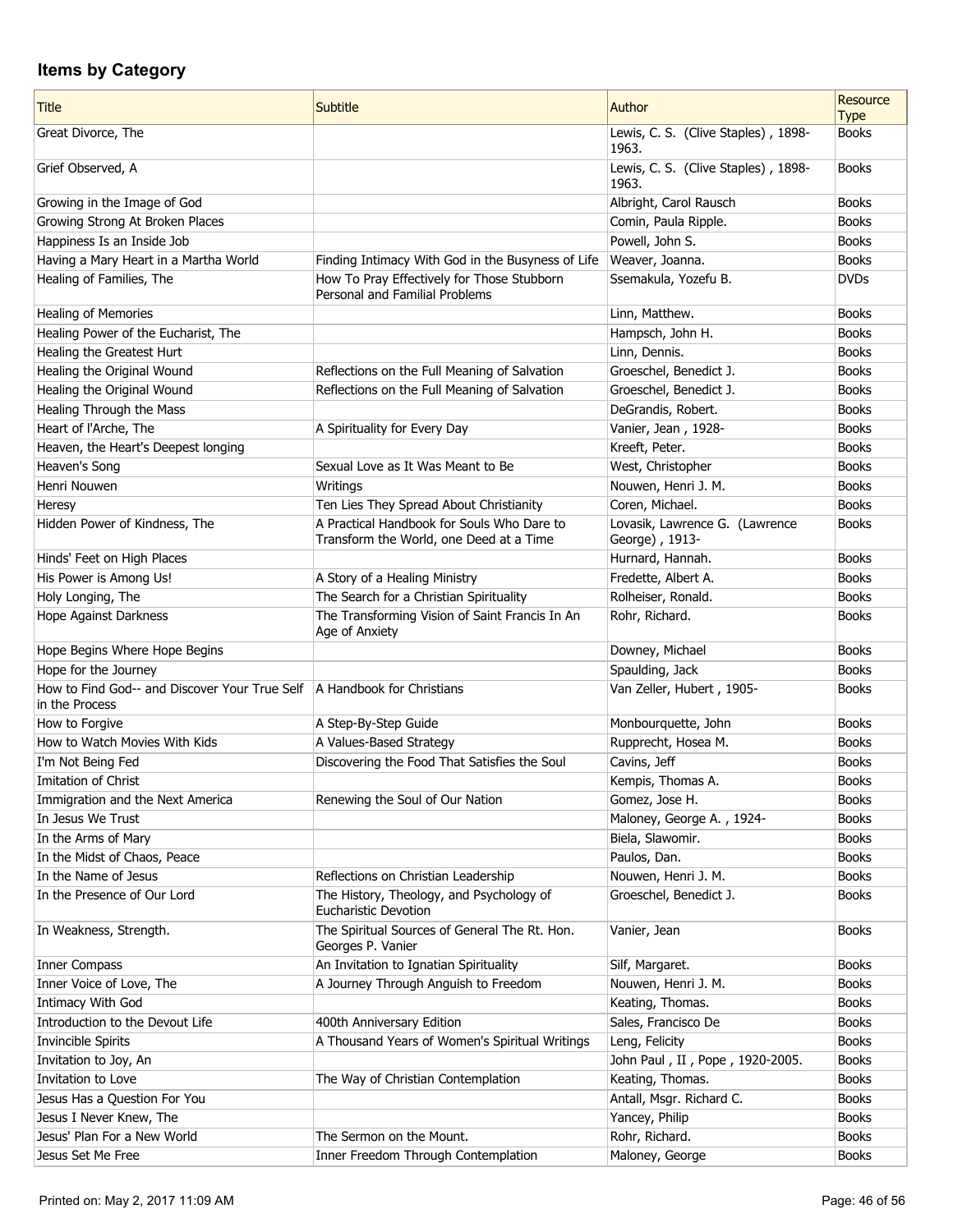| <b>Title</b>                                                               | Subtitle                                                                   | Author                                                   | Resource<br><b>Type</b> |
|----------------------------------------------------------------------------|----------------------------------------------------------------------------|----------------------------------------------------------|-------------------------|
| Job and the Mystery of Suffering                                           | Spiritual Reflections                                                      | Rohr, Richard.                                           | <b>Books</b>            |
| John of the Cross for Today                                                | The Ascent                                                                 | Muto, Susan                                              | <b>Books</b>            |
| John Paul II, The Great Mercy Pope                                         | <b>Beatification Edition</b>                                               | Kosicki, Fr George, CSB                                  | <b>Books</b>            |
| Journey Back to Eden                                                       | My Life and Times among the desert Fathers                                 | Gruber, Mark, O.S.B.                                     | <b>Books</b>            |
| Journey to Peace, The                                                      | Reflections of Faith, Embracing Suffering, and<br>Finding New Life         | Bernardin, Joseph Cardinal                               | <b>Books</b>            |
| Journeybread for the Shadowlands                                           | The Readings for the Rites of the Catechumenate,<br>RCIA                   | Jackson, Pamela E. J.                                    | <b>Books</b>            |
| Joy of Full Surrender, The                                                 |                                                                            | Caussade, Jean Pierre de, d. 1751.                       | <b>Books</b>            |
| Joy of Knowing Christ, The                                                 | meditations on the Gospels                                                 | Benedict, XVI, Pope, 1927-                               | <b>Books</b>            |
| Kiss From the Cross, The                                                   | Saints for Every Kind of Suffering                                         | Chervin, Ronda.                                          | Compact<br><b>Discs</b> |
| Knowing the God of Compassion                                              | Spirituality and Persons Living with AIDS                                  | Hardy, Richard P                                         | <b>Books</b>            |
| Knowing the Truth of Gods Love the One                                     | The One Thing We Can't Live Without                                        | Kreeft, Peter                                            | <b>Books</b>            |
| Let The Fire Fall                                                          |                                                                            | Scanlan, Michael                                         | <b>Books</b>            |
| Letter of Consolation, A                                                   |                                                                            | Nouwen, Henri J. M.                                      | <b>Books</b>            |
| Letting God Free Us                                                        | Meditations on Ignatian Spiritual Exercises                                | Martini, Carlo Maria, 1927-2012.                         | <b>Books</b>            |
| Life and Holiness                                                          |                                                                            | Merton, Thomas, 1915-1968.                               | <b>Books</b>            |
| Life of the Beloved                                                        | Spiritual Living in a Secular World                                        | Nouwen, Henri J. M.                                      | <b>Books</b>            |
| Life-Giving Vision, A                                                      | How to Be a Christian In Today's World                                     | Powell, John Joseph, 1925-                               | <b>Books</b>            |
| Lifesigns                                                                  | Intimacy, Fecundity, and Ecstasy in Christian<br>Perspective               | Nouwen, Henri J. M.                                      | <b>Books</b>            |
| Lift Up Your Eyes To The Mountain                                          | A Guide To The Spiritual Life                                              | Knight, David M., 1931-                                  | <b>Books</b>            |
| Light of the World                                                         | The Pope, The Church, And The Signs of the Tmes Benedict, XVI, Pope, 1927- |                                                          | <b>Books</b>            |
| Like a Hammer Shattering Rock                                              | Hearing the Gospels Today                                                  | McKenna, Megan.                                          | <b>Books</b>            |
| Living the Catholic Faith                                                  | Rediscovering the Basics                                                   | O.F.M.Cap, Charles J. Chaput                             | <b>Books</b>            |
| Living the Jesus Prayer                                                    |                                                                            | Zaleski, Irma                                            | <b>Books</b>            |
| Looking For Jesus                                                          | Meditations On The Last Discourse Of St. John                              | Van Kaam, Adrian L., 1920-                               | <b>Books</b>            |
| Lord Is My Shepherd, The                                                   | Healing Wisdom of the Twenty-third Psalm                                   | Kushner, Harold S.                                       | <b>Books</b>            |
| Lost in Wonder                                                             | Rediscovering the Spiritual Art Of Attentiveness                           | Waal, Esther de                                          | <b>Books</b>            |
| Love of Learning and the Desire for God, The                               | A Study of Monastic Culture                                                | Leclercq, Jean, 1911-1993.                               | <b>Books</b>            |
| Love That Satisfies, The                                                   | Reflections on Eros & Agape                                                | West, Christopher                                        | <b>Books</b>            |
| Love's Greatest Song                                                       |                                                                            | Stang, Egbert                                            | <b>Books</b>            |
| Luminous Mysteries, The                                                    | Biblical Reflections on the Life of Christ                                 | Gray, Tim (Timothy Michael), 1942-                       | <b>Books</b>            |
| Made for More                                                              | Isn't it Time you Discover the Life God Created<br>you to Live?            | Martin, Curtis                                           | <b>Books</b>            |
| <b>Making Choices</b>                                                      | Practical Wisdom for Everyday Moral Decisions                              | Kreeft, Peter.                                           | <b>Books</b>            |
| Making Sense Out of Suffering                                              |                                                                            | Kreeft, Peter.                                           | <b>Books</b>            |
| Man and Woman God Made Them                                                |                                                                            | Vanier, Jean                                             | <b>Books</b>            |
| Man And Woman He Made Them                                                 |                                                                            | Vanier, Jean, 1928-                                      | <b>Books</b>            |
| Masculine Spirit, The                                                      | Resources for Reflective Living                                            | Oliva, Max.                                              | <b>Books</b>            |
| May I have This Dance?                                                     |                                                                            | Rupp, Joyce.                                             | <b>Books</b>            |
| <b>Meditation in Motion</b>                                                |                                                                            | Muto, Susan Annette                                      | <b>Books</b>            |
| Meet Your Mother                                                           | A Brief Introduction to Mary                                               | Miravalle, Mark                                          | <b>Books</b>            |
| Meet Your Spiritual Father                                                 |                                                                            | Mirivalle, Mark                                          | <b>Books</b>            |
| Mercy and Hope                                                             |                                                                            | Pacer, Mike                                              | <b>Books</b>            |
| Mere Christianity                                                          |                                                                            | Lewis, C. S. (Clive Staples), 1898-<br>1963.             | <b>Books</b>            |
| <b>Miracles</b>                                                            |                                                                            | Lewis, C. S.                                             | <b>Books</b>            |
| Miracles Do Happen                                                         |                                                                            | McKenna, Briege.                                         | <b>Books</b>            |
| Moments of Faith                                                           | Vision Embraced                                                            | Mitchell, Robert Thomas, O.F.M.                          | <b>Books</b>            |
| Mother Angelica's Little Book of Life Lessons<br>and Everyday Spirituality |                                                                            | M. Angelica (Mary Angelica), Mother,<br>1923-            | Books                   |
| Mother Angelica's Little Book of Life Lessons<br>and Everyday Spirituality |                                                                            | M. Angelica (Mary Angelica), Mother, Books<br>1923-2016. |                         |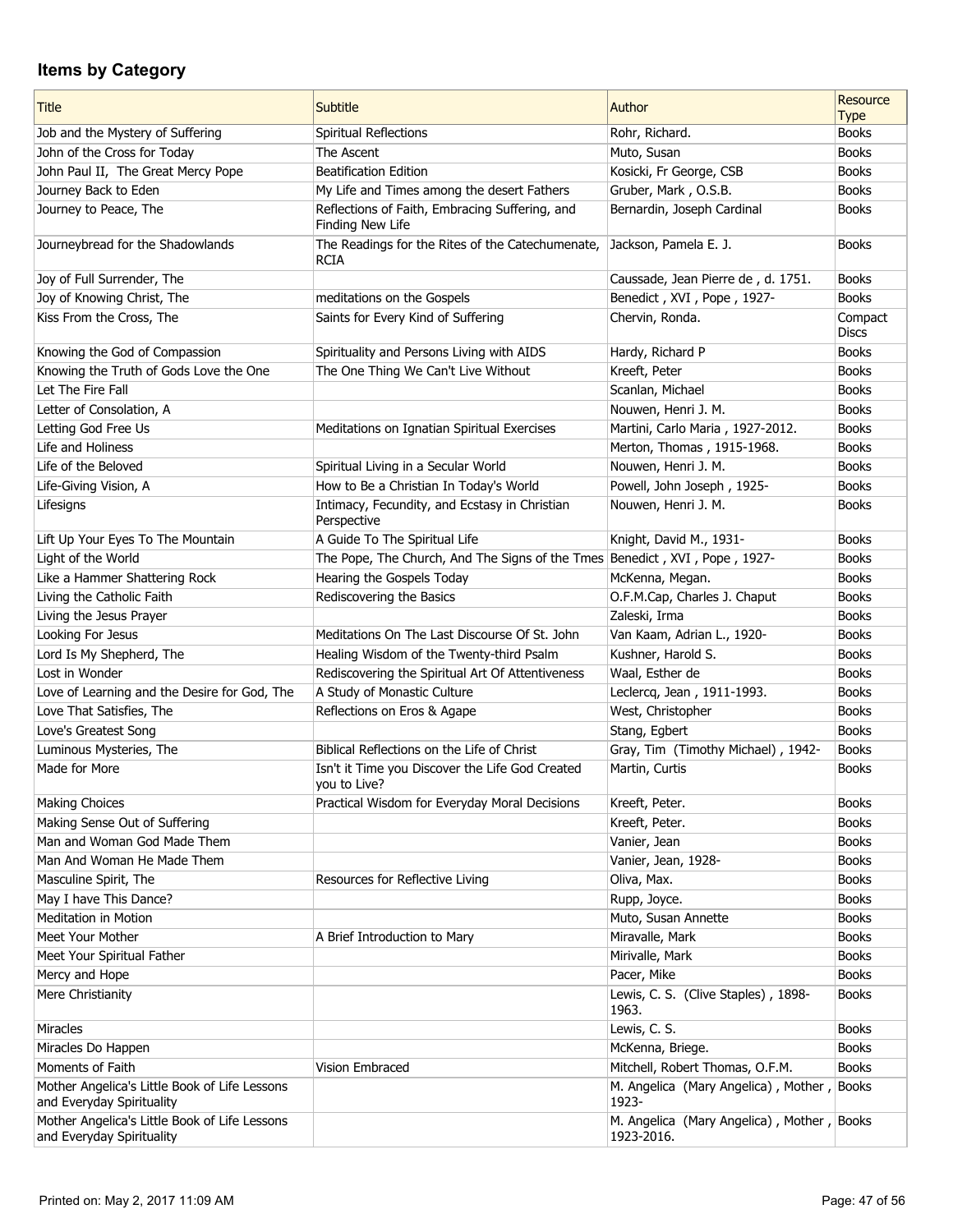| <b>Title</b>                                                  | <b>Subtitle</b>                                                                                                                   | Author                                 | Resource<br><b>Type</b> |
|---------------------------------------------------------------|-----------------------------------------------------------------------------------------------------------------------------------|----------------------------------------|-------------------------|
| Mother Teresa                                                 | In My Own Words. Compiled by Jose Luis<br>Gonzalez-Balado.                                                                        | Teresa, Mother                         | <b>Books</b>            |
| Music of the Heart                                            |                                                                                                                                   | Mitchell, Robert Thomas, O.F.M.        | <b>Books</b>            |
| My Peace I Give You                                           | Healing Sexual Wounds With the Help of the<br>Saints                                                                              | Eden, Dawn, 1968-                      | <b>Books</b>            |
| My Sisters the Saints                                         |                                                                                                                                   | Campbell, Colleen Carroll, 1974-       | <b>Books</b>            |
| Mystery of Christ, The                                        | The Liturgy as Spiritual Experience                                                                                               | Keating, Thomas.                       | <b>Books</b>            |
| Navigating the Interior Life                                  | Spiritual Direction and the Journey to God                                                                                        | Burke, Daniel.                         | <b>Books</b>            |
| Never Alone                                                   | A Personal Way to God by the author of JOSHUA                                                                                     | Girzone, Joseph F.                     | <b>Books</b>            |
| New Proofs for the Existence of God                           | Contributions of Contemporary Physics and<br>Philosophy                                                                           | Spitzer, Robert J., 1952-              | <b>Books</b>            |
| New Rosary in Scripture, The                                  | Biblical Insights For Praying the 20 Mysteries                                                                                    | Sri, Edward P.                         | <b>Books</b>            |
| Next Door Saviour                                             | Near Enough to Touch Strong Enough to Trust                                                                                       | Lucado, Max                            | <b>Books</b>            |
| No Greater Love                                               |                                                                                                                                   | Teresa, Mother                         | <b>DVDs</b>             |
| No Man is an Island                                           |                                                                                                                                   | Merton, Thomas                         | <b>Books</b>            |
| No Time To Say Goodbye                                        | Surviving the Suicide of a Loved One                                                                                              | Fine, Carla.                           | <b>Books</b>            |
| Not I, But Christ                                             |                                                                                                                                   | Boom, Corrie Ten                       | <b>Books</b>            |
| On Being Yourself                                             | Reflections on Spirituality and Orignality                                                                                        | Kaam, Adrian Van                       | <b>Books</b>            |
| On Heaven and Earth                                           | Pope Francis on Faith, Family, and the Church in<br>the Twenty-first Century                                                      | Francis, Pope, 1936-                   | <b>Books</b>            |
| On the Passion of Christ According to the Four<br>Evangelists | Prayers and Meditations                                                                                                           | Thomas, áa Kempis, 1380-1471.          | <b>Books</b>            |
| One Hundred Great Catholic Books                              | From the Early Centuries to the Present                                                                                           | Brophy, Don                            | <b>Books</b>            |
| One Hundred Great Catholic Books                              | From the Early Centuries to the Present                                                                                           | Brophy, Don                            | <b>Books</b>            |
| One Thing is Three, The                                       | How the Most Holy Trinity Explains Everything                                                                                     | Gaitley, Michael E.                    | <b>Books</b>            |
| One's Company                                                 | Reflections on Living Alone                                                                                                       | Holland, Barbara.                      | <b>Books</b>            |
| Only Necessary Thing, The                                     | Living a Prayerful Life                                                                                                           | Nouwen, Henri J. M.                    | <b>Books</b>            |
| Open Mind, Faithful Heart                                     | Reflections on Following Jesus                                                                                                    | Francis, Pope                          | <b>Books</b>            |
| Open Mind, Open Heart                                         | The Contemplative Dimension of the Gospel                                                                                         | Keating, Thomas.                       | <b>Books</b>            |
| Open Wide The Door To Christ                                  |                                                                                                                                   | Biela, S.C.                            | <b>Books</b>            |
| Opus Dei                                                      | An Objective Look Behind the Myths and Reality of Allen, John L.<br>the Most Controversial Force in the Catholic<br>Church        |                                        | <b>Books</b>            |
| Opus Dei                                                      | An Objective Look Behind the Myths and Reality of Allen, John L., 1965-<br>the Most Controversial Force in the Catholic<br>Church |                                        | <b>Books</b>            |
| Ordinary Work, Extraordinary Grace                            | My Spiritual Journey in Opus Dei                                                                                                  | Hahn, Scott.                           | <b>Books</b>            |
| Orthodoxy                                                     |                                                                                                                                   | Chesterton, G. K.                      | <b>Books</b>            |
| Our One Great Act of Fidelity                                 | Waiting for Christ in the Eucharist                                                                                               | Rolheiser, Ronald.                     | <b>Books</b>            |
| Outlive Your Life                                             | You Were Made to Make A Difference                                                                                                | Lucado, Max                            | <b>Books</b>            |
| Overcoming Loneliness Together                                | A Christian Approach                                                                                                              | Bouchard, Mary Alban                   | <b>Books</b>            |
| Padre Pio's Words of Hope                                     |                                                                                                                                   | Pio, of Pietrelcina, Saint, 1887-1968. | <b>Books</b>            |
| Papal Wisdom                                                  | Words of Hope and Inspiration from John Paul II                                                                                   | II, John Paul                          | <b>Books</b>            |
| Parables                                                      | The Arrows of God                                                                                                                 | McKenna, Megan.                        | <b>Books</b>            |
| Paradox of Power, The                                         | From Control to Compassion                                                                                                        | Crosby, Michael, 1940-                 | <b>Books</b>            |
| Pause Awhile                                                  | Poems for Reflection                                                                                                              | Michell, Robert Thomas, O.F.M.         | <b>Books</b>            |
| Perfectly Yourself                                            | 9 Lessons for Enduring Happiness                                                                                                  | Kelly, Matthew.                        | <b>Books</b>            |
| Pilgrimage of the heart                                       | a treasury of Eastern Christian spirituality                                                                                      | Maloney, George A., 1924-              | <b>Books</b>            |
| Pope Fiction                                                  |                                                                                                                                   | Madrid, Patrick, 1960-                 | <b>Books</b>            |
| Pope Francis                                                  | Conversations With Jorge Bergoglio                                                                                                | Francis, Pope, 1936-                   | <b>Books</b>            |
| Pope Francis                                                  | Why He Leads the Way He Leads: Lessons From<br>the First Jesuit Pope                                                              | Lowney, Chris, author.                 | <b>Books</b>            |
| Pope John XXIII                                               | <b>Essential Writings</b>                                                                                                         | John, XXIII, Pope, 1881-1963.          | Compact<br><b>Discs</b> |
| Portion of My Spirit, A                                       | The Catholic Charismatic Revival                                                                                                  | Scanlan, Michael, 1931-                | <b>Books</b>            |
| Poustinia                                                     | Christian Spirituality of the East for Western Man                                                                                | Doherty, Catherine de Hueck            | <b>Books</b>            |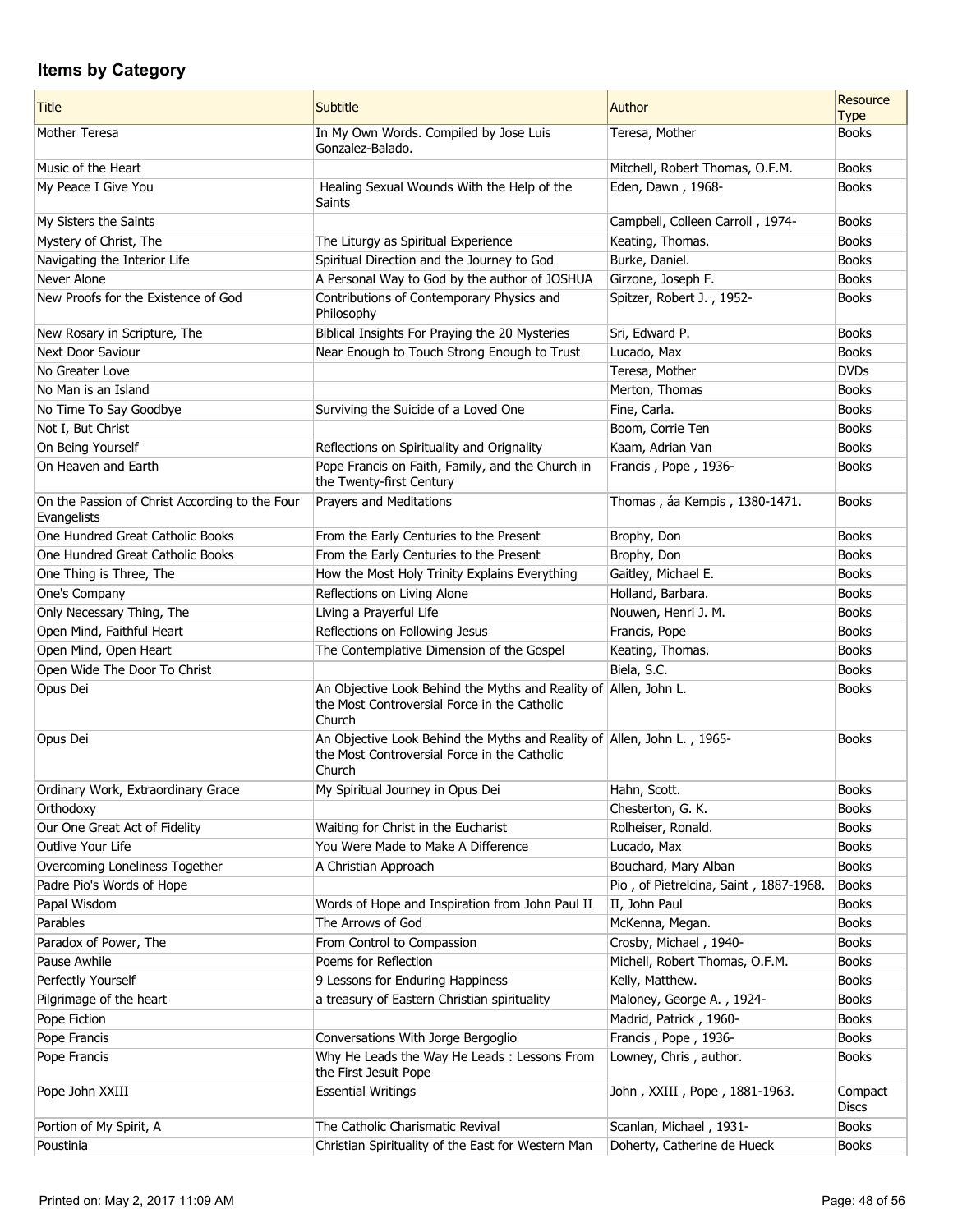| <b>Title</b>                                                             | Subtitle                                                                                  | Author                                                | Resource<br><b>Type</b> |
|--------------------------------------------------------------------------|-------------------------------------------------------------------------------------------|-------------------------------------------------------|-------------------------|
| Practice of the Presence of God, The                                     |                                                                                           | Lawrence, of the Resurrection,<br>Brother, 1611-1691. | <b>Books</b>            |
| Pray As You Can                                                          | Discovering Your Own Prayer Ways                                                          | Gill, Jean.                                           | <b>Books</b>            |
| Prayer and Common Sense                                                  |                                                                                           | Green, Thomas H. (Thomas Henry),<br>1932-             | <b>Books</b>            |
| Praying Our Goodbyes                                                     | A Spiritual Companion Through Life's Losses and<br>Sorrows                                | Rupp, Joyce.                                          | <b>Books</b>            |
| Praying the Beatitudes                                                   |                                                                                           | Oliva, Max                                            | <b>Books</b>            |
| Praying the Rosary for Inner Healing                                     |                                                                                           | Longenecker, Dwight.                                  | <b>Books</b>            |
| Praying with Elizabeth Seton                                             |                                                                                           | Alderman, Margaret.                                   | <b>Books</b>            |
| Praying With the Saints for the Holy Souls in<br>Purgatory               |                                                                                           | Tassone, Susan.                                       | <b>Books</b>            |
| Preparation for Total Consecration According to<br>St. Louis de Montfort |                                                                                           | smm, Fr. Hugh Gillespie                               | <b>Books</b>            |
| Presence That Disturbs, A                                                | A Call to Radical Discipleship                                                            | Gittins, Anthony J., 1943-                            | <b>Books</b>            |
| Priesthood of the Faithful, The                                          | Key to a Living Church                                                                    | Philibert, Paul J.                                    | Compact<br><b>Discs</b> |
| Problem of Pain, The                                                     |                                                                                           | Lewis, C. S. (Clive Staples), 1898-<br>1963.          | <b>Books</b>            |
| Promise, The                                                             | God's Purpose and Plan for When Life Hurts                                                | Morris, Jonathan, 1972-                               | <b>Books</b>            |
| Promise, The                                                             | God's Purpose and Plan For When Life Hurts                                                | Morris, Jonathan, 1972-                               | <b>Books</b>            |
| Quest For the Male Soul, The                                             | Iin Search of Something More                                                              | Pable, Martin W.                                      | <b>Books</b>            |
| Questions of Jesus, The                                                  | Meditations on the New Testament                                                          | McLaughlin, John L.                                   | <b>Books</b>            |
| Quotable Fulton Sheen, The                                               | A Topical Compilation of the Wit, Wisdom, and<br>Satire of Archbishop Fulton J. Sheen     | Sheen, Fulton J. (Fulton John), 1895-<br>1979.        | Books                   |
| Radical Grace                                                            | Daily Meditations                                                                         | Rohr, Richard.                                        | <b>Books</b>            |
| Rapture Trap, The                                                        | A Catholic Response to "End Times" Fever                                                  | Thigpen, Thomas Paul, 1954-                           | <b>Books</b>            |
| Reaching Out                                                             | The Three Movements of the Spiritual Life                                                 | Nouwen, Henri J. M.                                   | <b>Books</b>            |
| Reawakenings                                                             |                                                                                           | Keating, Thomas.                                      | <b>Books</b>            |
| Receiving the Promise                                                    | The Spirit's Work of Conversion                                                           | Weinandy, Thomas O.F.M.                               | <b>Books</b>            |
| Recovery of Love, The                                                    |                                                                                           | Imbach, Jeff                                          | <b>Books</b>            |
| Rediscovering Catholicism                                                | Journeying Toward Our Spiritual North Star                                                | Kelly, Matthew.                                       | <b>Books</b>            |
| Rediscovering Catholicism                                                | Journeying Toward Our Spiritual North Star                                                | Kelly, Matthew.                                       | <b>Books</b>            |
| Reflections on Faith                                                     |                                                                                           | Dajezer, Fr. Tadeusz                                  | <b>Books</b>            |
| Reform of Renewal, The                                                   |                                                                                           | Groeschel, Benedict J.                                | <b>Books</b>            |
| Remnant Church, The                                                      |                                                                                           | V.F., Rev. Msgr. Richard L. Carroll                   | <b>Books</b>            |
| Render Unto Caesar                                                       | Serving the Nation by Living Our Catholic Beliefs in Chaput, Charles J.<br>Political Life |                                                       | <b>Books</b>            |
| Restless Heart, The                                                      |                                                                                           | Rolheiser, Ronald                                     | <b>Books</b>            |
| Return of the Prodigal Son, The                                          | A Story of Homecoming                                                                     | Nouwen, Henri J. M.                                   | <b>Books</b>            |
| Road to Daybreak, The                                                    | A Spiritual Journey                                                                       | Nouwen, Henri J. M.                                   | <b>Books</b>            |
| Rome Sweet Home                                                          | Our Journey to Catholicism                                                                | Hahn, Scott.                                          | <b>Books</b>            |
| Roots and Wings                                                          | The Human Journey from a Speck of Stardust to a<br>Spark of God                           | Silf, Margaret                                        | <b>Books</b>            |
| Rule of St. Benedict, The                                                |                                                                                           | Benedict, Saint, Abbot of Monte<br>Cassino.           | <b>Books</b>            |
| Run to the Mountain                                                      | The Story of a Vocation                                                                   | Merton, Thomas, 1915-1968.                            | <b>Books</b>            |
| Sabbatical Journey                                                       | The Diary of His Final Year                                                               | Nouwen, Henri J. M.                                   | <b>Books</b>            |
| Sacrament of Christian Life, The                                         |                                                                                           | McGinty, Mary Peter                                   | <b>Books</b>            |
| Saint John of the Cross                                                  | The Nightingale of God                                                                    | Rodriguez, Fr. Otilio                                 | <b>Books</b>            |
| Saving Graces                                                            | Reflections on Hope in Everyday Life                                                      | Madott, Bertha Catherine                              | <b>Books</b>            |
| Screwtape Letters, The                                                   |                                                                                           | Lewis, C. S.                                          | <b>Books</b>            |
| Search and Rescue                                                        | How to Bring Your Family and Friends Into--or<br>Back Into--the Catholic Church           | Madrid, Patrick, 1960-                                | <b>Books</b>            |
| Season of Mystery, A                                                     | 10 Spiritual Practices for Embracing a<br>HappierSsecond Half of Life                     | Huston, Paula.                                        | <b>Books</b>            |
| Second Greatest Story Ever Told, The                                     | Now Is the Time of Mercy                                                                  | Gaitley, Michael E.                                   | <b>Books</b>            |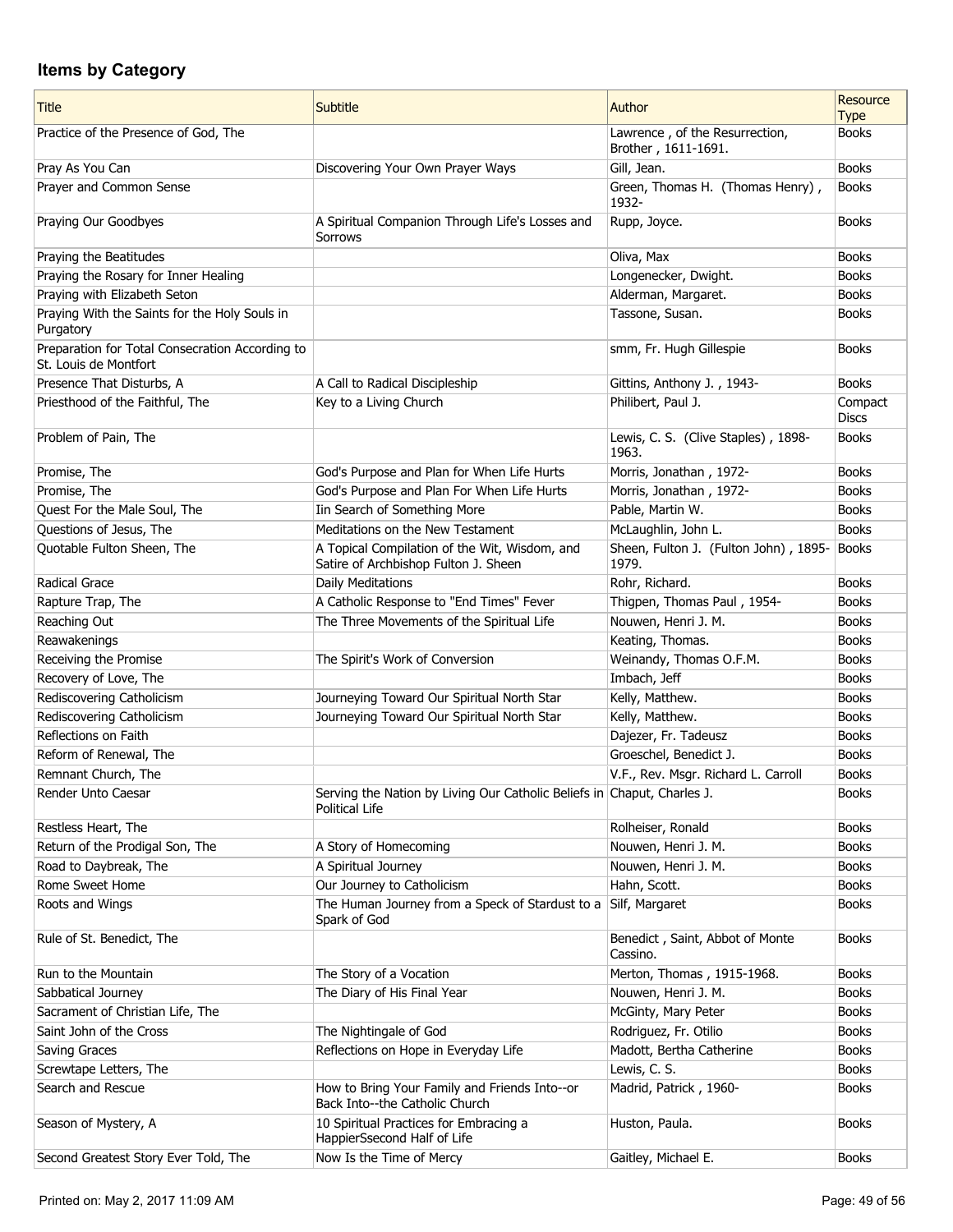| <b>Title</b>                                                        | <b>Subtitle</b>                                                                                       | Author                                                 | Resource<br><b>Type</b> |
|---------------------------------------------------------------------|-------------------------------------------------------------------------------------------------------|--------------------------------------------------------|-------------------------|
| Second Greatest Story Ever Told, The                                | Now Is the Time of Mercy                                                                              | Gaitley, Michael E.                                    | <b>Books</b>            |
| Second Greatest Story Ever Told, The                                |                                                                                                       | MIC, Fr. Michael E. Gaitley                            | <b>Books</b>            |
| Secrets of a Soul                                                   | Padre Pio's Letters to His Spiritual Director                                                         | Pio, of Pietrelcina, Saint, 1887-1968.                 | <b>Books</b>            |
| Seeking Spirituality                                                |                                                                                                       | Rolheiser, Ronald                                      | <b>Books</b>            |
| Seeking the Face of God                                             |                                                                                                       | Shannon, William Henry, 1917-                          | <b>Books</b>            |
| Seventy Times Seven                                                 | The Power of Forgiveness                                                                              | Arnold, Johann Christoph, 1940-                        | <b>Books</b>            |
| Sex and Sacredness                                                  | A Catholic Homage to Venus                                                                            | Derrick, Christopher, 1921-                            | <b>Books</b>            |
| Shattered Lantern, The                                              | Rediscovering a Felt Presence of God                                                                  | Rolheiser, Ronald.                                     | <b>Books</b>            |
| Shattered Lantern, The                                              | Rediscovering a Felt Presence of God                                                                  | Rolheiser, Ronald.                                     | <b>Books</b>            |
| Shepherd Looks at Psalm 23, A                                       |                                                                                                       | Keller, W. Phillip (Weldon Phillip),                   | <b>Books</b>            |
|                                                                     |                                                                                                       | 1920-                                                  |                         |
| Sign of Contradiction                                               |                                                                                                       | John Paul, II, Pope, 1920-2005.                        | <b>Books</b>            |
| Signs & Mysteries                                                   | Revealing Ancient Christian Symbols                                                                   | Aquilina, Mike.                                        | <b>Books</b>            |
| Signs of Life                                                       | 40 Catholic Customs and Their Biblical Roots                                                          | Hahn, Scott.                                           | <b>Books</b>            |
| Simple Path, A                                                      |                                                                                                       | Teresa, Mother, 1910-1997.                             | <b>Books</b>            |
| Singers of the New Song                                             | A Mystical Interpretation of the Song of Songs                                                        | Maloney, George A., 1924-                              | <b>Books</b>            |
| Sister Wendy's Nativity                                             |                                                                                                       | Beckett, Wendy.                                        | <b>Books</b>            |
| Sobornost                                                           | Eastern Unity of Mind and Heart for Western Man                                                       | Doherty, Catherine De Hueck                            | <b>Books</b>            |
| Soul of My Soul                                                     | Reflections from a Life of Prayer                                                                     | Doherty, Catherine de Hueck                            | <b>Books</b>            |
| Sowing New Seed                                                     | Directions for Evangelization Today                                                                   | DeSiano, Frank P.                                      | <b>Books</b>            |
| Spiritual Childhood                                                 | The Spirituality of St. Therese of Lisiseux                                                           | Johnson, Vernon                                        | <b>Books</b>            |
| Spiritual Childhood                                                 | The Spirituality of St. TheInrelese of Lisieux                                                        | Johnson, Vernon, 1886-1969.                            | <b>Books</b>            |
| Spiritual Combat Revisited                                          |                                                                                                       | Robinson, Jonathan, 1929-                              | <b>Books</b>            |
|                                                                     |                                                                                                       |                                                        | <b>Books</b>            |
| Spiritual Direction                                                 | Wisdom For the Long Walk of Faith                                                                     | Nouwen, Henri J. M.                                    |                         |
| Spiritual Direction and the Encounter with God                      |                                                                                                       | Barry, William A.                                      | <b>Books</b>            |
| Spiritual Passages                                                  | The Psychology of Spiritual Development "For<br>Those Who Seek"                                       | Groeschel, Benedict J.                                 | <b>Books</b>            |
| Spiritual Progress                                                  | Becoming the Christian You Want to Be                                                                 | Williams, Thomas D., LC.                               | <b>Books</b>            |
| Spirituality For the Twenty-First Century, A                        |                                                                                                       | Nichols, Aidan.                                        | <b>Books</b>            |
| St. Francis of Assisi ; The Everlasting Man ; St.<br>Thomas Aquinas |                                                                                                       | Chesterton, G. K. (Gilbert Keith),<br>1874-1936.       | <b>Books</b>            |
| Stalking the Divine                                                 |                                                                                                       | Ohlson, Kristin                                        | <b>Books</b>            |
| Stumbling Blocks or Stepping Stones                                 | Spiritual Answers to Psychological Questions                                                          | Groeschel, Benedict J.                                 | <b>Books</b>            |
| Sunshine & Shadow                                                   | Depression and Spirituality                                                                           | Madott, Bertha Catherine                               | <b>Books</b>            |
| Surrender!                                                          | The Life Changing Power of Doing God's Will                                                           | Richards, Fr Larry                                     | Books                   |
| <b>Teachings of Jesus</b>                                           |                                                                                                       | Batten, Alicia                                         | <b>Books</b>            |
| Temperament God Gave You, The                                       | The Classic Key to Knowing Yourself, Getting<br>Along with Others, and Growing Closer to the Lord     | Bennett, Art                                           | Books                   |
| Testimony of hope                                                   | The Spiritual Exercises of Pope John Paul II                                                          | Nguyãäen, Phanxicão Xaviãe Væan<br>Thuãòan, 1928-2002. | <b>Books</b>            |
| That All Men be One                                                 | Orgins and Life of the Focolare Movement                                                              | Lubich, Chiara                                         | <b>Books</b>            |
| Theology of His Body / Theology of Her Body                         | Discovering the Strength & Misson of Masculinity,<br>Discovering the Beauty and Mystrey of Femininity | Evert, Jason                                           | <b>Books</b>            |
| Thomas Merton, Spiritual Master                                     | The Essential Writings                                                                                | Merton, Thomas, 1915-1968.                             | <b>Books</b>            |
| Through Moses to Jesus                                              | The Way of the Paschal Mystery                                                                        | Martini, Carlo N.                                      | <b>Books</b>            |
| Through the Year With Pope John Paul II                             | Readings For Every Day of the Year                                                                    | John Paul, II, Pope, 1920-2005.                        | <b>Books</b>            |
| Tide is Turning Toward Catholicism, The                             |                                                                                                       | Hartline, David J.                                     | <b>Books</b>            |
| To Cling With All Her Heart to Him                                  | The Spirituality of St. Clare of Assisi                                                               | Fonck, Benet A.                                        | <b>Books</b>            |
| To Praise, to Bless, to Preach                                      | Spiritual Reflections on the Sunday Gospels                                                           | Cameron, Peter John, O.P.                              | <b>Books</b>            |
| To Whom Shall We Go?                                                | Lessons from the Apostle Peter                                                                        | Dolan, Timothy M.                                      | <b>Books</b>            |
| Torture                                                             | Religious Ethics and National Security                                                                | Perry, John                                            | <b>Books</b>            |
| Touching the Holy                                                   | Ordinariness, Self-Esteem and Friendship                                                              | Wicks, Robert J.                                       | <b>Books</b>            |
| <b>Traveling Light</b>                                              | Releasing the Burdens You Were Never Intended                                                         | Lucado, Max                                            | <b>Books</b>            |
|                                                                     | to Bear                                                                                               |                                                        |                         |
| <b>Treasures Uncovered</b>                                          | The Parables of Jesus                                                                                 | Kun, Jeanne, 1951-                                     | <b>Books</b>            |
| Tree Full of Angels, A                                              | Seeing the Holy in the Ordinary                                                                       | Wiederkehr, Macrina.                                   | <b>Books</b>            |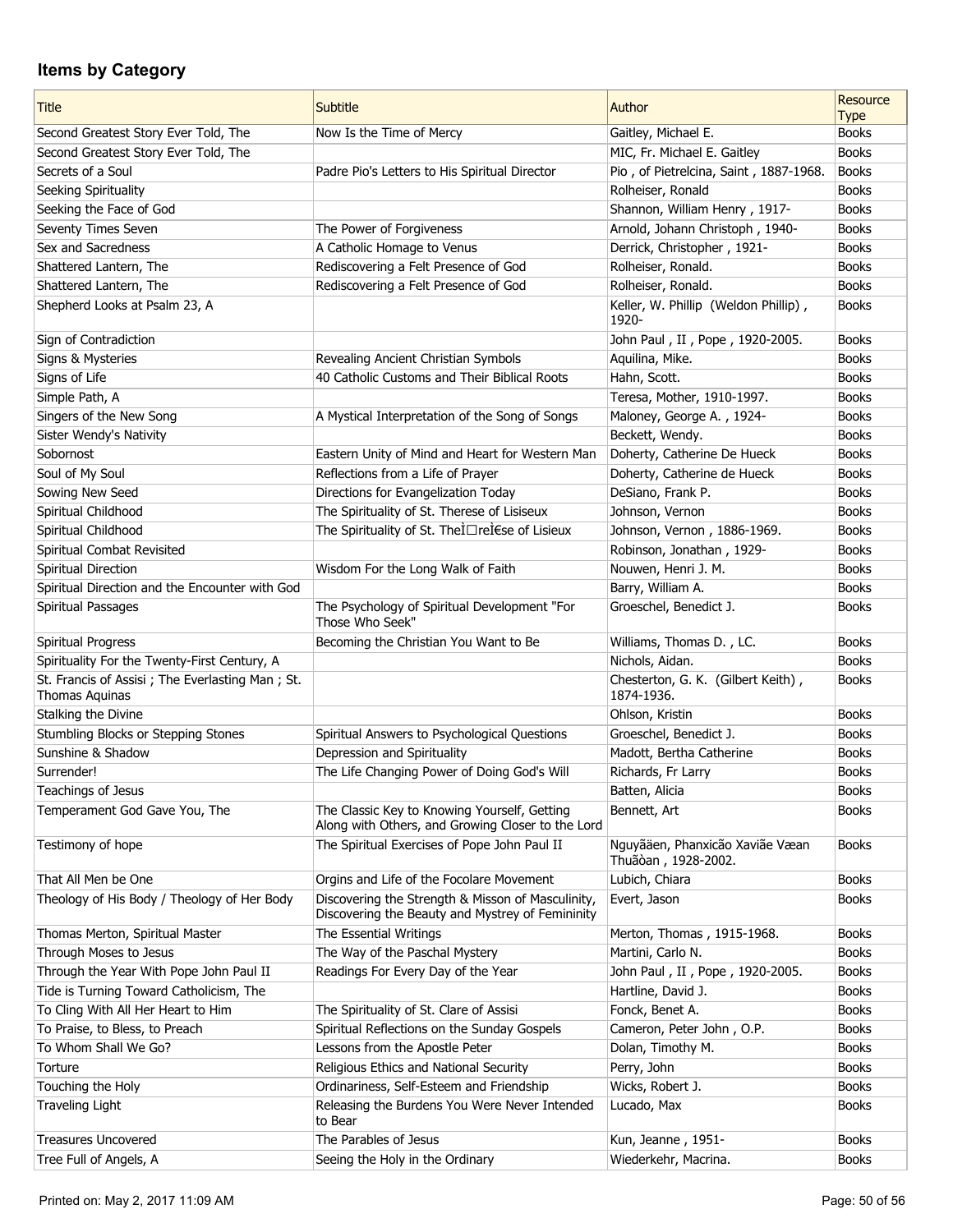| <b>Title</b>                                            | <b>Subtitle</b>                                                                  | Author                                                 | Resource<br><b>Type</b> |
|---------------------------------------------------------|----------------------------------------------------------------------------------|--------------------------------------------------------|-------------------------|
| True Devotion to the Holy Spirit                        |                                                                                  | Martilnez, Luis M. (Luis Maria),<br>1881-1956.         | <b>Books</b>            |
| Truth About Homosexuality, The                          | The Cry of the Faithful                                                          | Harvey, John F. (John Francis), 1918-Books             |                         |
| Truth About Trouble, The                                |                                                                                  | Scanlan, Michael, 1931-                                | <b>Books</b>            |
| Turn My Mourning Into Dancing                           | Finding Hop0e in Hard Times                                                      | Nouwen, Henri J. M.                                    | <b>Books</b>            |
| Two Pillars, The                                        |                                                                                  | Biela, Slawomir.                                       | <b>Books</b>            |
| Under the Mantle                                        |                                                                                  | Calloway, Fr. Donald H.                                | <b>Books</b>            |
| Understanding "Our Father"                              | Biblical Reflections on the Lord's prayer                                        | Hahn, Scott.                                           | <b>Books</b>            |
| Understanding Christian Spirituality                    |                                                                                  | Downey, Michael                                        | <b>Books</b>            |
| Usual Suspects, The                                     | Answering Anti-Catholic Fundamentalists                                          | Keating, Karl.                                         | <b>Books</b>            |
| Utopia, The                                             | Of Sir Thomas More                                                               | More, Sir Thomas                                       | <b>Books</b>            |
| Vacation With the Lord, A                               | A Personal, Directed Retreat With                                                | Green, Thomas H. (Thomas Henry),<br>1932-              | <b>Books</b>            |
| Virtuous Leadership                                     | An Agenda for Personal Excellence.                                               | Havard, Alexandre, author.                             | <b>Books</b>            |
| Walk in a Relaxed Manner                                | Life Lessons From the Camino                                                     | Rupp, Joyce.                                           | <b>Books</b>            |
| Way of a Pilgrim; and, The Pilgrim Continues<br>His Way | A New Translation                                                                | Bacovcin, Helen, 1934-                                 | <b>Books</b>            |
| Way of Repentance, The                                  |                                                                                  | Zaleski, Irma.                                         | <b>Books</b>            |
| Way of Serenity, The                                    | Finding Peace and Happiness in the Serenity<br>Prayer                            | Morris, Jonathan, 1972-                                | <b>Books</b>            |
| Way of St. Francis, The                                 | The Challenge of Franciscan Spirituality for<br>Everyone                         | Bodo, Murray                                           | <b>Books</b>            |
| Way of the Fathers, The                                 | Praying With the Early Christians                                                | Aquilina, Mike.                                        | <b>Books</b>            |
| Way of the Heart, The                                   | Desert Spirituality and Contemporary Ministry                                    | Nouwen, Henri J. M.                                    | <b>Books</b>            |
| Way of the Mystics, The                                 | Ancient Wisdom for Experiencing God Today                                        | Talbot, John Michael                                   | Compact<br><b>Discs</b> |
| Way, The                                                | The Essential Classic of Opus Dei's Founder                                      | Escrivâa de Balaguer, Josemarâia,<br>Saint, 1902-1975. | <b>Books</b>            |
| Weeds Among the Wheat                                   | Discernment, Where Prayer & Action Meet                                          | Green, Thomas H. (Thomas Henry),<br>1932-              | <b>Books</b>            |
| Weeds Among the Wheat                                   | Discernment, Where Prayer & Action Meet                                          | Green, Thomas H. (Thomas Henry),<br>1932-              | <b>Books</b>            |
| Welcoming the New Millennium                            | Wisdom from Pope John Paul II                                                    | John Paul, II, Pope, 1920-2005.                        | <b>Books</b>            |
| What Faith is Not                                       |                                                                                  | Finley, Mitch.                                         | <b>Books</b>            |
| What Makes Us Catholic                                  | Eight Gifts for Life                                                             | Groome, Thomas H.                                      | <b>Books</b>            |
| What Must I Do to Be Saved                              | What Do the Scriptures Say?- A Catholic<br>Perspective                           | Kindel, Joseph C.                                      | <b>Books</b>            |
| When Did We See You, Lord?                              |                                                                                  | Lubich, Chiara, 1920-2008.                             | <b>Books</b>            |
| When Jesus Sleeps                                       | Finding Spiritual Peace Amid the Storms of Life                                  | Martâinez, Luis M. (Luis Maria), 1881<br>$-1956.$      | Books                   |
| When the Well Runs Dry                                  |                                                                                  | Green, Thomas H. (Thomas Henry),<br>1932-              | <b>Books</b>            |
| Where is God When it Hurts?                             |                                                                                  | Yancey, Philip.                                        | <b>Books</b>            |
| While You Were Gone                                     | A Handbook For Returning Catholics, and Those<br>Thinking About It               | Bausch, William J.                                     | <b>Books</b>            |
| Who Calls Me Beautiful?                                 | Finding Our True Image in the Mirror of God                                      | Franklin, Regina.                                      | <b>Books</b>            |
| Who Needs God?                                          |                                                                                  | Schèonborn, Christoph von.                             | <b>Books</b>            |
| Why Am I Afraid to Love.                                |                                                                                  | Powell, John S.J.                                      | <b>Books</b>            |
| Why Am I Afraid To Tell You Who I Am?                   | Insights Into Personal Growth                                                    | Powell, John.                                          | <b>Books</b>            |
| Why Bad Things Happen to Good Catholics                 | And Other Mysteries of God's Love and Providence Morice, Fr. Henri<br>Explained! |                                                        | <b>Books</b>            |
| Why be Catholic?                                        |                                                                                  | O'Malley, William J.                                   | <b>Books</b>            |
| Why Be Catholic?                                        | Understanding Our Experience and Tradition                                       | Rohr, Richard                                          | <b>Books</b>            |
| Why Catholics Are Right                                 |                                                                                  | Coren, Michael.                                        | <b>Books</b>            |
| Why Catholics Are Right                                 |                                                                                  | Coren, Michael.                                        | <b>Books</b>            |
| Why do Catholics do That?                               | A Guide to the Teachings and Practices of the<br>Catholic Church                 | Johnson, Kevin Orlin                                   | <b>Books</b>            |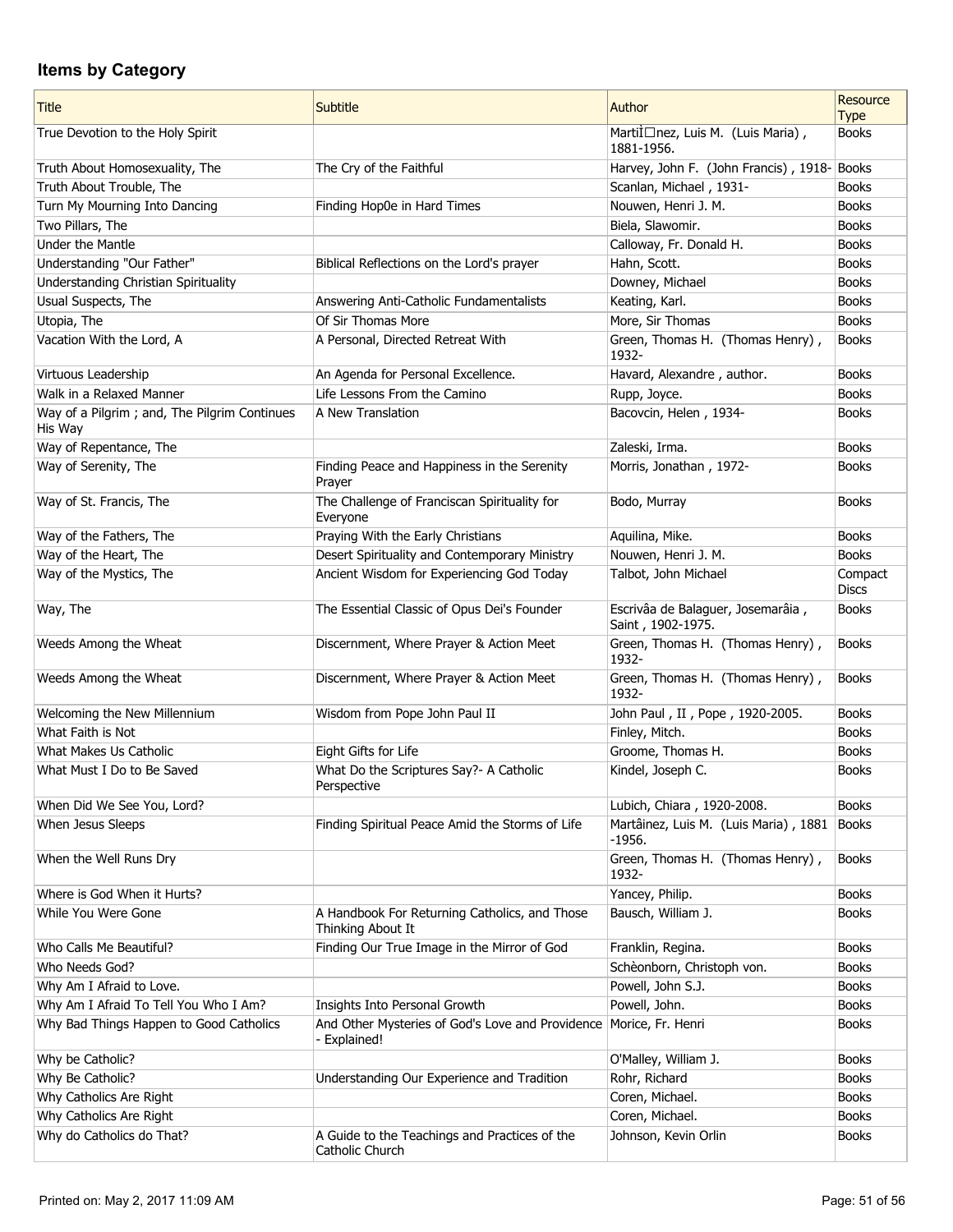| <b>Title</b>                    | Subtitle                                                                                           | Author                                         | Resource<br><b>Type</b> |
|---------------------------------|----------------------------------------------------------------------------------------------------|------------------------------------------------|-------------------------|
| Why Forgive?                    |                                                                                                    | Arnold, Johann Christoph                       | <b>Books</b>            |
| Why Must I Suffer?              |                                                                                                    | Remler, Fr. F. J.                              | <b>Books</b>            |
| Why O Lord?                     | The Inner meaning of Suffering                                                                     | Carretto, Carlo.                               | <b>Books</b>            |
| Why Stay Catholic?              | Unexpected Answers to a Life-Changing Question                                                     | Leach, Michael, 1940-                          | <b>Books</b>            |
| Widow's Walk, A                 | Encouragement, Comfort, and Wisdom from the<br><b>Widow-Saints</b>                                 | Chervin, Ronda                                 | <b>Books</b>            |
| <b>Winter Grace</b>             | Spirituality for the Later Years                                                                   | Fischer, Kathleen R., 1940-                    | <b>Books</b>            |
| Wisdom Distilled from the Daily | Living the Rule of St. Benedict Today                                                              | Chittister, Joan.                              | <b>Books</b>            |
| Wisdom From the Monastery       | A Program of Spiritual Healing                                                                     | Seewald, Peter.                                | <b>Books</b>            |
| Wisdom of John Paul II, The     | The Pope on Life's Most Vital Questions                                                            | John Paul, II, Pope, 1920-2005.                | <b>Books</b>            |
| Wisdom of the Popes, The        | A Collection of Statements of the Popes Since<br>Peter on a Variety of Religious and Social Issues | Craughwell, Thomas J.                          | <b>Books</b>            |
| With Burning Hearts             | A Meditation on the Eucharistic Life                                                               | Nouwen, Henri J. M.                            | <b>Books</b>            |
| With Open Hands                 |                                                                                                    | Nouwen, Henri J. M.                            | <b>Books</b>            |
| <b>Woman Gifts</b>              | Biblical Models for Forming Church                                                                 | Smith, Pamela                                  | <b>Books</b>            |
| Women Ministry and the Church   |                                                                                                    | Chittister, Joan                               | <b>Books</b>            |
| Words of light                  | Inspiration From the Letters of Padre Pio                                                          | Pio, of Pietrelcina, Saint, 1887-1968.         | <b>Books</b>            |
| Wounded Healer, The             | Ministry in Contemporary Society                                                                   | Nouwen, Henri J. M.                            | <b>Books</b>            |
| Year with John Paul II, A       | Daily Meditations from His Writings and Prayers                                                    | II, Pope John Paul                             | <b>Books</b>            |
| Yes or No?                      | Straight Answers to Tough Questions About<br>Christianity                                          | Kreeft, Peter.                                 | <b>Books</b>            |
| You Can Help the Alcoholic      | A Christian Plan For Intervention                                                                  | Marsh, Jack.                                   | <b>Books</b>            |
| You Did It to Me                | A Practical Guide to Mercy in Action                                                               | Gaitley, Michael E.                            | <b>Books</b>            |
| Your Life in the Holy Spirit    | What Every Catholic Needs to Know and<br>Experience                                                | Schreck, Alan.                                 | <b>Books</b>            |
| Your Life is Worth Living       | Yhe Christian Philosophy of Life                                                                   | Sheen, Fulton J. (Fulton John), 1895-<br>1979. | Books                   |
| Your Questions, God's Answers   |                                                                                                    | Kreeft, Peter                                  | <b>Books</b>            |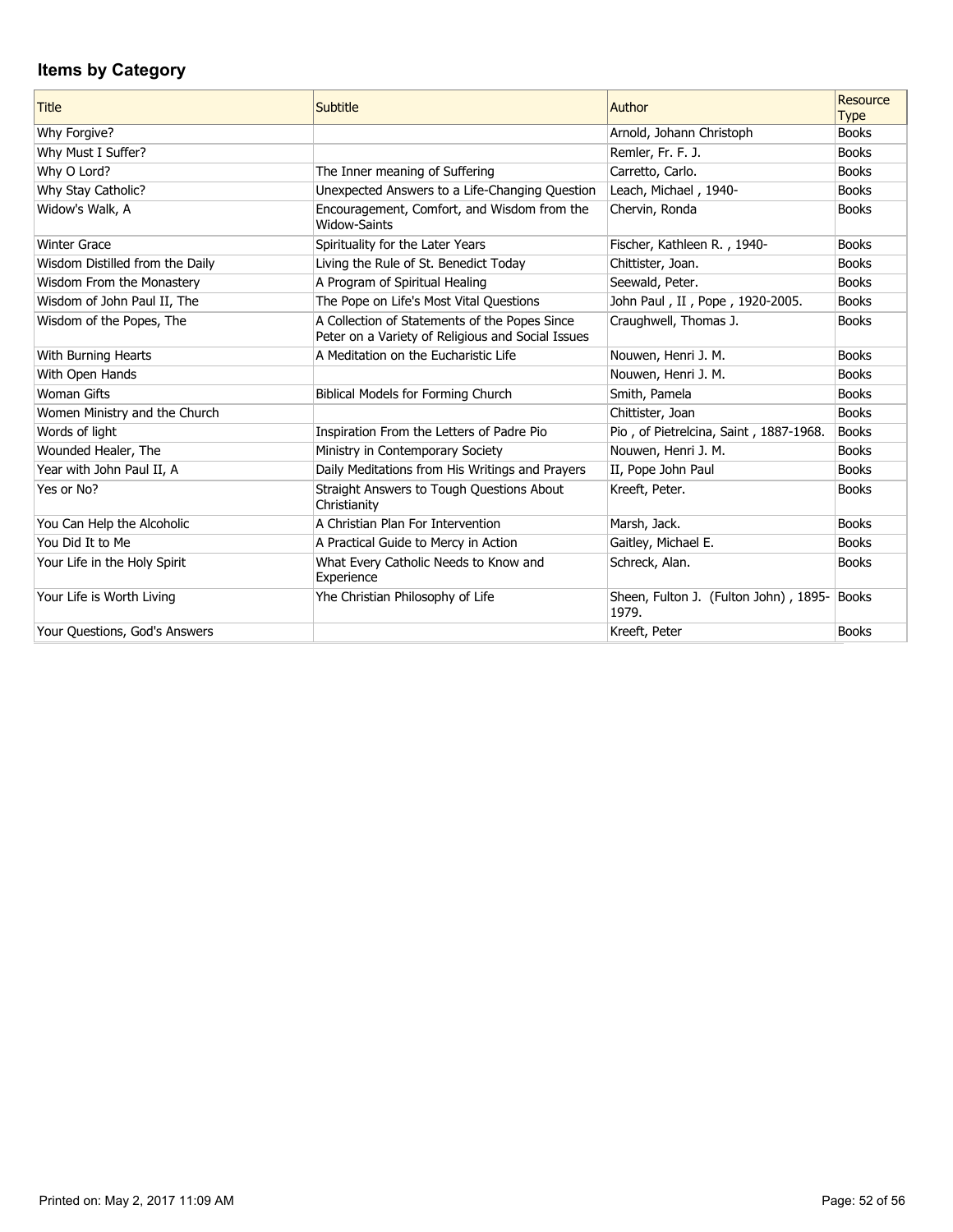| Title | - 1211<br>ofifie | <b>Author</b><br>$   -$ | 1.72114888<br>source<br>Type<br>$\mathbf{I}$ |
|-------|------------------|-------------------------|----------------------------------------------|
|       |                  |                         |                                              |

| <b>Category: Testimony</b>                 |                                                                                                                        |                            |              |
|--------------------------------------------|------------------------------------------------------------------------------------------------------------------------|----------------------------|--------------|
| 201 Inspirational Stories of the Eucharist | Year of the Eucharist                                                                                                  | Proctor, Sister Patricia   | <b>Books</b> |
| Born fundamentalist, Born Again Catholic   |                                                                                                                        | Currie, David B.           | <b>Books</b> |
| Born Fundamentalist, Born Again Catholic   |                                                                                                                        | Currie, David B.           | <b>Books</b> |
| <b>Canadian Converts</b>                   | The Path to Rome                                                                                                       | <b>Justin Press</b>        | <b>Books</b> |
| Clap Your Hands!                           | A Young Catholic Encountes Christ                                                                                      | Tomczak, Larry, 1949-      | <b>Books</b> |
| Confessions of a Mega Church Pastor        | How I Discovered the Hidden Treasures of the<br>Catholic Church                                                        | Hunt, Allen                | <b>Books</b> |
| Confessions of an Ex-Feminist              |                                                                                                                        | Murray, Lorraine V.        | <b>Books</b> |
| Crossing the Tiber                         | Evangelical Protestants Discover the Historical<br>Church                                                              | Ray, Stephen K.            | <b>Books</b> |
| Delivered                                  | True Stories of Men and Women Who Turned from Evert, Jason<br>Porn to Purity                                           |                            | <b>Books</b> |
| Delivered                                  | True Stories of Men and Women Who Turned from Fradd, Matt<br>Porn to Purity                                            |                            | <b>Books</b> |
| Faith Experiences of Catholic Converts     |                                                                                                                        | Myers, Rawley.             | <b>Books</b> |
| From Atheism to Catholicism                | How Scientists and Philosophers Led Me to Truth                                                                        | Vost, Kevin.               | <b>Books</b> |
| God of Second Chances, The                 | Stories of Lives Transformed by Faith                                                                                  | Nelson, Marcia Z.          | <b>Books</b> |
| Greater Vision, A                          | <b>Back from Abortion</b>                                                                                              | Ulicny, Joan               | <b>Books</b> |
| He's Alive!                                | More Personal Stories of Faith, Conversion and<br>Renewal. Volume II                                                   | Coughlin, Father Peter B.  | <b>Books</b> |
| Honey from the Rock                        | Sixteen Jews Find the Sweetness of Christ                                                                              | Schoeman, Roy H.           | <b>Books</b> |
| Journeys Home                              | The Journeys of Protestant Clergy Coming Home<br>to the Catholic Church                                                | Grodi, Marcus              | <b>Books</b> |
| King's Highway, El Camino Real, The        | God's Highway to Peace and Happiness, Found<br>Again After Detours on Jehovah's Witness and<br><b>Protestant Paths</b> | Guindon, Kenneth R., 1939- | <b>Books</b> |
| Liberated at Last                          |                                                                                                                        | Paquette, Agathe           | <b>Books</b> |
| Nothing Short of a Miracle                 | God's Healing Power in Modern Saints                                                                                   | Treece, Patricia.          | <b>Books</b> |
| On Fire With the Spirit                    |                                                                                                                        | Bertolucci, John.          | <b>Books</b> |
| Pillar Of Fire., The                       |                                                                                                                        | Stern, Karl.               | <b>Books</b> |
| <b>Prodigal Daughters</b>                  | Catholic Women Come Home to the Church                                                                                 | Steichen, Donna.           | <b>Books</b> |
| Rebel from Riches, A                       | The Authobiography of a Unpremeditated Monk                                                                            | Reynolds, Bede             | <b>Books</b> |
| Rome Sweet Home                            | Our Journey to Catholicism                                                                                             | Hahn, Scott.               | <b>Books</b> |
| Summa Theologiae                           | The Existance of God, Volume 1, Part 1, Questions<br>$1 - 13$                                                          | Auainas, Thomas            | <b>Books</b> |
| Surprised by Truth                         | Eleven Converts Give the Biblical and Historical<br>Reasons for Becoming Catholic                                      | Madrid, Patrick, 1960-     | <b>Books</b> |
| Surprised By Truth 2                       | Fifteen Men and Women Give the Biblical and<br>Historical Reasons for Becoming Catholic                                | Madrid, Patrick, 1960-     | <b>Books</b> |
| Surprised By Truth 3                       | 10 More Converts Explain the Biblical and<br>Historical Reasons for Becoming Catholic                                  | Madrid, Patrick, 1960-     | <b>Books</b> |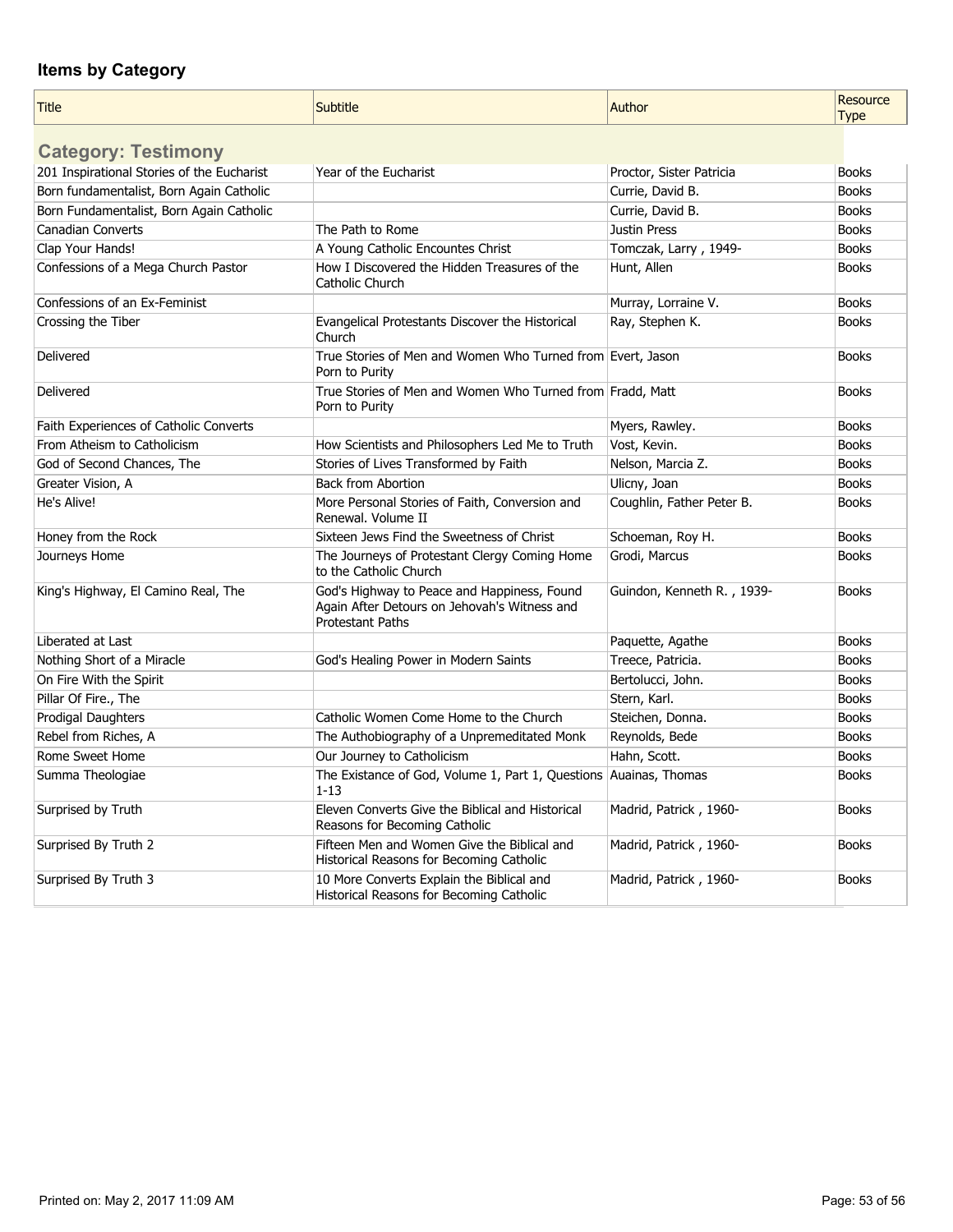| <b>Title</b>                               | Subtitle                                                                          | Author                                     | Resource                |
|--------------------------------------------|-----------------------------------------------------------------------------------|--------------------------------------------|-------------------------|
|                                            |                                                                                   |                                            | <b>Type</b>             |
| <b>Category: Theology</b>                  |                                                                                   |                                            |                         |
| <b>Back to Virtue</b>                      | Traditional Moral Wisdom for Modern Moral                                         | Kreeft, Peter.                             | <b>Books</b>            |
| Case for Clerical Celibacy, The            | Confusion<br>Its Historical Development and Theological                           | Stickler, Alphonso M. (Alphonso            | <b>Books</b>            |
|                                            | Foundations                                                                       | Maria), 1910-2007.                         |                         |
| <b>Catholic Sexual Ethics</b>              | A Summary, Explanation & Defense                                                  | Lawler, Ronald David, 1926-                | <b>Books</b>            |
| Celebrating Joy.                           |                                                                                   | Hèaring, Bernhard, 1912-                   | <b>Books</b>            |
| Christian Sacraments in a Postmodern World | A theology for the Third Millennium                                               | Osborne, Kenan B.                          | <b>Books</b>            |
| City of God, The                           |                                                                                   | Augustine, Saint, Bishop of Hippo.         | <b>Books</b>            |
| Consuming the Word                         | The New Testament and the Eucharist in the Early<br>Church                        | Hahn, Scott, author.                       | <b>Books</b>            |
| Contemplation and Incarnation              | The Theology of Marie-Dominique Chenu                                             | Potworowski, Christophe.                   | <b>Books</b>            |
| Craft of Theology, The                     | From Symbol to System                                                             | Dulles, Avery, 1918-2008.                  | <b>Books</b>            |
| <b>Creative Perserverance</b>              | Sustaining Life-Giving Ministry in Today's Church                                 | Goulding, Gill                             | <b>Books</b>            |
| Dynamics of Theology                       |                                                                                   | Haight, Roger.                             | Compact<br><b>Discs</b> |
| <b>Encounters With Silence</b>             |                                                                                   | Rahner, Karl                               | <b>Books</b>            |
| Essential Pope Benedict XVI, The           | His Central Writings and Speeches                                                 | Benedict, XVI, Pope, 1927-                 | <b>Books</b>            |
| Everyday Faith                             |                                                                                   | Rahner, Karl                               | <b>Books</b>            |
| Faith and Certitude                        |                                                                                   | Dubay, Thomas.                             | <b>Books</b>            |
| <b>Following Christ</b>                    | A Handbook of Catholic Moral Teaching                                             | Lowery, Daniel L.                          | <b>Books</b>            |
| Hominisation                               | The Evolutionary Origin of Man as a Theological<br>Problem.                       | Rahner, Karl, 1904-1984.                   | <b>Books</b>            |
| Hope is the Remedy                         |                                                                                   | Hèaring, Bernhard, 1912-                   | <b>Books</b>            |
| Introduction to Catholic Theology, An      |                                                                                   | Lennan, Richard.                           | <b>Books</b>            |
| Liberty of the Children of God, The        |                                                                                   | Hèaring, Bernhard, 1912-                   | <b>Books</b>            |
| Life Beyond Death                          | The Eschatological Dimension of Christian Faith                                   | Martâinez de Pisâon L., Ramâon, 1953 Books |                         |
| Love is the Answer                         | A Valuable Study of Marriage and Birth Control                                    | Haring, Bernard                            | <b>Books</b>            |
| Many Religions, One Covenant               | Israel, the Church, and the World                                                 | Ratzinger, Joseph Cardinal, 1927-          | <b>Books</b>            |
| Meaning of Christian Brotherhood, The      |                                                                                   | Benedict, XVI, Pope, 1927-                 | <b>Books</b>            |
| Meaning of Consecration Today, The         | A Marian Model for a Secularized Age                                              | Laurentin, ReneÌ□.                         | <b>Books</b>            |
| Meditations on Freedom and the Spirit      |                                                                                   | Rahner, Karl, 1904-1984.                   | <b>Books</b>            |
| Not by Faith Alone                         | The Biblical Evidence for the Catholic Doctrine of<br><b>Justification</b>        | Sungenis, Robert A.                        | <b>Books</b>            |
| Nothing But the Truth                      |                                                                                   | Keating, Karl                              | Books                   |
| On the Theology of Death                   |                                                                                   | Rahner, Karl                               | <b>Books</b>            |
| Path To Rome, The                          |                                                                                   | Belloc, Hilaire                            | <b>Books</b>            |
| Pocket Aquainas, The                       | Selections From The Writings of St. Thomas                                        | Bourke, Vernon J., ed                      | <b>Books</b>            |
| Political Ideas of St. Thomas Aquinas, The | Representative Selections                                                         | Bigongiari, Dino; St. Thomas Aquinas       | <b>Books</b>            |
| Poverty and Joy                            | The Franciscan Tradition                                                          | Short, William J.                          | <b>Books</b>            |
| Reconciliation and Justification           | The Sacrament and its Theology                                                    | Osborne, Kenan B.                          | <b>Books</b>            |
| Religion and Alienation                    | A Theological Reading of Sociology                                                | Baum, Gregory, 1923-                       | <b>Books</b>            |
| Shape of Catholic Theology, The            | An Introduction to its Sources, Principles, and<br>History                        | Nichols, Aidan.                            | <b>Books</b>            |
| Singing the Lord's Song in a Foreign Land  | Reclaiming Your Faith in a New Culture                                            | Ligo, Vivian                               | <b>Books</b>            |
| Theology of Man and Grace: Commentary, The | Readings in the Theology of Grace                                                 | Fortman, Edmund J., 1901-, ed.             | <b>Books</b>            |
| Theology of Revelation.                    |                                                                                   | Moran, Gabriel.                            | Books                   |
| Theology of the Body Explained             | A Commentary on John Paul II's "Gospel of the<br>Body"                            | West, Christopher, 1969-                   | <b>Books</b>            |
| Theology of the Body for Beginners         | A Basic Introduction to Pope John Paul II's Sexual<br>Revolution, Revised Edition | West, Christopher                          | <b>Books</b>            |
| Theology of the Body, The                  | Human Love in the Divine Plan                                                     | John Paul, II, Pope, 1920-2005.            | <b>Books</b>            |
| Theology of the Body, The                  | Human Love in the Divine Plan                                                     | John Paul, II, Pope, 1920-2005.            | <b>Books</b>            |
| Theology of the Body, The                  | Human Love in the Divine Plan                                                     | John Paul, II, Pope, 1920-2005.            | <b>Books</b>            |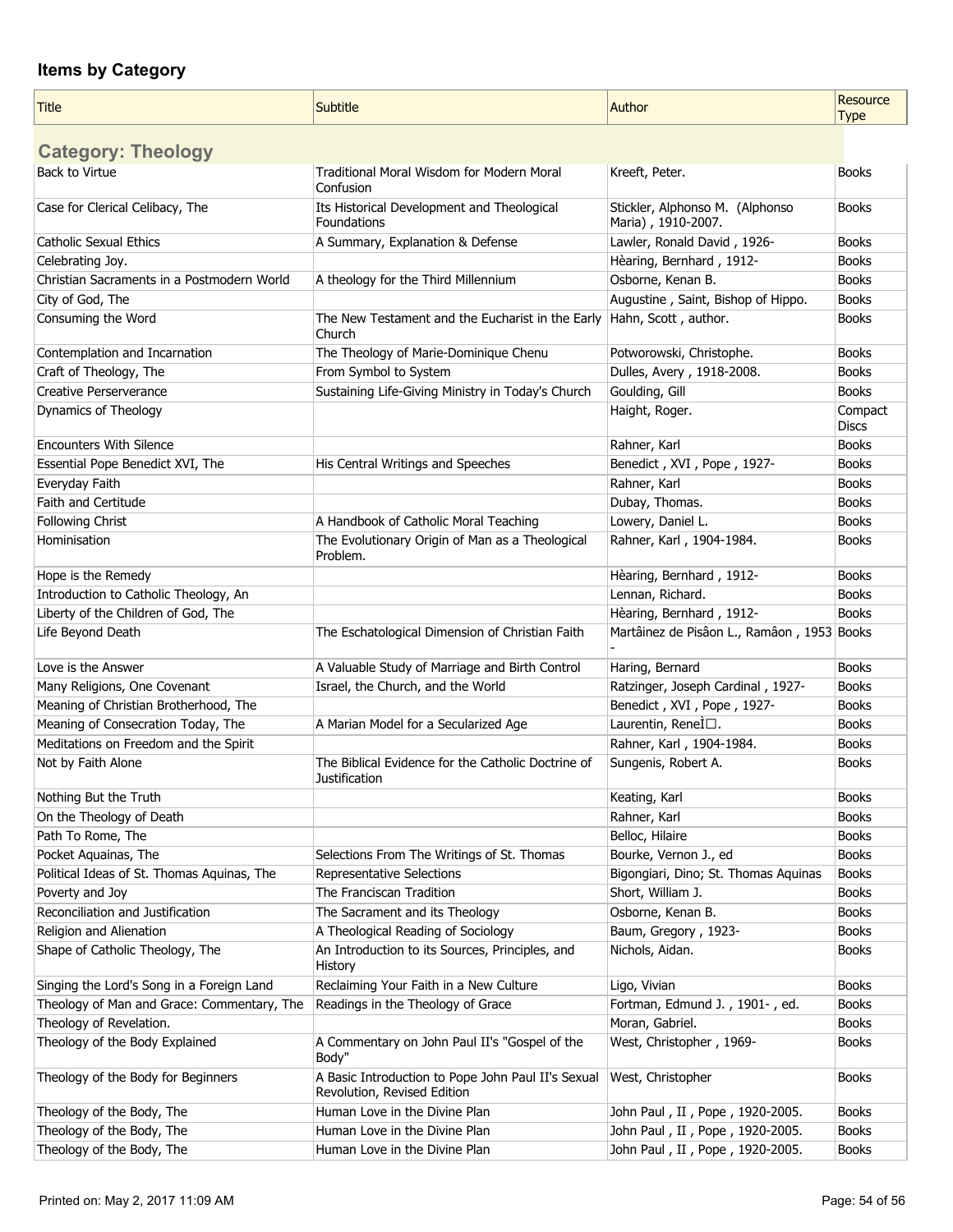| Title                                       | <b>Subtitle</b>                    | Author                   | Resource<br><b>Type</b> |
|---------------------------------------------|------------------------------------|--------------------------|-------------------------|
| Theology of the Priesthood                  |                                    | Galot, Jean              | <b>Books</b>            |
| To Hunt, To Shoot, To Entertain             | Clericalism and the Catholic Laity | Shaw, Russell B.         | <b>Books</b>            |
| What Are They Saying About Sexual Morality? |                                    | Hanigan, James P.        | <b>Books</b>            |
| What Does Christ Want?                      |                                    | Hèaring, Bernhard, 1912- | <b>Books</b>            |
| Women at the Table                          | Three Medieval Theologians         | Mayeski, Marie Anne.     | <b>Books</b>            |